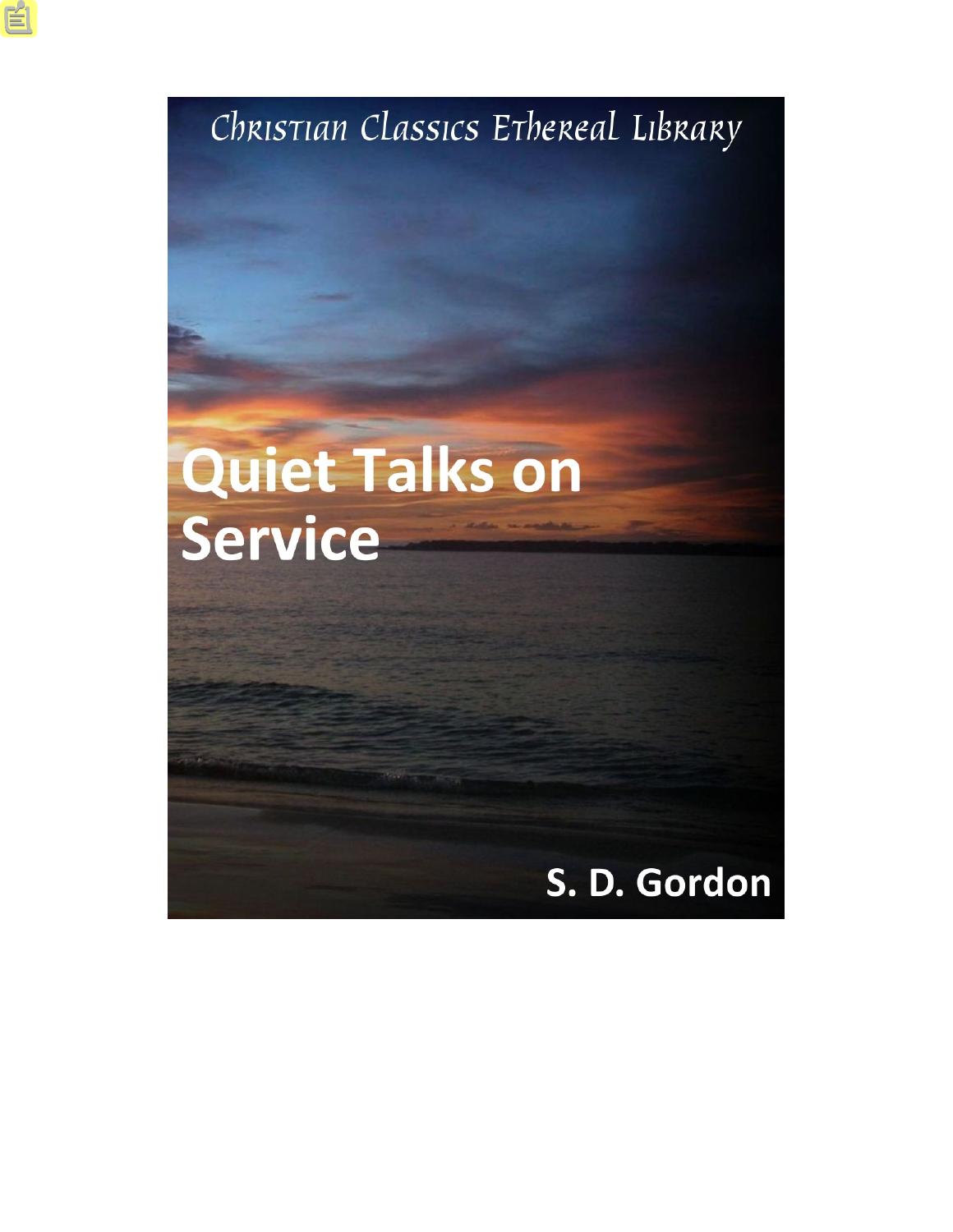

### **Quiet Talks on Service**

**Author(s):** Gordon, Samuel Dickey (1859-1936) **Publisher:** Grand Rapids, MI: Christian Classics Ethereal Library **Description:** S.D. Gordon's *Quiet Talks on Service* is filled with riveting stories and examples explaining and supporting the idea of Christian service. Each chapter focuses on a unique side of service that applies to Christians in all walks of life. Not only does this text provide wonderful examples of application, it also supports a great framework by which all Christians can live lives of meaningful service to Christ and the Church. As always, S. D. Gordon's wise and friendly voice provides insight for those looking to improve their life and relationship with Christ. Luke Getz CCEL Staff Writer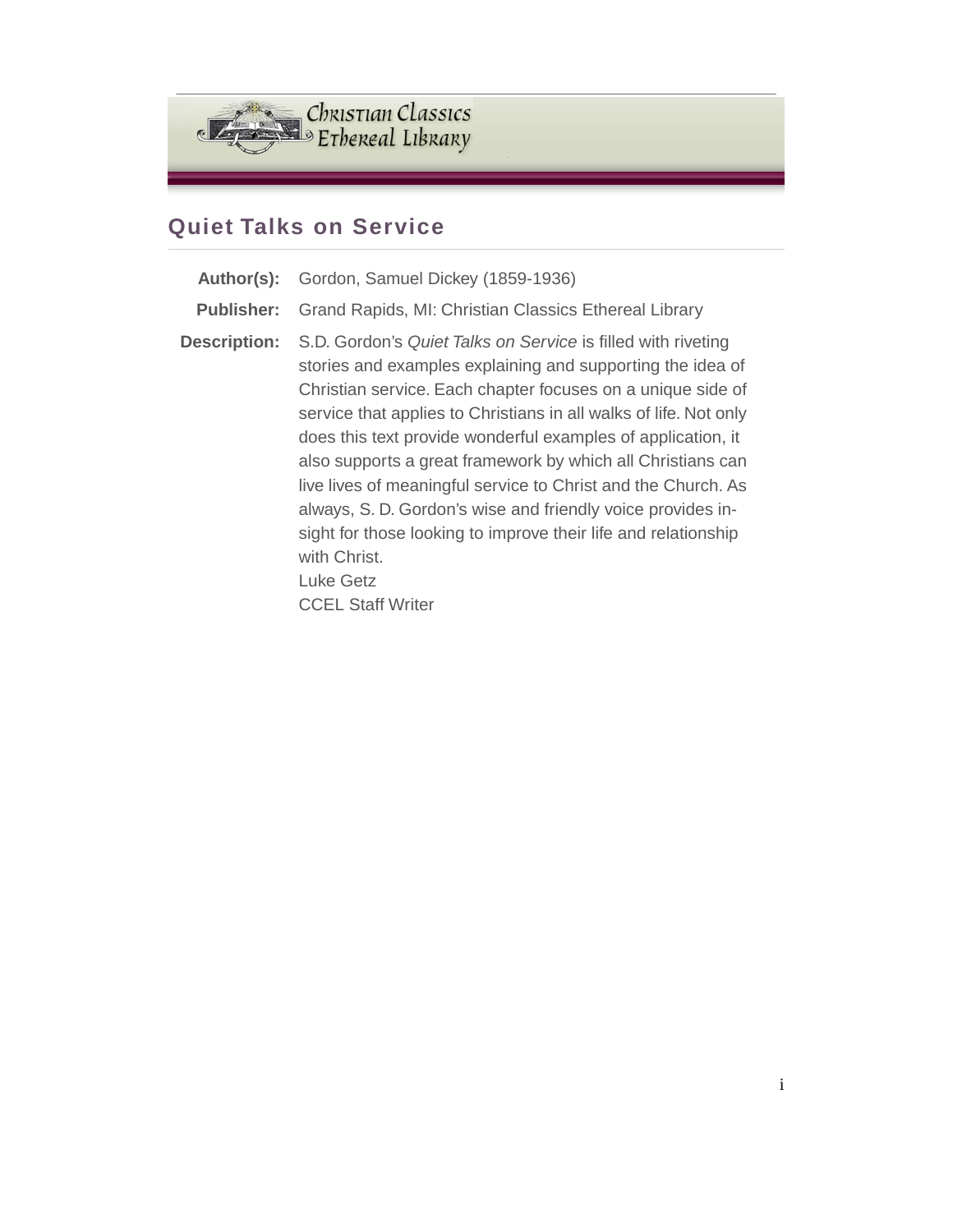## Contents

| Title Page                                            | $\mathbf{1}$   |
|-------------------------------------------------------|----------------|
| Personal Contact with Jesus: The Beginning of Service | 2              |
| The Beginning of an Endless Friendship                | 2              |
| An Ideal Biography                                    | 3              |
| The Eyes of the Heart                                 | $\overline{4}$ |
| We are Changed                                        | 5              |
| The Outlook Changed                                   | 7              |
| Talking with Jesus                                    | 9              |
| Getting Somebody Else                                 | 10             |
| The True Source of Strong Service                     | 12             |
| The Triple Life: The Perspective of Service           | 13             |
| On An Errand for Jesus                                | 13             |
| The Parting Message                                   | 14             |
| A Secret Life of Prayer                               | 16             |
| An Open Life of Purity                                | 19             |
| An Active Life of Service                             | 22             |
| The Perspective of True Service                       | 24             |
| A Long Time Coming                                    | 26             |
| Yokefellows: The Rhythm of Service                    | 28             |
| The Master's Invitation                               | 28             |
| Surrender a Law of Life                               | 29             |
| Free Surrender                                        | 31             |
| "Him"                                                 | 32             |
| <b>Yoked Service</b>                                  | 33             |
| In Step with Jesus                                    | 34             |
| The Scar-marks of Surrender                           | 36             |
|                                                       |                |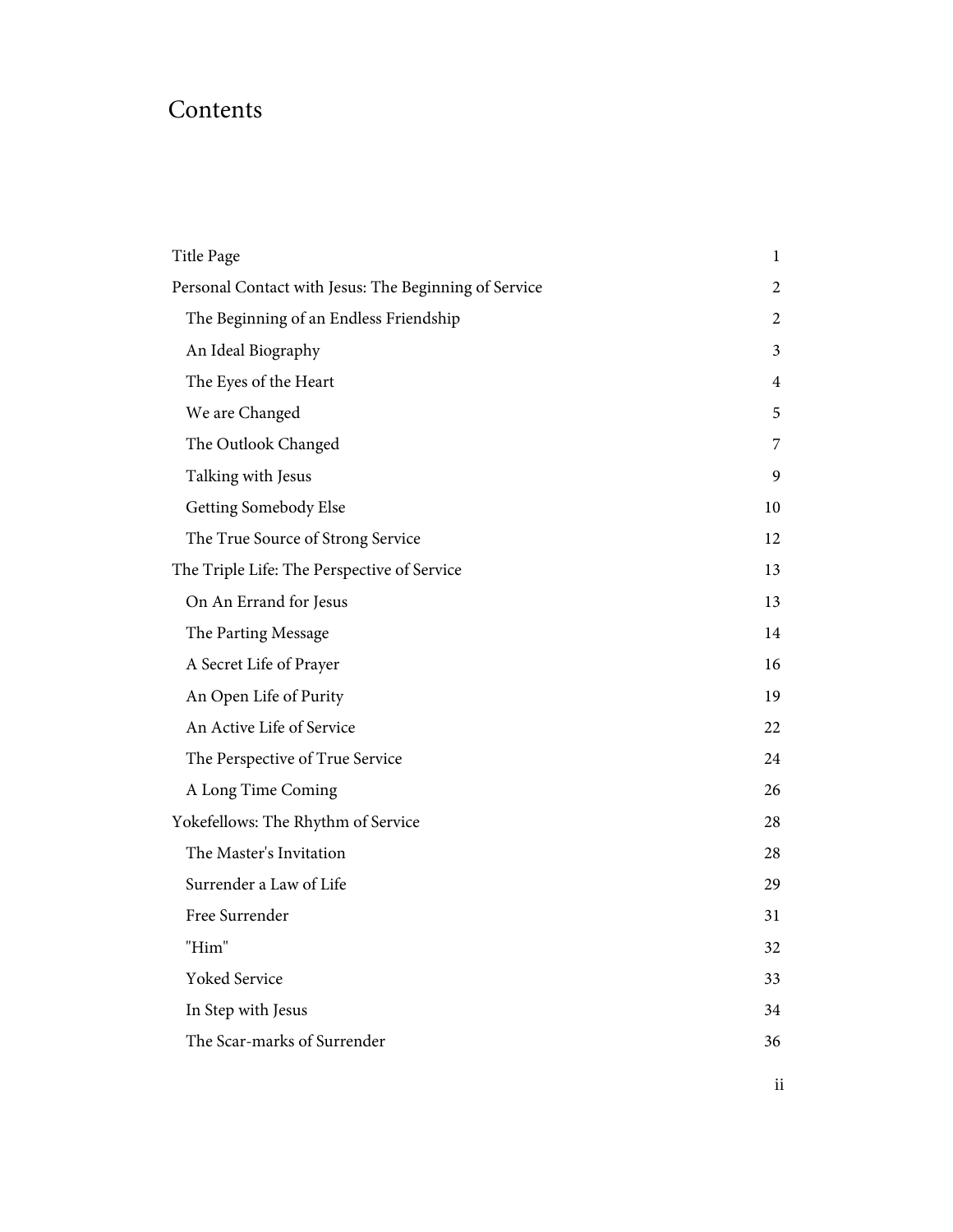| Full Power through Rhythm                              | 38  |
|--------------------------------------------------------|-----|
| He is Our Peace                                        | 40  |
| The Master's Touch                                     | 41  |
| A Passion for Winning Men: The Motive-power of Service | 43  |
| A Day Off                                              | 43  |
| Moved with Compassion                                  | 44  |
| Counting on Us                                         | 45  |
| The Secret of Winsomeness                              | 47  |
| "As the Stars"                                         | 48  |
| The Finest Wisdom                                      | 50  |
| Three Essentials                                       | 52  |
| A Blessed Library Corner                               | 53  |
| "Two Missing"--"Go Ye"                                 | 55  |
| Deep-Sea Fishing: The Ambition of Service              | 57  |
| A Water Haul                                           | 57  |
| Living up in the Spirit Realm                          | 58  |
| Saved to Serve                                         | 59  |
| Ambition in Service                                    | 60  |
| Use What You Have                                      | 62  |
| <b>Expectancy in Service</b>                           | 64  |
| Jesus Went into the Deeps                              | 65  |
| Money: The Golden Channel of Service                   | 66  |
| Touching a Limitless Circle                            | 66  |
| Peculiar Effects of Money                              | 68  |
| Jesus' Law for the Use of Money                        | 69  |
| Foreign Exchange                                       | 71  |
| Gold-Exchanged Lives                                   | 73  |
| Spirit Alchemy                                         | 74  |
| The Fragrance of the Life in the Gift                  | 75  |
| Sacrifice Hallows and Increases the Gift               | 77  |
| A Living Sacrifice                                     | 79  |
| Worry: A Hindrance to Service                          | 81  |
|                                                        | iii |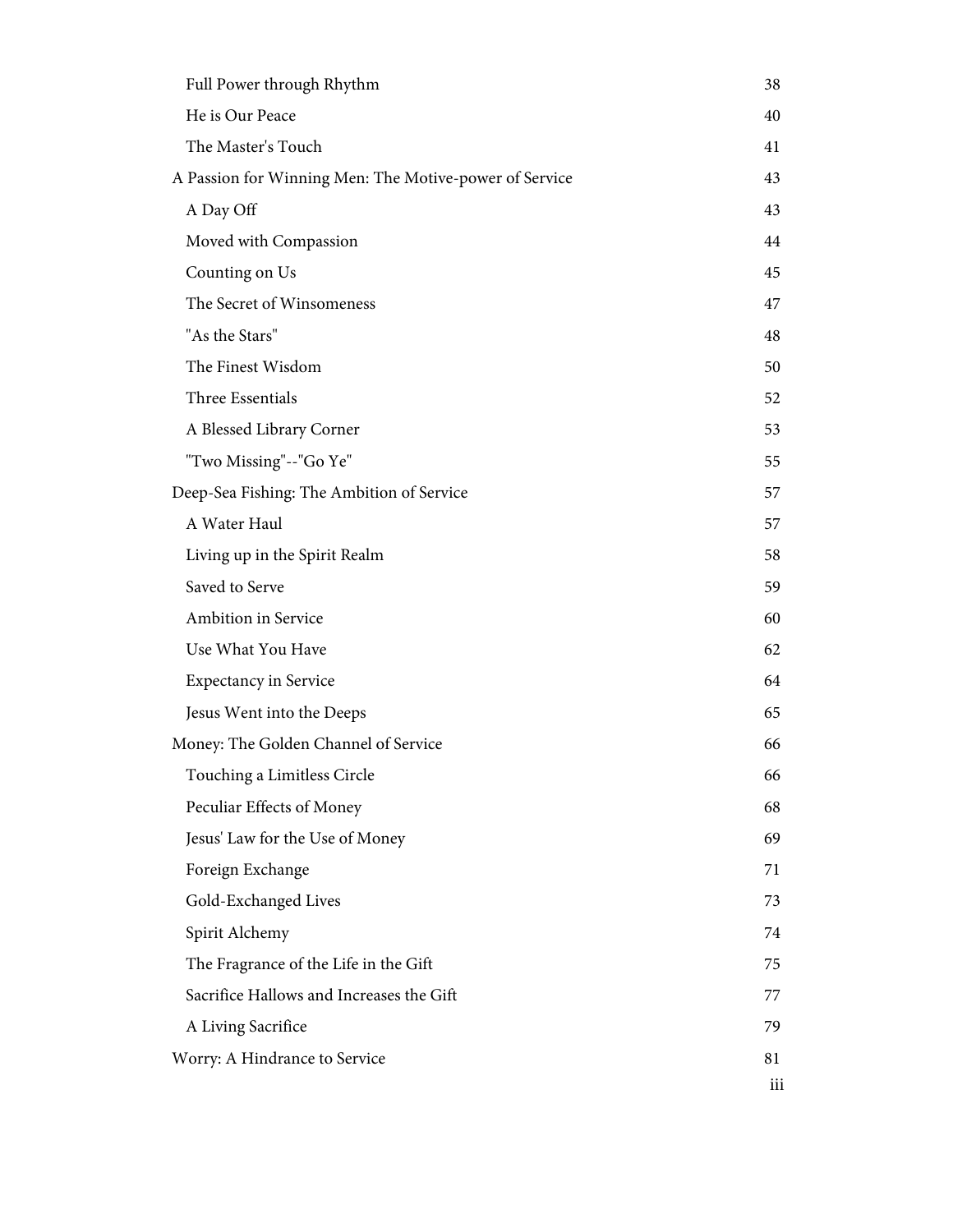| Fear Not                          | 81  |
|-----------------------------------|-----|
| A Fence of Trust                  | 82  |
| A Lord of the Harvest             | 83  |
| Do Your Best--Leave the Rest      | 84  |
| Anxious for Nothing               | 86  |
| Thankful for Anything             | 87  |
| Prayerful about Everything        | 90  |
| A Steamer Chair for His Friend    | 92  |
| He Has You on His Heart           | 94  |
| Paul's Prison Psalm               | 96  |
| He Touched Her Hand               | 97  |
| Gideon's Band: Sifted for Service | 98  |
| God Wants the Best                | 98  |
| God's Use of Weak Things          | 100 |
| Call for Volunteers               | 102 |
| A Willing People                  | 104 |
| Courageous Volunteers             | 105 |
| Irresistible Logic                | 107 |
| Hot Hearts                        | 108 |
| God Still Sifting                 | 109 |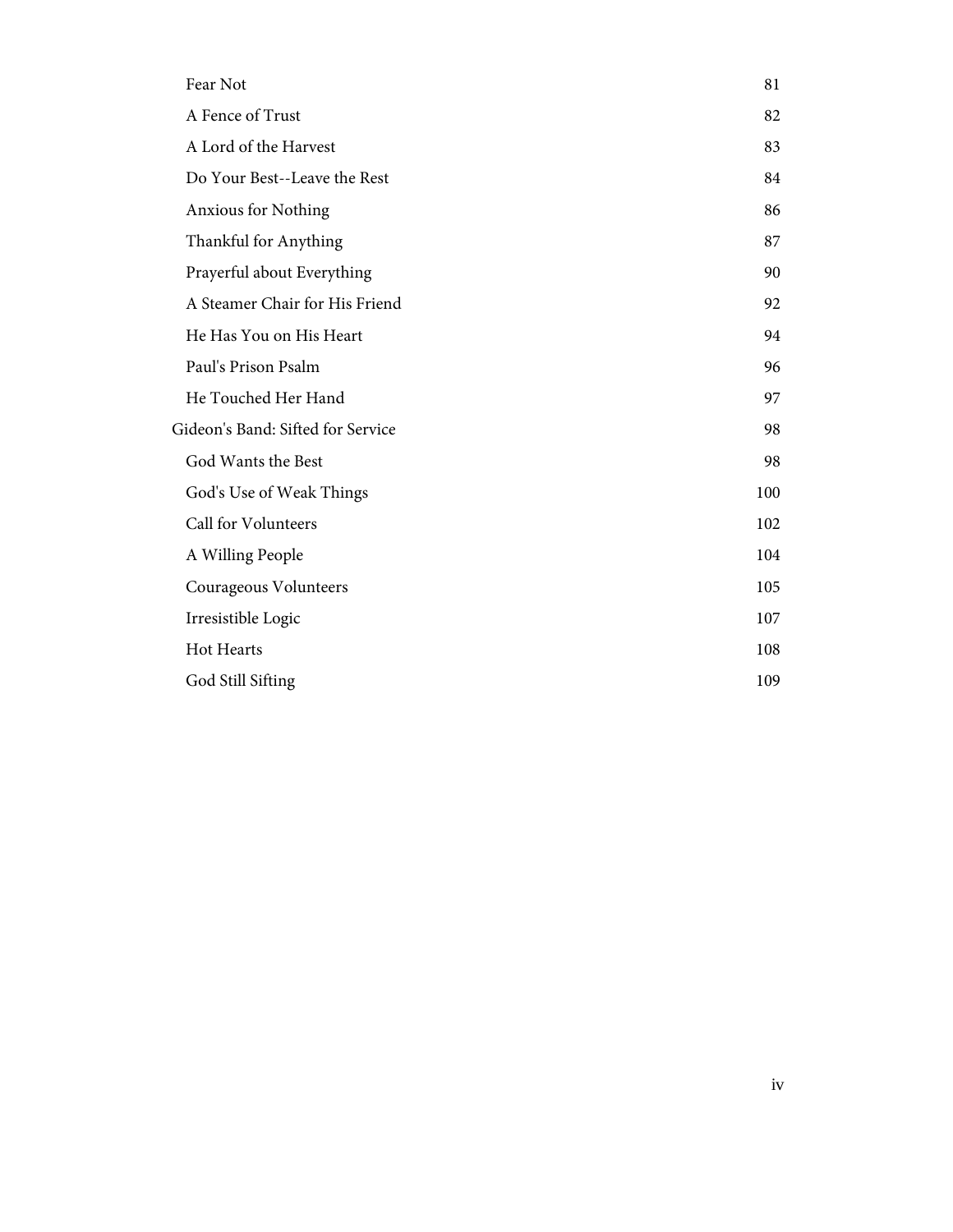

This PDF file is from the Christian Classics Ethereal Library, [www.ccel.org.](http://www.ccel.org) The mission of the CCEL is to make classic Christian books available to the world.

- This book is available in PDF, HTML, ePub, Kindle, and other formats. See <http://www.ccel.org/ccel/gordon/talksservice.html>.
- Discuss this book online at [http://www.ccel.org/node/28185.](http://www.ccel.org/node/28185)

The CCEL makes CDs of classic Christian literature available around the world through the Web and through CDs. We have distributed thousands of such CDs free in developing countries. If you are in a developing country and would like to receive a free CD, please send a request by email to [cd-request@ccel.org.](mailto:cd-request@ccel.org)

The Christian Classics Ethereal Library is a self supporting non-profit organization at Calvin College. If you wish to give of your time or money to support the CCEL, please visit [http://www.ccel.org/give.](http://www.ccel.org/give)

This PDF file is copyrighted by the Christian Classics Ethereal Library. It may be freely copied for non-commercial purposes as long as it is not modified. All other rights are reserved. Written permission is required for commercial use.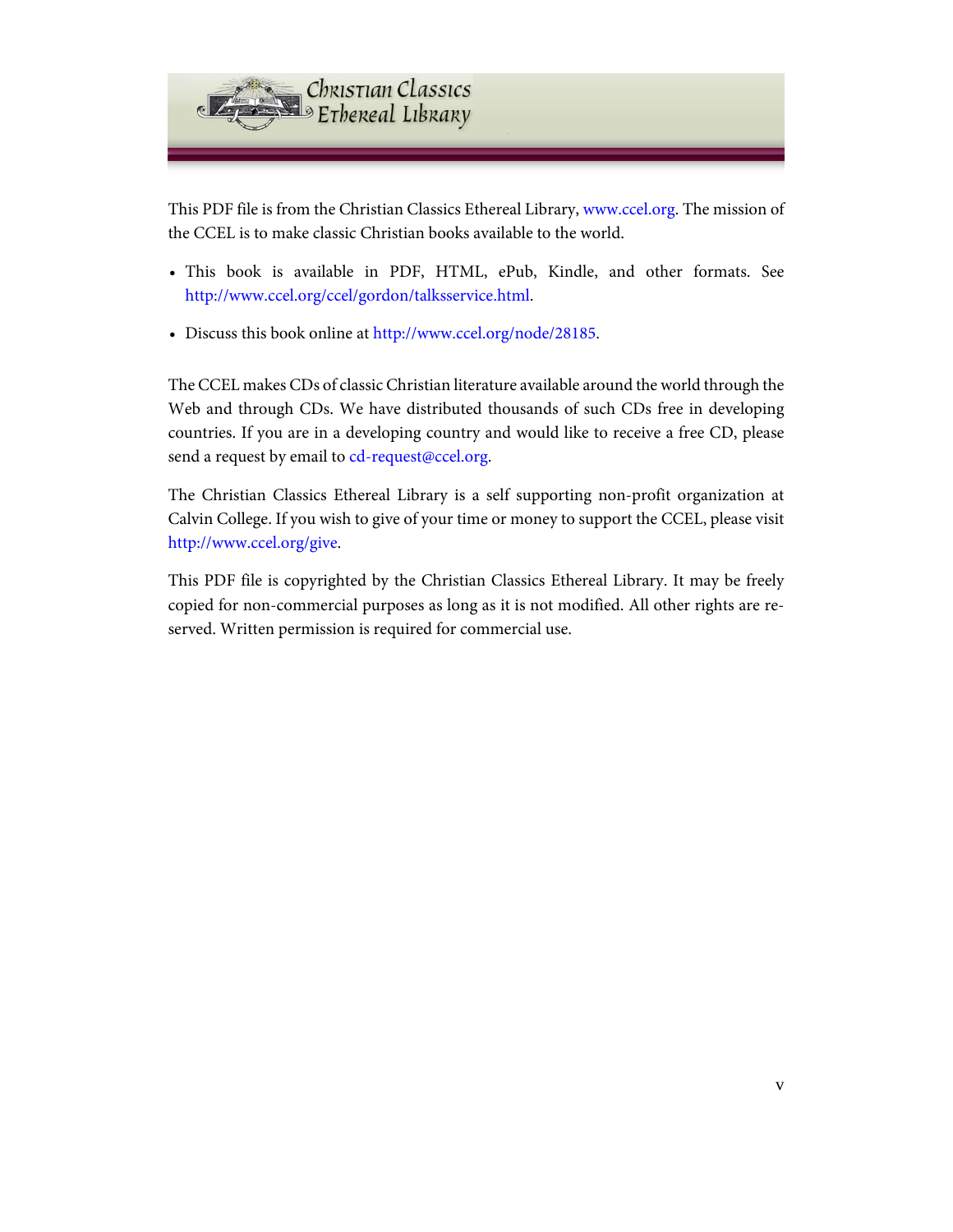# <span id="page-6-0"></span>**Quiet Talks on Service**

BY

#### **S. D. Gordon**

**Author of "Quiet Talks on Power," and "Quiet Talks on Prayer" 1906**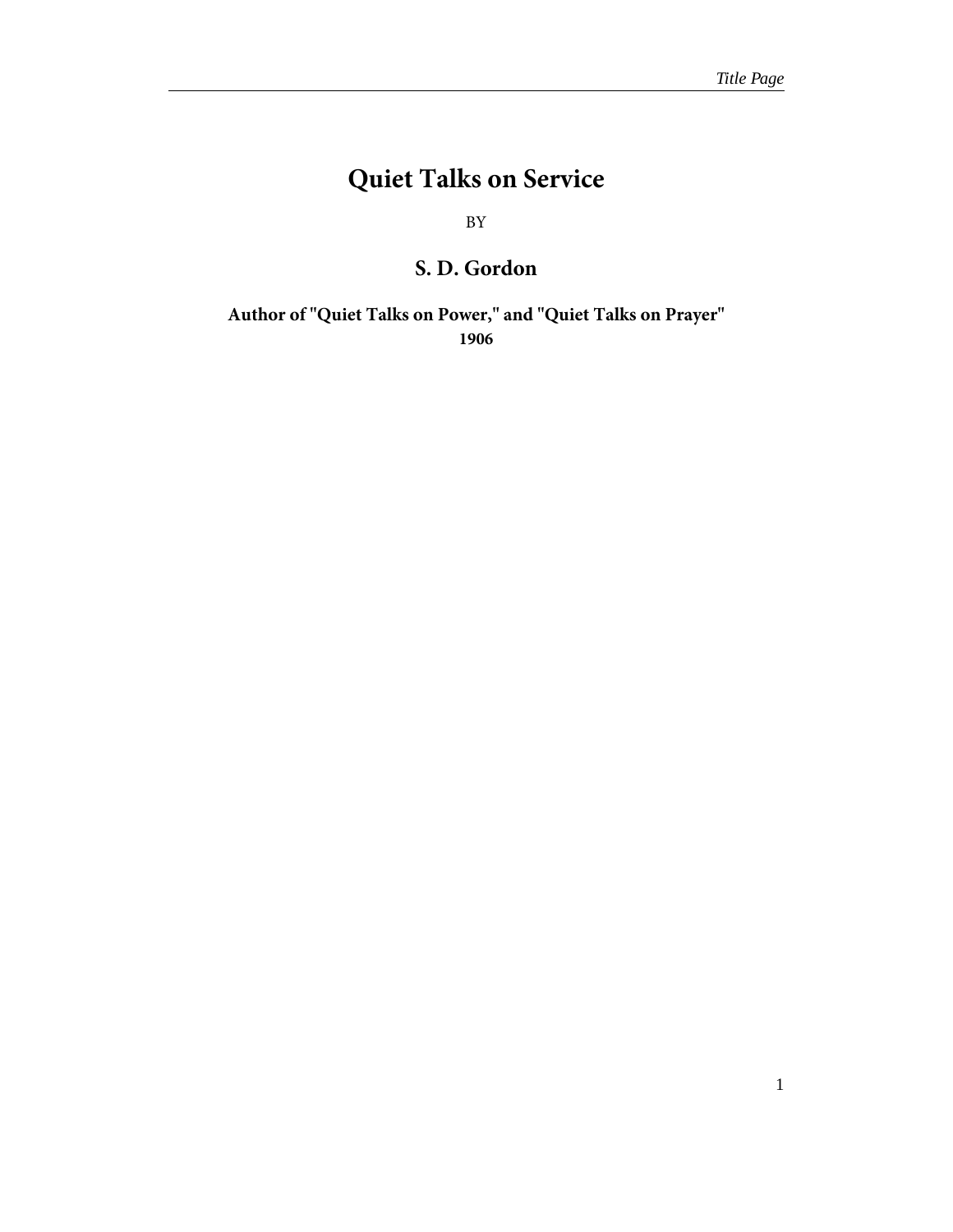#### <span id="page-7-0"></span>**Personal Contact With Jesus: The Beginning of Service.**

#### **(John i:35-51.)**

#### **The Beginning of an Endless Friendship.**

About a quarter of four one afternoon, three young men were standing together on a road leading down to a swift-running river. It was an old road, beaten down hard by thousands of feet through hundreds of years. It led down to the river, and then along its bank through a village scatteringly nestled by the fords of the river. The young men were intently absorbed in conversation.

One of them was a man to attract attention anywhere. He was clearly the leader of the three. His clothing was very plain, even to severeness. His face was spare, suggesting a diet as severely plain as his garments. The abundance of dark hair on head and face brought out sharply the spare, thoughtful, earnest look of his face. His eyes glowed like coals of living fire beneath the thick, bushy eyebrows. He talked quietly but intensely. There was a subdued vigor and force about his very person.

One of the others was a very different type of man. He was intense too, like the leader, but there was a fineness and a far-looking depth about his eye such as suggests a gray eye rather than a black. His hair was softer and finer, and his skin too. In him intensity seemed to blend with a fine grain in his whole make-up. The third man was a quiet, matter-of-fact looking fellow. He did not talk much, except to ask an occasional question. The three men were engaged in earnest conversation, when a fourth man, a stranger, came down the road and, passing the three by, went on ahead.

The leader of the three called the attention of his companions to the stranger. At once they leave his side and go after the stranger. As they nearly catch up to him, he unexpectedly turns and in a kindly voice asks, "Whom are you looking for?" Taken aback by the unexpected question, they do not answer, but ask where he is going. Quickly noticing the point of their question, he cordially says, "Come over and take tea with me."

They gladly accepted the invitation, and spent the evening with him. And the friendship begun that day continued to the end of their lives. Both became his dear friends. And one, the fine-grained, intense man, became his closest bosom friend. He never forgot that day. When he came years after to write about his hospitable friend, found that afternoon, he could remember every particular of their first meeting. We must always be grateful to John for his simple, full account of his first meeting with Jesus.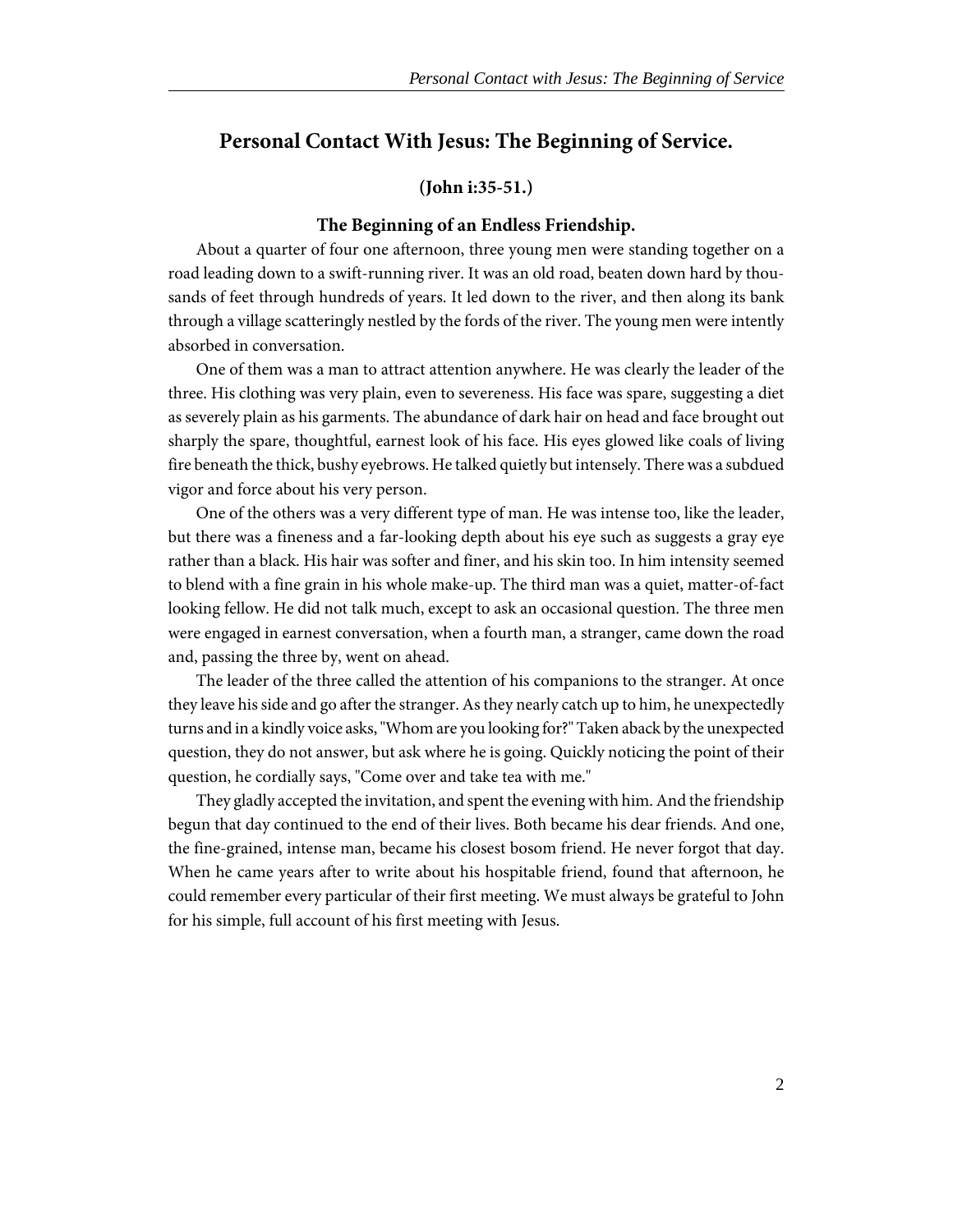#### **An Ideal Biography.**

<span id="page-8-0"></span>His simple story of that afternoon contains in it the three steps that begin all service. They looked at Jesus; they talked with Jesus; forever to the end of their lives they talked about Him. Here are the two personal contacts that underlie all service, that lead into all service. The close personal contact with Jesus begun and continued. And then personal contact with other men ever after. The first always leads to the second. The power and helpfulness of the second grow out of the first.

There is a little line in the story that may serve as a graphic biography of John the Herald. There could be no finer biography of anybody of whom it could be truly written. It is this: "Looking upon Jesus as He walked, he said look." He himself was absorbed in looking. Jesus caught him from the first. He was ever looking. And he asked others to look. His whole ministry was summed up in pointing Jesus out to others.

He was ever insisting that men look at Jesus. Looking, he said "look." His lips said it, and life said it. John's presence was always spelling out that word "look," with his whole life an index finger pointing to Jesus. If we might be like that. Every man of us may be in his life, in the great unconscious influence of his presence, a clearly lettered signpost pointing men to the Master. All true service begins in personal contact with Jesus. One cannot know Him personally without catching the warm contagion of His spirit for others. And there is a fine fragrance, a gentle, soft warmth, about the service that grows out of being with Him.

The beginning of John's contact with Jesus that day, and Andrew's, was in looking. Their friend the herald bid them look. They found him looking. They did as he was doing. Following the line of his eyes, and of his teaching too, and of his life, they looked at Jesus. And as they looked the sight of their eyes began to control them. They left John and quickened their pace to get nearer to this Man at whom they were looking. There never was a finer tribute to a man's faithfulness to his Master than is found in these men leaving John. They could not help going. They had been led by John into the circle of Jesus' attractive power. And at once they are irresistibly drawn toward its center.

The basis of the truest devotion and deepest loyalty to Jesus is not in a creed but in Himself. There must be creeds. Whatever a man believes is of course his creed. Though as quickly as he puts it into words he narrows it. Truth is always more than any statement of it. Faith is always greater than our words about it. We do not see Jesus with our outer eyes as did these men in the Gospel narrative. We cannot put out our hands in any such way as Thomas did and know by the feel. We must listen first to somebody telling about Him.

We listen either with eyes on the Book, or ears open to some faithful mutual friend of His and ours. What we hear either way is a creed, somebody's belief about Jesus. So we come to Jesus first through a creed, somebody's belief, somebody's telling: so we know there is a Jesus, and are drawn to Himself. When we come to know Himself, always afterwards He is more than anything anybody ever told us, and more than we can ever tell.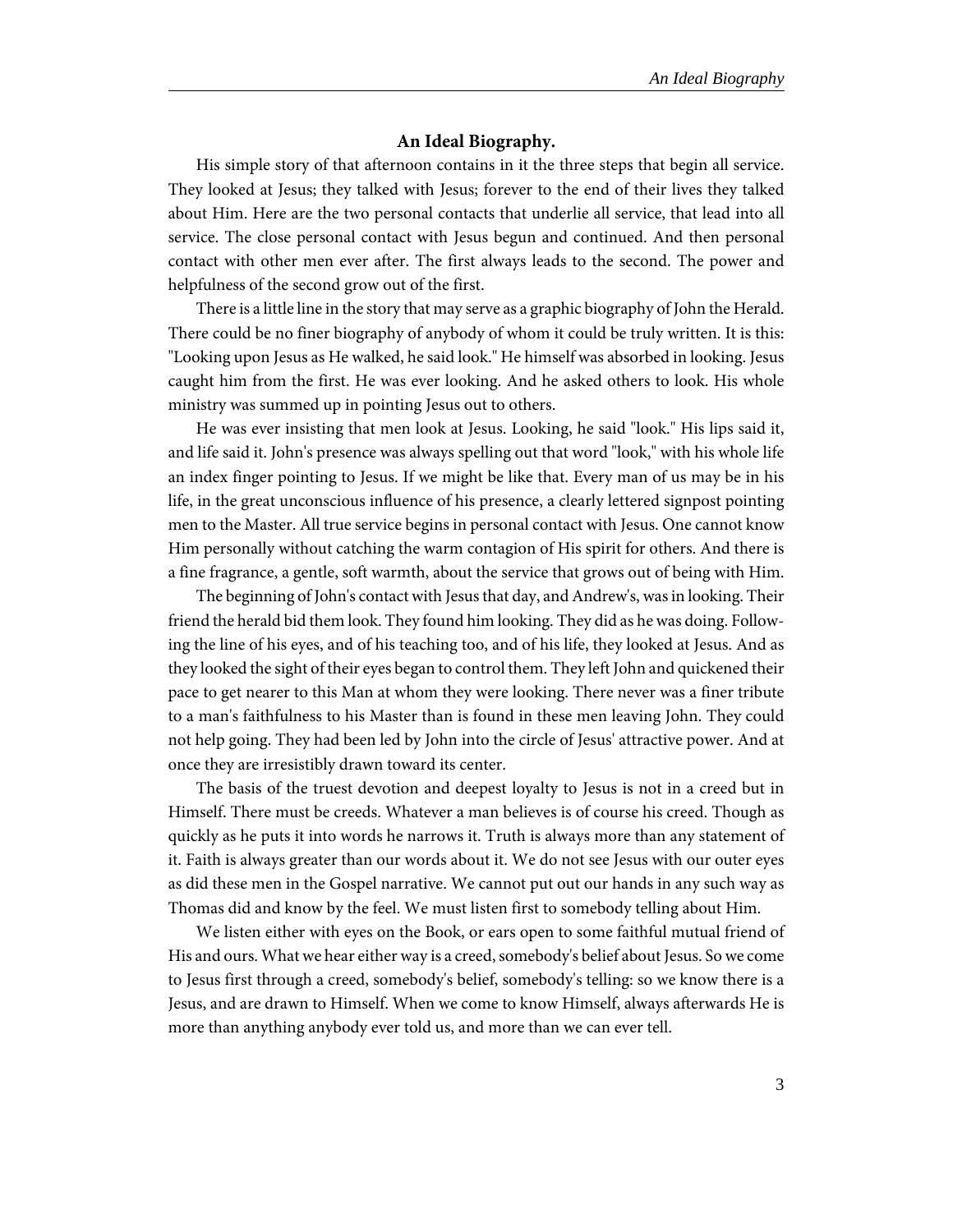#### **The Eyes of the Heart.**

<span id="page-9-0"></span>Looking at Jesus--what does it mean practically? It means hearing about Him first, then actually appealing to Him, accepting His word as personal to one's self, putting Him to the test in life, trusting His death to square up one's sin score, trusting His power to clean the heart and sweeten the spirit, and stiffen the will. It means holding the whole life up to His ideals. Aye, it means more yet; something on His side, an answering look from Him. There comes a consciousness within of His love and winsomeness. That answering look of His holds us forever after His willing slaves, love's slaves. Paul speaks of the eyes of the heart. It is with these eyes we look at Him, and receive His answering look.

There are different ways of looking at Jesus, degrees in looking. Our experiences with Jesus affect the eyes of the heart. When this same John as an old man was writing that first epistle, he seems to recall his experience in looking that first day. He says "that which we have *seen* with our eyes, that which we *beheld*."<sup>1</sup> From seeing with the eyes he had gone to earnest, thoughtful gazing, caught with the vision of what he saw. That was John's own experience. It is everybody's experience that gets a look at Jesus. When the first looking sees something that catches fire within, then does the inner fire affect the eye and more is seen.

You have been in a strange city walking down the street, looking with interest at what is there. But all at once you are caught by a sign that contains a familiar name, and at once a whole flood of memories is awakened.

The little Jericho Jew peering down from the low out-reaching sycamore branch was full of curiosity to see the Man that had changed his old friend Levi Matthew so strangely. But that curiosity quickly changes into something far deeper and more tender as Jesus comes to abide in his own home.

That lonely-lifed, sore-hearted woman on the Nain road looked with startled wonder out of those wet eyes of hers as Jesus begins talking to her dead son. What love and faith must have been in her looking as Jesus with fine touch brings her boy by the hand over to her warm embrace again!

<sup>1</sup> 1 John i:1.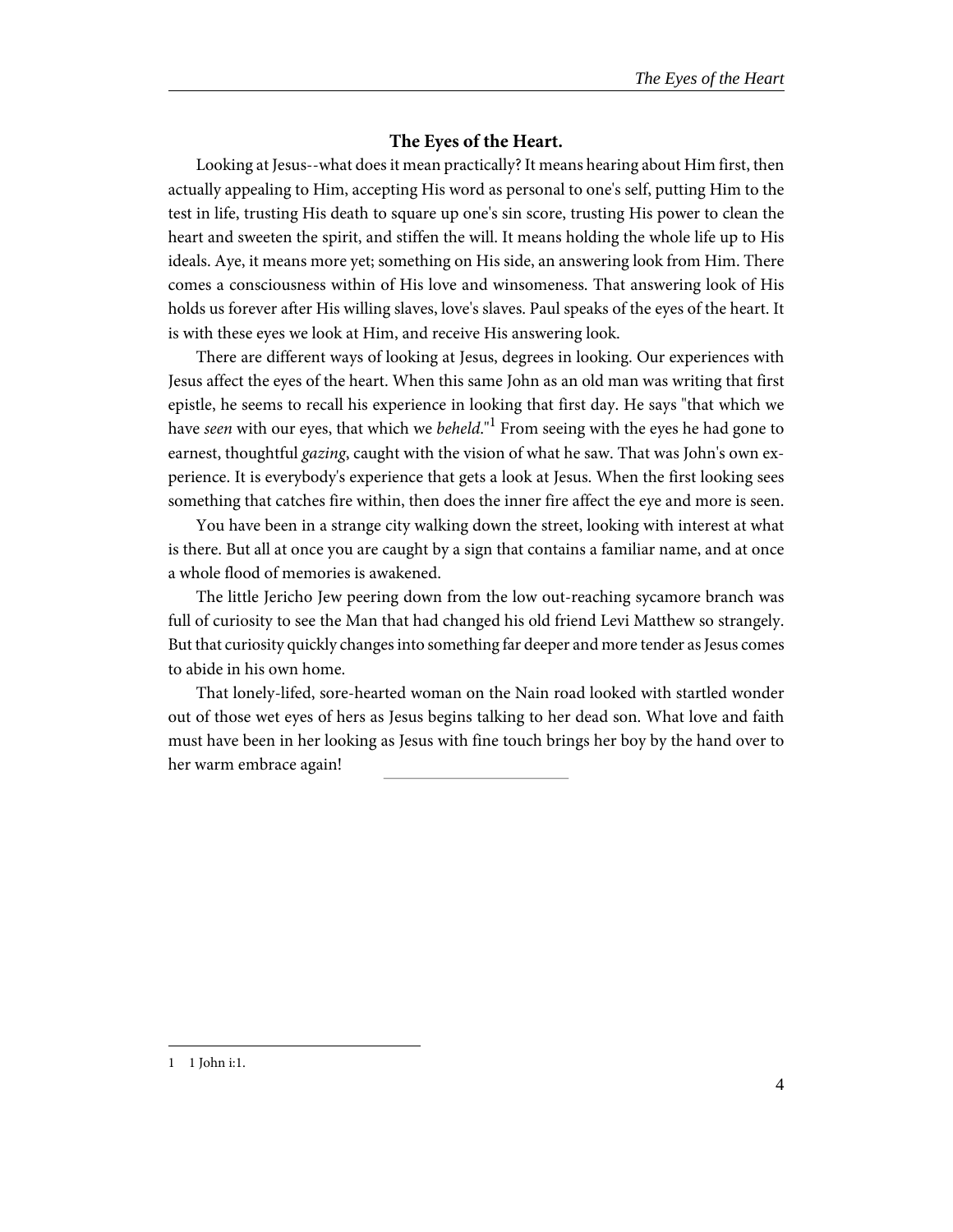#### **We are Changed.**

<span id="page-10-0"></span>Looking at Jesus changes us. Paul's famous bit in the second Corinthian letter has a wondrous tingle of gladness in it. "We all with open face beholding as in a mirror the glory of the Lord are changed from glory to glory."<sup>2</sup> The change comes through our looking. The changing power comes in through the eyes. It is the glory of the Lord that is seen. The glorious Jesus looking in through our looking eyes changes us. It is gradual. It is ever more, and yet more, till by and by His own image comes out fully in our faces.

We become like those with whom we associate. A man's ideals mold him. Living with Jesus makes us look like Himself. We are familiar with the work that has been done in restoring old fine paintings. A painting by one of the rare old master painters is found covered with the dust of decades. Time has faded out much of the fine coloring and clearly marked outlines. With great patience and skill it is worked over and over. And something of the original beauty, coming to view again, fully repays the workman for all his pains.

The original image in which we were made has been badly obscured and faded out. But if we give our great Master a chance He will restore it through our eyes. It will take much patience and a skill nothing less than divine. But the original will surely come out more and more till we shall again be like the original, for we shall see Him as He is.

The old German artist Hoffmann is said to visit at intervals the royal gallery in Dresden, where he lives, to touch up his paintings there. Even so our Master, living in us, keeps touching us up that the full beauty of His ideal may be brought out.

How often a girl growing up into the fullness of her mature young womanhood calls out the remark, "You are growing more and more like your mother." And the similar remark is heard of a young man developing the traits and features of his father.

There is a law of unconscious assimilation. We become like those with whom we go. Without being conscious of it we take on the characteristics of those with whom we live. I remember one time my brother returned home for a visit after a prolonged absence. As we were walking down the street together he said to me, "You have been going with Denning a good deal"--a mutual friend of ours. Surprised, I said, "How do you know I have?" He said, "You walk just like him." What my brother had said was strictly true, though he did not know it. Our friend had a very decided way of walking. As a matter of fact, we had been walking home from the Young Men's Christian Association three or four nights every week. And unconsciously I had grown to imitate his way of walking.

That sentence of Paul's has also this meaning, "We all with open face *reflecting* as in a mirror the glory of the Lord are changed." We stand between Him and those who don't know Him. We are the mirror catching the rays of His face and sending them down to those around. And not only do those around see the light--His light--in us, but we are being

<sup>2</sup> 2 Corinthians iii:18.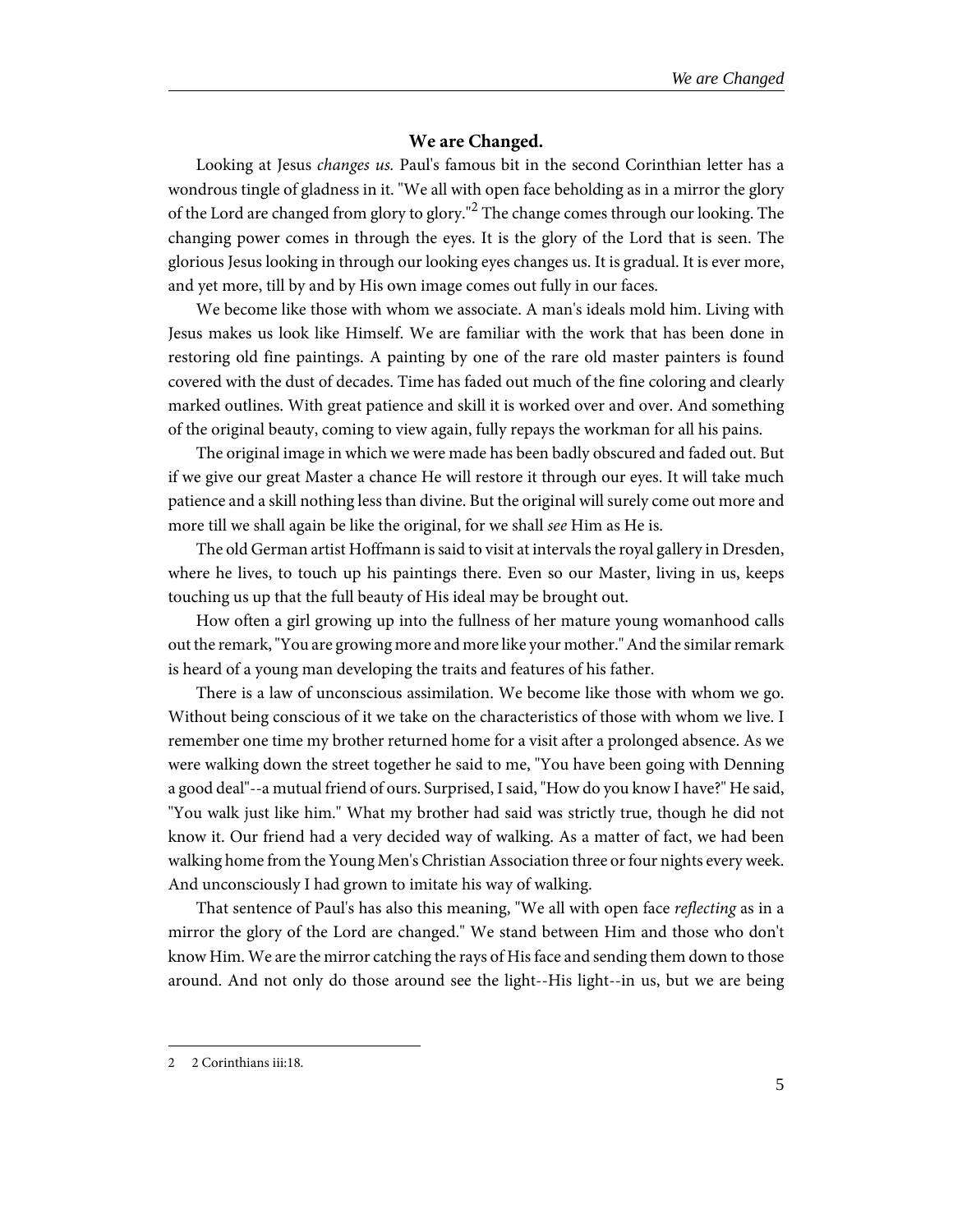changed all the while. For others' sake as well as our own the mirror should be kept clean, and well polished so the reflection will be distinct and true.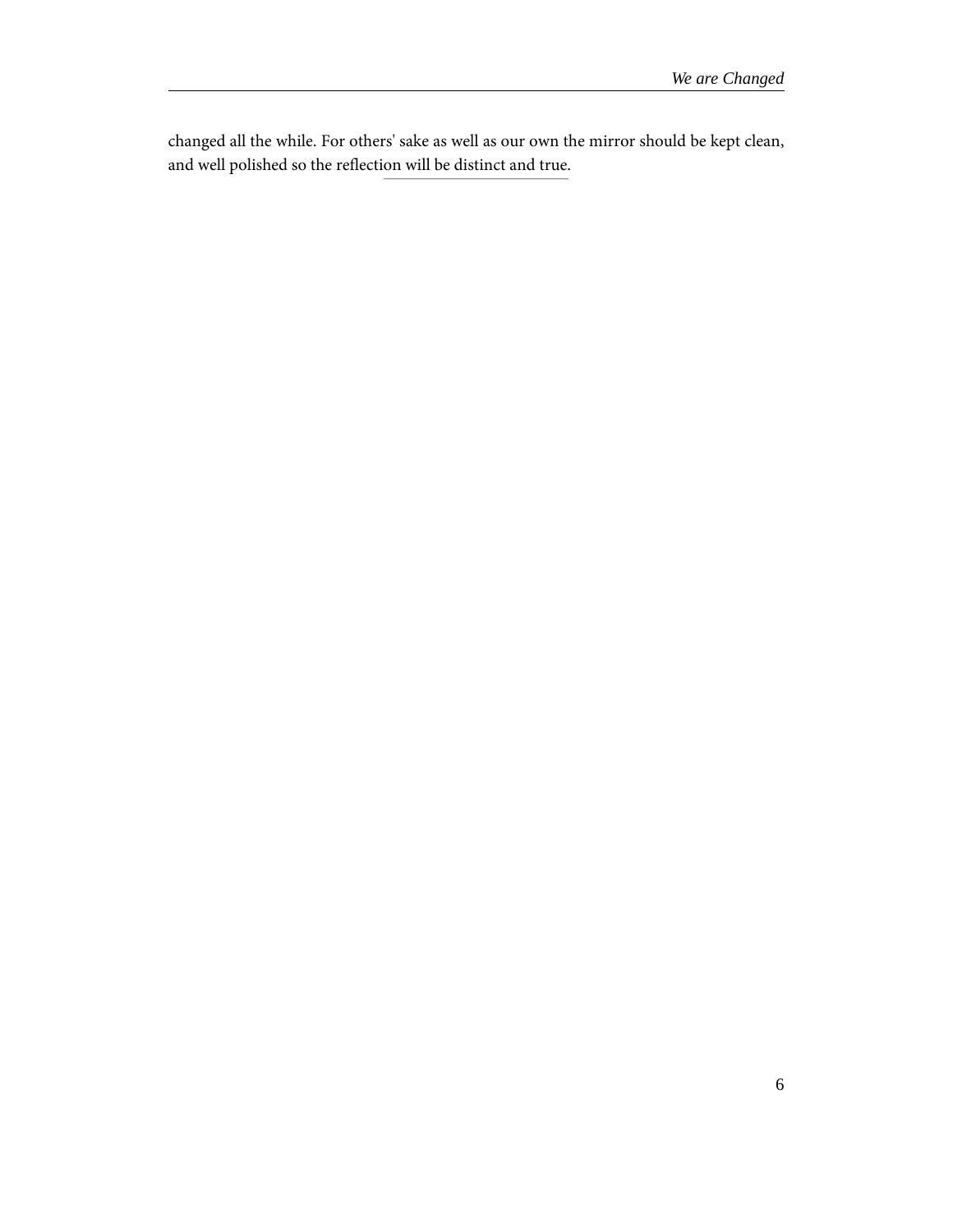#### **The Outlook Changed.**

<span id="page-12-0"></span>Looking at Jesus changes the world for us. It is as though the light of His eyes fills our eyes and we see things all around as He sees them. Have you ever gone out, as a child, and looked intently at the sun, repressing the flinching its strength caused and insisting on looking? You could do it for a short time only. It made your eyes ache. But as you turned your eyes away from its brilliance you found everything changed. You remember a beautiful yellow glory-light was over everything, and every ugly jagged thing was softened and beautified by that glow in your eyes. Looking at the sun had changed the world for you for a little.

It is something like that on this higher plane, in this finer sense. That must have been something of Paul's thought in explaining the glory of Jesus that he saw on the Damascus road. "When I could not see for the glory of that light." The old ideals were blurred. The old ambitions faded away. The jagged, sharp lines of sacrifice and suffering involved in his new life were not clearly seen. A halo had come over them.

I recall a bit of a poem I ran across in an old magazine somewhere. It was one of those vagrant, orphan poems with fine family lineaments that find their way unfathered into odd corners of papers. It told about a man riding on horseback through a bit of timber land in one of the cotton states of the South.

It was a bright October day, and he was riding along enjoying the air and view, when all at once he came across a bit of a clearing in the trees, and in the clearing an old cabin almost fallen to pieces, and in the doorway of the cabin an old negress standing. Her back was bent nearly double with the years of hard work, her face dried up and deeply bitten with wrinkles, and her hair white. But her eyes were as bright as two stars out of the dark blue, it said.

And the man called out cheerily, "Good-morning, auntie, living here all alone?" And she looked up, with her eyes brighter yet with the thought in her heart, and in a shrill keyedup voice said, "Jes me 'n' Jesus, massa." But he said a hush came over the whole place, there seemed a halo about the old broken-down cabin, and he thought he could see Somebody standing by her side looking over her shoulder at him, and His form was like that of the Son of God.

How poor and limited and mean her world looked to him as he rode up. But how quickly everything changed as he saw it through her seeing of it. With the keen insight into spirit things so often found in such simplicity among her race, she had gotten the whole simple philosophy of life. Her world was changed and beautiful in the loneliness of the woods by reason of her Master's presence.

This removes the commonplace at once clear out of one's life. There is no drudgery nor humdrum nor hardship, because everything is for Jesus, and seen through His eyes. Whatever comes in the pathway of his work is gladdest joy, whether an obscure narrow round of home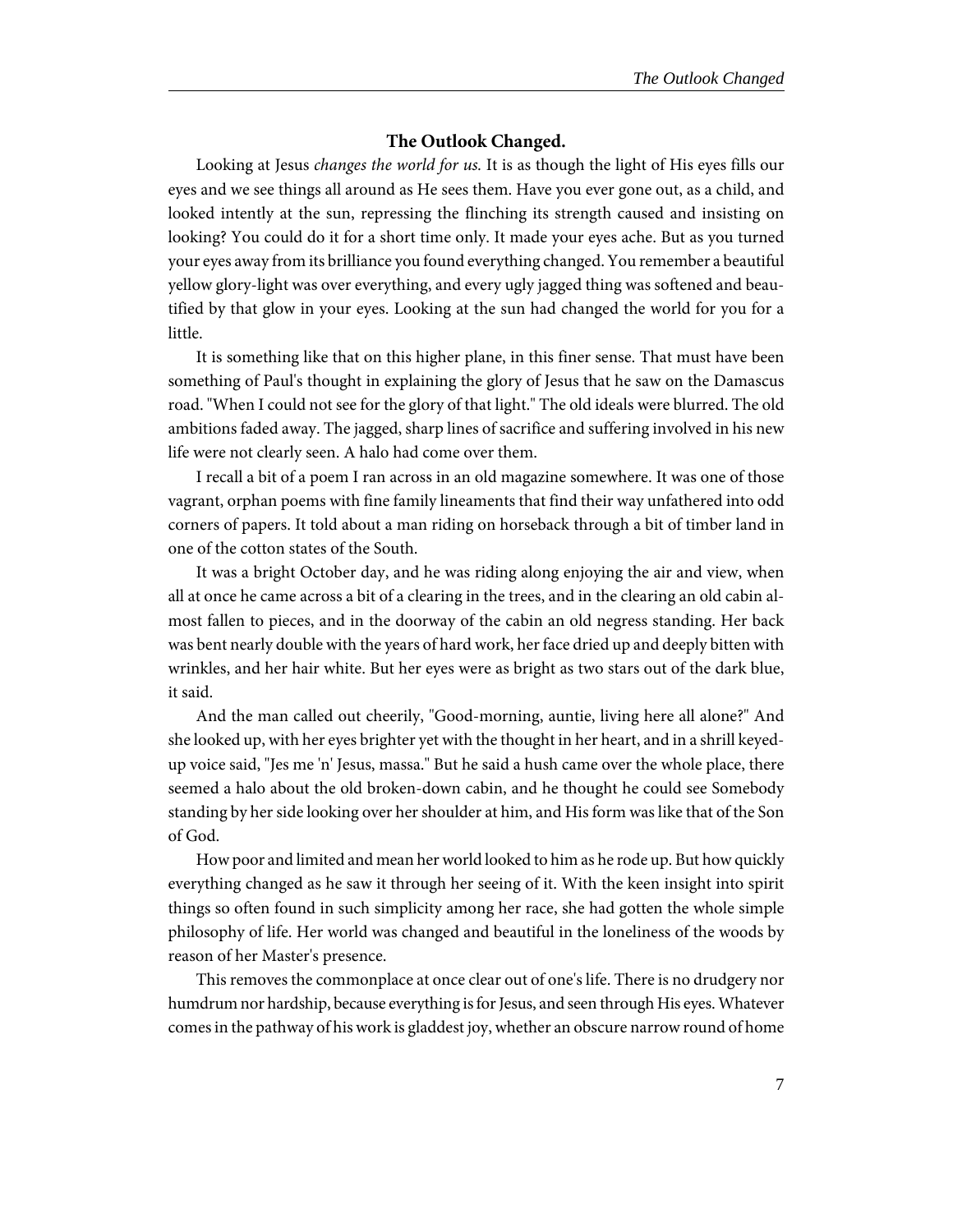work or shop or store, or leaving home for a strange land far across the sea with a peculiarly uncongenial spirit atmosphere. Contact with Jesus, seeing Him, changes all for us.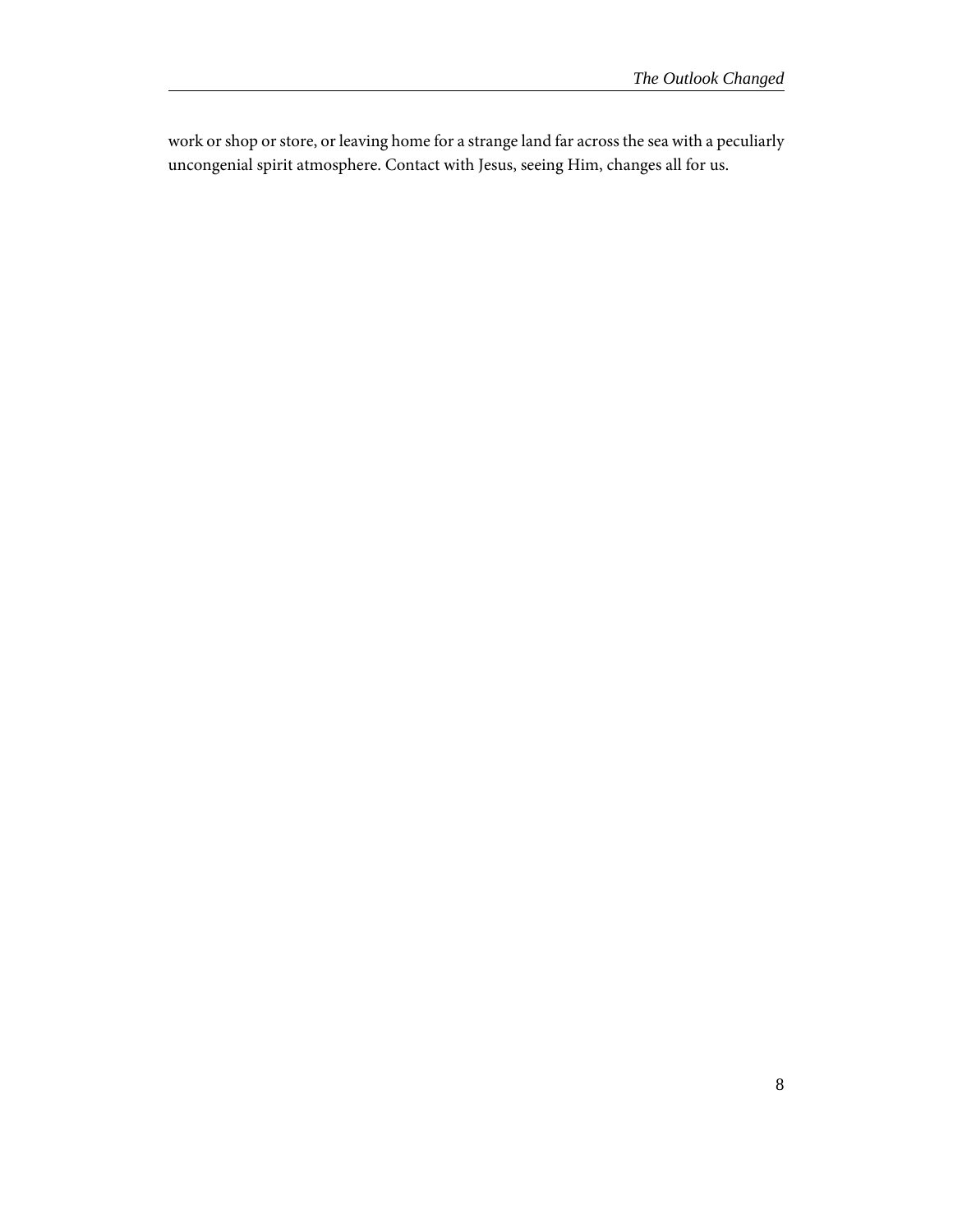#### **Talking with Jesus.**

<span id="page-14-0"></span>These two men in the story went from their first looking into closer contact. They looked at Jesus. Then they talked with Jesus. It was at His own request. He wanted them. He wanted their friendship and their help. Having started, it was easy for them to go. Having seen, they naturally wanted more. At least two hours they talked, maybe longer. Judging by what they did as soon as they got away, it was a most wonderful talk for them.

This Jesus took them at once. His face, His presence, His talk, Himself filled all their sky. Everything swung around into a new setting. He was its center. All things began to adjust themselves for these men about Jesus. He was irresistible to them. These two men went through some most trying experiences as a result of the friendship formed that evening hour, but these counted not in the scale with Him. They never got over the talk with Him that twilight hour.

That two hours' talk lengthened out into many another during the years immediately after. They got into the habit of referring everything to Him, and of judging everything by what He would think. It was so clear to the end of their lives. For a little over three years did they keep Him by their side actually, physically. But the habit of keeping Him there was fixed for all the longer after years. The looking at Jesus and talking with Jesus ever went side by side clear to the end of the years.

It will be so. Getting a good look at this Master draws one off into the quiet corner with the Book to listen and talk and learn more. And out of this naturally grows (if one will give a little attention to good gardening rules) the habit of talking with Him all the time. In the thick of the crowd, in the solitude of one's duties, with hands full of work, the heart talks with Him and listens, and sometimes the tongue talks out too. Our common word for it is prayer. Prayer precedes true service, and produces it, and sweetens it. Only the service that grows up naturally out of this personal contact with Jesus counts and tells and weighs for the most.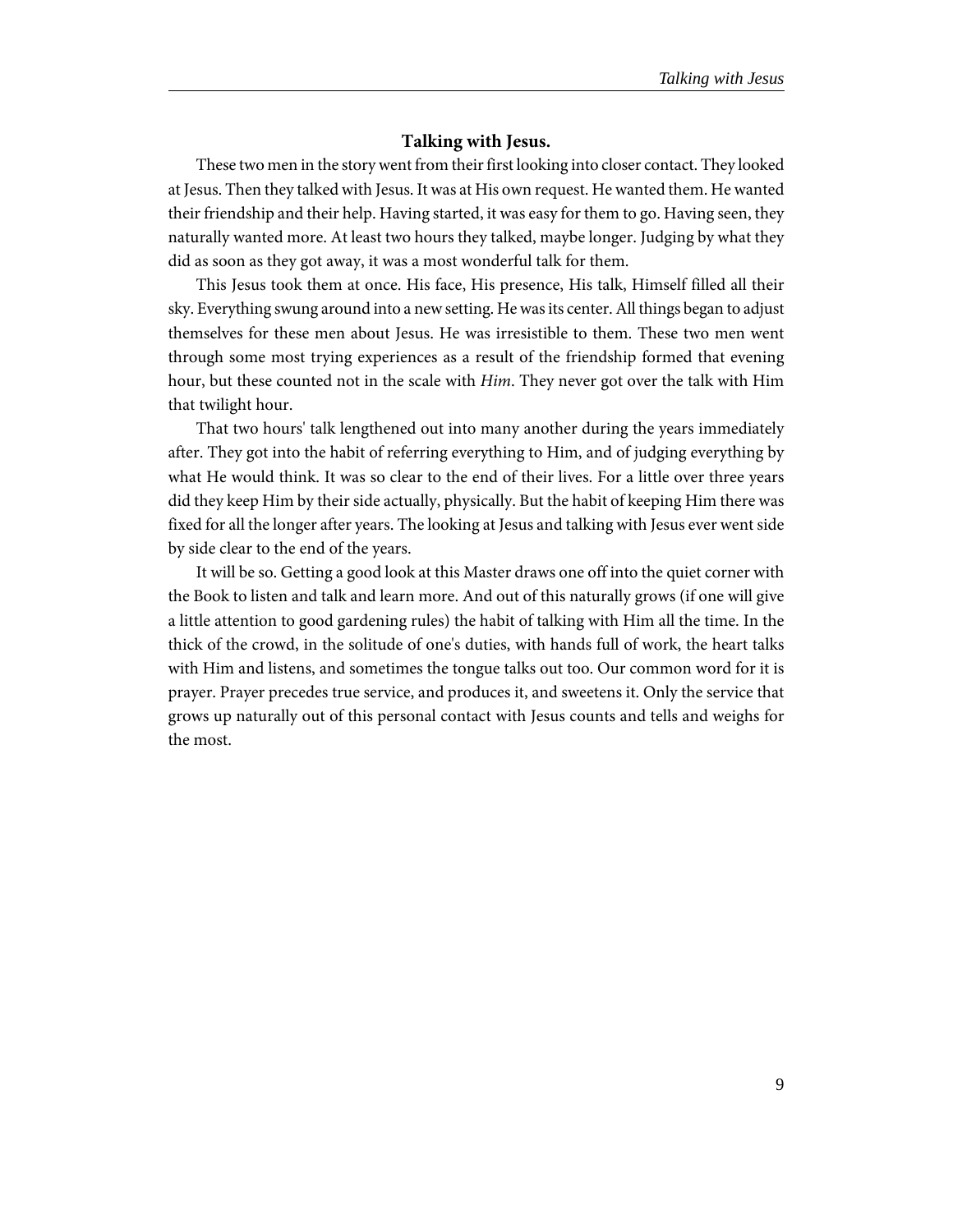#### **Getting Somebody Else.**

<span id="page-15-0"></span>These two men went away from Jesus that evening only to come back with some others. They went from talking with Him to talking with others for Him. Their personal contact was the beginning of their service. This is one of the famous personal work chapters. There are three "findeths" in it. Andrew findeth his brother Peter. That was a great find. John in his modesty doesn't speak of it, but in all likelihood he findeth James *his* brother. Jesus findeth Philip and Philip in turn findeth Nathaniel, the guileless man.

That word findeth is very suggestive, even to being picturesque. It tells the absence of these other men. Their whereabouts might be guessed, but were not known. There was in the searchers a purpose, and a warmth in the heart under that purpose. As Andrew looked and listened he said to himself, "Peter must hear this; Peter must see this Man." And perhaps he asks to be excused and, reaching for his hat, hastens out to get his brother and bring him back to the house. He wants more himself, but he'll get it with Peter in too. And so it would be with John likely.

Peter had to be searched for. Most men do. He was probably absorbed with all his impulsive intensity in some matter on hand. May be Andrew had to pull quite a bit to get him started. But he got him. Andrew was a good sticker: hard to shake him off. His is a fine name for a brotherhood of personal workers. And when Peter once got started he never quit going. He stumbled some, but he got up, and got up only to go on. Most men need some one to get them started. There's need of more starters, more of us starting people moving Jesus' way.

I think the memory of this evening's work with Peter must have come back very vividly to Andrew one morning a few years afterwards. It's up on the hills of Judea, in Jerusalem. There's a great crowd of people standing in the streets, filling the space for a great distance. There are some thousands of them. They are listening spellbound to a man talking. It is Peter. And down there near by, maybe holding Peter's hat while he talks, is Andrew. His eyes are glowing. And if you might listen to his heart talking, I think you would hear it saying softly, "I'm so glad I brought Peter that evening I met Jesus." Peter's talk that day swung three thousand men and women over to Jesus. Somebody has said that if Peter were their spiritual father, certainly Andrew was their spiritual grandfather. And I think God reckons the thing that way, too.

There is a great deal of good talk these days about regenerating society. It used to be that men talked about "reaching the masses." Now the other putting of it is commoner. It is helpful talk whichever way it is put. The Gospel of Jesus is to affect all society. It has affected all society, and is to more and more. But the thing to mark keenly is this, the key to the mass is the man. The way to regenerate society is to start on the individual.

The law of influence through personal contact is too tremendous to be grasped. You influence one man and you have influenced a group of men, and then a group around each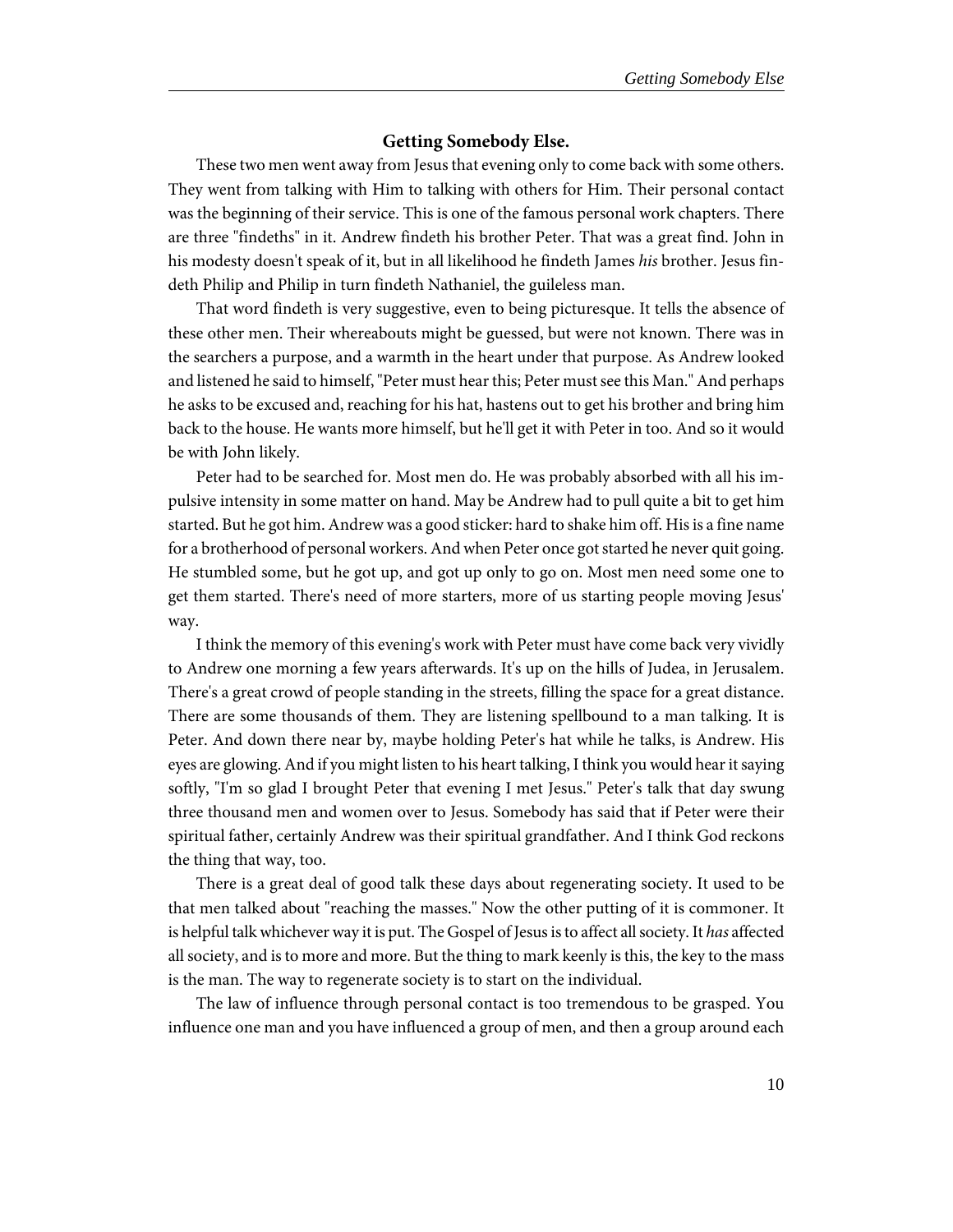man of the group, and so on endlessly. Hand-picked fruit gets the first and best market. The keenest marksmen are picked out for the sharpshooters' corps.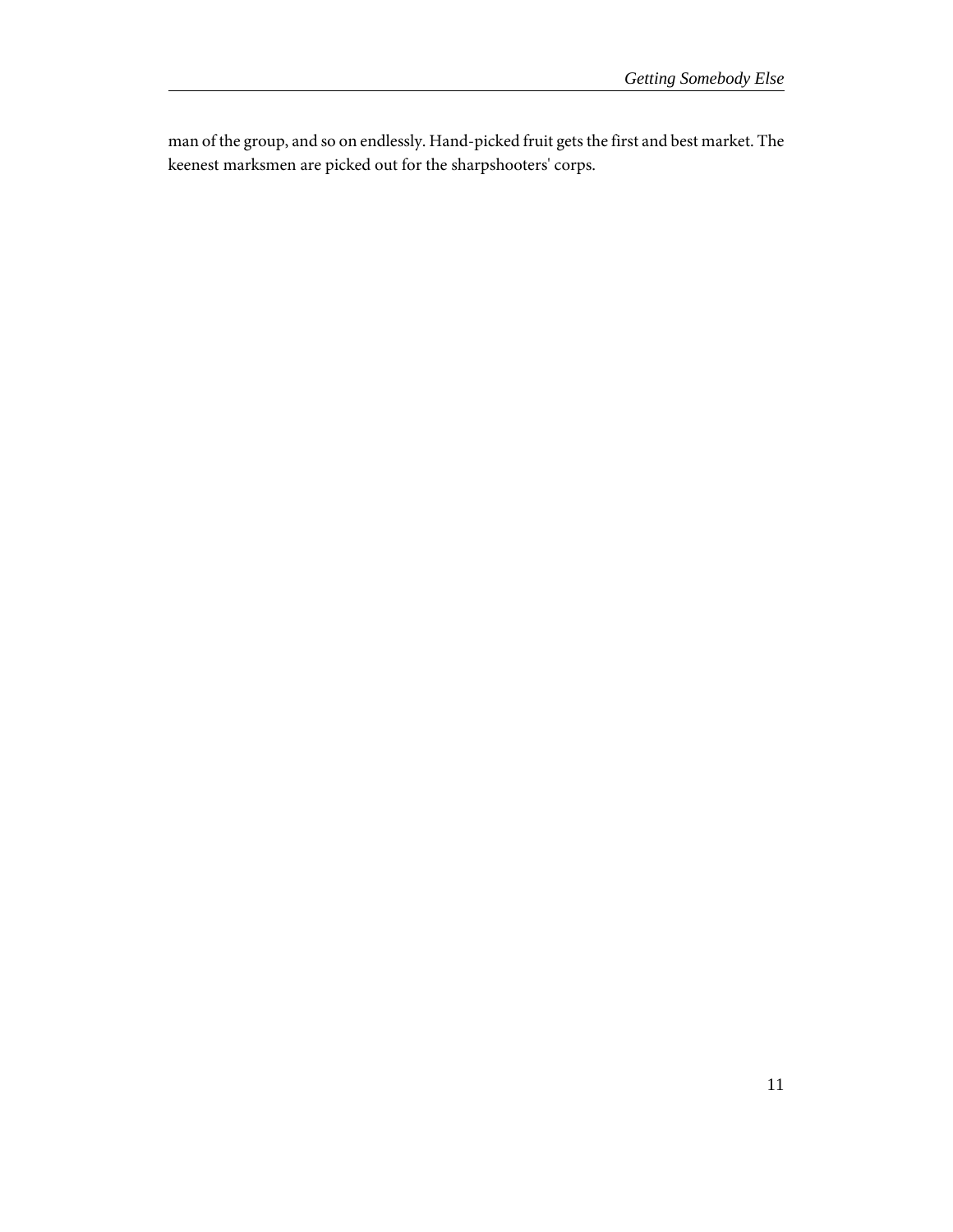#### **The True Source of Strong Service.**

<span id="page-17-0"></span>One morning with a friend I walked out of the city of Geneva to where the waters of the lake flow with swift rush into the Rhone. And we were both greatly interested in the strange sight which has impressed so many travellers. There are two rivers whose waters come together here, the Rhone and the Arve, the Arve flowing into the Rhone. The waters of the Rhone are beautifully clear and sparkling. The waters of the Arve come through a clayey soil and are muddy, gray, and dull. And for a long distance the two waters are wholly distinct. Two rivers of water are in one river-bed, on one side the sparkling blue Rhone water, on the other the dull gray Arve water, and the line between the two sharply defined. And so it continues for a long distance. Then gradually they blend and the gray begins to tinge all through the blue.

I went to the guide-book and maps to find out something about this river that kept on its way undefiled by its neighbor for so long. Its source is in a glacier that is between ten thousand and eleven thousand feet high, descending "from the gates of eternal night, at the foot of the pillar of the sun." It is fed continually by the melting glacier which, in turn, is being kept up by the snows and cold. Rising at this great height, ever being renewed steadily by the glacier, it comes rushing down the swift descent of the Swiss Alps through the lake of Geneva and on. There is the secret of purity, side by side with its dirty neighbor.

Our lives must have their source high up in the mountains of God, fed by a ceaseless supply. Only so can there be the purity, and the momentum that shall keep us pure, and keep us moving down in contact with men of the earth. And we must keep closer to the source than is the Rhone at Geneva, else the streams flowing alongside will unduly influence us. Constant personal contact with Jesus is the beginning ever new of service.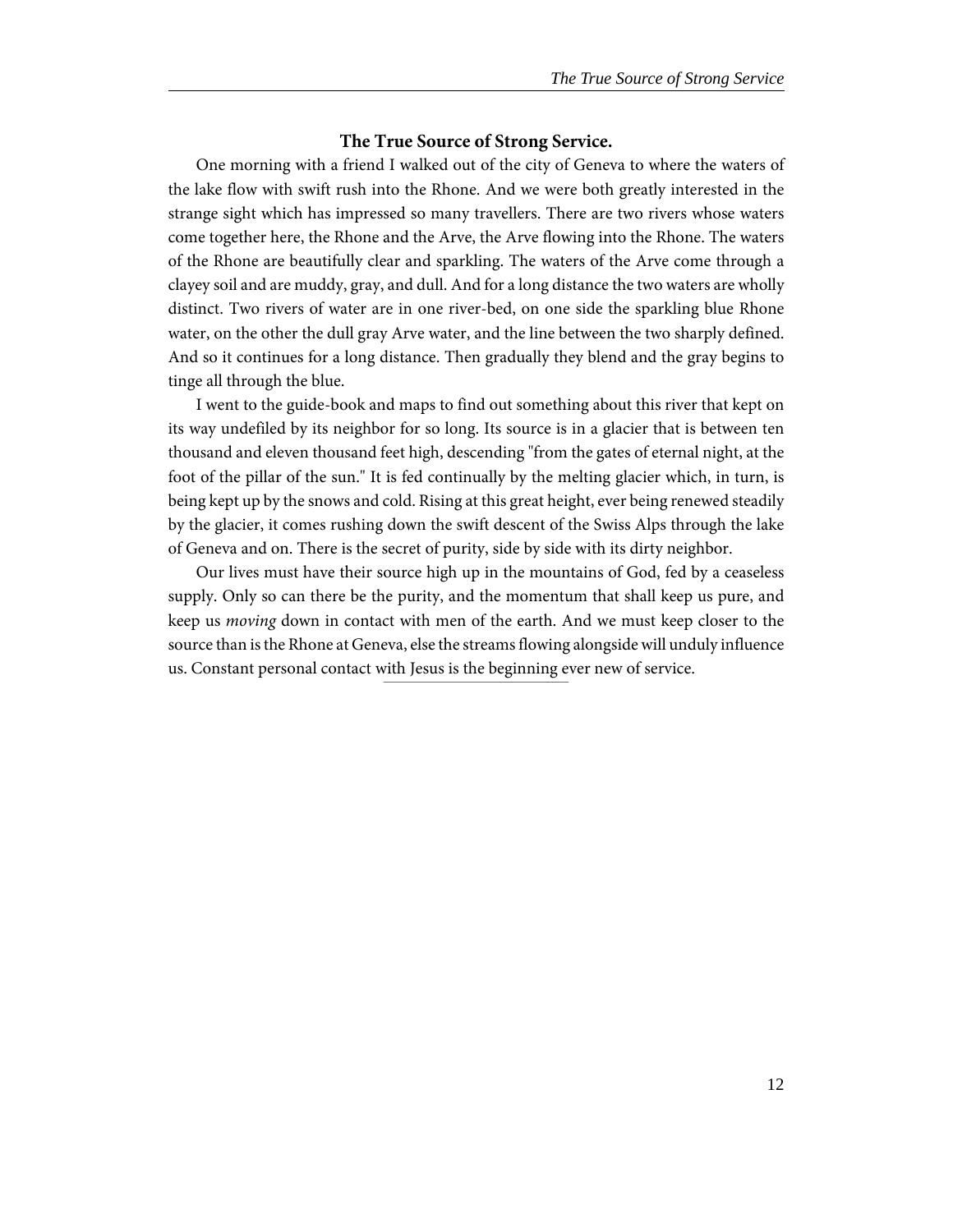#### **The Triple Life: The Perspective of Service.**

#### <span id="page-18-0"></span>**(Luke ix:1-6; x:1-3, 17; John xx:19-23; Matthew xxviii:18-20.)**

#### **On An Errand for Jesus.**

You remember there were four times that Jesus picked out a group of men, and sent them on a special errand. About the middle of the second year of His public life, He chose out twelve men and commissioned them for a special bit of work. Six months before the tragic end, He chose seventy others and sent them out in twos into all the places He was planning to visit Himself. It was a remarkable campaign for carrying the news which He was preaching into all the villages of that whole country through which His journey south lay.

Then the evening of that never-to-be-forgotten resurrection day, under wholly changed conditions, He again commissions ten men of that first twelve. Things had radically changed with Jesus. And there had been a bad break in the loyalty of these men. Two of their number are absent. Judas has gone to his own place, and Thomas was not there that evening. His absence cost him a week of doubting and mental distress. Ten of the old inner circle are commissioned anew. And then do you remember the last time they were together? It was about six weeks later, on the rounded top of the old Olives Mount, the eleven men with the Master. Four times He commissioned a group of men for some service He wanted done.

There are two things in these four commissions that make them alike. The same two things are in each. The first thing is this: they are bidden to "go." That ringing word "go ye" is in, each time. "As the Father hath sent Me even so send I you." It is a familiar word to every follower of Jesus then, and now, and always. A true follower of His always is stirred by a spirit of "go." A going Christian is a growing Christian. A going church has always been a growing church. Those ages when the church lost the vision of her Master's face on Olives, and let other sounds crowd out of her ears the sound of His voice, were stagnant ages. They are commonly spoken of in history as the dark ages. "Go" is the ringing keynote of the Christian life, whether in a man or in the church.

The second thing found always in each of these commissions is this: they were qualified, or empowered to go. Whom God calls He always qualifies. Where His voice comes His Spirit breathes. If there has come to you some bit of a call to service, to teach a class, or write a special letter, or speak a word, or take up something needing to be done. And you hesitate. You think that you cannot. You are not fit, you think, not qualified. The thing to do is to do it.

If the call is clear go ahead. Need is one of the strong calling voices of God. It is always safe to respond. Put out your foot in the answering swing, even though you cannot see clearly the place to put it *down*. God attends to that part. Power comes as we go.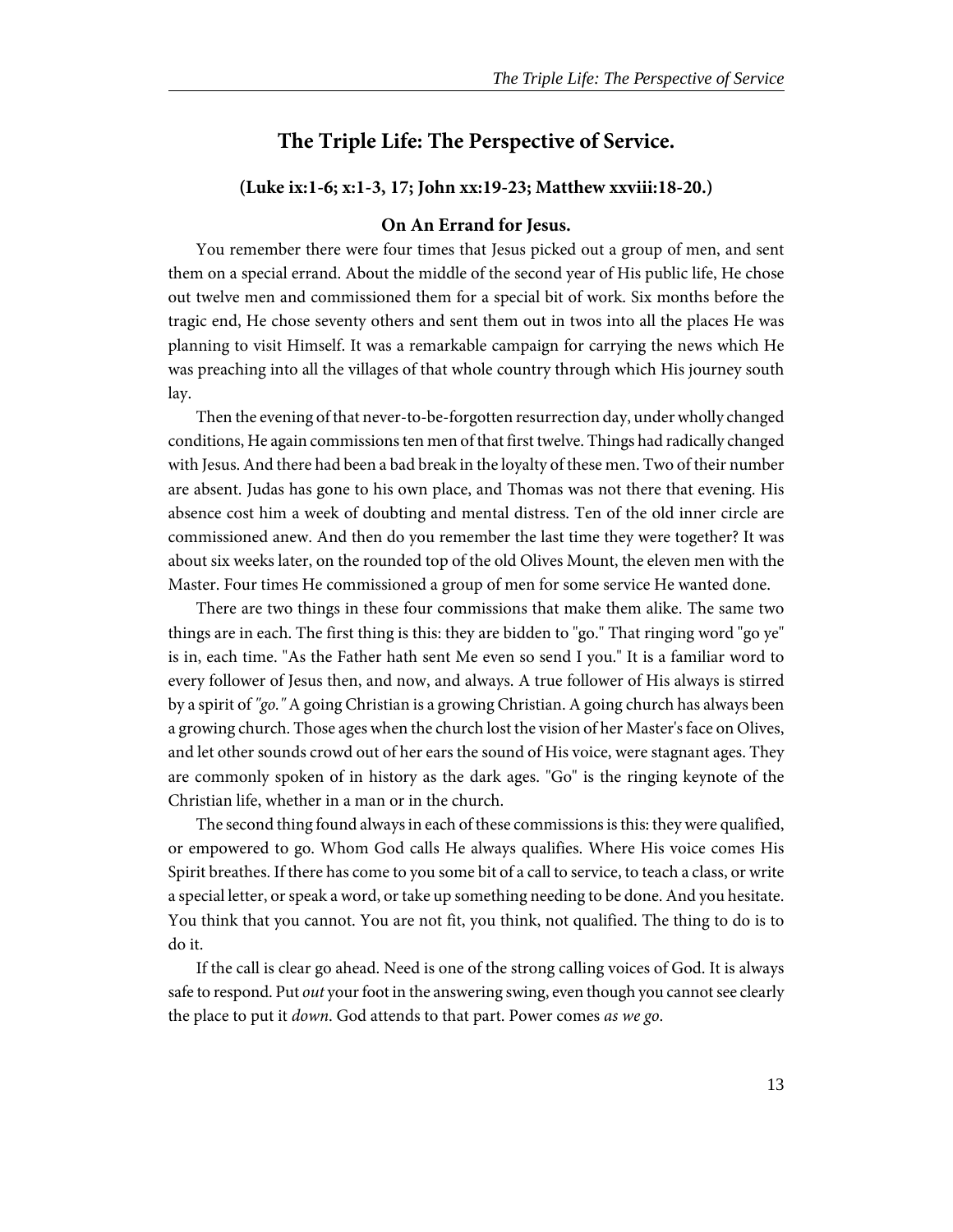#### **The Parting Message.**

<span id="page-19-0"></span>Just now I want to talk with you a bit about the last one of these commissions, the Olivet commission. I do not know just what day it was given or at what hour. But I have thought it was in the twilight of a Sabbath evening. There's a yellow glow of light filling all the western sky running along the broken line of those hills yonder, and through the trees, and in upon this group of men standing.

Here in full view lies little Bethany fragrant with memories of Jesus' power. Over yonder, those tree tops down in a bit of valley with the brook--that is Gethsemane. And farther over there is the fortress city of Jerusalem. And just outside its wall is the bit of a knoll called Calvary. Here under these trees every night that last week of the tragedy Jesus had slept out in the open, with His seamless coat wrapped about Him. This is the spot He chooses for the good-by word. It is full of most precious, fragrant memories.

Here is the man who has been Simon, but out of whom a new man was coming these days, Peter, the man of rock. And here are John and James, sons of fire and of thunder, sons of their mother. And there, little Scotch Andrew. At least our Scotch friends seem to have adopted him as their very own. And close by his side is his friend with the Greek name, Philip. And here the man to whom Jesus paid the great tribute of naming him the guileless man.

And the others, not so well known to us, but very well known to Jesus, and to be not a whit less faithful than their brothers these coming days. But somehow as you look you are at once irresistibly drawn past these to Him--the Man in the midst. The Man with the great face, torn with the thorns, and cut with the thongs, but shining with a sweet, wondrous, beauty light.

It is the last time they are together. He is going away; coming back soon, they understand. They do not know just how soon. But meanwhile in His absence they are to be as He Himself would be if He remained among men. They are to stand for Him. And so with eyes fixed on His face they look, and listen, and wonder a bit, just what the last word will be.

What would you expect it to be? It was the good-by word between men who were lovers, dearest friends. The tenderest thing would be said and the most important. The one going away would speak of that which lay closest down in His own heart. And whatever He might say would sink deepest into their hearts, and control their action in the after days.

He had been talking to them very insistently, about an hour before, down in the city, about waiting there until the Holy Spirit came upon them. And that word has fastened itself into their minds with newly sharpened hooks of steel points. Now He talks about their being His witnesses, here at home among their own folks, and out among their half-breed Samaritan neighbors, whom they didn't like, and then--with eyes looking yearningly out and finger pointing steadily out--to the farthest reach of the planet. And now, as He is about to go, this is the word that comes from those lips: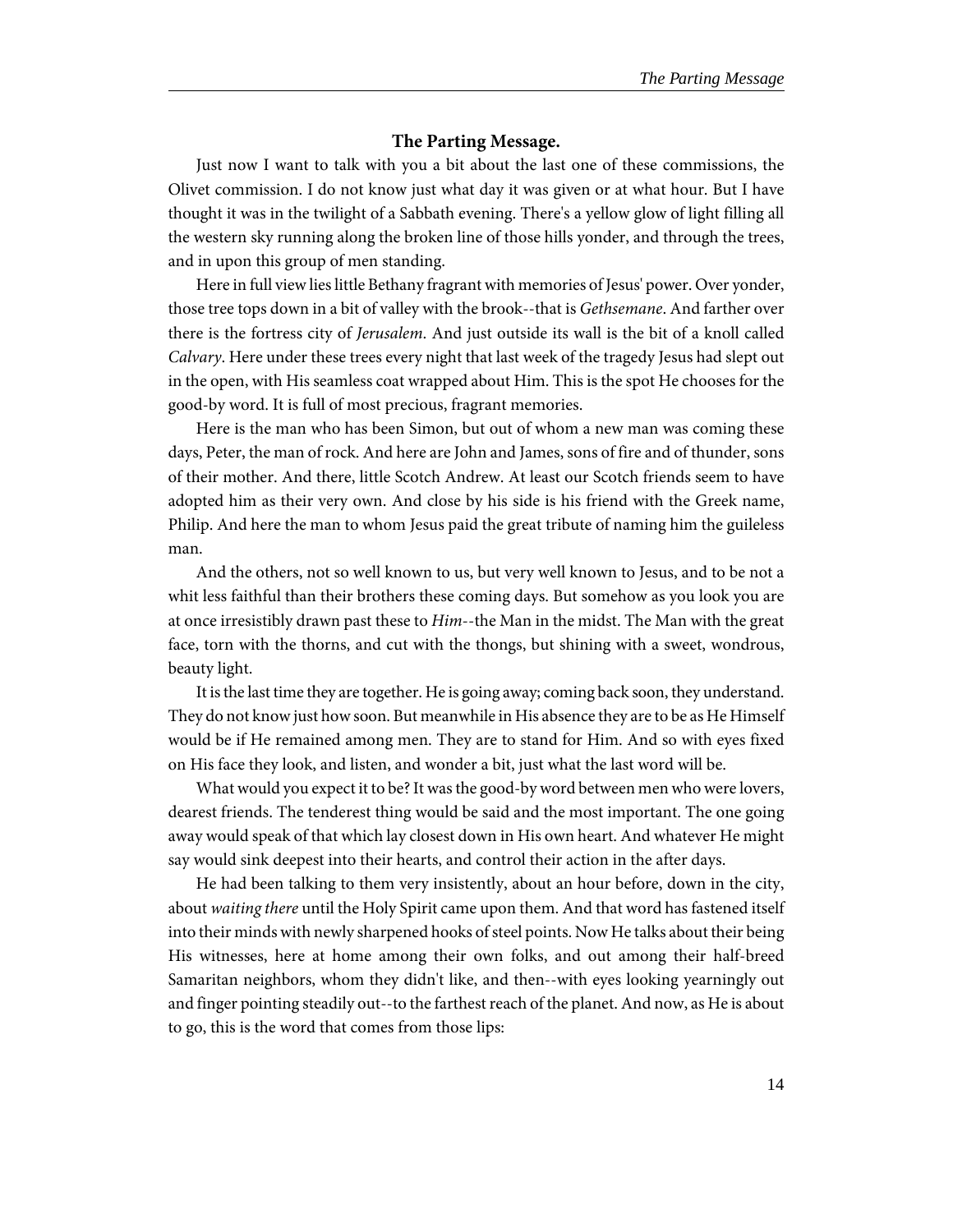"All power hath been given unto Me. Therefore go ye, And make disciples of all nations."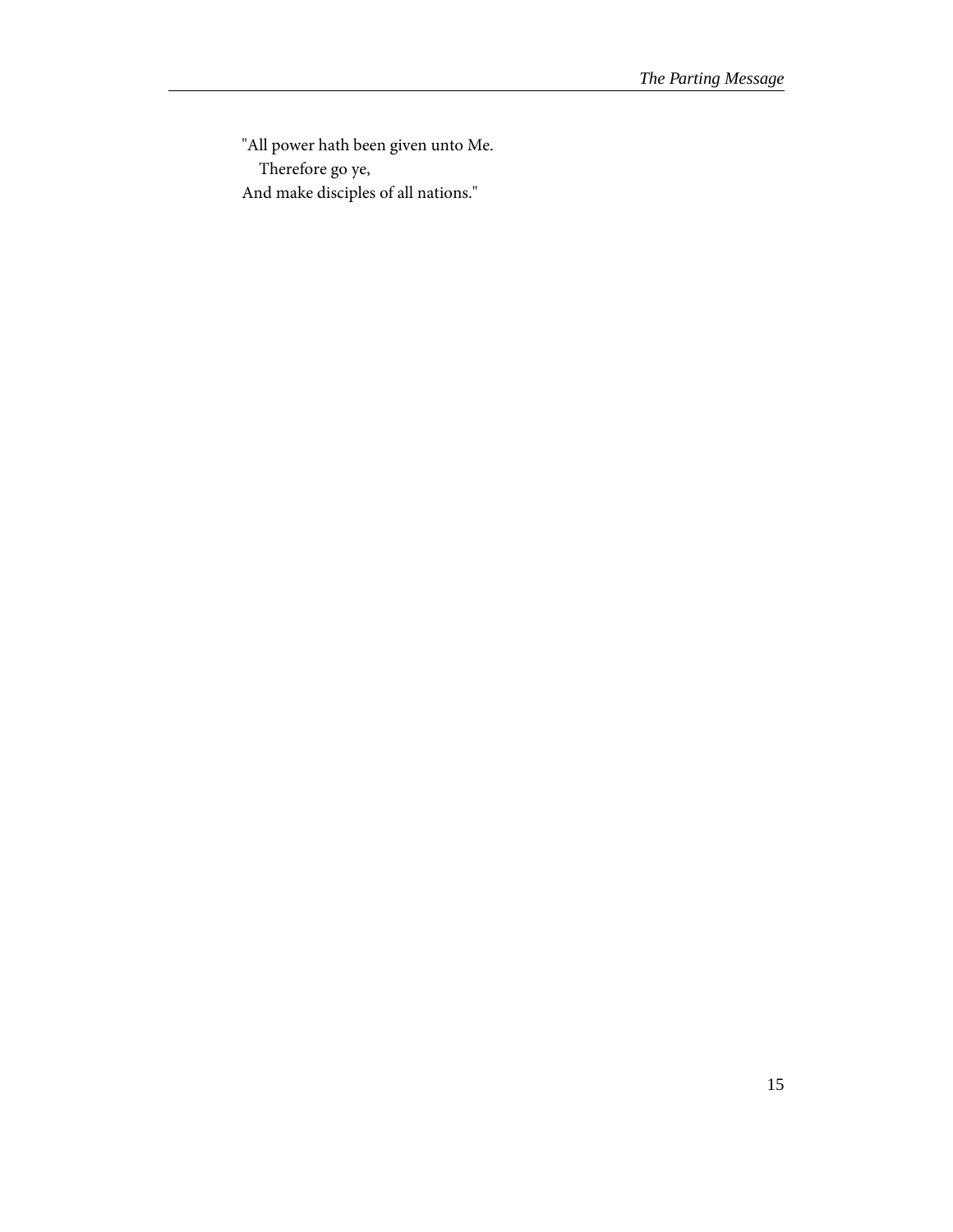#### **A Secret Life of Prayer.**

<span id="page-21-0"></span>There are four things in that good-by word. Three are directly spoken, and one is not spoken, but directly implied. First is this, your chief work is to win men. That is directly said. The second is implied--it is the toughest task you ever undertook. That is implied in this that it will take more power than they have. A power that only He has. A supernatural power. And we all know how true that is. Of all luggage man is the hardest to move. He won't move unless he will. Every man of us that has ever tried to change somebody's else purpose knows how impossible it is unless by the inward pull. You simply cannot without the man's consent. The third thing is this: I have all the power needed. The fourth this: You go.

And the Master meant to tell them, and to tell us, this: that a man should lead a triple life, three lives in one. We sometimes hear of a man leading a double life in a bad sense. In a good sense, every one of us should be living a triple life, three distinct lives in one. The first of these three lives is this: a secret life, lived with Jesus, hidden from the eyes of men. An inner life of closest contact with Him, that the outside folks know nothing about.

Notice again the four statements in that good-by word. Your chief concern is to win men. It is the toughest task you ever undertook: it will take supernatural power. I have all the power you need. Instinctively you feel as though the fourth thing should be, "I will go." That would seem to be the logical conclusion. "No," Jesus says, "you go." Plainly if we are to do something taking supernatural power, and we haven't any such power of ourselves, there must be the closest kind of contact with the source of power. The man who is to go must be in the most intimate contact with the Man who has the powers needed in the going.

And this is simply a law of all life, given to us here by life's greatest Philosopher. The seen depends upon the secret always. The outer keys upon the inner. The life that men see depends wholly upon the life that only the Master sees. David had power to slay the lion and bear in secret, away from the gaze of men, before he had power to slay the giant before the wondering eyes of two nations. The closet becomes the swivel of the street.

In crossing the ocean there are two great dangers to be dreaded and guarded against, aside from the storms that may arise. The greater of these is an abandoned ship. One that through some stress of storm has been left by the sailors in the attempt to save their lives. It is most dangerous because it sends no warning ahead of its presence. In crossing the Atlantic by the more northern routes the other danger is from the icebergs that may be met in the steamer's path. If a fog obscure the lookout the boat is slowed down, and a man kept busy with line and thermometer taking the temperature of the water. The iceberg is kindlier than the derelict, in the chill it sends out. The presence of the danger can so be detected, and measures taken to avoid it.

But the great danger here is not simply in the huge mountain of ice that you see looming up against the sky, great as that is. It is in the unseen ice. Hidden away below is a mountain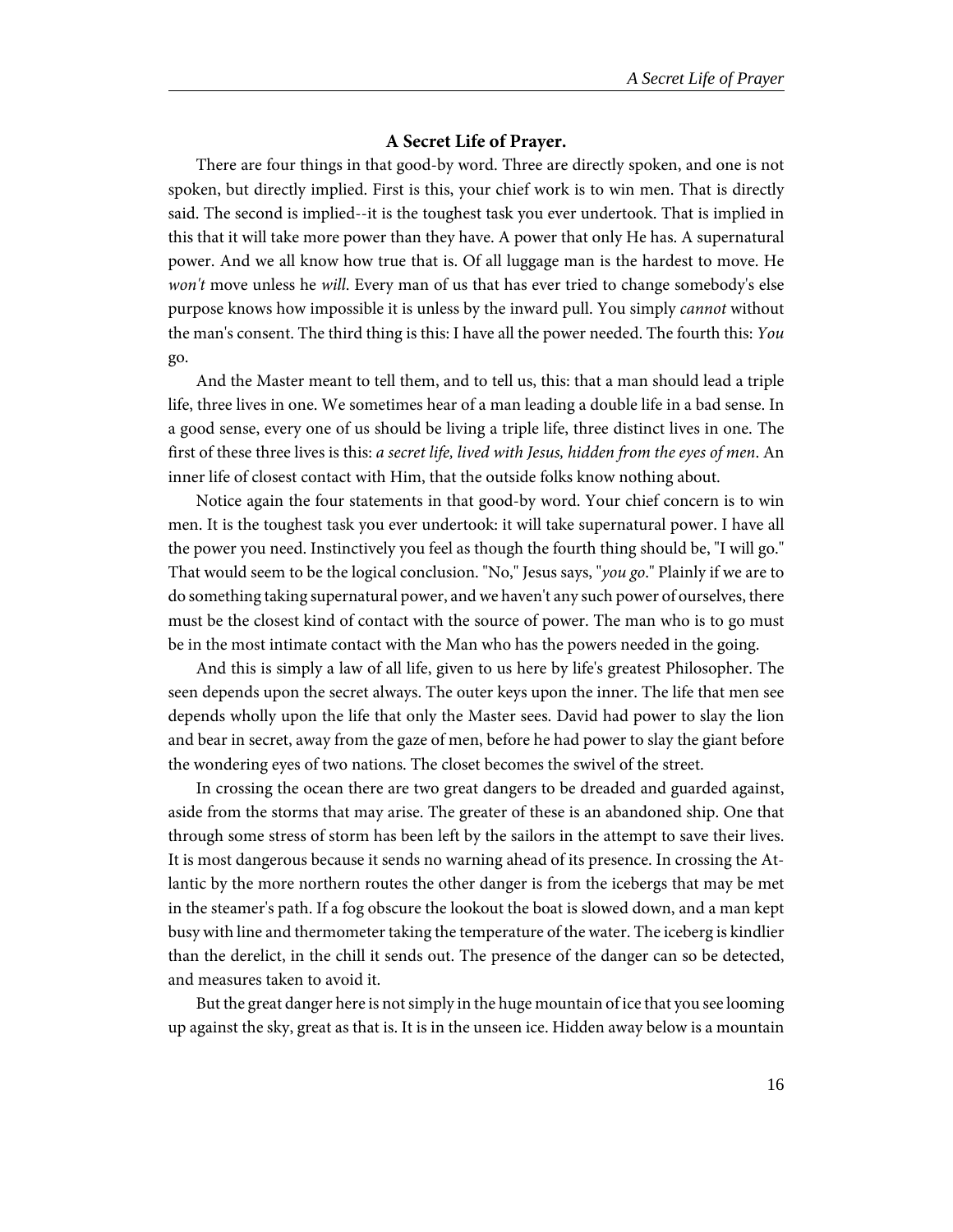of ice twice as large and heavy as that seen above the water's surface. The danger lies in the terrific force of a blow from this hidden pile that would crush the strongest steel steamer, as I might crush an egg-shell in my fingers.

We all admire the beauty of the trees that rear their heads, and send out their branches, and make the world so beautiful with their soft green foliage. But have you thought of the twin tree, the unseen tree that belongs to these we see? For every tree that grows up and out with its beauty and fruit there is another. The twin tree goes down and out.

Sometimes, as far as this we see goes  $up$ , the other goes  $down$ ; as far as the branches go out so far do the underneath branches go out, sometimes farther. This unseen tree is ever busy drawing moisture, and food from the soil and sending it, ceaselessly sending it, up to the upper tree. The beauty and fruitfulness above are because of this secret life of the tree.

I remember as a boy going to the bathroom in our home one day to draw some water. But none came. There were a few drops, and some sputtering--there's very apt to be sputtering when there is nothing else--but no flow of water. And I wondered why. Soon I found that the main pipe in the street was being fixed, and the water had been cut off at the curb. There was water in the pipe clear from the curbstone up to the spigot, but I could not get it because the reservoir connection under the ground had been turned off.

I have met some people since then that made me think of that. There is a reservoir of water, clear and sweet, with which they have had connection, and are supposed still to have. But when some thirsty body comes up for a bit of refreshment, there's some sputtering, some noise, may be a few stray drops--but no more. And folks seem thirstier because they were expecting a cool, satisfying drink that never came.

I think I know why it is so. The secret connection with the reservoir has been tampered with. There *must* be the secret contact with Jesus cultivated habitually if there is to be a sweet, strong outer life. And not cultivated by hothouse methods. Such plants won't stand the chilly air outside the glass-house. Cultivated by natural, simple contact with Jesus, over His Word, habitually, until everything comes under the influence of that secret life.

One day a man was standing on a busy downtown thoroughfare in Cleveland waiting for a car. There was a thick, dirty wire hanging down from the cross arm high up of the wire pole. He happened to stop there. And absorbed in thought, he mechanically put out his hand and took hold of the wire. Instantly a look of intense agony came into his face. His arm, and whole body began twisting and writhing. Then he fell to the ground lifeless. The dirty-looking wire had direct connections with the power-house. It was throbbing with a strong current. It was a "live" wire.

Some men who have seemed quite unattractive in the light of some modern standards have been found on touch to be charged with a life current of tremendous power. And some others, outwardly more attractive, have been found to be as powerless as a dead wire. And some there have been, and are, very winsome and attractive in themselves, and charged with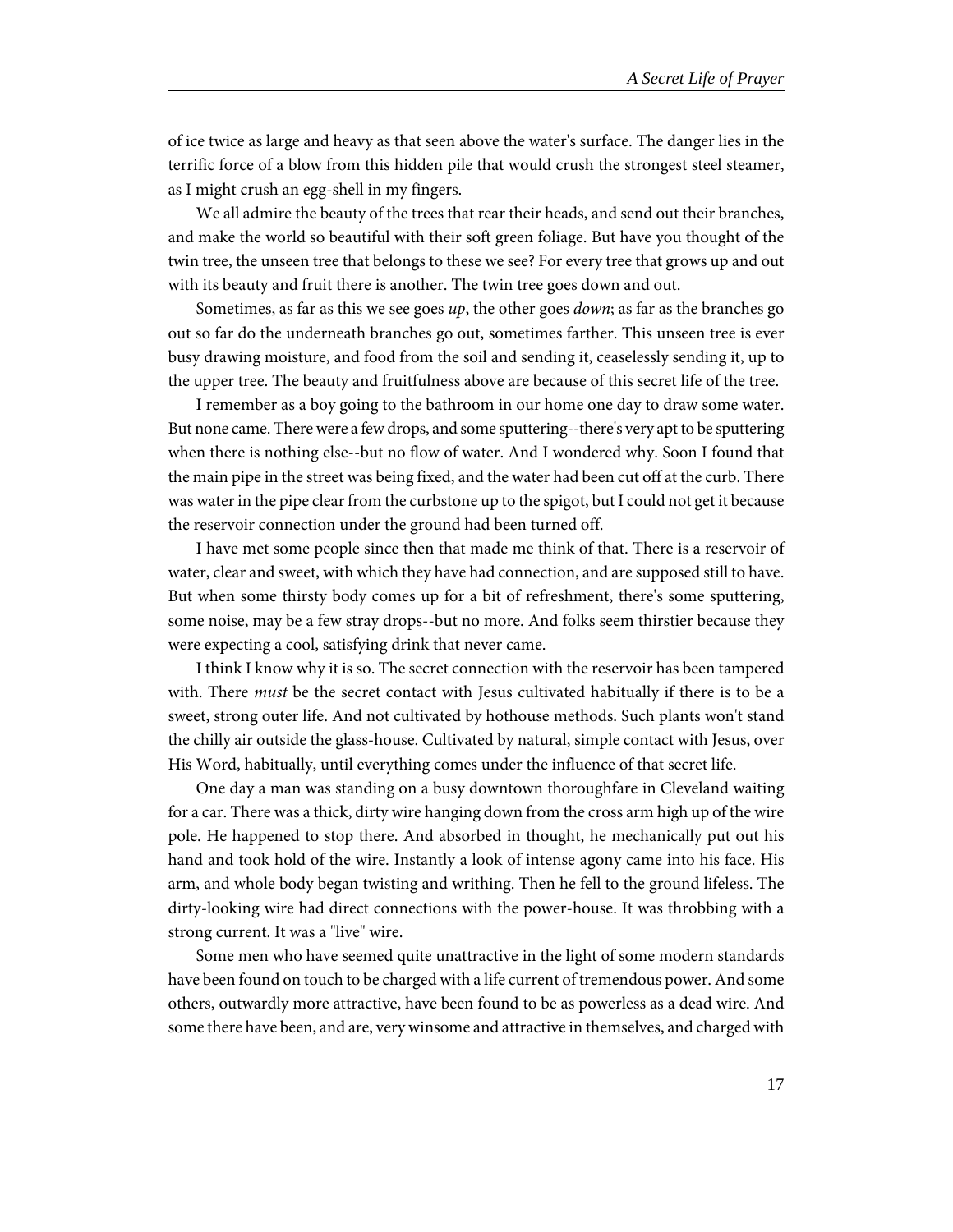the life current too. The great thing is the secret connections carefully maintained with the source of power.

There must be the closest kind of touch with God if His plan through us for a planet is to carry out. We do not run on the storage battery plan, but on the trolley plan, or the third rail. There must be constant full touch with the feed wire or rail. And that "must" should be spelled in capitals, and printed in red, and triply underscored.

A man *must* plan for the bit of quiet time daily, preferably in the early morning, alone with Jesus; with the door shut, the Book open, the spirit quiet, the mind alert, the knee bent, the will bent too. If it be resolutely *planned* for it can be gotten in every life. If not planned for with a bit of red iron in the will, it will surely slip out. And the man will surely slip down.

Here is found the spirit in which a man may live all the day long, wherever his feet may tread, in the fierce competition of trade, or in the deadly enervation of some society circles. Out of such a man shall breathe, all unconsciously to himself, an atmosphere fragrant as a mountain breeze over a field of wild roses. This is the first life Jesus bids us live.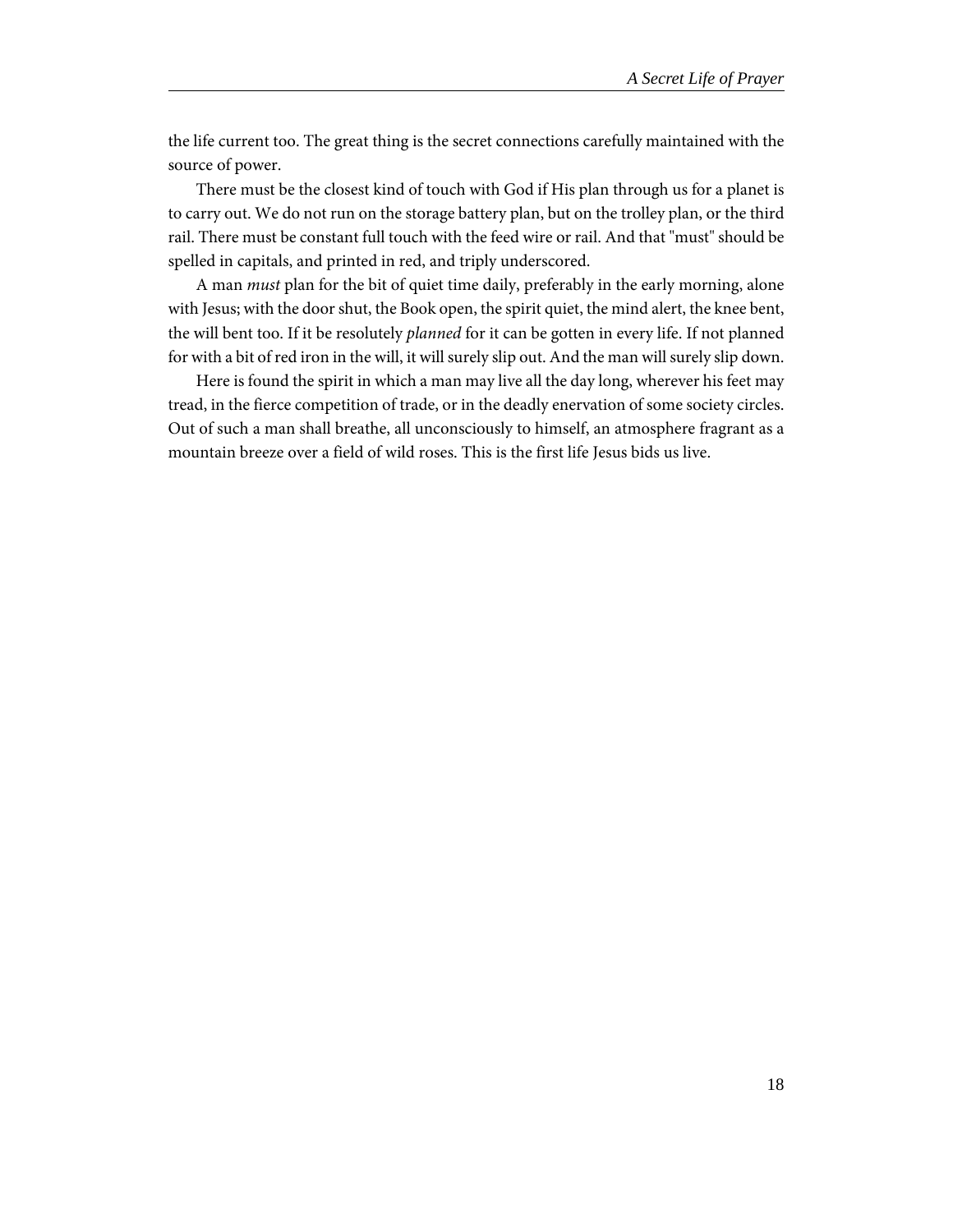#### **An Open Life of Purity.**

<span id="page-24-0"></span>The second life we are to live is the exact reverse of this. It is indeed the outer side of this: an open life of purity lived among men for Jesus. Note again the logic of that good-by word. Your chief business is to be down there in the thick of the crowd, winning men out of the dust and dirt up into a new life of purity. It is the hardest job any man ever undertook. It is practically impossible unless you have a power quite more than human. Jesus quietly says, "I have the power that will do it."

Again you feel that He must say next, "I will go." The thing must be done. It is the one thing worth while. It will require a power we haven't. He has it. You feel as though He must do the going. "No," He says, with great emphasis. "You go. You be I; you live my life over again, down there among men." The "Ye" and "Me" in that sentence are meant to be interchangeable words.

He is asking us to live His life over again among men. No, it is more than that. He is asking us to let Him live His life over again in each of us. The Man with the power that men can't resist would reach out to them *through us*. He would be touching them in us. Jesus said, "As the Father hath sent Me, even so send I you." He said again, "He that hath seen Me hath seen the Father." Jesus embodied the Father to men. He asks us to take His place and embody Himself to men.

Paul understood this thoroughly. In writing to the friends throughout Galatia, whom he had won up to Jesus, he says, "I have been crucified with Christ." There is an old dead "I." "Nevertheless I live." There is a new living "I." "Yet not I--the old I--but Christ liveth in me." He was the new I. There was a new personality within Paul. I never weary of recalling what Martin Luther said about that verse in the comment he made on Galatians. You remember he said, "If somebody should knock at my heart's door, and ask who lives here, I must not say 'Martin Luther lives here.' I would say 'Martin Luther--is--dead--Jesus--Christ- -lives--here.'"

I wonder if any of us has ever been taken for Jesus. I wonder if anybody has ever mistaken any of us for Him. You remember, He used to move among men after the resurrection, and while they would feel the gentle winsomeness of His presence and talk, they did not recognize Him. Has somebody run across you or me sometime, and been with us a little while, and then gone away saying to himself, "I wonder if that was Jesus back again in disguise. He seemed so much like what I think Jesus must have been--I wonder."

Well, if it were so, of course we would not be conscious of it. A Jesus-man is never absorbed in thinking about himself. He is taken up with Jesus, and with folks. A man is always least conscious of the power of his own presence and life. Everybody else knows more about it than he does. Plainly this is the Master's plan for each of us. And more, it is the result when He is allowed free sway.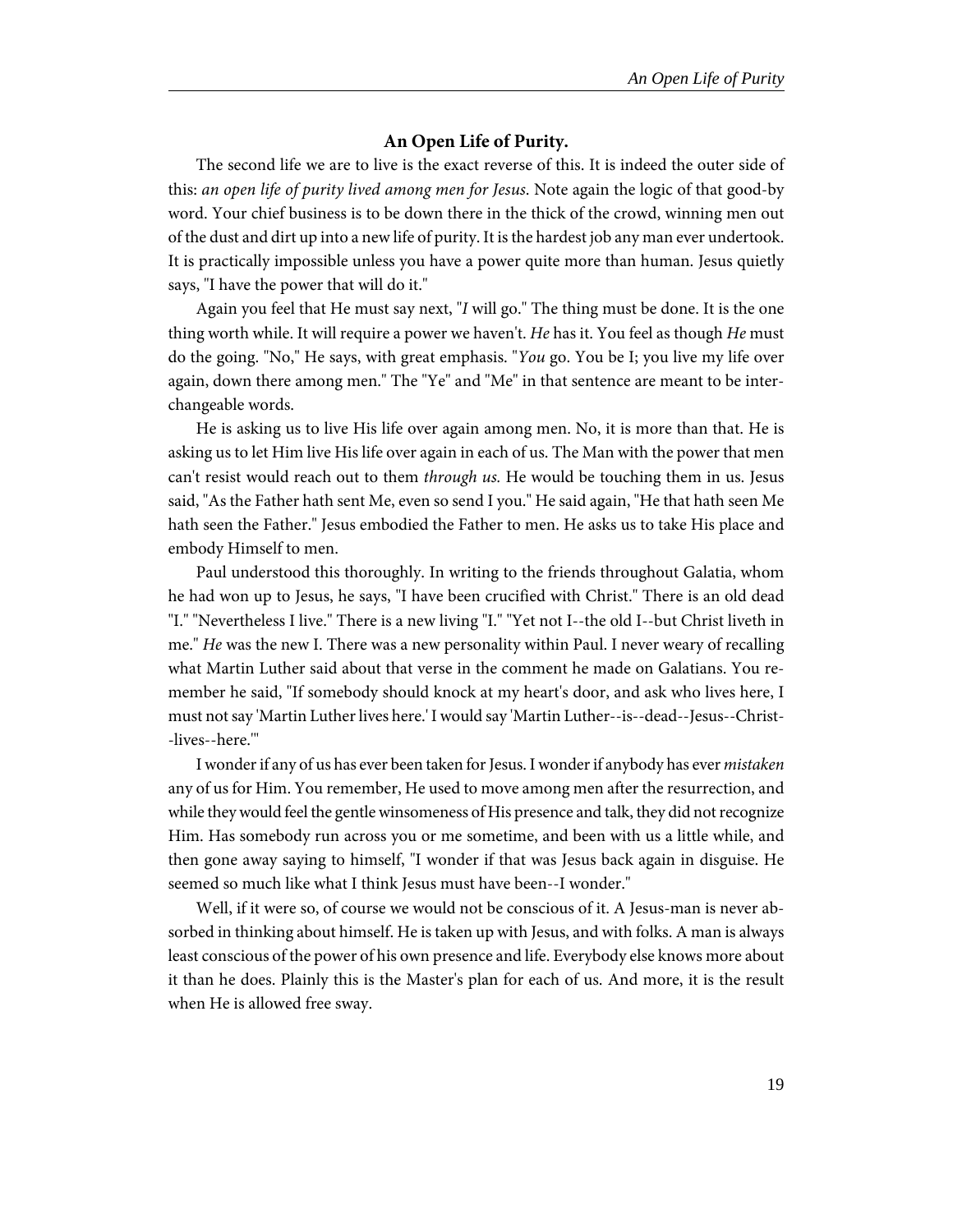The controlling principle of His life was to please His Father. The pervading purpose and passion was to win men out and up. The characteristics of His life were purity, unselfishness, sympathy, and simplicity. We are to be as He. He was the Father to all the race of men. Each of us is to be Jesus to his circle.

Please notice I'm not talking about lips just now but about lives. The life is the indorsement of the lips. It makes the words of the lips more than they sound or seem. Or, it makes them less, sometimes pitiably less, little more than a discount clerk ever busily at work. The words ever go to the level of the life, up or down. Water seeks its level persistently. So do one's words, and they find it more quickly than the water, for they go through all obstructions. And the life is the leveler of the words, up or down.

So far as this second life is concerned a man's lips might be sealed, and his tongue dumb, but his life in its purity and simplicity, its unselfishness and sympathetic warmness will ever be spelling out Jesus. And He will be spelled out so big and plain that the man hurriedly running, or lazily creeping, or half blind in a cloud of dust, will be stopping and reading. If there were but more re-incarnations of Jesus how folks would be coming a-running to Him.

Do you remember that prayer in blank verse of the old Scottish preacher and poet and saint, Horatius Bonar? He said:

> "Oh, turn me, mould me, mellow me for use. Pervade my being with Thy vital force, That this else inexpressive life of mine May become eloquent and full of power, Impregnated with life and strength divine. Put the bright torch of heaven into my hand, That I may carry it aloft And win the eye of weary wanderers here below To guide their feet into the paths of peace. I cannot raise the dead, Nor from this soil pluck precious dust, Nor bid the sleeper wake, Nor still the storm, nor bend the lightning back, Nor muffle up the thunder, Nor bid the chains fall from off creation's long enfettered limbs. But I can live a life that tells on other lives, And makes this world less full of anguish and of pain; A life that like the pebble dropped upon the sea Sends its wide circles to a hundred shores. May such a life be mine. Creator of true life, Thyself the life Thou givest,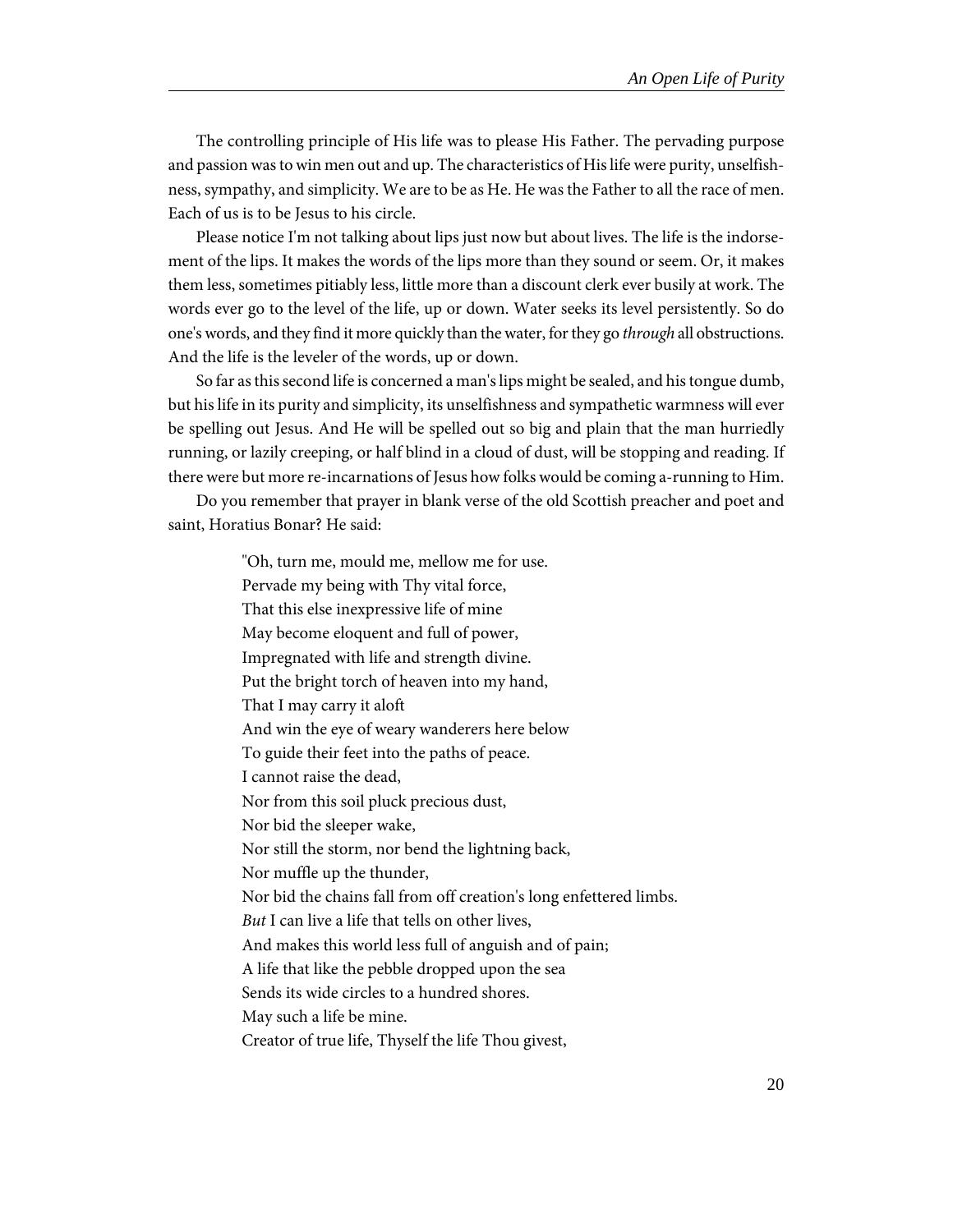Give Thyself, that Thou mayst dwell in me, and I in Thee."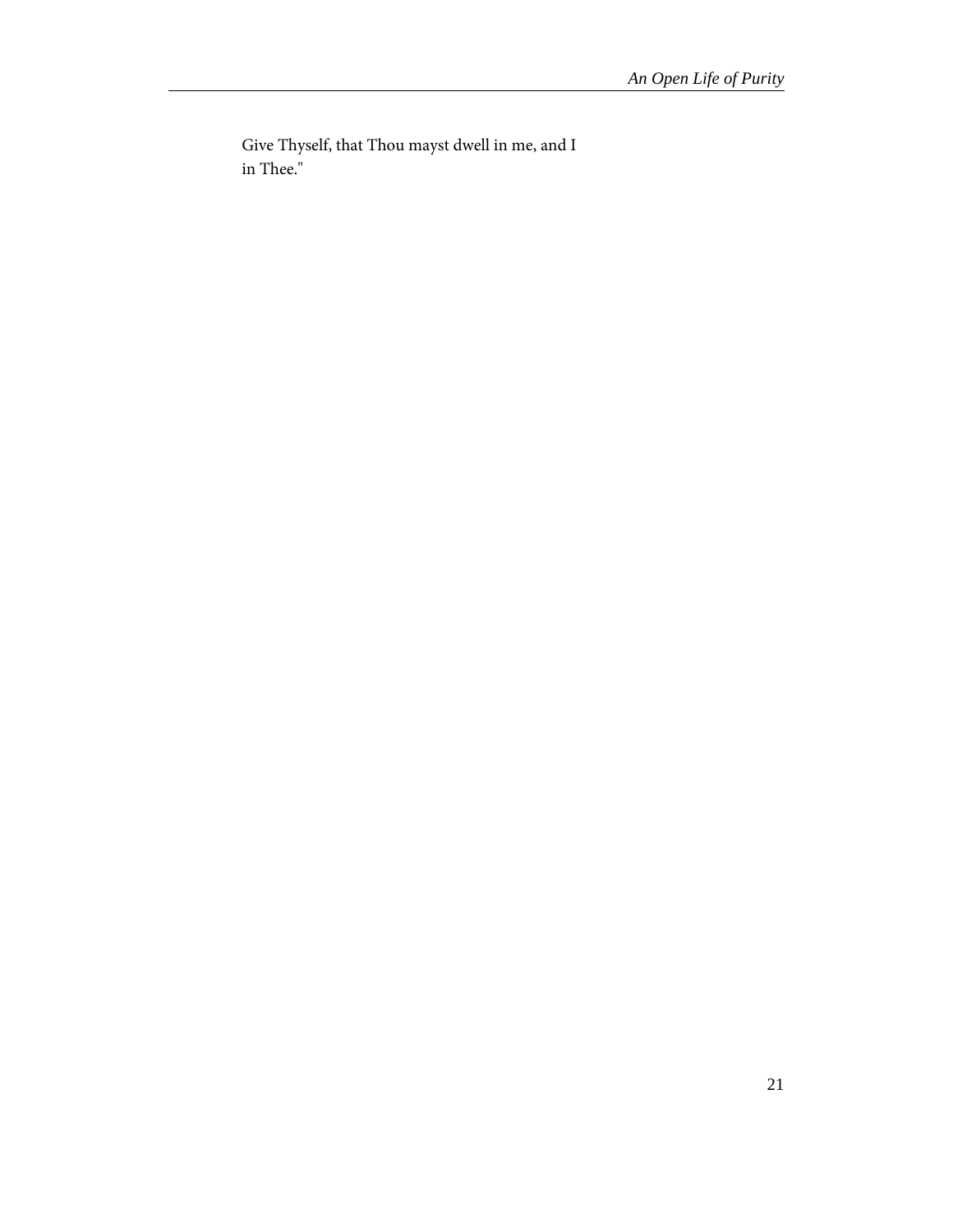#### **An Active Life of Service.**

<span id="page-27-0"></span>The third life is a life of active service, of aggressive earnestness in winning men. I say aggressive. That word does not mean noise and dust, shuffling of feet, and bustling confusion. It means rather the steady, steady movement of the sun which noiselessly, dustlessly, moves onward, hour after hour, day in and day out, regardless of any storms, or disturbances. It means the quiet, peaceful, but resistless uninterrupted movement of the moon rising night after night, and going through its circle of action. Earnestness means the burning of the inner spirit. Its fires dim not, for they are fed continually from secret sources.

This third life is spoken of directly: "Go ye and make disciples." The going is to be continued until folks farthest away have heard. Some people are bounded by the horizon of the town where they live, some by the particular church to which they belong, some the denomination, some the state, or even the nation. Jesus fixes the horizon of His follower as that of the world. Jesus was visionary. He talked about all nations, a race, a world.

All are to go. They are to go to all. Some may be made wholly free, by arrangement with their fellow-followers, to give their full strength and time to the direct going and telling. These are highly favored in privilege. Some of these may go to deserted darkened places in the home land. Some may go to the city slum, which in its dire need is of close kin to the foreign-mission land. These are yet more highly favored in privilege.

Some may go to those far distant lands where Jesus is not known, where the need of Him is so pathetically great. These are the most highly favored in the privilege of service accorded them. Many others have been left free of the necessity of earning bread and home and clothing and so have a rare opportunity of devoting themselves to the going, as the Spirit of Jesus guides. Many are given the talent to earn easily, and so, if they will, may give much strength to service.

The great majority everywhere and always are absorbed for most of the waking hours of the day in earning something to eat, and something to wear, and somewhere to sleep. Yet where there is the warm touch with Jesus there will come the yearning for purity, and the life of service. With these as with all there may be the service, strong and sweetly fragrant. There is always some bit of spare time, with planning, that can be used in direct service in church, or school, or mission. And the secret life of prayer will give a steadiness that will guard against the over-use of one's strength.

There can be a personal going to some in words tactfully spoken. There is the life of sweet purity and gentle patience always so winsome, that speaks all the time in musical tones to one's circle. There is an enormous, unconscious aggressiveness about such a life. Then there can be the going through gold. And the entire planet can be brought under one's thumb of influence through the strangely simple power of prayer.

I have been running across some new versions of this last word of Jesus. A sort of rerevisions they are. I have not found them in the common print, but printed in lives, the lives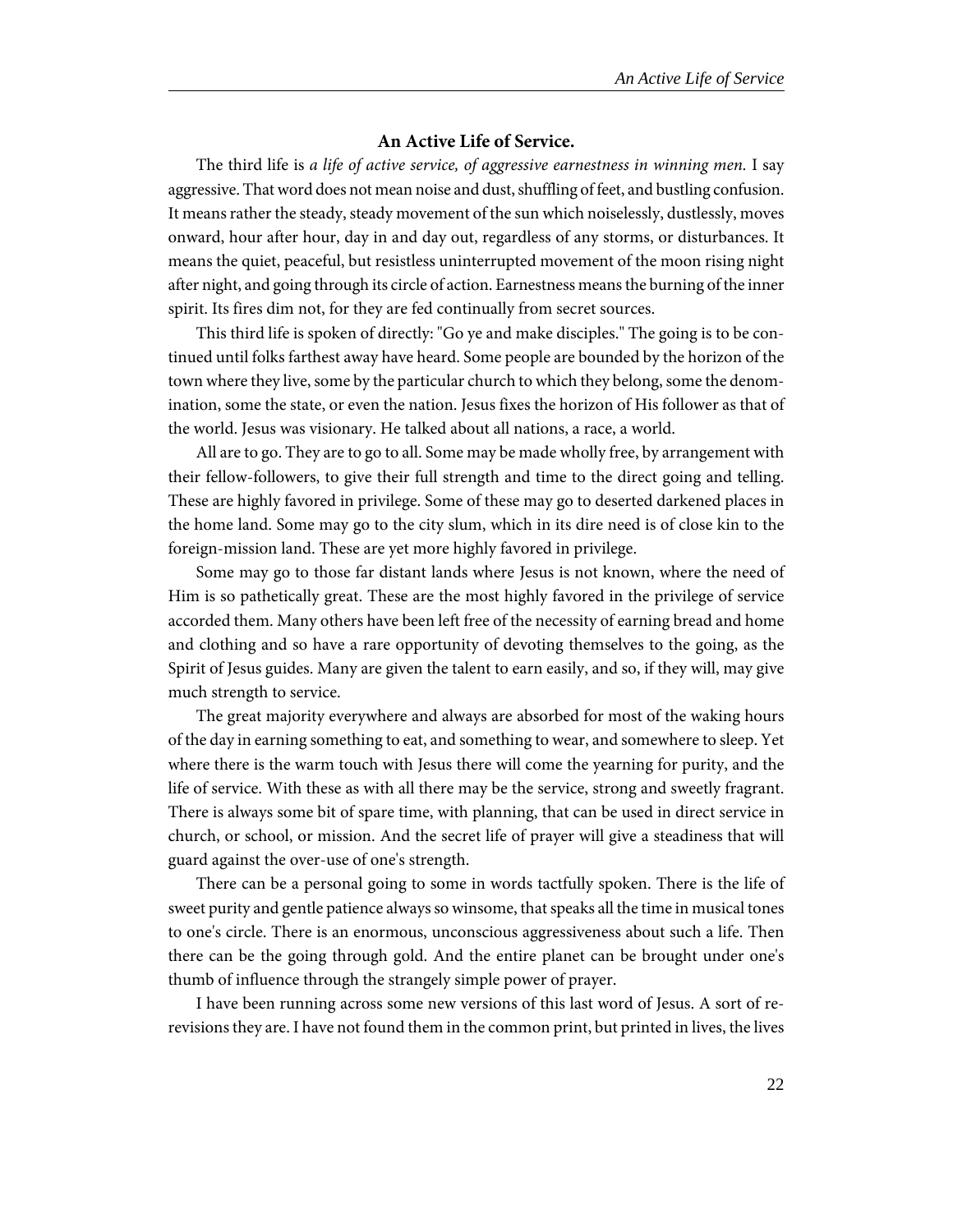of men. The print is large, chiefly capitals, easily read. These lives are so noisy as to quite shut out what the lips may be saying. There are variations in these translations.

Sometime the message is made to read like this: "All power hath been given unto Me, therefore go ye, and make--coins of gold--oh, belong to church of course--that is proper and has many advantages--and give too. There are advantages about that--give freely, or make it seem freely--give to missions at home and abroad. That is regarded as a sure sign of a liberal spirit. But be careful about the proportion of your giving. For the real thing that counts at the year's end is how much you have added to the stock of dollars in your grasp. These other things are good, but--merely incidental. This thing of getting gold is the main drive."

Please understand me, I never heard any of these folks talk in this blunt way with their tongues. So far as I can hear, they are saying something quite different. But what their tongues are saying is made indistinct and blurred by some noise near by.

Other translations I have run across have this variation: "Make a place for yourself, in your profession, in society. Make a comfortable living;--with a wide margin of meaning to that word 'comfortable'--belong to the church, become a pillar, or at least move in the pillar's circle, give of course, even freely in appearance, but remember these are the dust in the scale, the other is the thing that weighs. All of one's energies must be centered on the main thing."

May I ask you to listen very quietly, while I repeat the Master's own words over very softly and clearly, so that they may get into the inner cockles of our hearts anew? "All power hath been given unto Me; therefore go ye, and *make disciples of all nations*." These other translations are wrong. They are misleading. The one main thing is influencing men for Jesus.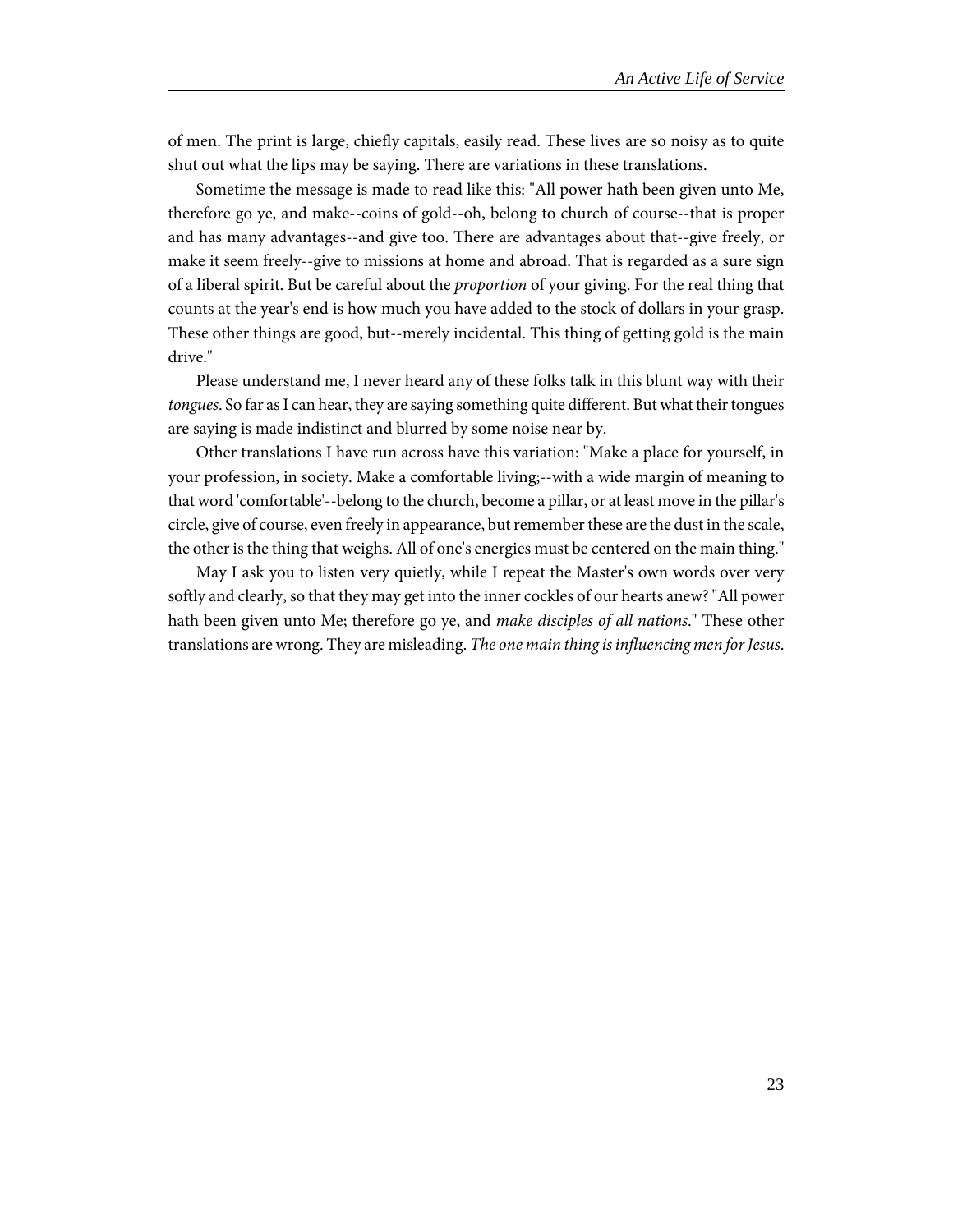#### **The Perspective of True Service.**

<span id="page-29-0"></span>It is not the only thing by any means. There is a multitude of things perfectly proper and that must be done and well done. But through all their doing is to run this one strong purpose. These other things are details, important details, indispensably important, yet details. The other is the one main thing toward which the doing of all the others is to bend and blend.

Please mark keenly that there are three lives here; three in one. The secret life of prayer, the open life of purity, the active life of service Not one, nor the other, not any two, but all three, this is the true ideal. This is the true rounded life. And note sharply that this gives the true perspective of service. The service life grows up out of the other two. Its roots lie down in prayer and purity. This explains why so much service is fruitless. It isn't rooted. There is no rich subsoil.

It seems to be a part of the hurt of sin that men do not keep the proportion of things balanced, and never have. In former days men shut themselves up behind great walls that they might be pleasing to God. They shut out the noise that they might have quiet to pray. They thought to shut out the sin that they might be pure, forgetting that they carried it in with them.

In our day things have swung clean over to the other extreme. Now all is activity. The emphasis of the time is upon doing. There is a lot of running around, and rushing around. There is a great deal of activity that seems inseparable from dust. The wheels make such a lot of noise as they go around. Doing that does not root down in the secret touch with Jesus, may be quite vigorous for a time, but soon leaves behind as its only memory withered up branches. This is a practical age, we are constantly told. Things must be judged by the standard of usefulness. That is surely true, and good, but there is very serious danger that the true perspective of service be lost in the dust that is being raised.

The imprint of this disproportion or lack of proportion can even be found in the theological teaching of long ago and now. At one time religion was defined as having to do with a man's relation to God. That was emphasized to the utter hiding away of all else. In our own day the swing is clear over to the other side. Definitions of religion that make everything of helping one's brother and fellow, are the popular thing. There seems to be a sort of astigmatism that keeps us from seeing things straight. Though always there have been those that saw straight and lived truly.

Mark keenly that true touch with God always brings the longing to be pure, and the loving of one's fellow. The nearer one gets to God the nearer will he find himself getting to men. Often we find ourselves getting new wonderful glimpses of God as we are eagerly helping somebody. Up seems to include out, as though the line that drew us up to God led through men. Yet with that always goes the other fact that touch with God makes one long to be alone with Him.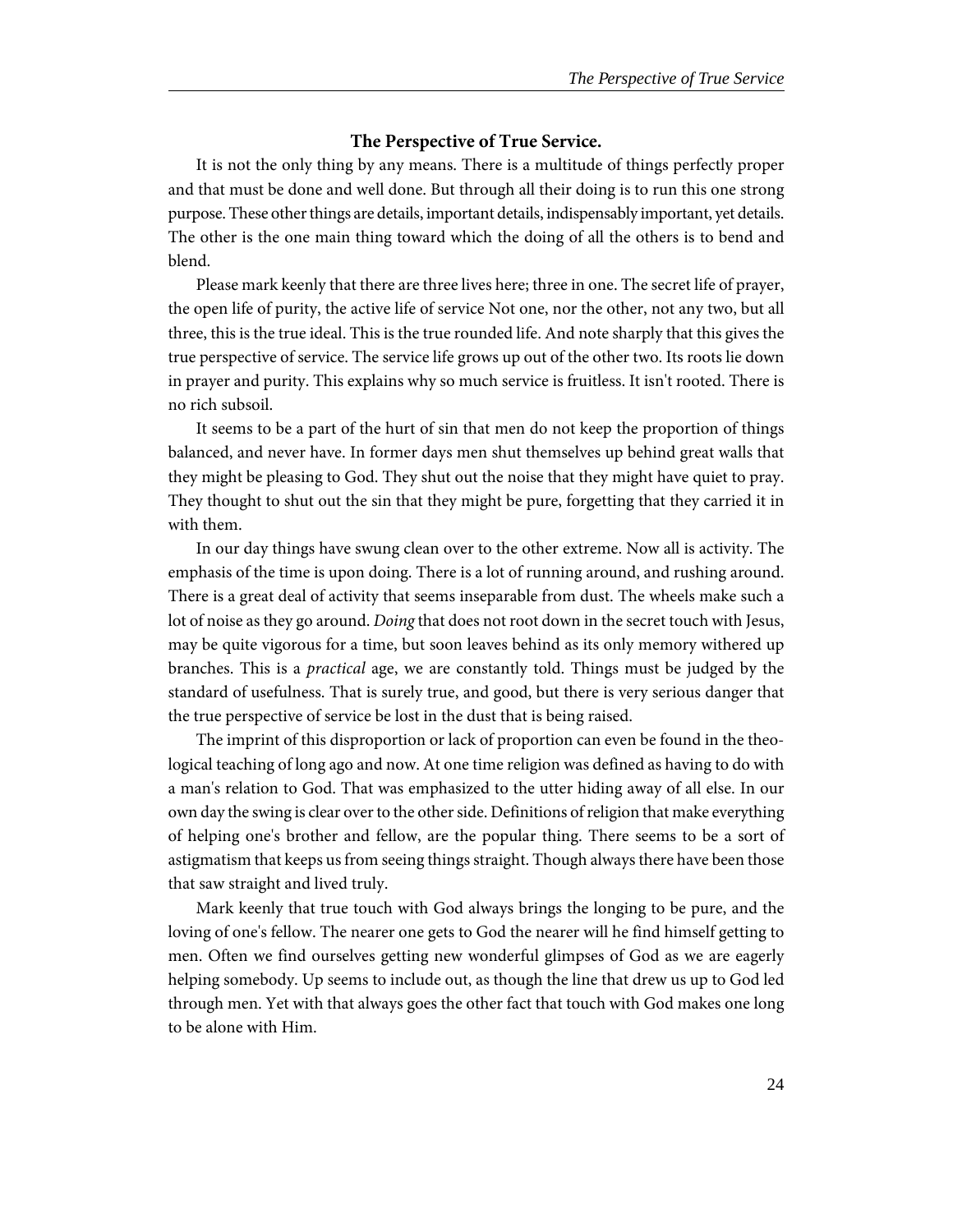There are always the three turnings of a true life, upward, inward, outward. Upward to God, inward to self, outward to the world. The more one knows God the keener is the longing to get off with Himself alone, the deeper is the yearning to be pure, and the stronger is the passion to help others regardless of any sacrifice involved.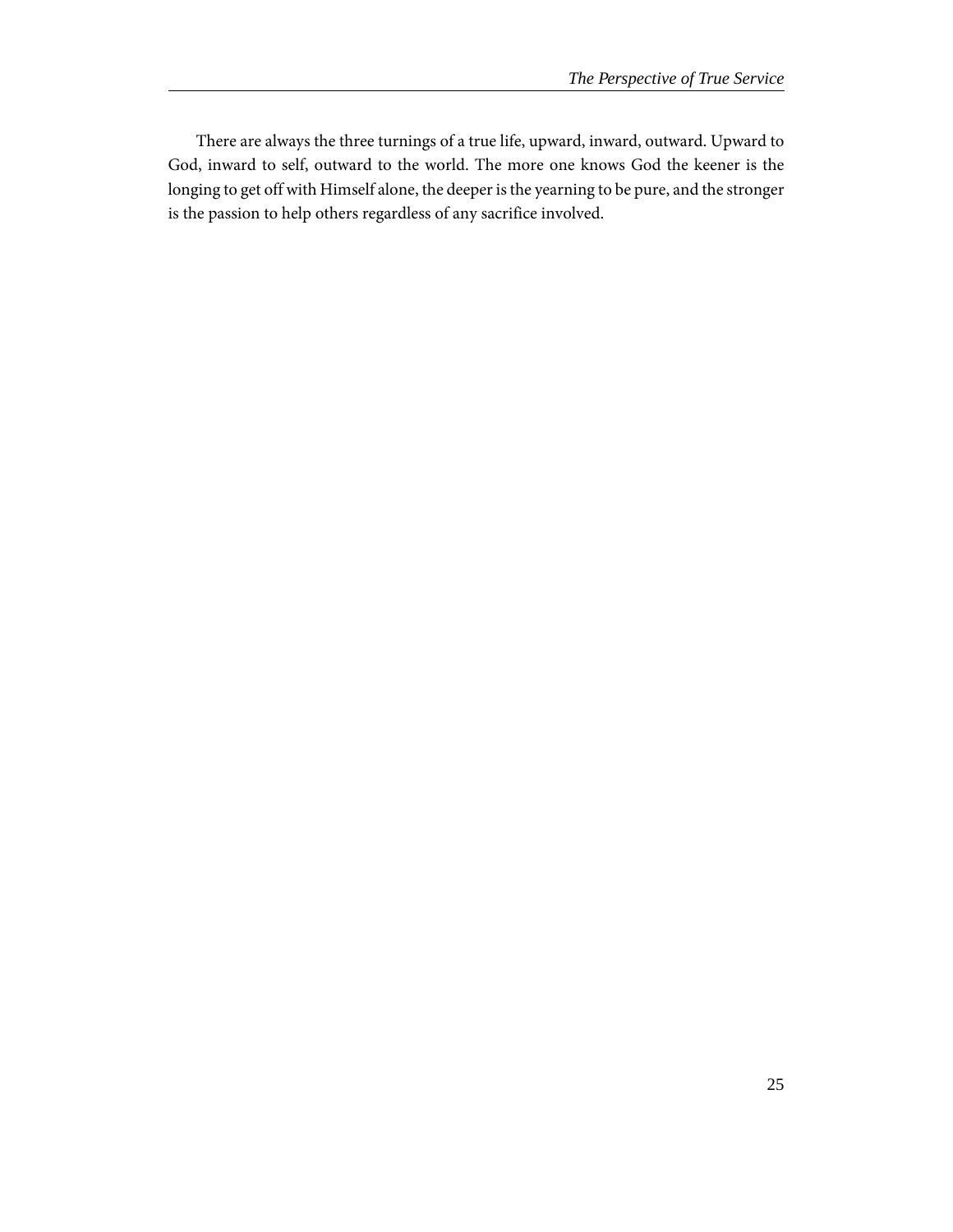#### **A Long Time Coming.**

<span id="page-31-0"></span>There is an old story that caught fire in my heart the first time it came to me, and burns anew at each memory of it. It told of a time in the southern part of our country when the sanitary regulations were not so good as of late. A city was being scourged by a disease that seemed quite beyond control. The city's carts were ever rolling over the cobble-stones, helping carry away those whom the plague had slain.

Into one very poor home, a laboring man's home, the plague had come. And the father and children had been carried out until on the day of this story there remained but two, the mother and her baby boy of perhaps five years. The boy crept up into his mother's lap, put his arms about her neck, and with his baby eyes so close, said, "Mother, father's dead, and brothers and sister are dead;--if you die, what'll I do?"

The poor mother had thought of it, of course, What could she say? Quieting her voice as much as possible, she said, "If I die, Jesus will come for you." That was quite satisfactory to the boy. He had been taught about Jesus, and felt quite safe with Him, and so went about his play on the floor. And the boy's question proved only too prophetic. And quick work was done by the dread disease. And soon she was being laid away by strange hands.

It is not difficult to understand that in the sore distress of the time the boy was forgotten. When night came, he crept into bed, but could not sleep. Late in the night he got up, found his way out along the street, down the road, in to where he had seen the men put her. And throwing himself down on the freshly shoveled earth, sobbed and sobbed until nature kindly stole consciousness away for a time.

Very early the next morning a gentleman coming down the road from some errand of mercy, looked over the fence, and saw the little fellow lying there. Quickly suspecting some sad story, he called him, "My boy, what are you doing there?--My boy, wake up, what are you doing there all alone?" The boy waked up, rubbed his baby eyes, and said, "Father's dead, and brothers and sister's dead, and now--mother's--dead--too. And she said, if she did die, Jesus would come for me. And He hasn't come. And I'm so tired waiting." And the man swallowed something in his throat, and in a voice not very clear, said, "Well, my boy, I've come for you." And the little fellow waking up, with his baby eyes so big, said "I think you've been a long time coming."

Whenever I read these last words of Jesus or think of them, there comes up a vision that floods out every other thing. It is of Jesus Himself standing on that hilltop. His face is all scarred and marred, thorn-torn and thong-cut. But it is beautiful, passing all beauty of earth, with its wondrous beauty light. Those great eyes are looking out so yearningly, out as though they were seeing men, the ones nearest and those farthest. His arm is outstretched with the hand pointing out. And you cannot miss the rough jagged hole in the palm. And He is saying, "Go ye." The attitude, the scars, the eyes looking, the hand pointing, the voice speaking, all are saying so intently, "Go ye."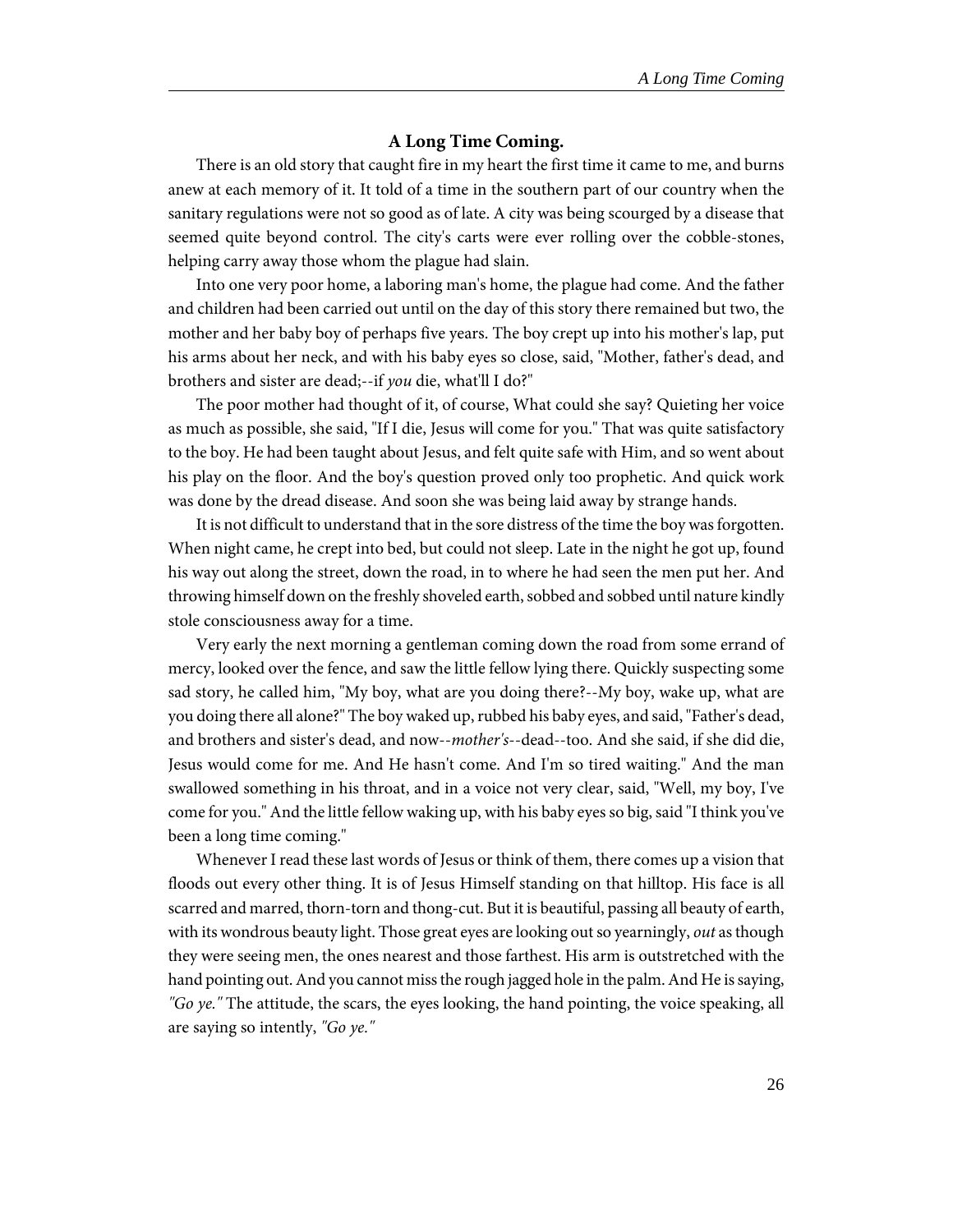And as I follow the line of those eyes, and the hand, there comes up an answering vision. A great sea of faces that no man ever yet has numbered, with answering eyes and outstretching hands. From hoary old China, from our blood-brothers in India, from Africa where sin's tar stick seems to have blackened blackest, from Romanized South America, and the islands, aye from the slums, and frontiers, and mountains in the homeland, and from those near by, from over the alley next to your house maybe, they seem to come. And they are rubbing their eyes, and speaking. With lives so pitifully barren, with lips mutely eloquent, with the soreness of their hunger, they are saying, "You're a long time coming."

Shall we go? Shall we not go? But how shall we best go? By keeping in such close touch with Jesus that the warm throbbing of His heart is ever against our own. Then will come a new purity into our lives as we go out irresistibly attracted by the attraction of Jesus toward our fellows. And then too shall go out of ourselves and out of our lives and service, a new supernatural power touching men. It is Jesus within reaching men through us.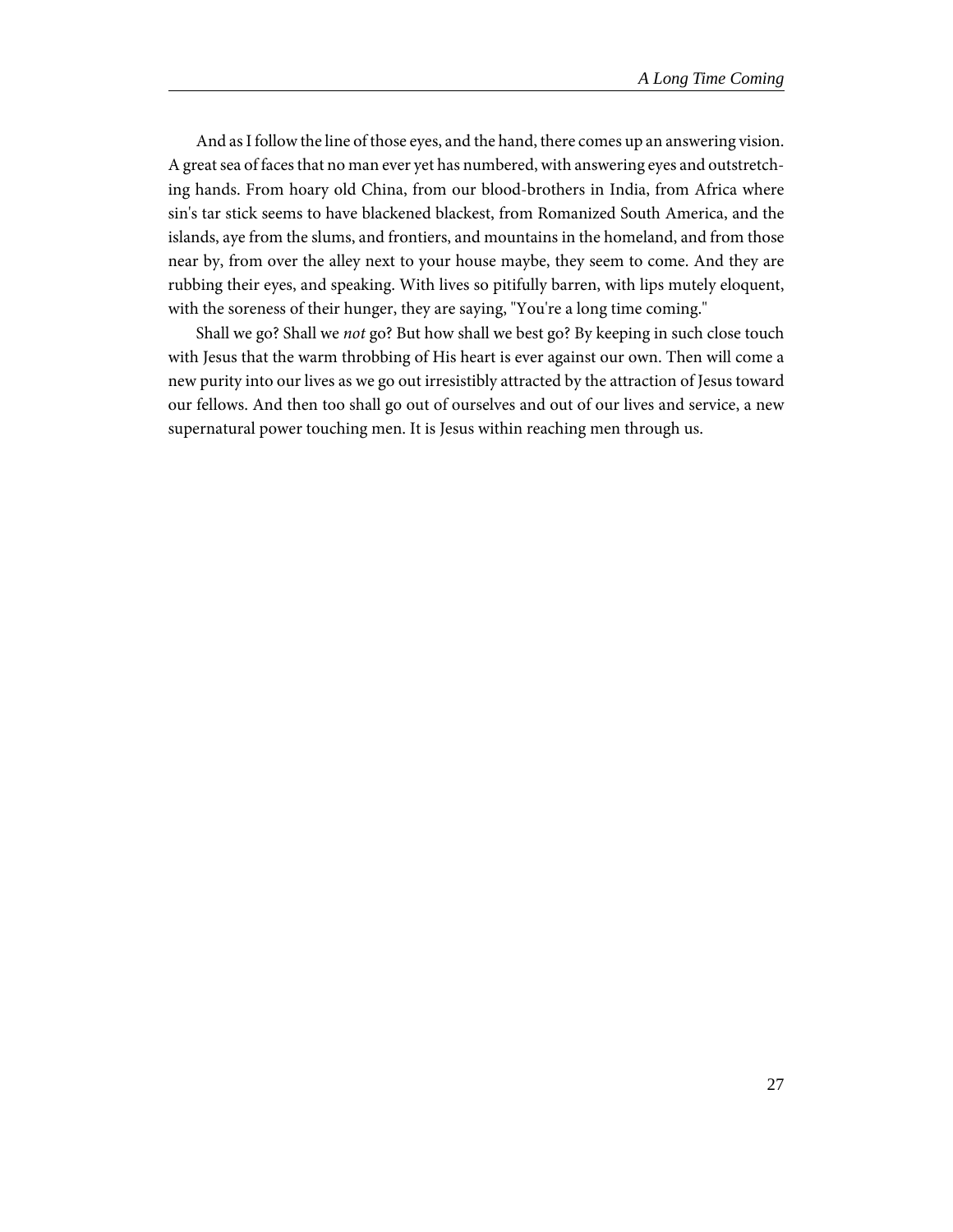#### **Yokefellows: The Rhythm of Service.**

#### **[\(Matthew xi. 25-30;](http://www.ccel.org/study/Bible:Matt.11.25-Matt.11.30) Luke x:1, 17, 21-24.)**

#### **The Master's Invitation.**

<span id="page-33-0"></span>It was about six months before the tragic end that Jesus sent out thirty-five deputations of two each. He was beginning that slow memorable journey south that ended finally at the cross. These men are sent ahead to prepare the way. By and by they return and make a glad exultant report of the good results attending their work. Even the demons had acknowledged the power of Jesus' name on their lips.

As He was listening Jesus looked up, and said, "Father, I thank Thee." And then, as though He could see those great crowds to whom they had been ministering in His name, He said, "Come unto Me, all ye that labor and are heavy laden, and I will give you rest. Take My yoke upon you, and learn of Me; for I am meek and lowly in heart; and ye shall find rest unto your souls. For My yoke is easy and My burden is light."

There are two invitations here, "come" and "take." There are two sorts of people. Those who are tugging and straining at work, and carrying heavy burdens, and then those who have received rest, and are now asked to go a step farther. There are two kinds of rest, a given rest, and a found rest. The given rest cannot be found. It comes as a sheer out gift, from Jesus' own hand. The found rest cannot be given, may I say? It comes stealing its gentle way in as one fits into Jesus' plan for his life.

Many folks have accepted the first of these invitations. They have "come" to Jesus, and received sweet rest from His hand. But they have gone no farther. At the close of that first invitation there is a punctuation period, a full stop. Some of the old schoolbooks used to say that one should stop at a period and count four. Well, a great many people have followed that old rule here, and more than followed. They have stopped at that period, and never gotten past it. I want just now to ask you to come with me as we talk together a bit about this second invitation, "Take My yoke."

Jesus used several different words in tying people up to Himself. There is a growth in them, as He draws us nearer and nearer. First always is the invitation "Come unto Me." That means salvation, life. Then He says, "Follow Me," "Come after Me." That means discipleship. "Learn of Me" means training in discipleship. "Yoke up with Me" means closest fellowship. "Abide in Me" leads one out into abundant life. "As the Father hath sent Me, even so send I you," means living Jesus' life over again. And then the last "Go ye" is the outer reach of all, service for a world.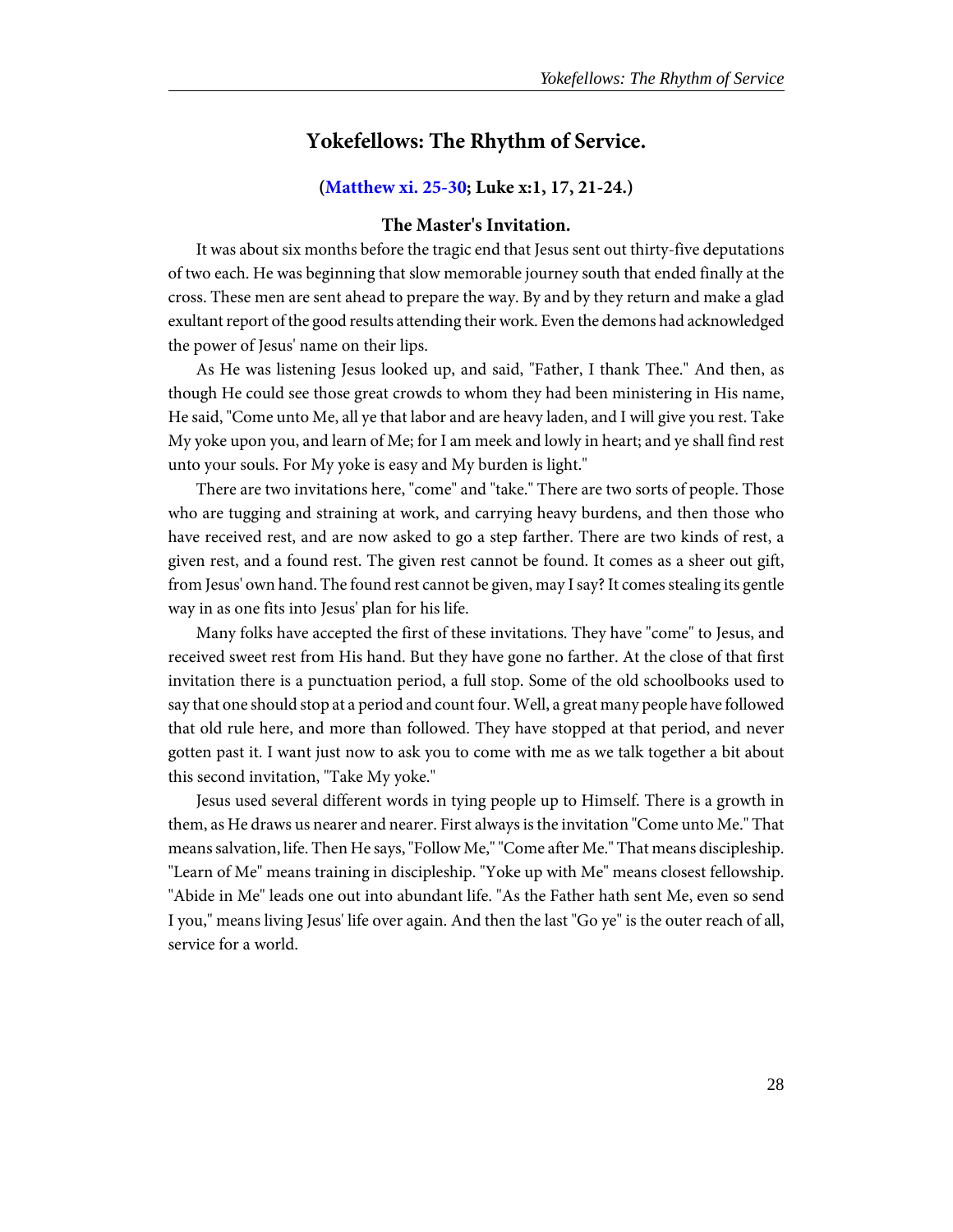#### **Surrender a Law of Life.**

<span id="page-34-0"></span>Just now we want to talk together over this little three-worded sentence from Jesus' lips, "Take My yoke." What does it mean? Well, that word yoke is used in all literature outside of this book, as well as here, to mean this: surrender by one and mastery by another one. Where two nations have fought and the weaker has been forced to yield, it is quite commonly spoken of as wearing the yoke of the stronger nation. The Romans required their prisoners of war to pass under a yoke, sometimes a common cattle yoke, sometimes an improvised yoke, to indicate their utter subjugation. These Hebrews to whom Jesus is speaking are writhing with sore shoulders under the galling yoke of the Romans. One can imagine an emphasis placed on the "My." As though Jesus would say, "You have one yoke now; change yokes. Take My yoke."

There is too a higher, finer meaning to this surrender when by mutual arrangement and free consent there is a yielding of one to another for a purpose. And so what Jesus means here is simply this--surrender. Bend your head down, bend down your neck, even though it's a bit stiff going your own way, and fit it into this yoke of mine. Surrender to Me as your Master.

And somebody says, "I don't like that. 'Surrender!' that sounds like force. I thought salvation was free." Will you please remember that the principle of surrender is a law of all life. It is the law of military life, inside the army. Every man there has surrendered to the officers above him. In some armies that surrender has amounted to absolute control of a man's person and property by the head of the army. It is the law of naval service. The moment a man steps on board a man-of-war to serve he surrenders the control of his life and movements absolutely to the officer in command.

It is the law in public, political life. A man entering the President's cabinet, as a secretary of some department, surrenders any divergent views he may have to those of his chief. With the largest freedom of thought that must always be where there are strong men, yet there must of necessity be the one dominant will if the administration is to be a powerful one. It is the law of commercial life. The man entering the employ of a bank, a manufacturing concern, a corporation of any sort, in whatever capacity, enters to do the will of somebody else. Always there must be the one dominant will if there is to be power and success.

And then may I hush my voice and speak of the more sacred things very softly and remind you of this. Surrender is the law of the highest form of life known to us men. I mean wedded life. Where the surrender is not by one to the other, but by each to the other. Two wills, always two wills where there is strong life, yet in effect but one. Two persons but only one purpose.

And so you see, Jesus, the Master, the greatest of earth's teachers and philosophers, is striking the keynote of life when here He asks us to surrender freely and wholly to Himself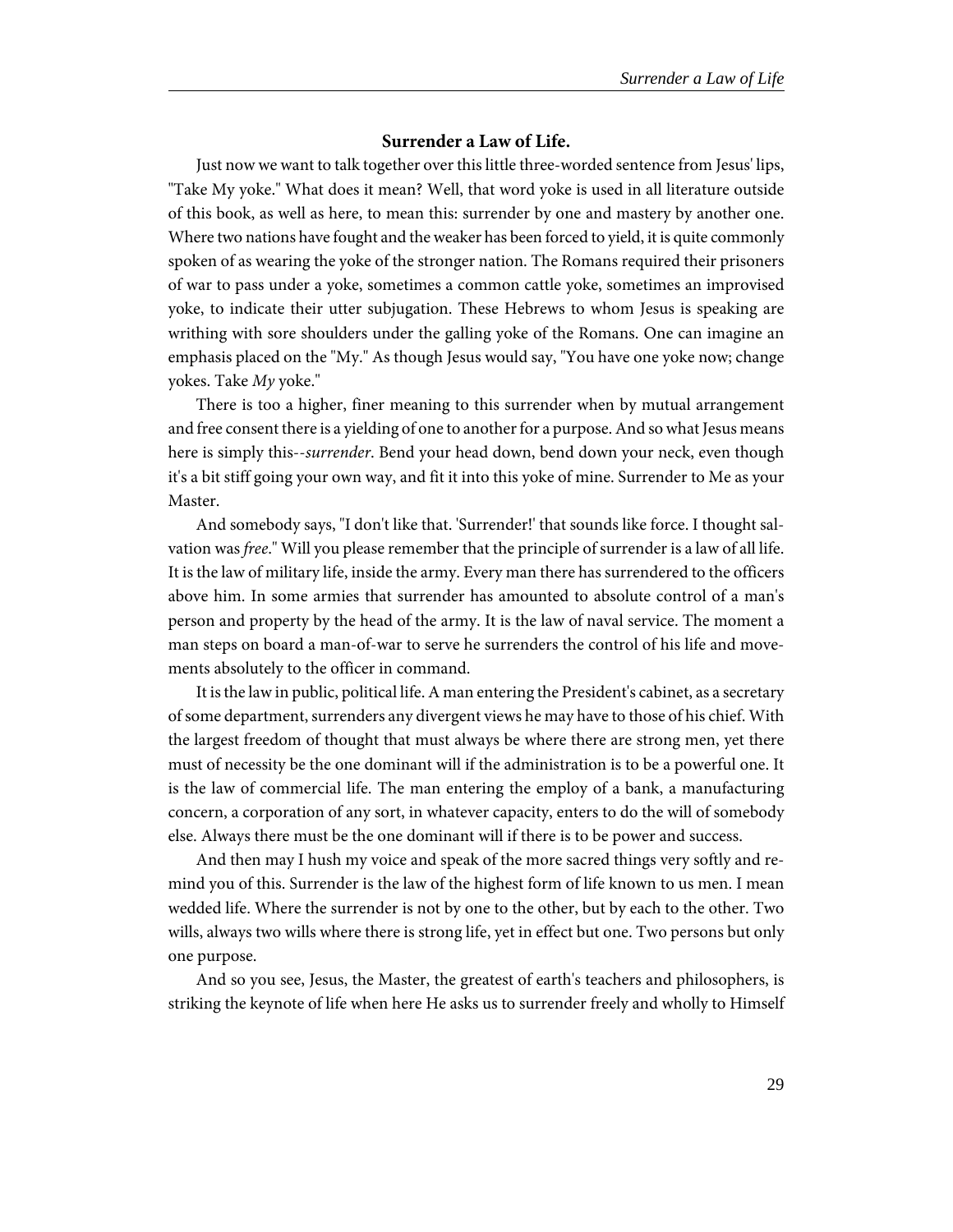as the autocrat of our lives. He asks us to bend our strong wills to His, to yield our lives, our plans, our ambitions, our friendships, our gold, absolutely to His control.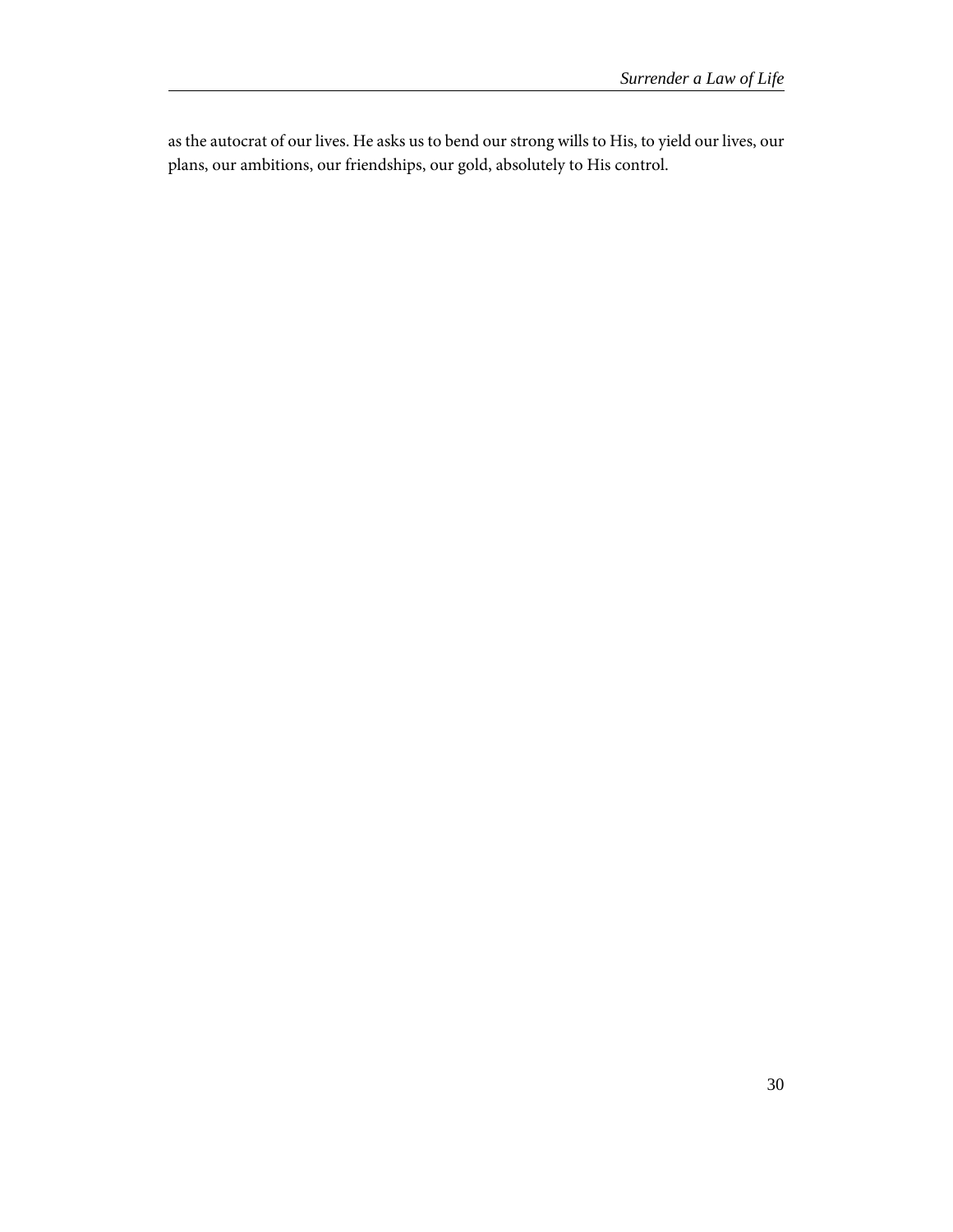# **Free Surrender.**

And if you still do not like the sound of that word surrender. It has a harsh sound that grates upon your nerves. Will you please notice the first word of that little sentence--"Take." Jesus does not say in sharp, hard tones, "Come here; bend down; I'll put this yoke on you." Never that. If you will, of your own glad accord, freely, winsomely take the yoke upon you--that is what He asks. In military usage surrender is forced. Here it must be free. Nothing else would be acceptable to Jesus.

When our commissioners went a few years ago to Paris to treat with the Spaniards, the latter are said to have desired certain changes in the language of the protocol. With the polished suavity for which they are noted the Spaniards urged that there be made slight changes in the words: no real change in the meaning, they said, simply in the verbiage. And our Judge Day at the head of the American Commissioners, listened politely and patiently until the plea was presented. And then he quietly said, "The article will be signed as it reads." And the Spaniards protested, with much courtesy. The change asked for was trivial, merely in the language, not in the force of the words. And our men listened patiently and courteously. Then Mr. Day is said to have locked his little square jaw and replied very quietly, "The article will be signed as it reads." And the article was so signed. That is military usage. The surrender was forced. The strength of the American fleets, the prestige of great victory were back of the quiet man's demand.

But that is not the law here. Jesus asks for only what we give freely and spontaneously. He does not want anything except what is given with a free, glad heart. This is to be a voluntary surrender. Jesus is a voluntary Saviour. He wants only voluntary followers. He would have us be as Himself. The oneness of spirit leads the way into the intimacy of closest friendship. And that is His thought for us.

Do you remember those fine lines, "The quality of mercy is not *strained*"--if the thing be forced through a strainer, there is no mercy there--"it droppeth as the gentle rain from heaven upon the place beneath." Only what the warm current of His love draws out does Jesus desire from us. It is to be a free surrender.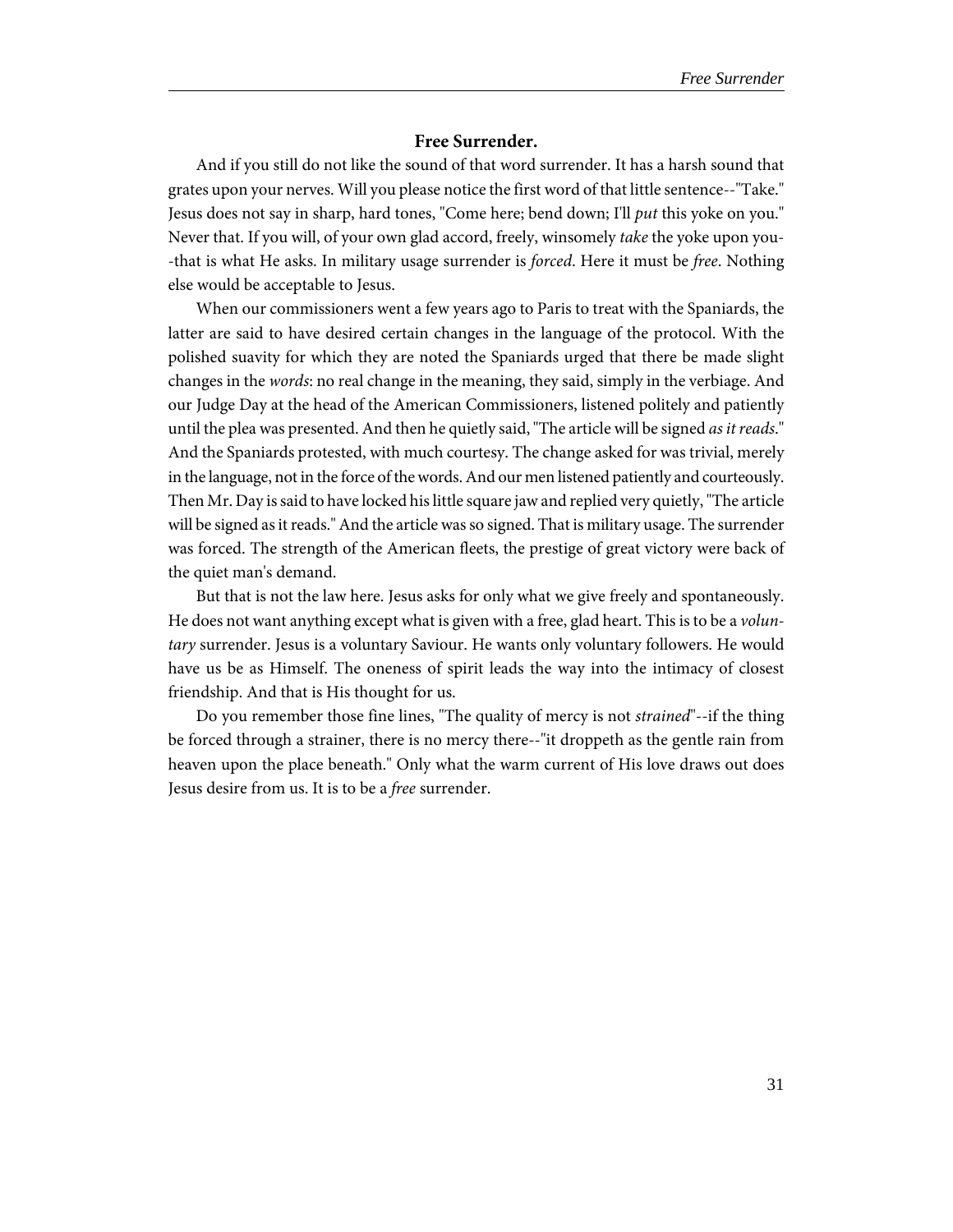#### **"Him."**

And if you still knit your mental brows, and shrug your shoulder. The thing hasn't yet shaken off the harshness you have been clothing it with. Please notice the second word of that sentence--"My." "Take  $My$  Yoke." May I say gently but frankly that I would not surrender the control of my life to any of you who are listening so kindly. And I surely would not ask that I should be the autocrat of any of your lives. But--when--Jesus comes along. The Man with the marvelous face all torn and scarred, but with that great, soft, shining light. I do not know just how all of you feel. I can guess how some of you feel. But I know one man who cannot respond too quickly and eagerly. The only thing to do is to make the will as strong as it can be made, and then to use all of its strength in surrendering eagerly to this matchless Man Jesus. Doubtless many of you know fully that same eagerness, and maybe more.

I remember a simple story that twined its clinging tendril lingers about my heart. It was of a woman whose long years had ripened her hair, and sapped her strength. She was a true saint in her long life of devotion to God. She knew the Bible by heart, and would repeat long passages from memory. But as the years came the strength went, and with it the memory gradually went too, to her grief. She seemed to have lost almost wholly the power to recall at will what had been stored away.

But one precious bit still stayed. She would sit by the big sunny window of the sitting room in her home, repeating over that one bit, as though chewing a delicious titbit, "I know whom I have believed and am persuaded that He is able to keep that which I have committed unto Him against that day." By and by part of that seemed to slip its hold, and she would quietly be repeating, "that which I have committed to Him."

The last few weeks as the ripened old saint hovered about the border land between this and the spirit world her feebleness increased. Her loved ones would notice her lips moving. And thinking she might be needing some creature comfort they would go over and bend down to listen for her request. And time and again they found the old saint repeating over to herself one word, over and over again, the same one word, "Him--Him--Him." She had list the whole Bible but one word. But she had the whole Bible in that one word. Did she not? This is a surrender to Him, the Man of the Book. The Man of all life.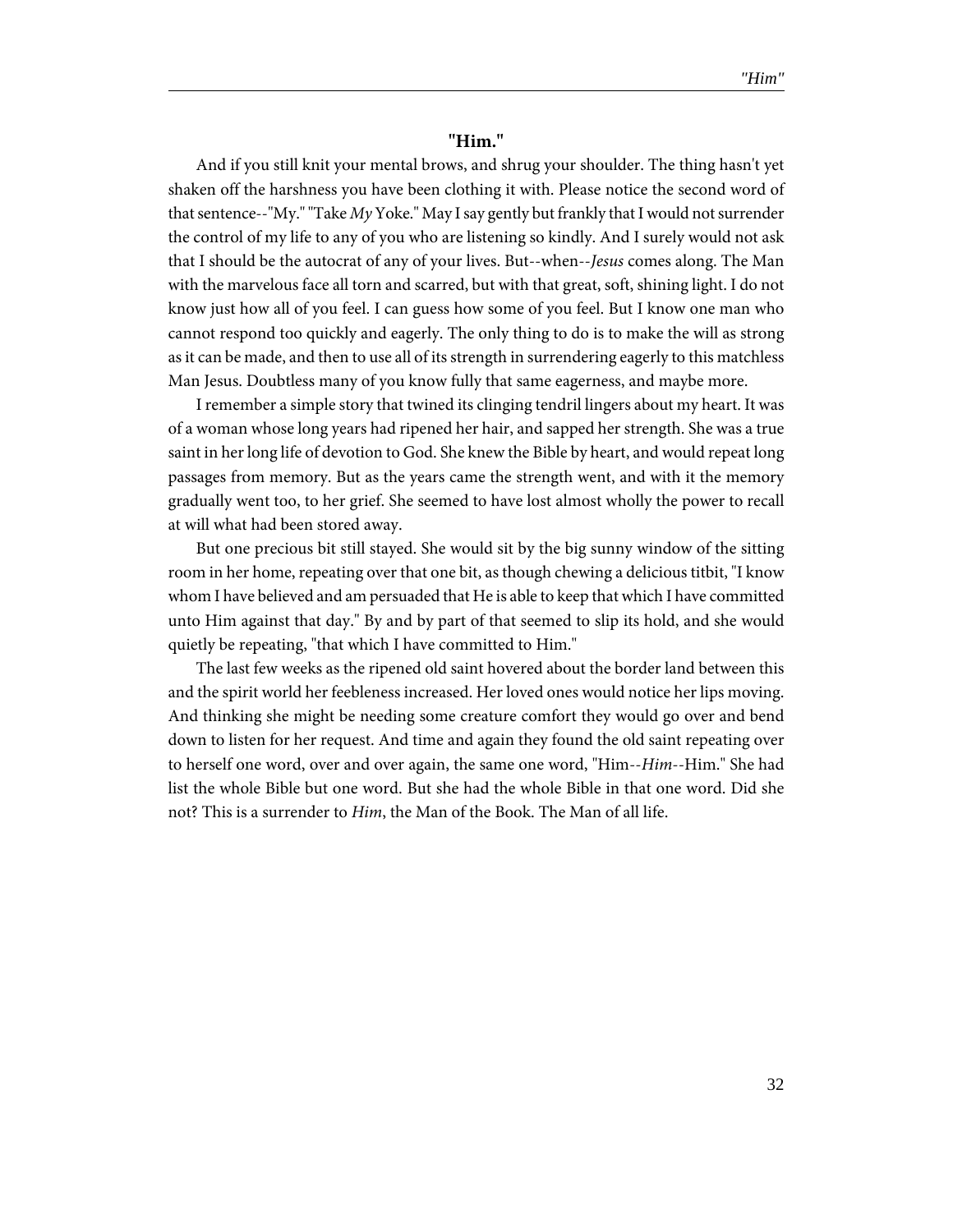# **Yoked Service.**

They tell me that on a farm the yoke means service. Cattle are yoked to serve, and to serve better, and to serve more easily. This is a surrender for service, not for idleness. In military usage surrender often means being kept in enforced idleness and under close guard. But this is not like that. It is all up on a much higher plane. Jesus has every man's life planned. It always awes me to recall that simple tremendous fact. With loving strong thoughtfulness He has thought into each of our lives, and planned it out, in whole, and in detail. He comes to a man and says, "I know you. I have been thinking about you." Then very softly-- "I--love--you. I need you, for a plan of Mine. Please let Me have the control of your life and all your power, for My plan." It is a surrender for service.

It is yoked service. There are two bows or loops to a yoke. A yoke in action has both sides occupied, and as surely as I bow down My head and slip it into the bow on one side- -I know there is *Somebody else* on the other side. It is yoked living now, yoked fellowship, yoked service. It is not working for God now. It is working with Him. Jesus never sends anybody ahead alone. He treads down the pathway through every thicket, pushes aside the thorn-bushes, and clears the way, and then says with that taking way of His, "Come along with Me. Let's go together, you and I."

A man got up in a meeting to speak. It was down in Rhode Island, out a bit from Providence. He was a farmer, an old man. He had become a Christian late in life, and this evening was telling about his start. He had been a rough, bad man. He said that when he became a Christian even the cat knew that some change had taken place. That caught my ear. It had a genuine ring. It seemed prophetic of the better day coming for all the lower animal creation. So I listened.

He said that the next morning after the change of purpose he was going down to the village a little distance from his farm. He swung along the road, happy in heart, singing softly to himself, and thinking about the Saviour. All at once he could feel the fumes coming out of a saloon ahead. He couldn't see the place yet, but his keen trained nose felt it. The odors came out strong, and gripped him.

He said he was frightened, and wondered how he would get by. He had never gone by before, he said; always gone in; but he couldn't go in now. But what to do, that was the rub. Then he smiled, and said, "I remembered, and I said, 'Jesus, you'll have to come along and help me get by, I never can by myself." And then in his simple, illiterate way he said, "and He come--and we went by, and we've been going by ever since."

Ah, the old Rhode Island farmer had found the whole simple philosophy of the true life. Our Yokefellow is always there alongside. Every temptation that comes to us He has felt the sharp edge of, and can overcome. Every problem, every difficulty, every opportunity He knows, and is right there, swinging in rhythmic step alongside. It's yoked living and yoked service.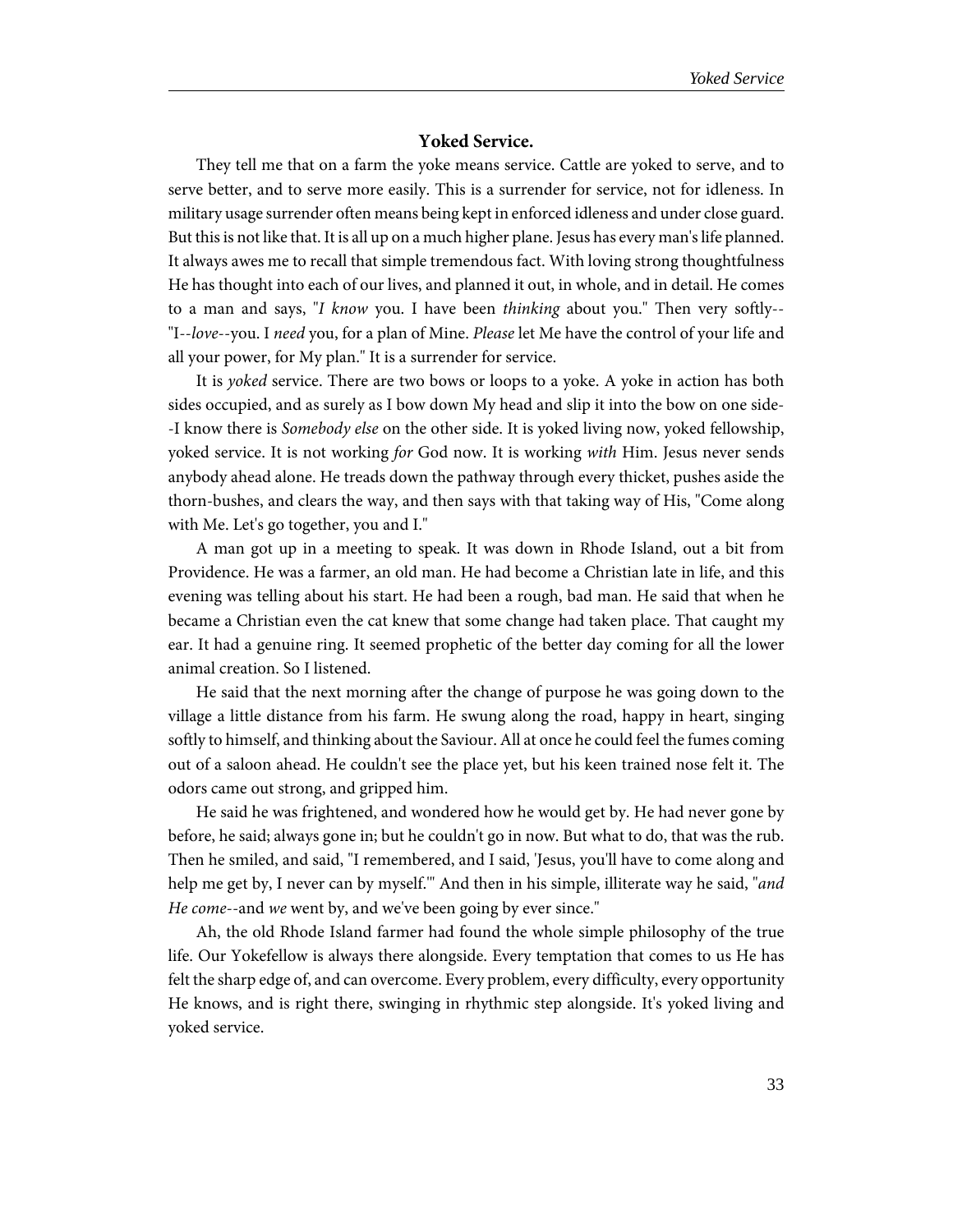### **In Step with Jesus.**

Then please mark keenly that this surrender is for *surrendered* service. No free-lancing here. No guerrilla warfare, no bushwhacking. There seems to be quite a lot of that, in this army. Some earnest folks are very busy "helping God out," regardless of the general movement of the whole army. And a great help they are too--they think. It would be difficult to see how God would ever get along without them--they *seem* to think. Poor folks, they have gotten so covered with the dust made by their own feet that they've completely lost track of things. There is a Lord to this harvest. There is a great Commander-in-chief to this campaign. He has the whole campaign for a world carefully planned out. And each man's part in it is planned too. He knows best what needs to be done. He sees keenly the strategic points, and the emergencies. If only He could but depend on our ears being trained to know His voice, and our wills trained to simple, full obedience, how much difference it would make to Him. Simple, full strong obedience seems to take the keenest intelligence, the strongest will, and the most thorough discipline.

> "Just to ask Him what to do, All the day. And to make you quick and true To obey."<sup>3</sup>

This surrender is for glad, obedient surrendered service.

And note too that it is for *training* in service. They tell me that where cattle are yoked for work it is usual to put a young restive beast with an old, steady-going animal. The old worker sets the pace, and pulls evenly, steadily ahead, and by and by the young undisciplined beast gradually comes to learn the pace. That seems to fit in here with graphic realness. So many of us seem to be full of an undisciplined unseasoned strength. There are apt to be some hard drives ahead, and then pulling back with a sudden jerk, and side lunges this way and that. There is splendid strength, and eager willingness, but not much is accomplished for lack of the steady, steady going regardless of rocks or ruts.

Jesus says, "Yoke up with Me. Let's pull together, you and I." And if we will pull steadily along, content to be by His side, and to be hearing His quiet voice, and *always to keep His* pace, step by step with Him, without regard to seeing results, all will be well, and by and by the best results and the largest will be found to have come. And remember that as on the farm, so here, the yoke is always carefully adjusted so that the young learner may have the easier pulling.

But it is well to put in this bit of a caution. If a man put his head into the yoke, and then pull back--well, there'll be a man with a badly chafed, sore neck in that neighborhood, and

<sup>3</sup> Frances Ridley Havergal.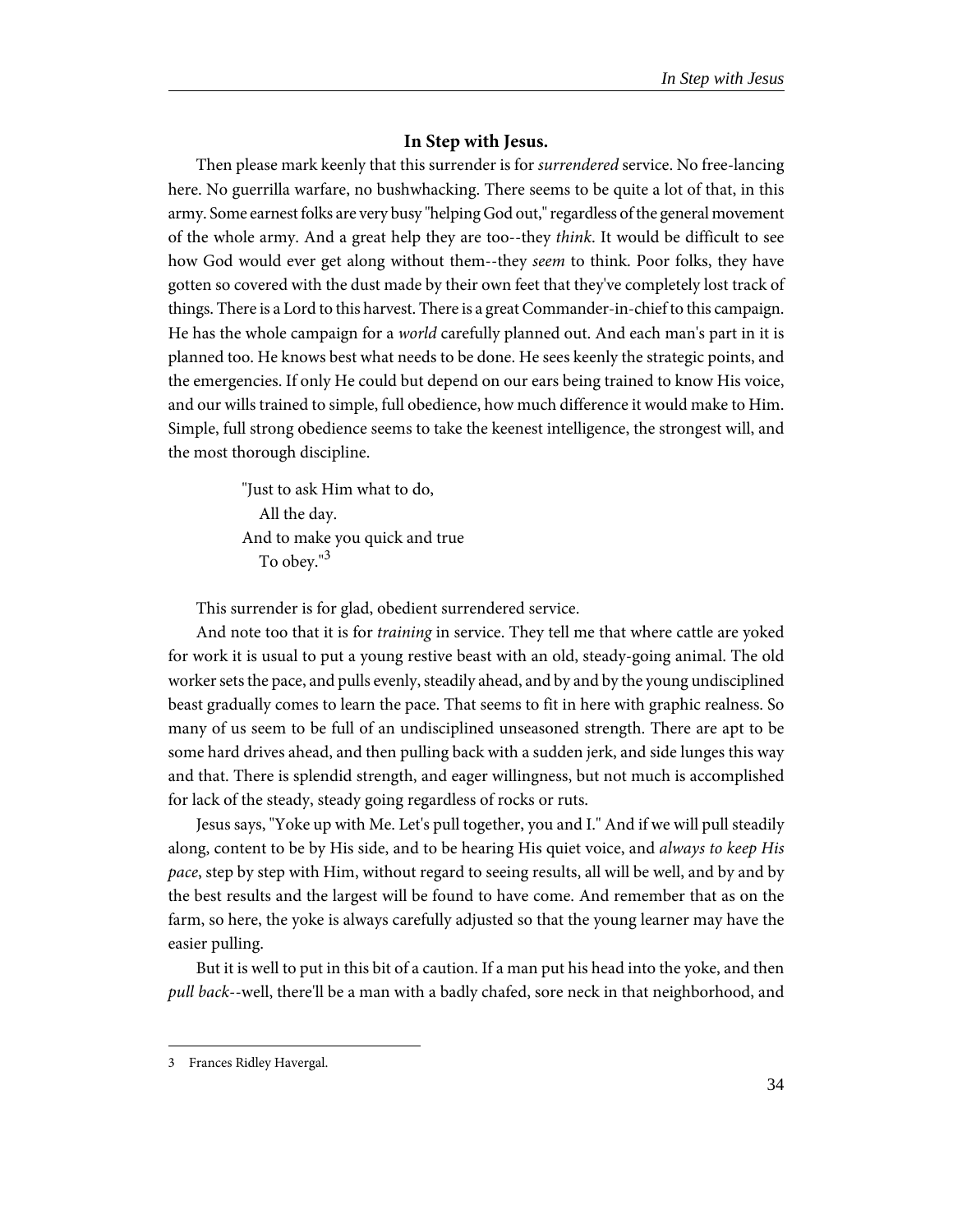oil will be in demand. The one safe rule is swinging straight ahead, steady, steady, without even stopping to decide if the plow has cut properly, or if it is worth while.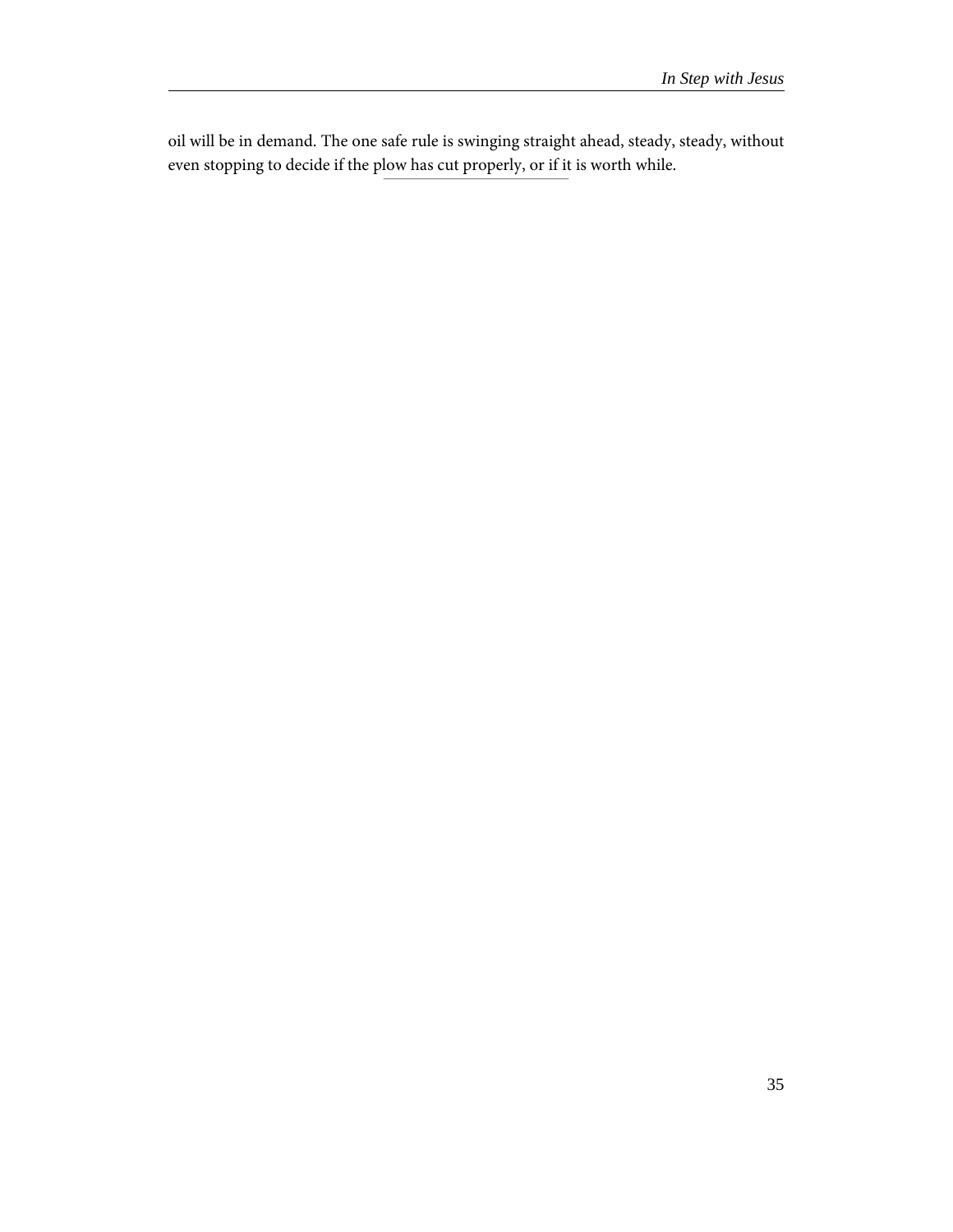## **The Scar-marks of Surrender.**

Then Jesus adds this: "Learn of Me." I used to wonder just what that means. But I think I know a part of its meaning now. You remember the Hebrews had a scheme of qualified slavery.<sup>4</sup> A man might sell his service for six years but at the end of that time he was scotfree. On the New Year's morning of the seventh year he was given his full liberty, and given some grain and oil to begin life with anew.

But if on that morning he found himself reluctant to leave, all his ties binding him to his master's home, this was the custom among them. He would say to his master, "I don't want to leave you. This is home to me. I love you and the mistress. I love the place. All my ties and affections are here. I want to stay with you always." His master would say, "Do you mean this?" "Yes," the man would reply, "I want to belong to you forever."

Then his master would call in the leading men of the village or neighborhood to witness the occurrence. And he would take his servant out to the door of the home, and standing him up against the door-jamb would pierce the lobe of his ear through with an awl. I suppose like a shoemaker's awl. Then the man became not his slave, but his bond-slave, forever. It was a personal surrender of himself to his master; it was voluntary; it was for love's sake; it was for service; it was after a trial; it was for life.

Now that was what Jesus did. If you will turn to that Fortieth Psalm,<sup>5</sup> from which we read, you will find words that are plainly prophetic of Jesus, and afterwards quoted as referring to Him. "Mine ears hast Thou opened, or digged or pierced for me." And in the fiftieth chapter of Isaiah, $^6$  revised version, are these words likewise prophetic of Jesus. "The Lord God hath opened mine ear, and I was not rebellious, neither turned away backward. I gave my back to the smiters, and my cheeks to them that plucked off the hair; I hid not my face from shame and spitting."

And the truth is this. May the Spirit of God burn it deep into our hearts. Jesus was a surrendered Man. Stop a bit and think into what that means. Jesus is the giant Man of the human race, thought of just now as a man, though He was so much more, too. In His wisdom as a teacher, His calm poised judgment, the purity of His life, the tremendous power of His personality in swaying man, He clear overtops the whole race of men. Now that Master Man, that giant of the race, was a surrendered Man. For instance run through John's Gospel, and pick out the negatives on His lips, the "nots." Not His own will, nor His own words, nor His own teaching, nor His own works. $^7$  Jesus came to earth to do Somebody's else will. With all His giant powers He was utterly absorbed in doing what some One else wished done.

<sup>4</sup> Exodus xxi:2-6, Leviticus xxv:39-43; Deuteronomy xv:12-18.

<sup>5</sup> Psalm xi:6-8; Hebrews x:5-7.

<sup>6</sup> [Isaiah 1:4-6](http://www.ccel.org/study/Bible:Isa.1.4-Isa.1.6).

<sup>7</sup> John v:19, 30; vi:38, 57; vii:16-17, 28; viii:28, 29.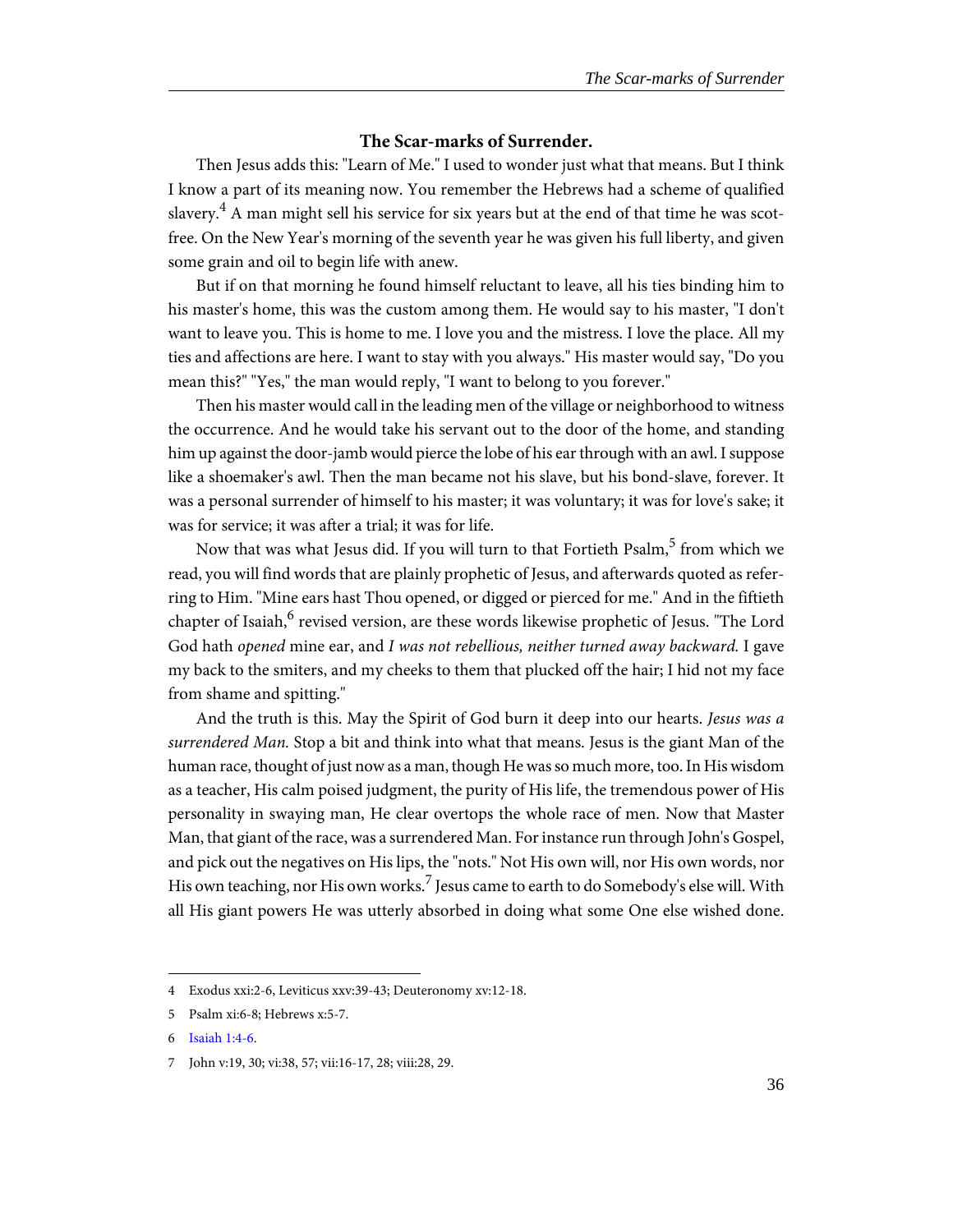And now this giant Man, this surrendered Man, says, "You do as I have done. Learn of Me: I am wholly given up to doing My Father's will. You be wholly surrendered to Me, and so together we will carry out the Father's will."

Some one of a practical turn says, "That sounds very nice, but is it not a bit fanciful? The lobe of Jesus' ear was not pierced through, was it?" No. You are right. The scar-mark of Jesus' surrender was not in His ear, as with the old Hebrew slave. You are quite right. It was in His cheek, and brow, on His back, in His side and hands and feet. The scar-marks of His surrender were--are--all over His face and form. Everybody who surrenders bears some scar of it because of sin, his own or somebody's else. Referring to the suffering endured in service Paul tenderly reckons it as a mark of Jesus' ownership--"I bear the scars, the stigmata, of the Lord Jesus." Even of the Master Himself is this so.

And that scarred Jesus whose body told and tells of His surrender to His Father comes to us. And with those hands eagerly outstretched, and eyes beaming with the earnestness of His great passion for men, He says, "Yoke up with Me, please. Let Me have the control of all your splendid powers, in carrying out our Father's will for a world."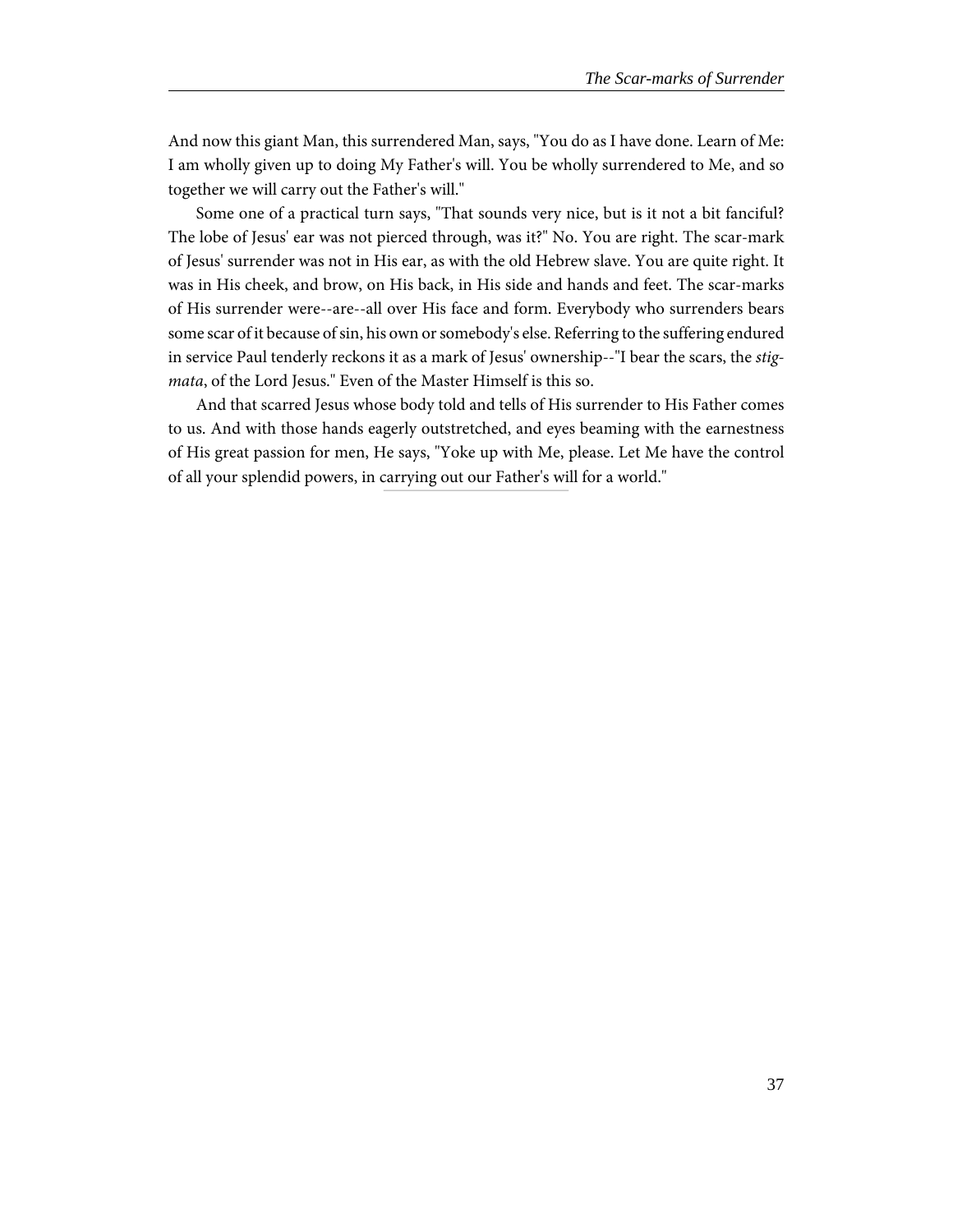### **Full Power through Rhythm.**

Then Jesus, with a sweep, gathers up all the results in a single sentence, "Ye shall find rest unto your souls." Some one may be thinking, "I do not feel the need of rest or peace so much. I am hungry for power." Will you please notice that Jesus is going to the very root of the thing here. There must be peace before there can be power. You shall find peace. Others shall find power. You will be conscious of the sweet sense of peace within. Others will be conscious of the fragrant power breathing out of your life, and service, and your very person.

These things, peace and power, are the same. They are different movements of the same river of God. The presence of God in fine harmony with you, that it is that brings the sweet peace. And that too it is that brings the gracious power into the life. The inward flow of the river is peace. The outward flow of the same stream is power. There cannot be power save as there is peace. There is nothing that hinders and holds back power as does friction. That is true in mechanics: a bit of friction grit between the wheels will check the full working of the machinery. A small nut fallen down out of place will completely stop the machine and bring all of its power to a standstill.

This is *heart* rest. The heart is the center, the citadel of the life. When the heart rests all is at rest. If the citadel can be captured the outworks are included. It is a *found* rest. It comes quietly stealing its soft way in as you go about your regular round of life. Just where you are, in the thick of the old circumstances and conditions, there comes breathing gently into your very being the great fragrant peace of God. You find it coming in. There is all the zest of finding.

It is rest in service. To many folks those two words "yoke" and "rest" have seemed to jar, as though they did not get along well together. But they do. The jarring is not in them but in our misunderstanding of them. A yoke, we have thought, means work. Rest means quitting work; no more need of work. But that is a bit of the hurt of sin that gets so many things wrong end to.

> "Rest is not quitting The busy career; Rest is the fitting Of self to its sphere."<sup>8</sup>

True rest is in the unhurried rhythm of action. Have you thought of when your heart rests? It does not stop, of course, while life lasts. But it rests. It rests between beats. A beat and a rest. A throb of power and a moment of perfect rest. A mighty motion that sends the warm red life through all the intricate machinery of the body; then quiet composed rest. The secret of the immeasurable power of this organ we call the heart lies just here. There is

<sup>8</sup> John Sullivan Dwight.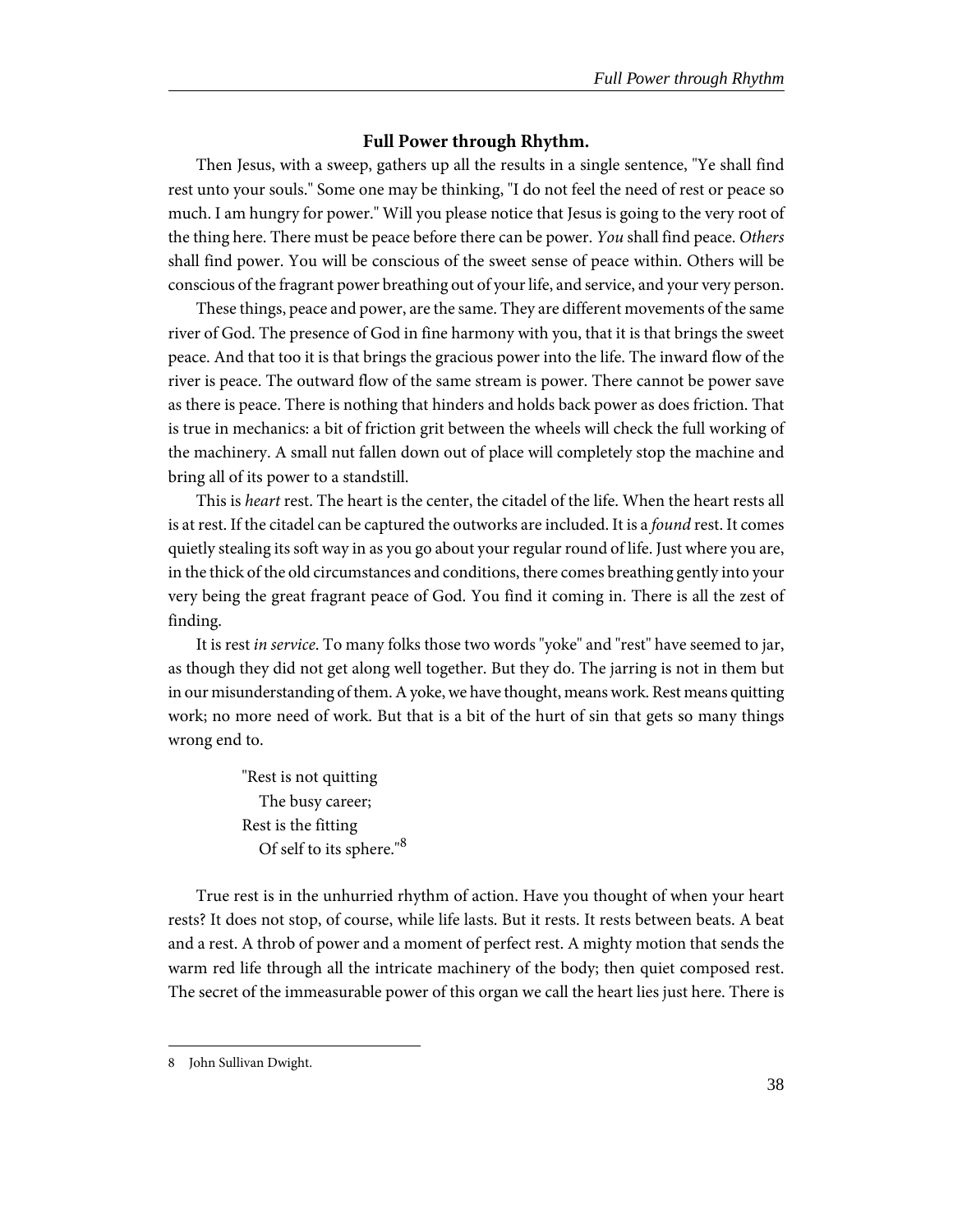enough power in a normal human heart to batter down Bunker Hill Monument if it could be centered upon it. The secret of that power is in the rhythm of action that combines motion with rest. We call rhythm of color, beauty. Rhythm of sound is music. Rhythm of action is power.

I have often stood as a boy on the streets of old Philadelphia, and watched a gang of foreign laborers at work. As a rule they could speak only the language of their own fatherland. There would be a gang-boss to direct their movements. Perhaps it was a huge stone to be moved, or a piece of structural iron, or a heavy rail to be torn up. The ends of their crowbars were fitted under the thing to be moved. Then they waited a moment for the gang-boss to give the word. He would say, "heave ho!"

Then all together they would sing "heave ho," and push. And a "heave ho," and push; a "heave ho," and a push. They made perfect music. There was always a small crowd gathered, watching and enjoying the simple music. Their work was easier because done rhythmically. This, of course, is the simple philosophy that provides music for soldiers on march. The men can walk much longer, and farther, with less fatigue if they go to the sound of music.

The story is told of the contracts for some bridge-building in the Soudan being carried off by American bidders. Their competitors in the bidding specified a year's time or so, for the work. The Americans agreed to do it in three months. They were awarded the contract, and to the others' surprise had the work completed within the specified time.

One of the contractors who had bid for the job on the basis of a year's time said afterwards to the successful contractor, "I wish, if you wouldn't mind doing so, you would tell me how you ever got that work done in so short a time with those undisciplined Soudanese natives for workmen. I have had them on other contracts and I know I couldn't have done it. How did you ever do it?"

And the American, whose blood was British a generation or two back, and farther back yet Teutonic, smiled as he quietly said, "We had a band of native musicians playing the liveliest music they knew within earshot of every gang of laborers, while our gang-bosses kept them steadily at work."

Rhythm is the secret of power. Full rhythm is possible only where there is full obedience to nature. The man in full sweet harmony with God in all of his life knows the stilling ecstasy of peace, and the marvelous outgoings of real power. You shall find within your heart the great stilling calm of God, as steadying as the rock of ages, as exhilarating as the subtle fragrance of flowers, and as restful as a mother's bosom to her babe.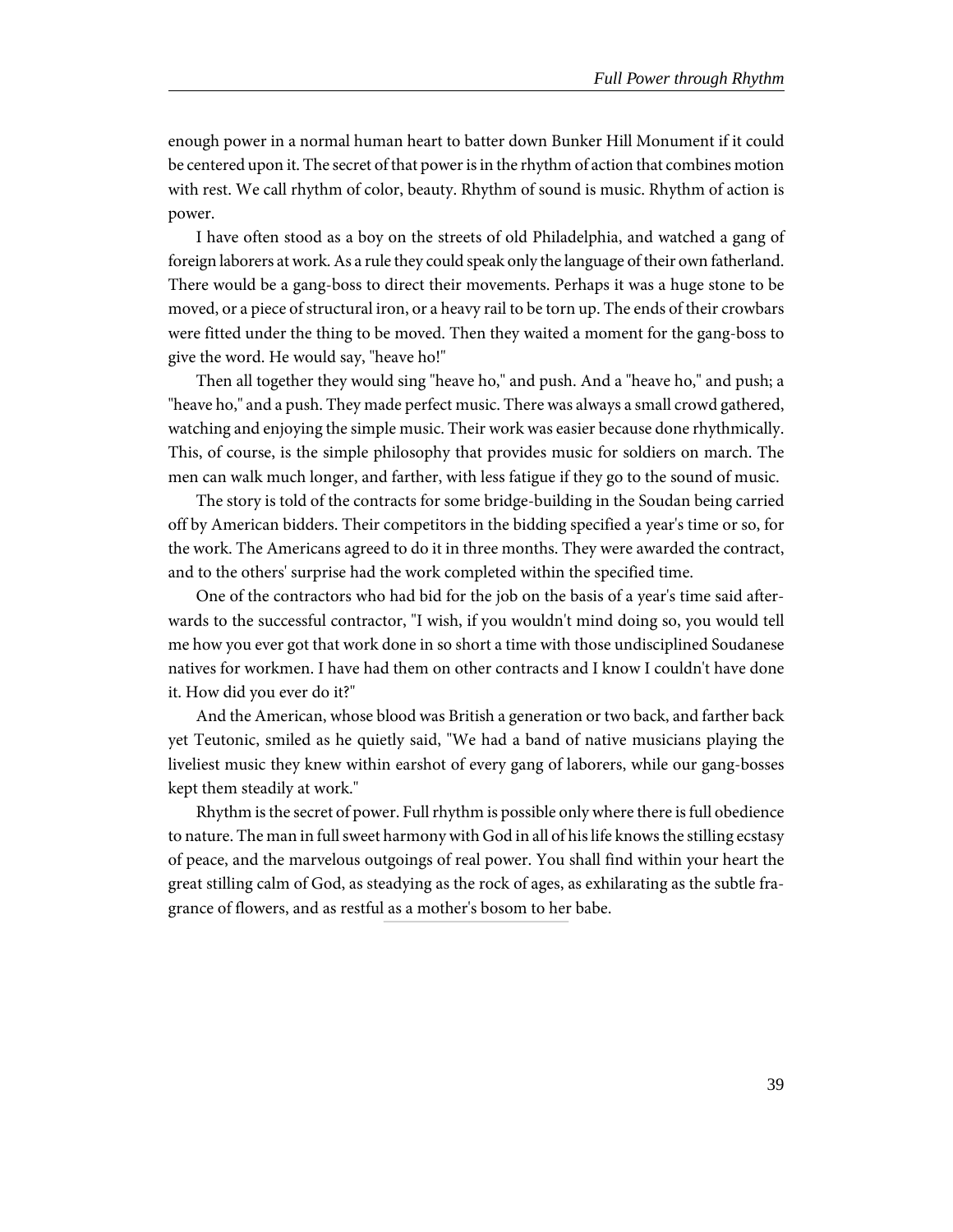# **He is Our Peace.**

But there is something here finer yet by far than this. Everything God provides for us is personal. There is always the personal touch and presence. Do you remember that during the earlier days of the recent war with Spain this occurrence frequently took place? In the Caribbean waters a Spanish merchantman would be overtaken by an American warship. A few shots were sent over the bows of the merchantman with a demand for surrender. And then the Spanish flag was seen to drop from the merchantman's masthead in token of surrender.

Then this was the method of procedure. A prize crew, consisting of an officer with a few ensigns, was lowered from the American boat, pulled across, and taken aboard the captured boat. The moment the prize crew stepped aboard they were masters of the boat in their government's name. Their presence signified the surrender of the foreigner, and the forced peace now between the two boats.

On a much higher plane this is what takes place with us. There has been flying at my masthead a flag with a big I upon it. As quickly as I drop it in token of my surrender to Somebody else, a prize crew is sent aboard to take possession, and assume control. Who is the prize crew? The Holy Spirit, whom Jesus the Master sends to represent Himself. He steps aboard at once.

He paces the deck as the ship's Master. His presence is peace. "He is our peace." "The fruit of the Spirit is love, joy, peace." And while He occupies the captain's quarters, with full cheery obedience on board, there is ever the fine aroma of peace everywhere, and the fullness of power.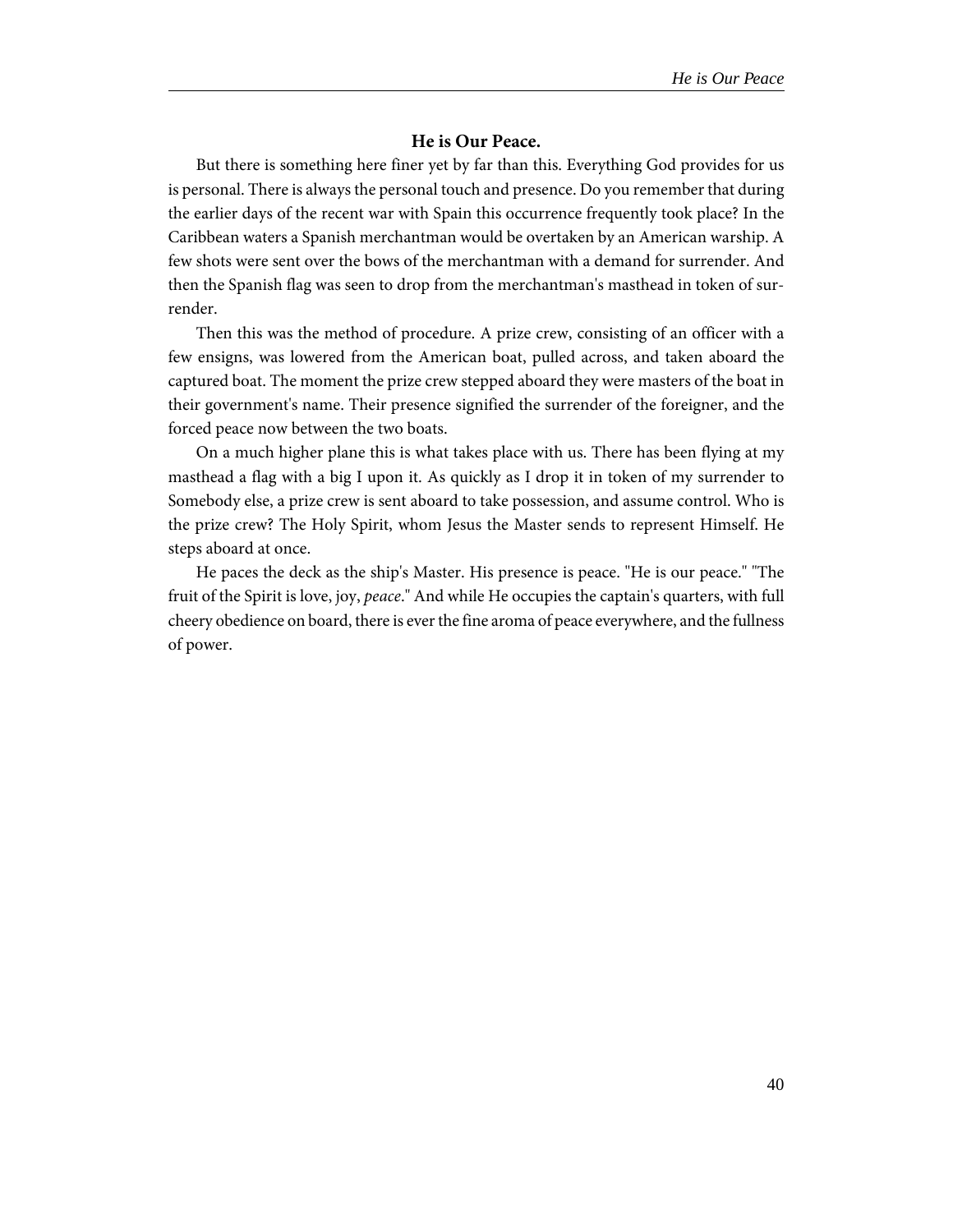# **The Master's Touch.**

One morning a number of years ago in London a group of people had gathered in a small auction shop for an advertised sale of fine old antiques and curios. The auctioneer brought out an old blackened, dirty-looking violin. He said, "Ladies and gentlemen, here is a remarkable old instrument I have the great privilege of offering to you. It is a genuine Cremona, made by the famous Antonius Stradivarius himself. It is very rare, and worth its weight in gold. What am I bid?" The people present looked at it critically. And some doubted the accuracy of the auctioneer's statements. They saw that it did not have the Stradivarius name cut in. And he explained that some of the earliest ones made did not have the name. And that some that had the name cut in were not genuine. But he could assure them that this was genuine. Still the buyers doubted and criticised, as buyers have always done. Five guineas in gold were bid, but no more. The auctioneer perspired and pleaded. "It was ridiculous to think of selling such a rare violin for such a small sum," he said. But the bidding seemed hopelessly stuck there.

Meanwhile a man had entered the shop from the street. He was very tall and very slender, with very black hair, middle-aged, wearing a velvet coat. He walked up to the counter with a peculiar side-wise step, and without noticing anybody in the shop picked up the violin, and was at once absorbed in it. He dusted it tenderly with his handkerchief, changed the tension of the strings, and held it up to his ear lingeringly as though hearing something. Then putting the end of it up in position he reached for the bow, while the murmur ran through the little audience, "Paganini."

The bow seemed hardly to have touched the strings when such a soft exquisite note came out filling the shop, and holding the people spellbound. And as he played the listeners laughed for very delight, and then wept for the fullness of their emotion. The men's hats were off, and they all stood in rapt reverence, as though in a place of worship. He played upon their emotions as he played upon the old soil-begrimed violin.

By and by he stopped. And as they were released from the spell of the music the people began clamoring for the violin. "Fifty guineas," "sixty," "seventy," "eighty," they bid in hot haste. And at last it was knocked down to the famous player himself for one hundred guineas in gold, and that evening he held a vast audience of thousands breathless under the spell of the music he drew from the old, dirty, blackened, despised violin.

It was despised till the master-player took possession. Its worth was not known. The master's touch revealed the rare value, and brought out the hidden harmonies. He gave the doubted little instrument its true place of high honor before the multitude. May I say softly, some of us have been despising the worth of the man within. We have been bidding five guineas when the real value is immeasurably above that *because of the Maker*. Do not let us be underbidding God's workmanship.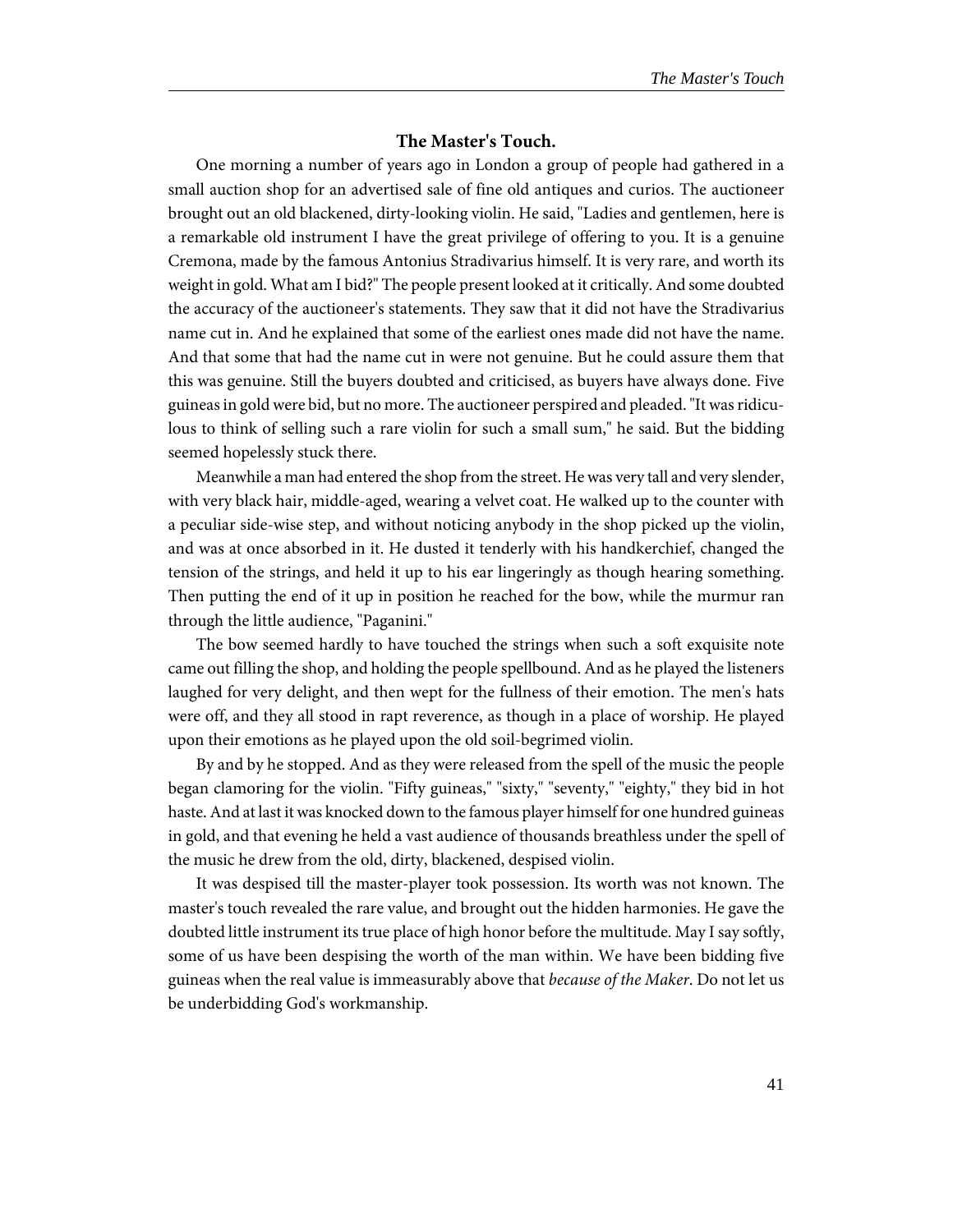The violin needed dusting, and readjustment of its strings before the music came. Shall we not each of us yield this rarest instrument, his own personality, to the Master's hand? There will be some changes needed, no doubt, as the Master-player takes hold. And then will go singing out of our persons and our lives, the rarest music of God, that shall enthrall and bring all within earshot to the Master-musician.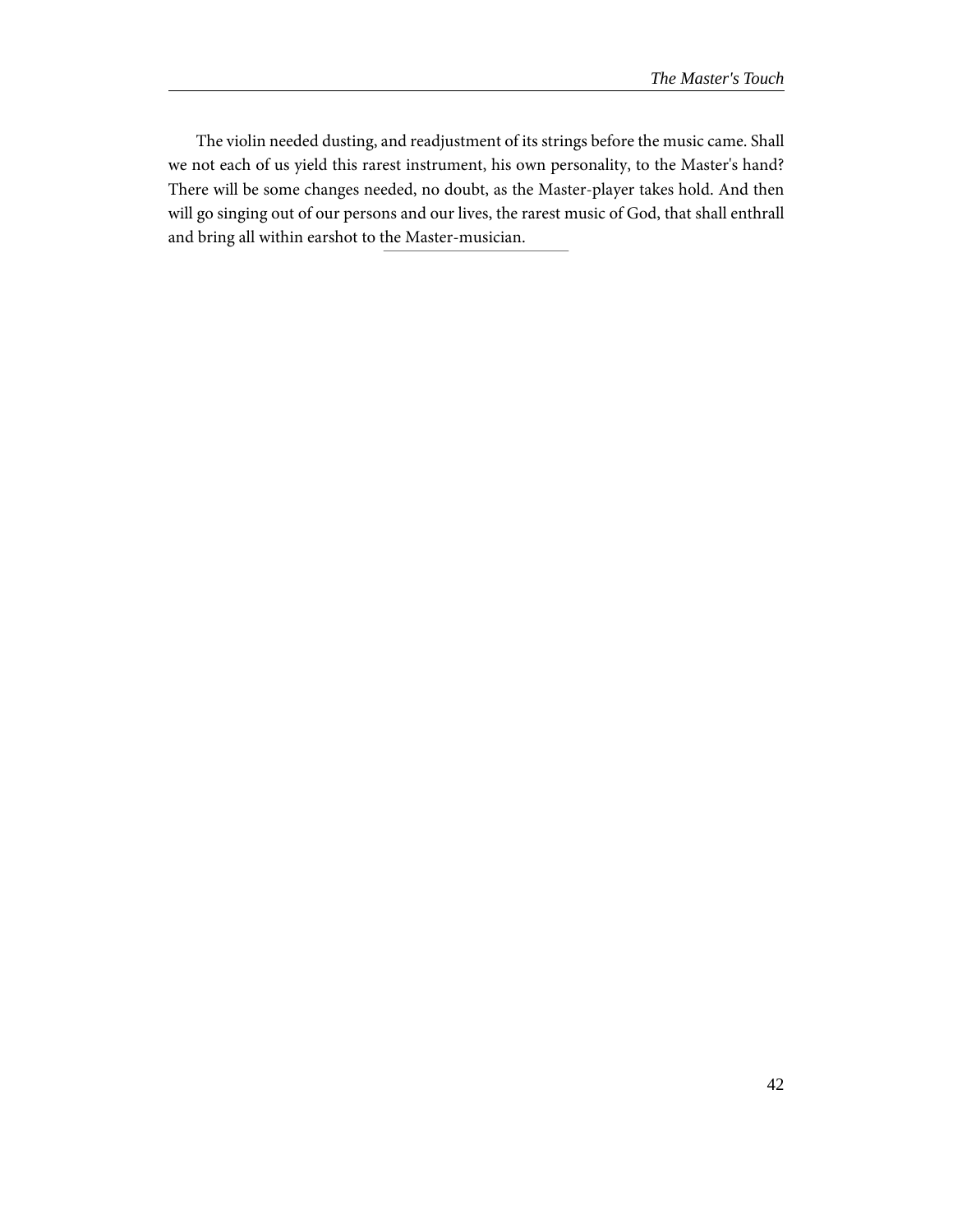# **A Passion for Winning Men: The Motive-power of Service.**

## **(Mark vi:30-34.)**

#### **A Day off.**

One morning toward the end, in the midst of His busiest campaigning, Jesus was very tired. It is one of the touches of His humanness. So He said to His disciples, "Let us take a day *off.*" And they could see the sense of it. They were tired too. So they got a boat, and boarded her, and set sail, and headed out across the lake. And meanwhile a crowd of people had come down to the beach to be talked to, and healed, and helped in various ways.

And you can just see the look of disappointment in their faces as they say, "Why, He's going away." And for a few moments they stand there utterly dejected. Then somebody- for a long while I have thought it was a woman--somebody with eyes keenly watching the direction of the boat, said, "I believe He's going so and so"--naming a place across the lake- -"let's run around the head of the lake, and meet Him when He gets out."

And the crowd was taken with that. And they ran--literally ran--around the head of the lake. And as they went they spread the word, "The Master's going so and so. Come along with us." And the people came eagerly out of the villages and cross-roads. And the crowd thickened and the longer way around in distance proved the shorter way there in time. For by and by when Peter ran the nose of the boat into the sand on the other side, and the Master got out for a day off, there were five thousand men, maybe ten thousand people waiting to receive Him.

Do you think that Peter scrooged down his eyebrows, and in a jerky voice said, "They might have given Him one day to Himself. Can't they see He's tired?" Do you think that likely John chimed in, with that fire in his voice which the after years mellowed and sweetened but never lost,--"Yes, how inconsiderate a crowd is!" Do you think so? I do. Because they were so much like us. But He--the most tired of them all--"was moved with compassion," and spent the whole day in teaching, and talking personally, and healing. And then when they had gone He went off to the mountain for the quiet time at night He could not get in the daytime.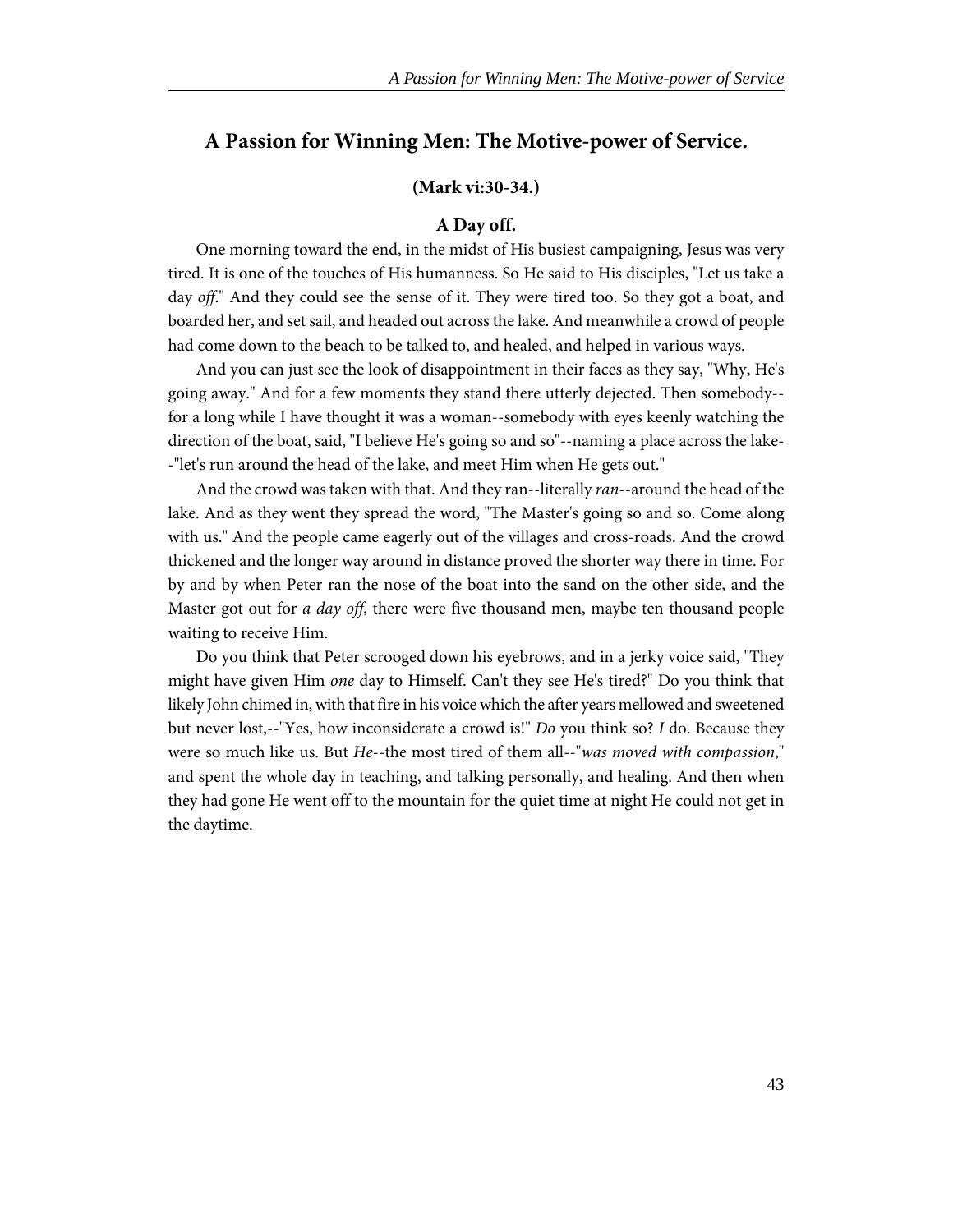#### **Moved with Compassion.**

There is a great word used of Jesus, and by Him, nine times $^9$  in these brief records, the word *compassion*. The sight of a leprous man, or of a demon-distressed man, *moved* Him. The great multitudes huddling together after Him, so pathetically, like leaderless sheep, eager, hungry, tired, always stirred Him to the depths. The lone woman, bleeding her heart out through her eyes, as she followed the body of her boy out--He couldn't stand that at all.

And when He was so moved, He always did something. He clean forgot His own bodily needs so absorbed did He become in the folks around Him. The healing touch was quickly given, the demonized man released from his sore bonds, the disciples organized for a wider movement to help, the bread multiplied so the crowds could find something comforting between their hunger-cleaned teeth.

The sight of suffering always stirred Him. The presence of a crowd seemed always to touch and arouse Him peculiarly. He never learned that sort of city culture that can look unmoved upon suffering or upon a leaderless, helpless crowd. That word compassion, used of Him, is both deep and tender in its meaning. The word, actually used under our English means to have the bowels or heart, the seat of emotion, greatly stirred.

The kindred word, sympathy, means to have the heart yearning, literally to be suffering the same distress, to be so moved by somebody's pain or suffering that you are suffering within yourself the same pain too. Our plain English word, fellow-feeling, is the same in its force. Seeing the suffering of some one else so moves you that the same suffering is going on inside you as you see in them. This is the great word used so often of Jesus, and by Him.

There never lived a man who had such a passion for men as Jesus. He lived to win them out of their distressed, sinful, needy lives up to a new level. He died to win them. His last act was dying to win men. His last word was, "Go ye and win men." And His first act when He got back home, all scarred and marred by His contact with earth, was to send down the same Spirit as swayed Him those human years to live in us that we might have the same passion for winning men as He. Aye, and the same exquisite tact in doing it as He had.

I said the last act was dying to win men. And you remember that even in the act of dying, He forgot the keen pain of body, and the far keener pain of spirit, to turn His head as far as He could turn it, and speak the word to the fellow by His side that meant the difference of a world to him. Surely it was the ruling passion with Him to win men, strong in death, aye, strongest in death, and finding its strongest expression in His death.

<sup>9</sup> Mark i:41; Matthew ix:36; Mark vi:34 (with Matthew xiv:14); Matthew xx:34; xv:32; Mark v:19; Luke vii:13; x:33; xv:20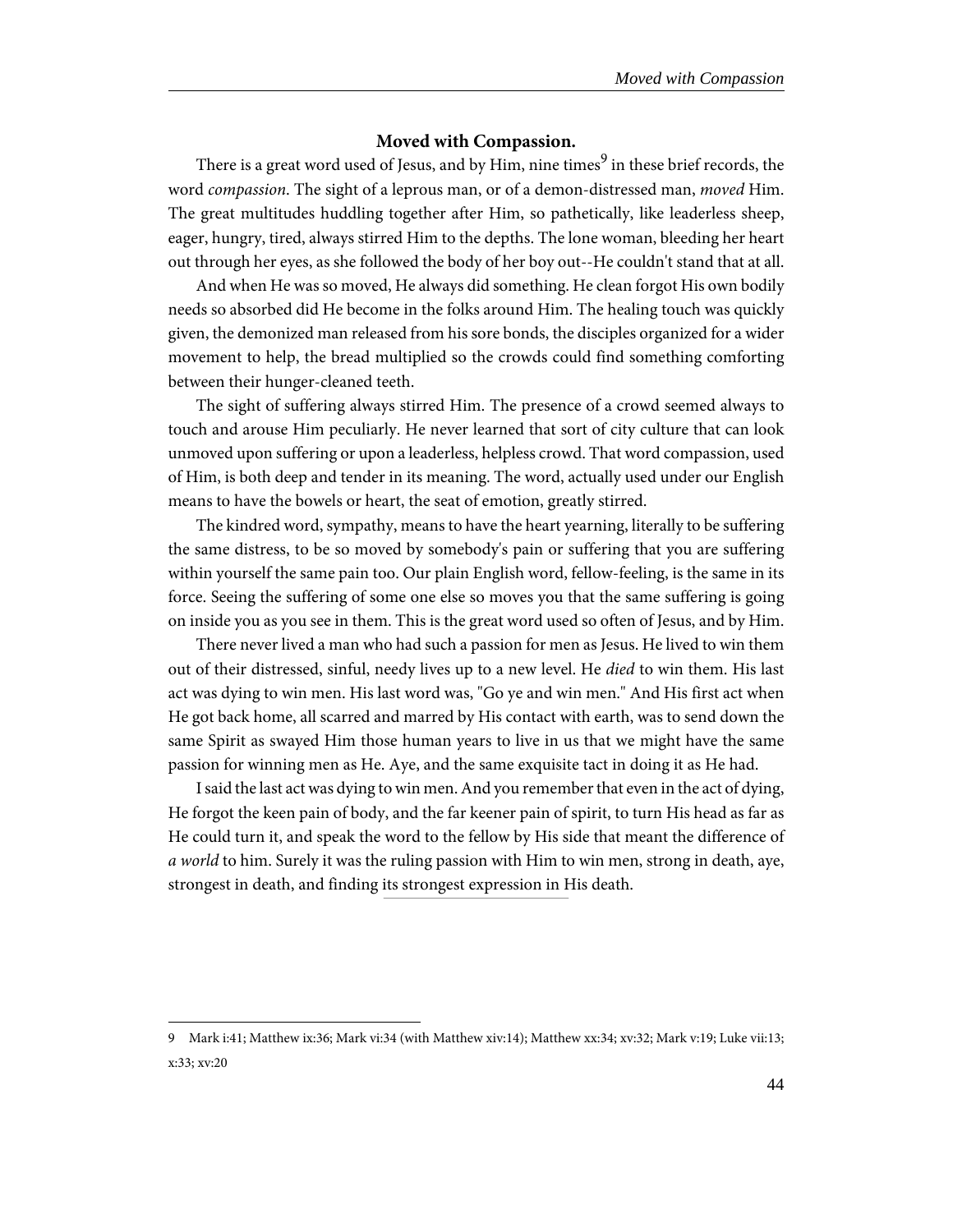## **Counting on Us.**

Somebody has supposed the scene that he thinks may have taken place after Jesus went back. The last the earth sees of Him is the cloud--not a rain cloud, a *glory* cloud--that sweeps down and conceals Him from view. And the earth has not seen Him since. Though the old Book does say that some day He's coming back in just the same way as He went away, and some of us are strongly inclined to think it will be as the Book says in that regard.

But--have you ever tried to think of what took place on the other side of that cloud? He has been gone down there on the earth thirty-odd years. It's a long time. And they're fairly hungry in their eyes for a look again at that blessed old face. And I have imagined them crowding down to where they may get the first glimpse of His face again. And, do you know, lately I have been wondering, with the softening of awe creeping into the thought, whether- -the Father--did not come the very first of them all and--touch His lips up to where--the scars were in Jesus' brow and cheeks--yes, His hands--and His feet, too. Tell me, you fathers here listening, would you not have done something like that with your boy, under such circumstances?

You mothers, wouldn't you have been doing something like that with your boy? And all the fatherhood of earth is named after the fatherhood of heaven, we're told. And with God fatherhood means motherhood too, you know. I do not know if it were so. But I think it's likely. It would be just like God.

But this friend I speak of has supposed that, after the first flush of feeling has spent itself- -the way we speak of such things done here, the Master is walking down the golden street one day, arm in arm with Gabriel, talking intently, earnestly. Gabriel is saying,

"Master, you died for the whole world down there, did you not?"

"Yes."

"You must have suffered much," with an earnest look into that great face with its unremovable marks.

"Yes," again comes the answer in a wondrous voice, very quiet, but strangely full of deepest feeling.

"And do they all know about it?"

"Oh, no! Only a few in Palestine know about it so far."

"Well, Master, what's your plan? What have you done about telling the world that you died for, that you have died for them? What's your plan?"

"Well," the Master is supposed to answer, "I asked Peter, and James and John, and little Scotch Andrew, and some more of them down there just to make it the business of their lives to tell others, and the others are to tell others, and the others others, and yet others, and still others, until the last man in the farthest circle has heard the story and has felt the thrilling and the thralling power of it."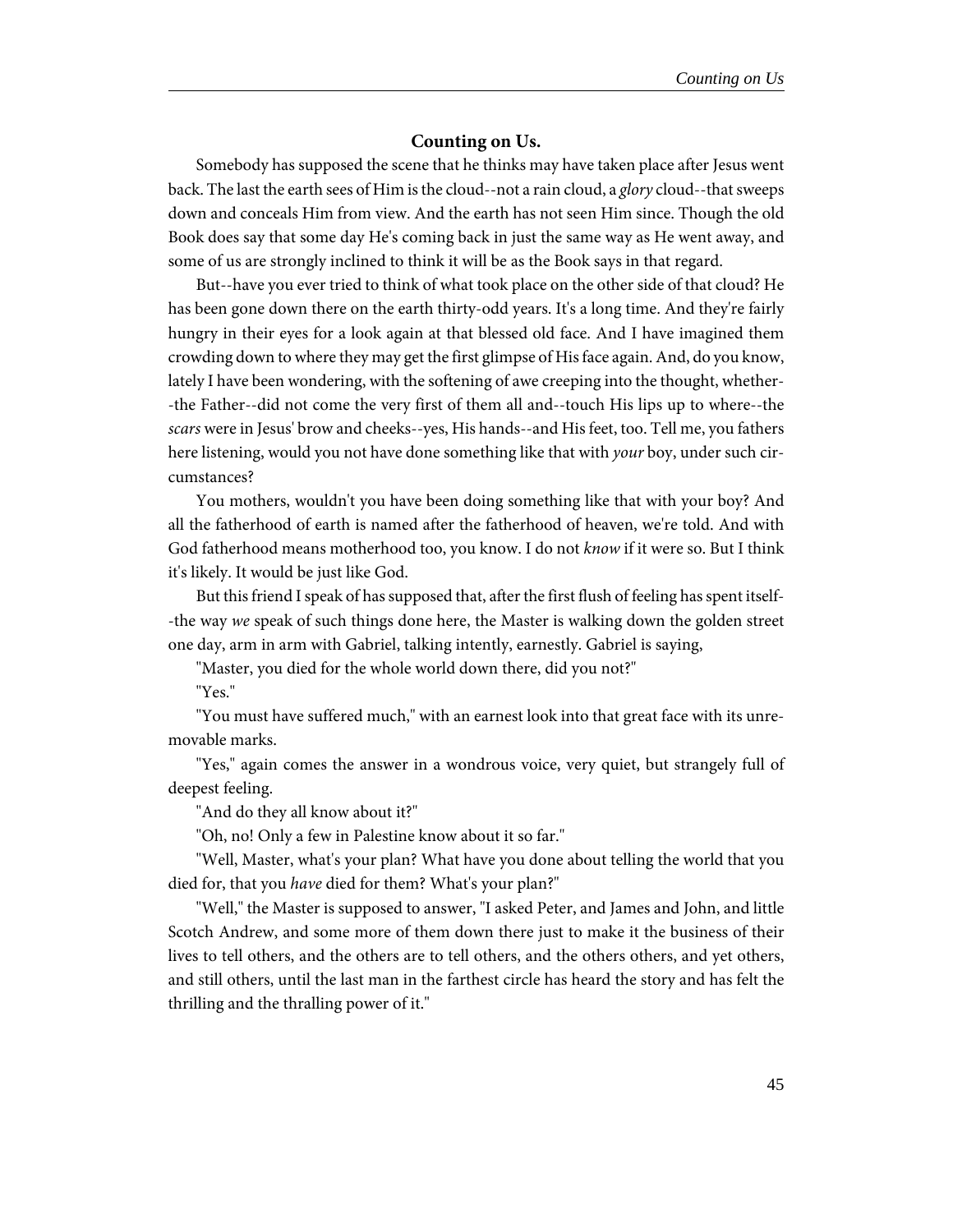And Gabriel knows us folk down here pretty well. He has had more than one contact with the earth. He knows the kind of stuff in us. And he is supposed to answer, with a sort of hesitating reluctance, as though he could see difficulties in the working of the plan, "Yes- -but--suppose Peter fails. Suppose after a while John simply does not tell others. Suppose their descendants, their successors away off in the first edge of the twentieth century, get so busy about things--some of them proper enough, some may be not quite so proper--that they do not tell others--what then?"

And his eyes are big with the intenseness of his thought, for he is thinking of--the suffering, and he is thinking too of the difference to the man who hasn't been told--"what then?"

And back comes that quiet wondrous voice of Jesus, "Gabriel, I haven't made any other plans--I'm counting on them."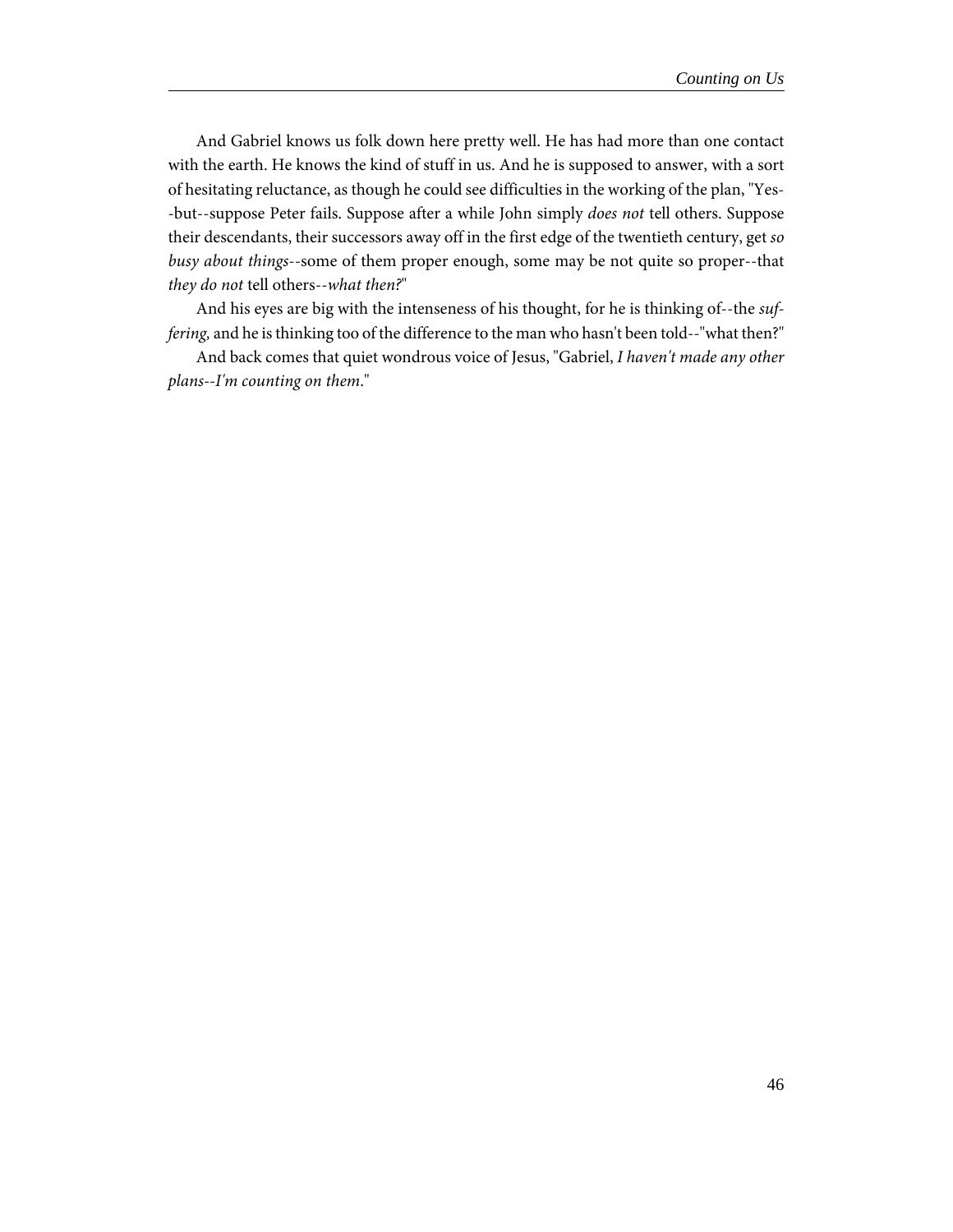#### **The Secret of Winsomeness.**

That's a bit of this friend's imagination, it's true. But--it's the whole Gospel story, through and through. Jesus has made that plan. He has not made any other plan. He's counting on us, each of us, each in his own circle, in his own way, as comes best, most natural to him tactfully, quietly, earnestly--simply that, but all of that. And--if--we fail--Him--let me be saying it very softly so the seriousness of it may get into the inner cockles of our hearts--if we fail Him, just that far we make Jesus' dying a failure so far as concerns those whom we touch.

Yes, I know that sounds very serious. I'd rather not be saying it. I'm sure, by the Book, it is so. And so, do you see the genius--may I use that word very reverently of Him who was a man and far more than man--the genius of His plan? He sent down the same Spirit that swayed Him those human years to live in us, and control us, that we might have the same fine passion for men as He, and the same exquisite tact in winning them as He had.

It must be a *passion*; a fire burning with the steady flame of anthracite fed by a constant stream of oil. If it be less we will be swept off our feet by the tides all around, or sucked under by their swift current. And many a splendid man to-day is being swept off his feet and sucked under by the tides and currents of life because no such passion as this is mooring and steadying and driving his whole life.

It must be a passion for winning men; not driving nor dragging, drawing. Not argument nor coercion but warm, winsome wooing. Today the sun up yonder is drawing up toward itself thousands of tons' weight of water. Nobody sees it going, except perhaps in very small part. There's no noise or dust. But the water rises up irresistibly toward the sun because of the winning power in the sun for the water. It must be something like that in this higher sphere. A winsomeness in us that will win men to us and through us to the Master.

"Oh! well," some one says, "if you put the thing that way you'll have to count me out. I'm not winsome that way." Well, maybe you need not have bothered to say it. We could easily know that without your saying it. We are not winsome this way, any of us, of ourselves. But when we allow this Jesus Spirit to take possession of us He imparts His winsomeness. For the real secret of a transfigured life is a *transmitted* life. Somebody else living in us, with a capital S for that Somebody, looking out of our eyes, giving His beauty to our faces, and His winningness to our personality.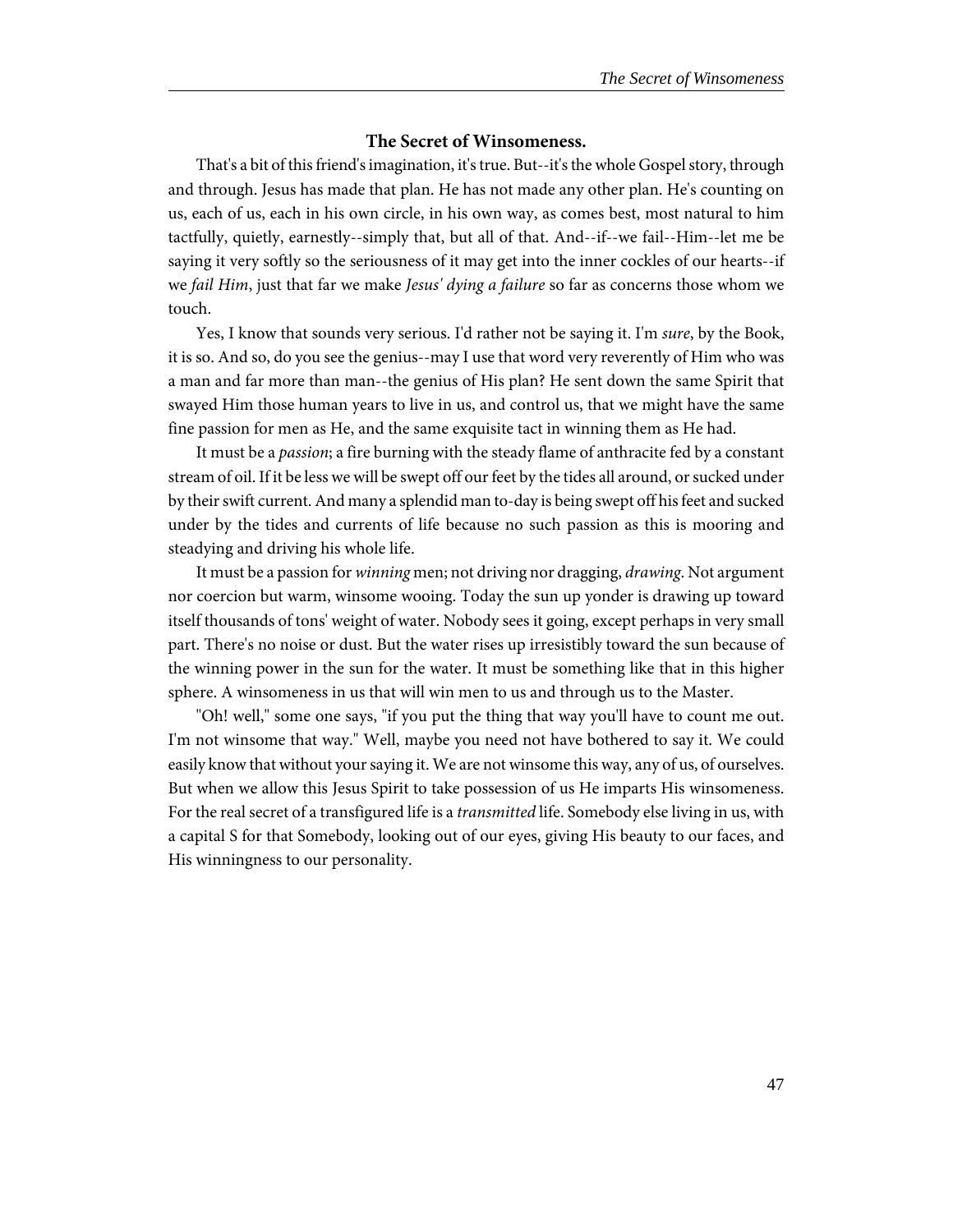# **"As the Stars."**

The language used in the Scriptures for this sort of thing is full of intense interest. Some time ago I was reading in the old prophecy of Daniel. I was not thinking of this matter of winning men but simply trying to get a fresh grasp of that wonderfully fascinating old bit of prophecy. And all at once I came across that gem in the last chapter. I knew it was there. You know it is there. Yet it came to me with all the freshness of a new delightful surprise. "They that are wise shall shine with the brightness of the firmament; and they that turn many to righteousness as the stars forever and ever."<sup>10</sup>

Four times in those last two chapters of Daniel it refers to those that are "wise"; literally, those that are *teachers*. Those who have themselves learned the truth and are patiently, faithfully, winsomely telling and teaching others. The word used for influencing the others is full of practical picturesque meaning. "They that turn many." As if a man were going the wrong way on a dangerous road. And I know it's the wrong way. There's a sharp precipice ahead. But he is going steadily on, head down, all absorbed, not noticing where the road leads.

I might go up to him, and strike him sharply on the shoulder to get his attention, and say, "See here, you're going the wrong way; can't you see the danger ahead there? Come this way," with a vigorous pull. I have sometimes seen that done, in just that way. And if the man is an American, or an Englishman, or a German,--we're all very much alike,--he will say coldly, "Excuse me. I think I can take care of myself. Thank you. I'll look out for this individual."

Or, I might slip gently up to the man, and get my arm in his, and begin to turn, very gently at first, and turn, and turn, and then turn some more, and then farther around still, and walk him off the other way. You will have to get *close* to a man to do that. Some folks never do. And you'll have to be at least half-way decent in your life to get close. Some folks never can. And you will need to be warm enough all the time inside, to melt through the icy cloak of indifference beneath which his heart may be wrapped up. But I can tell you this: the old world where you and I live is fairly hungry at its heart, with an eating hunger for turners of that sort.

And the promise of that old prophetic bit is this: "They shall *shine*." You know everybody wants to shine. It is right to be ambitious, with a right ambition. But if any of you are ambitious to shine in some other sky than this, in your profession, in social life or in some firmament lower than this, may I gently make this suggestion to you? Do your best shining now. Get on the brightest shining surface possible now. For this is your shining time. This is the sky-time for that sort of thing. It won't last long, I must tell you frankly. And at the end a bitter biting at your heart.

<sup>10</sup> Daniel xii:3.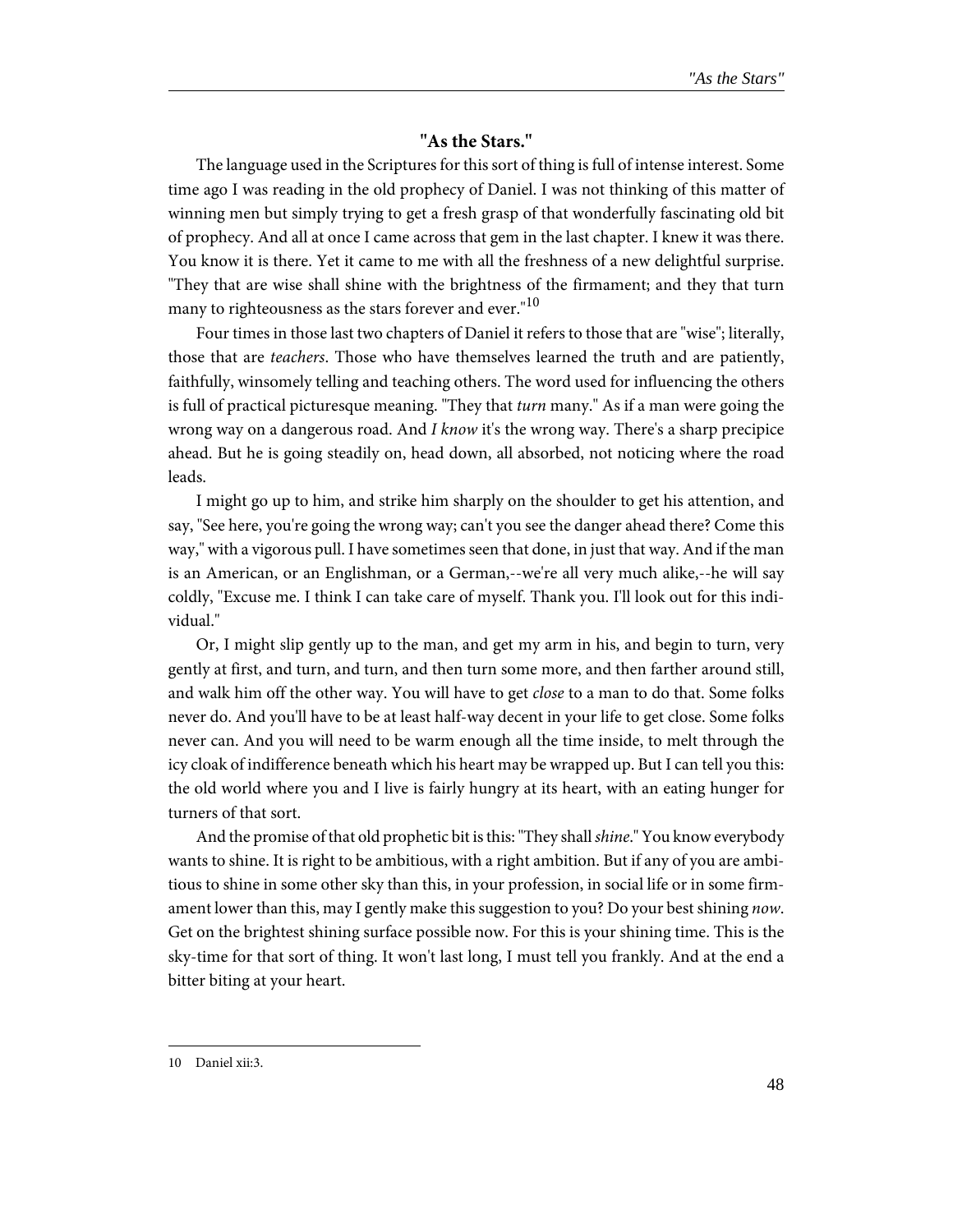I am fond of watching a display of fireworks on a Fourth of July night. Perhaps the night is clear, the sky full of stars, bright and sparkling. A sky rocket is sent off. It goes up with a rush and a noise. There is a dash of many colored beautiful fire-stars. And a murmur of admiration from the crowd. For a few moments you can see nothing as you look up but this handful of fire-stars. The clear quiet stars beyond are eclipsed for a narrow circle of space, and for a few moments of time.

It doesn't last long. A small fraction of a minute at the most. Then it's all over. And all that is left is a charred stick that sticks in the mud, nobody knows where, nor cares. But look up yonder, the stars you could not see a moment ago for these momentary ones are shining more brightly than ever by contrast,

> "... And singing as they shine. The hand that made us is divine."

You shine in the lower skies if you will. And of course you will if you will. You will do as you will to do. But, at the end--a charred stick, a bad taste in your mouth, a sharp tugging at your heart. And the story's told. The last chapter's ended. The book is shut. But they whose one absorbing ambition it is to turn others to righteousness may not shine much here in earth's skies. And they may a bit, and it recks precious little either way. But they shall shine as the stars, as bright and as long.

It does not mean Atlantic coast stars. It means desert stars, Babylonian stars, where one can see so many more than here. They shake their wondrous fire-light down into your face, and fairly dazzle your eyes. You "shall shine as the stars," as bright and as long.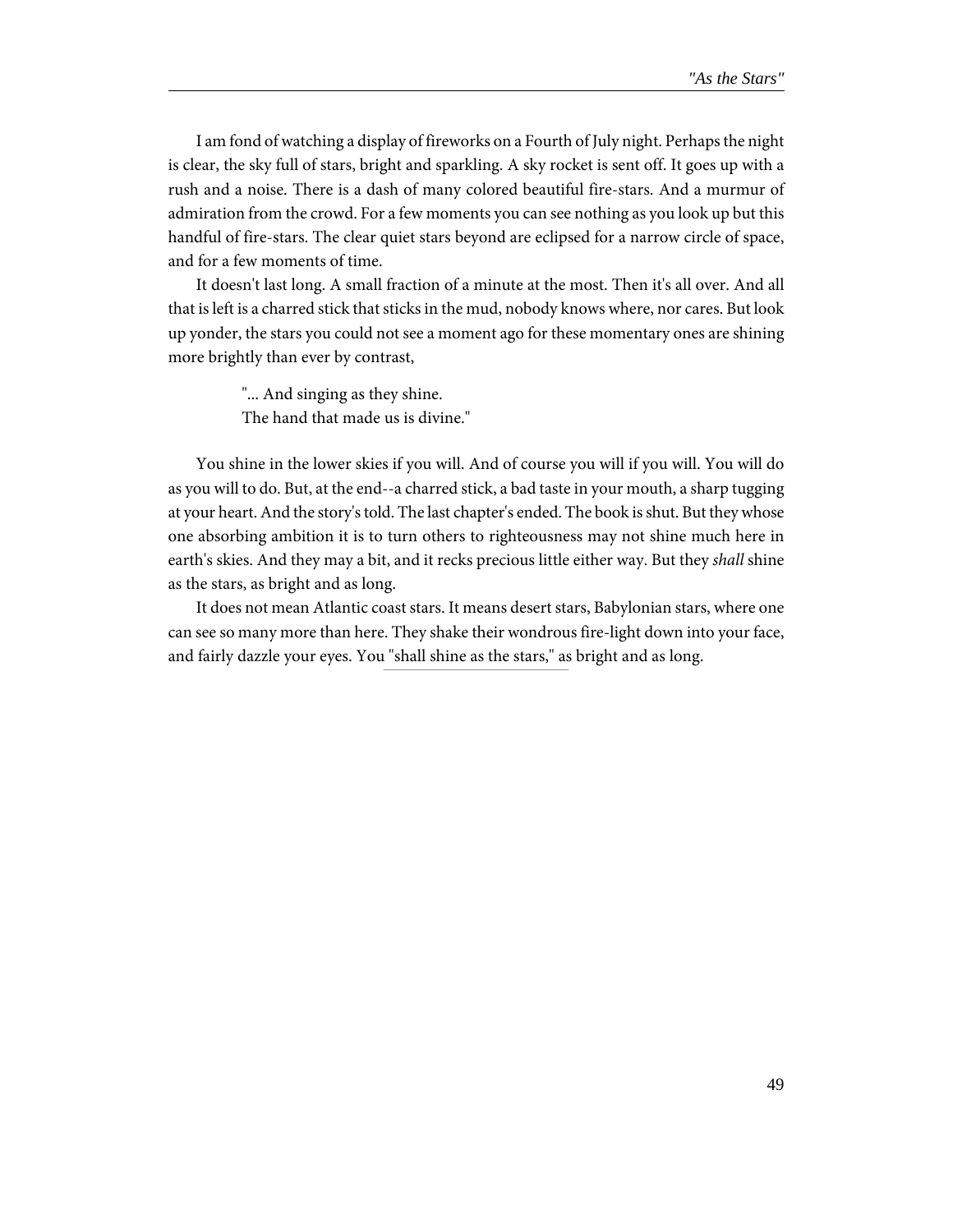# **The Finest Wisdom.**

James, the head of the Jerusalem Church, closes up his letter to the dispersed Jews with this same word as Daniel uses. He would have all to whom he is writing understand that he that turns another from the wrong way will save a soul from death and hide away out of sight and reach a mass of sin.<sup>11</sup> The old world needs more saving societies and saving individuals of this sort.

We have gotten great skill in saving dollars. Men give their whole strength and time to that. There is something much higher, infinitely higher, saving souls, rescuing lives, treasuring up precious men and women. These people, James says, are famous for their use of the fine cloak of charity. They make the best use of it in hiding away beyond any chance of being found a great mass of ugly, crooked, poisonous sins.

The man with the reputation of being the wisest man gives a special definition of wisdom. The old version runs, "he that winneth souls is wise."<sup>12</sup> This is a great statement from Solomon's pen. He had searched into all the avenues of men's pursuits. He was a great experimenter. Everything was put to a personal test. He amassed wealth beyond all others. He delved into the fascinations of intellectual delights, of deep intricate philosophies and problems.

He knew the subtle appeal to strong men that there is in deftly handling and controlling men, personally and in large numbers. He had tasted the rich wines of pleasure as had few. This is his conclusion: the wise man is he that gives his strength with all of its fine-grained cunning to wooing men back, through the old Eden gate, up to the tree of life.

This is the finest fruitage any life can yield. This will be to the bearer of it a tree of life giving twelve crops of fruits, a crop of every month, a perennial, alike in heat and frost, in storm and drought, and with a peculiar healing quality in its green leaves for all men.

The revised version gives a fine turn to this old bit, exactly reversing the first statement. "He that is wise winneth souls." The old philosopher says that here is the real test of wisdom. He that is a wise man gives the cream of his thought and wisdom to personal influence with men. He thinks the thing best worth while is drawing a man through the inner reach upon his thinking and affections and will away from the impure and ignoble and deceptive up into touch with his first Friend.

And he finds too that nothing he has ever undertaken calls for a finer play of all his powers at their best. All the diplomacy and fineness and tact and keen management at his command will be called upon. He must be a wise man to do such work. It is no fool's errand this. It demands the best in the best.

<sup>11</sup> James v:19.

<sup>12</sup> Proverbs xi:30.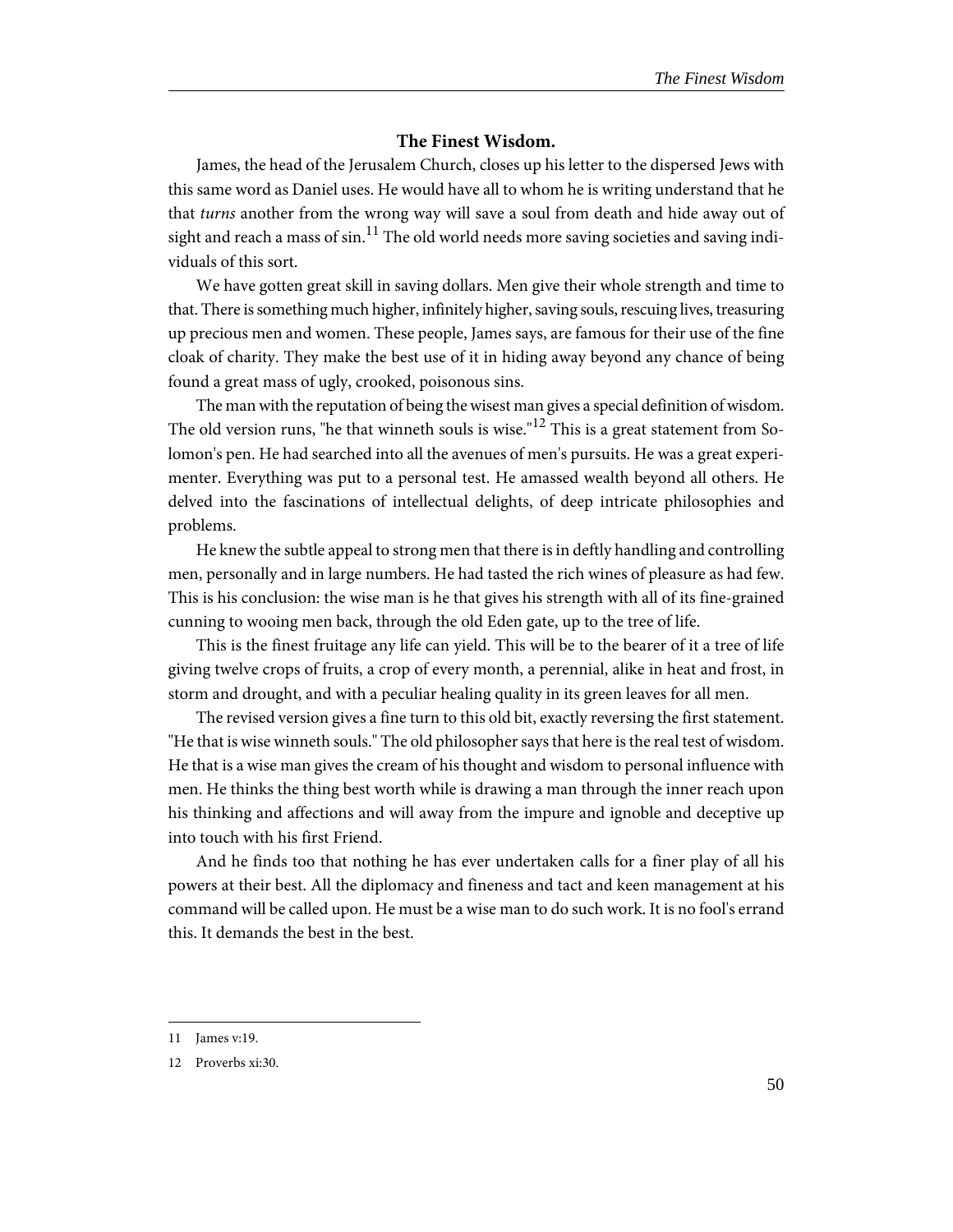There is no body of men more keen or skilled in the handling and influencing of men, than the politicians. And I use the word in its fine meaning, as well as in its cheaper meanings. As democracy has won its way increasingly among the governments of earth these politicians have increased in number and in influence. Great measures of government have depended on their skill in manipulating men. Rarest subtlety and adroitness and rugged honesty have blended in the strongest of these leaders.

The fishing simile so commonly used in the winning of men over to one's side is a peculiarly attractive, a matchless simile. And all of this handling of men has often been for personal ends, often for wholly selfish ends, often for strong national ends. Almost never has it been for the benefit of the man being won, save at times very remotely.

But Jesus would have us become skilled diplomats in winning men for their own sakes. Getting them to climb the hills for the sake of the air and view they will get, and enjoy. We are to win strong men full of life and vigor and manly force up into touch with their Friend, Himself.

There is too a most attractive winsome phrase on the Master's lips at the close of that fishing story in Luke's fifth chapter,  $13$  "From henceforth thou shall *catch* men" is the reading. But the revised margin gives this added bit of color: "Thou shalt take men alive." They should get, not dead fish, but living men. Men full of vigor and life--thou shalt have power to sway these and induce them up to the highlands of a new life.

<sup>13</sup> Luke v:10.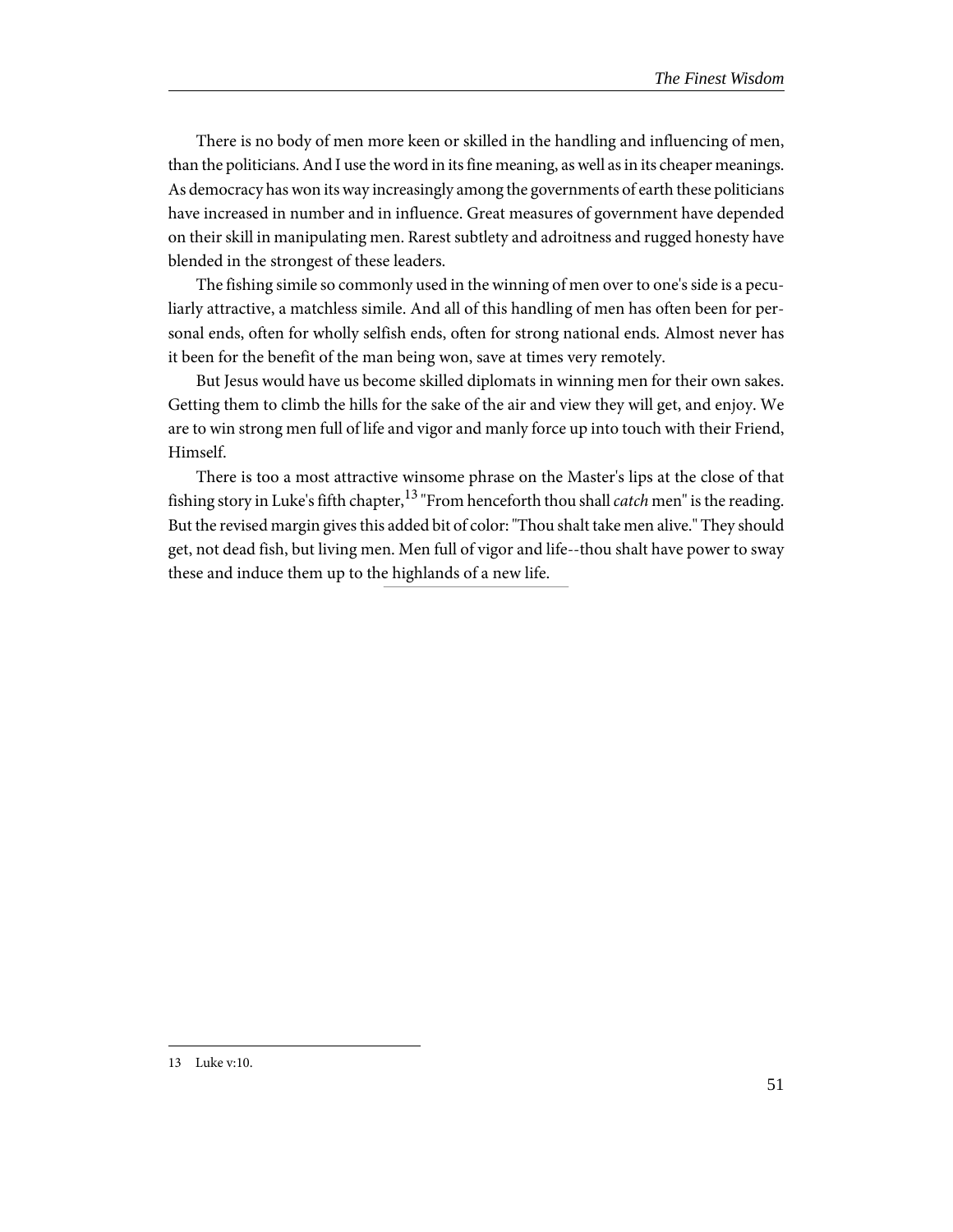# **Three Essentials.**

There are three simple essentials here for the man who would be following his Master fully. The first is that a man shall surrender himself wholly to Jesus as a Master. That so Jesus may have the full control of all. Maybe some one thinks, "There is that strong word surrender again. Cannot I help a man be better without going so far as that word seems to imply?"

Will you kindly notice that the Spirit of Jesus *fills* the surrendered man? And it is only as that Spirit does fill and sway that there can be any such passion for men as Jesus had, and, too, the fine tact that He always used. This is the first simple indispensable essential.

The second is this: a bit of quiet time alone with Jesus daily over His Word. The door should be shut. Outside things shut outside. And one's self shut in alone with the Master. This is not a good thing--merely. I am not recommending it to you. I am saying very much more. It is an *essential* thing with every one who would follow the Master simply and fully. It is time spent in coaling up, taking out the dead ashes, and readjusting the drafts, so the fires will be kept burning steadily and clearly. This is the second great essential.

The third essential is this: a purpose, deep-seated, rock-rooted, underlying every other purpose, taking precedence of every other, of trying to win others, one by one, bit by bit, over to knowing Jesus personally. I say "trying." I like that word. There may be some blunders, some bad steps, some untactful work. But these will not turn one aside from this purpose but simply make him more determined to become skilled in this finest art.

I mean something like this. Here is a young woman moving in a social circle, just as bright and winsome as God meant every young woman to be. And as she moves about, she is thinking--no, it is thinking itself out, underneath in her subtle sub-consciousness,--"How can I drop the word here, and touch there, and leave the light impress here, that shall count with these lives for my Master?"

Here is a man transacting business with another. And even while he is dealing with figures, and contract terms, he is thinking,--no, again,--it is so deeply rooted in that the thought, like the fine trendils of a plant, is ever weaving itself intangibly but surely into the web of his passing mental operations, "How can I tactfully leave the impress here, perhaps speak the direct word, that shall be a doorway for Jesus into this life?"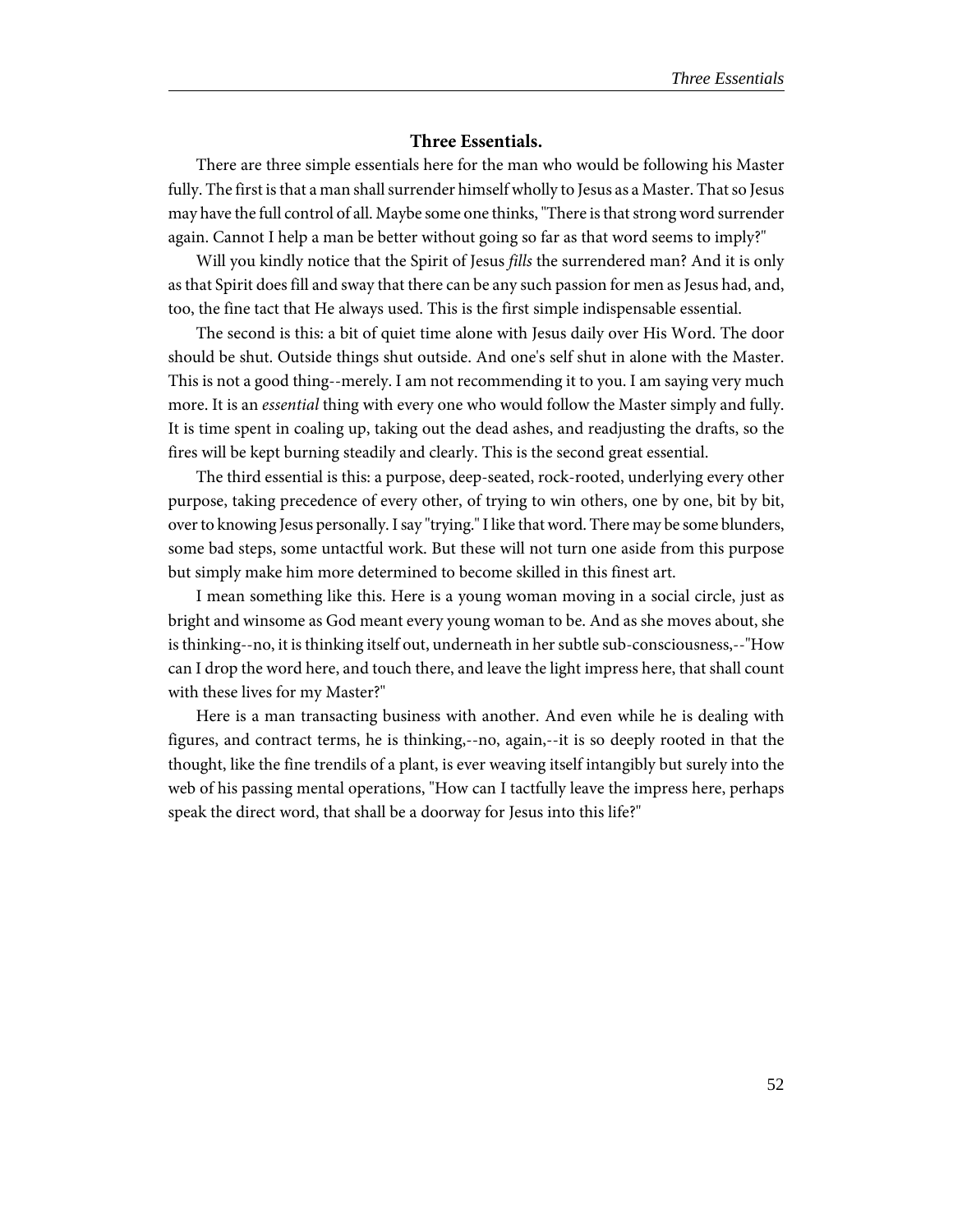#### **A Blessed Library Corner.**

I think I might tell you best just what I mean by a bit from a real life. The bit that has been such a real inspiration to myself. It is about a friend of mine, a business man, with large responsible interests, keen and shrewd in his business dealings, a very earnest Christian man, with a delightful, winning personality, and I am grateful to say who was a warm friend of mine. He is in the presence of his Master now. He was a man much my senior in years, who helped me very greatly. Whenever we chanced to meet in our travels I would drop my affairs as far as I could to spend all the time possible with him, both for the delight of his presence, and for the practical help he always was. The last time we were ever together was in Columbus, Ohio. We met there to attend an anniversary meeting of the Young Men's Christian Association, in Dr. Gladden's Church, on the Capitol Square. And Monday morning before taking our trains away in different directions we went for a drive, to get the air, and talk a bit. I made the suggestion of driving, for I knew I would get something from him. And I was right. I did get something that I never forgot, and never shall.

As we were driving, and talking, by and by, in a little lull of the talk, he said very quietly, "Gordon, do you know what I have been doing lately?" And I said, "No." "Well," he said, "it's been the delight of my life," and I could see the gleam of light in his eyes. And I said, "Tell me what it is that has been such a pleasure to you." And he said, "Well, I will." Then he went on in a very taking way he had to tell this simple story. And he was speaking as to a friend, for he was very modest, and would not have spoken of the thing; except to *help*; that would always bring anything he had.

He said when he was at home--he travelled much--he would think about the young men whom he knew who were not Christians. Splendid men, some of them; full of power; clubmen, some of them. But who did not know Jesus personally. And he would think, "Now there's such a man. I wonder what's his easy side of approach." And he would think about him, and pray some about him. And then make an opportunity to ask him up to his home for dinner some evening. His position in the city would make any young man feel honored with such an invitation.

He said to me, "We have a pleasant time at the dinner table with the family, and afterwards, a bit of music and so on. Then," with a quiet smile he said, "I ask him into my library corner, my little study den, and by and by we come to close quarters. I tell him what I'm thinking about. I tell him what a Friend Jesus is. And how it helps to have Him in all of one's life as a Friend and Master. Then I ask him softly if he won't let Jesus be his Friend."

He said, "I try to be as tactful as though I were selling a contract of cars. Though there's a fine reverence here that never gets into business talk. And then if it seems good, without causing him any embarrassment, we have a bit of prayer together. Not always, but often." And he said to me, with a tender eagerness in his voice, "Gordon, it's been the *delight* of my life to have man after man accept Jesus in my library corner."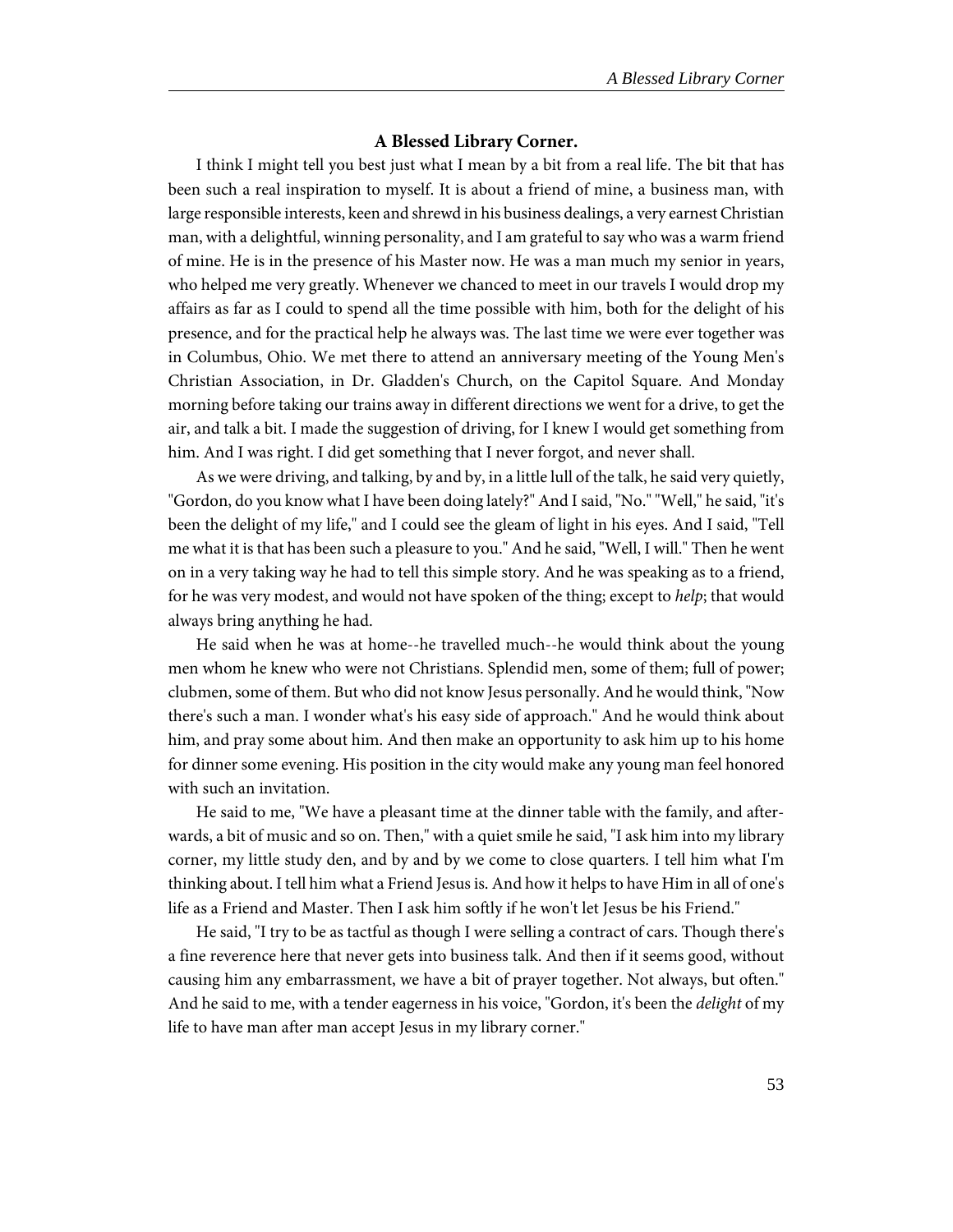And I looked at him. We were driving along the busiest block of the busiest street in Columbus. The Capitol building on this side. And the old Neil Hotel on this. And all around us were the electrics, and wagons and carriages; so much noise and dust. And there that man sat by my side so quiet, with his eyes dancing as they looked off at something I could not see. And if ever Moses' face shined or Stephen's, his did that morning.

I was caught as I looked. That was the delight of his life. Not his money, nor his business, nor his social relations, though he took keen interest in all of these, but this. And the sound of his voice, and the sight of his face that morning, seemed to kindle the fires in my heart that I might, in my own way, as came best to me, be doing something of that same sort. That is what I mean by a deep-seated purpose, under every other, to try to win men.

I was telling this story one night to some people in his state, not thinking that I was within maybe two hundred miles of his home. And as the audience was dismissed I saw a man coming up the aisle toward the pulpit, apparently to meet me. So I went down his way. He looked like a business fellow, with a clean-cut way about him, and a strong manly face. Before we met I noticed something glistening in his eye, and yet a smile across his lips.

And he gripped my hand. I can feel that grip now. And he half-blurted out, "I'm one of those fellows! And there are a lot of us that are thanking God with full hearts for that man's library room." And the grip of that hand seemed to make the fires within burn just a bit stiffer.

In an after conversation this friend told me how he had wanted to be a Christian, but didn't seem to know just how. And nobody had ever spoken to him about it, he said, though so often he had wished somebody would. There are a great many just like him in that.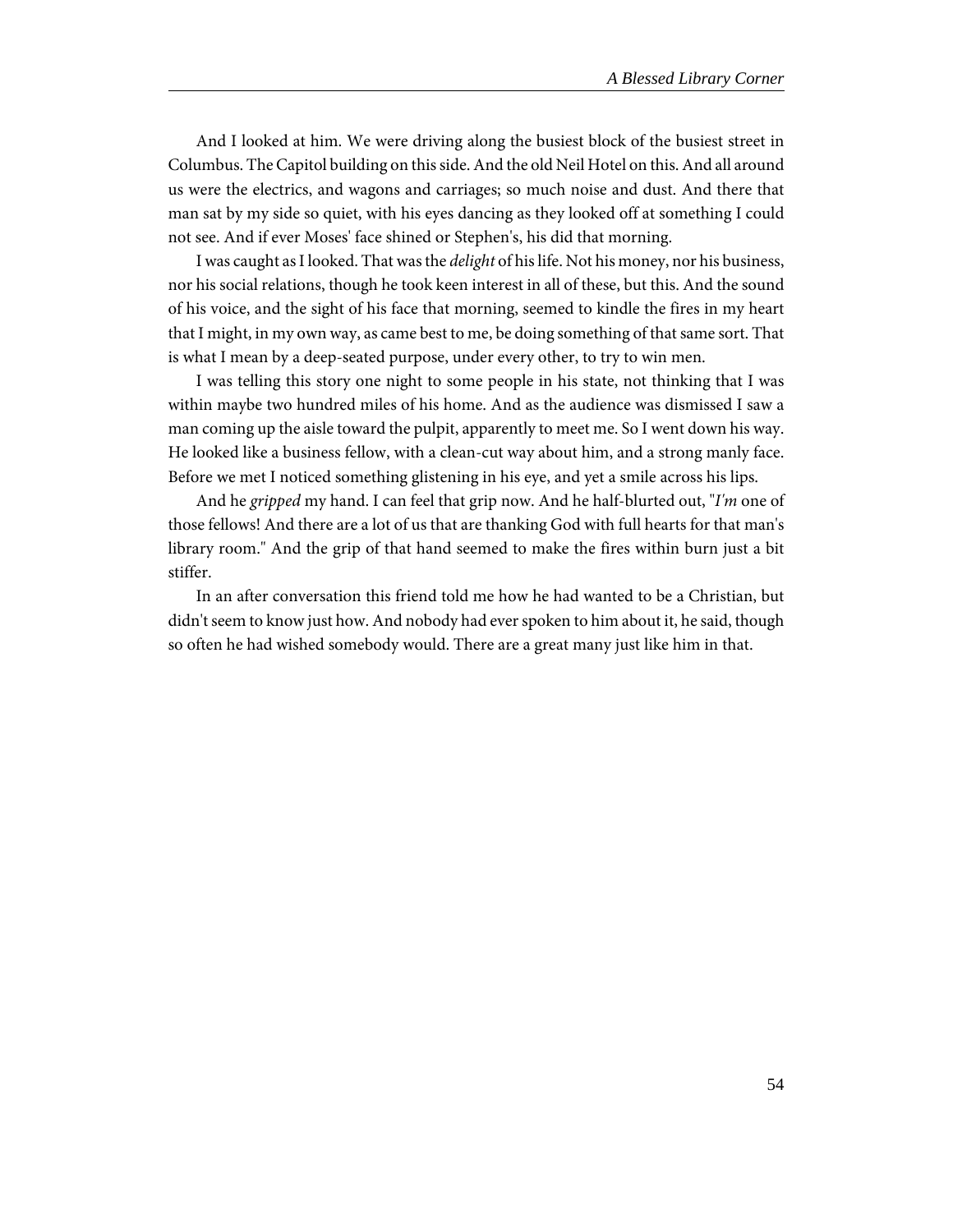## **"Two Missing"--"Go Ye."**

Same years ago I was a guest at a small wedding dinner party in New York City. A Scotch-Irish gentleman, well known in that city, an old friend, spoke across the table to me. He said he had heard recently a story of the Scottish hills that he wanted to tell. And we all listened as he told this simple tale. I have heard it since from other lips, variously told. But good gold shines better by the friction of use. And I want to tell it to you as my old friend from the Scotch end of Ireland told it that evening.

It was of a shepherd in the Scottish hills who had brought his sheep back to the fold for the night, and as he was arranging matters for the night he was surprised to find that two of the sheep were missing. He looked again. Yes, two were missing. And he knew which two. These shepherds are keen to know their sheep. He was much surprised, and went to the out-house of his dwelling to call his collie.

There she lay after the day's work suckling her own little ones. He called her. She looked up at him. He said, "Two are missing"--holding up two fingers--"Away by, Collie, and get them." Without moving she looked up into his face, as though she would say, "You wouldn't send me out again to-night?--it's been a long day--I'm so tired--not again to-night." So her eyes seemed to say. And again as many a time doubtless, "Away by, and get the sheep," he said. And out she went.

About midnight a scratching at the door aroused him. He found one of the sheep back. He cared for it. A bit of warm food, and the like. Then out again to the out-house. There the dog lay with her little ones. Again he called her. She looked up. "Get the other sheep," he said. I do not know if you men listening are as fond of a good collie as I am. Their eyes seem human to me, almost, sometimes. And hers seemed so as she looked up and seemed to be saying out of their great depths--"Not *again*--to-night?--haven't I been faithful?--I'm so tired--not again!"

And again as I suppose many a time before, "Away by, and get the sheep." And out she went. About two or three, again the scratching. And he found the last sheep back; badly torn; been down some ravine or gully. And the dog was plainly played. And yet she seemed to give a bit of a wag to her tired tail as though she would say, "There it is--I've done as you bade me--it's back."

And he cared for its needs, and then before lying down again to his own rest, thought he would go and praise the dog for her faithful work. You know how sensitive collies are to praise or criticism. He went out and stooped over with a pat and a kindly word, and was startled to find that the life-tether had slipped its hold. She lay there lifeless, with her little ones tugging at her body.

That was only a dog. We are men. Shall I apologize for using a *dog* for an illustration? No. I will not. One of God's creatures, having a part in His redemption. That was to save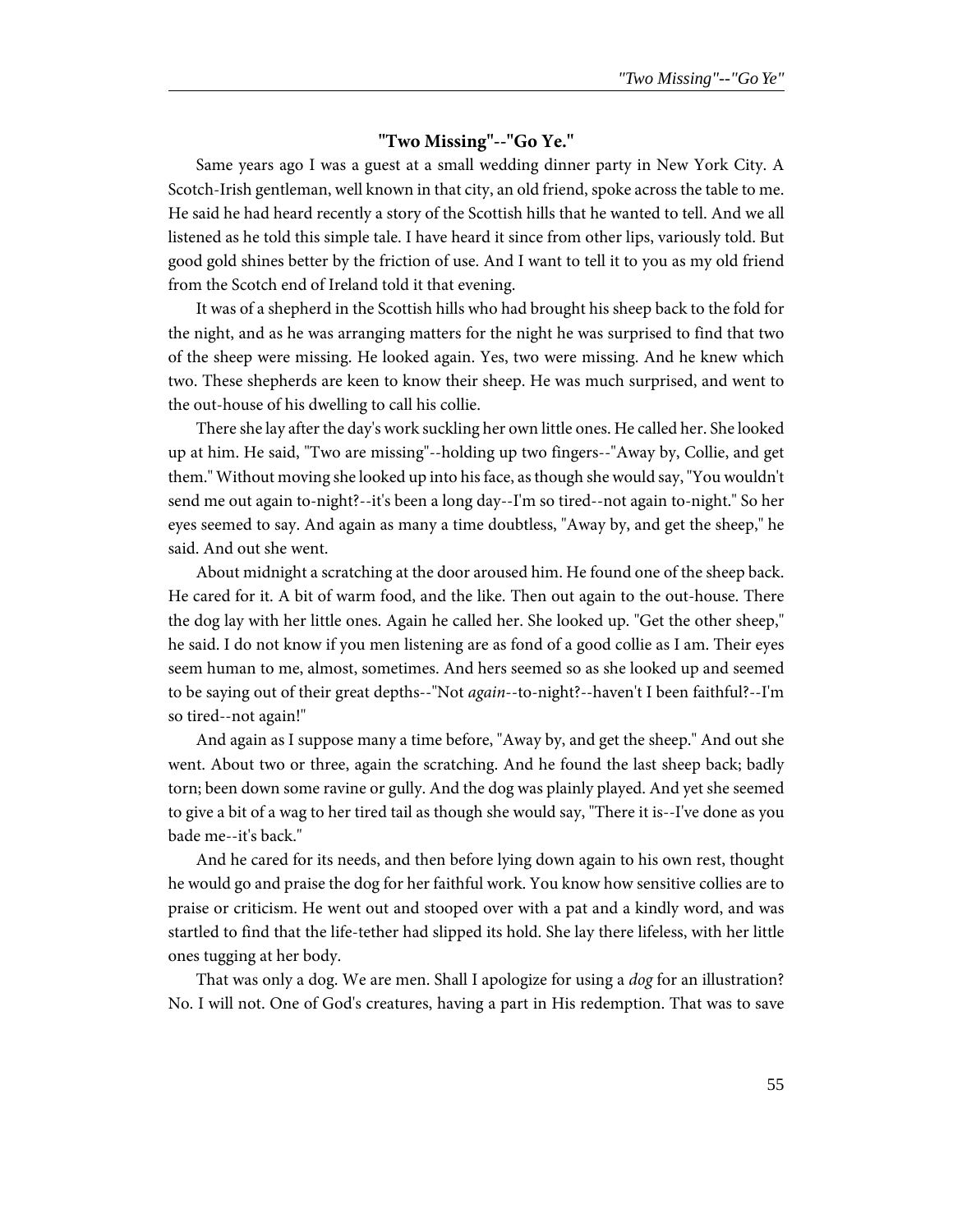sheep. You and I are sent, not to save sheep, but to save men. And how much then is a man better than a sheep, or anything else!

And our Master stands here to-day. Would that you and I might see His face with the thorn marks of His trip to this earth. He points out with His hand. And you can't miss a peculiar hole in its palm. He says, "There are two missing--aye, more than two--that you know--that you touch--that you can touch--that I died for--go ye."

Shall we go? For Jesus' sake? Yes, for men's sake; splendid men, befooled about Jesus, who can get Him only through us in touch with Him--for men's sake, in Jesus' great Name.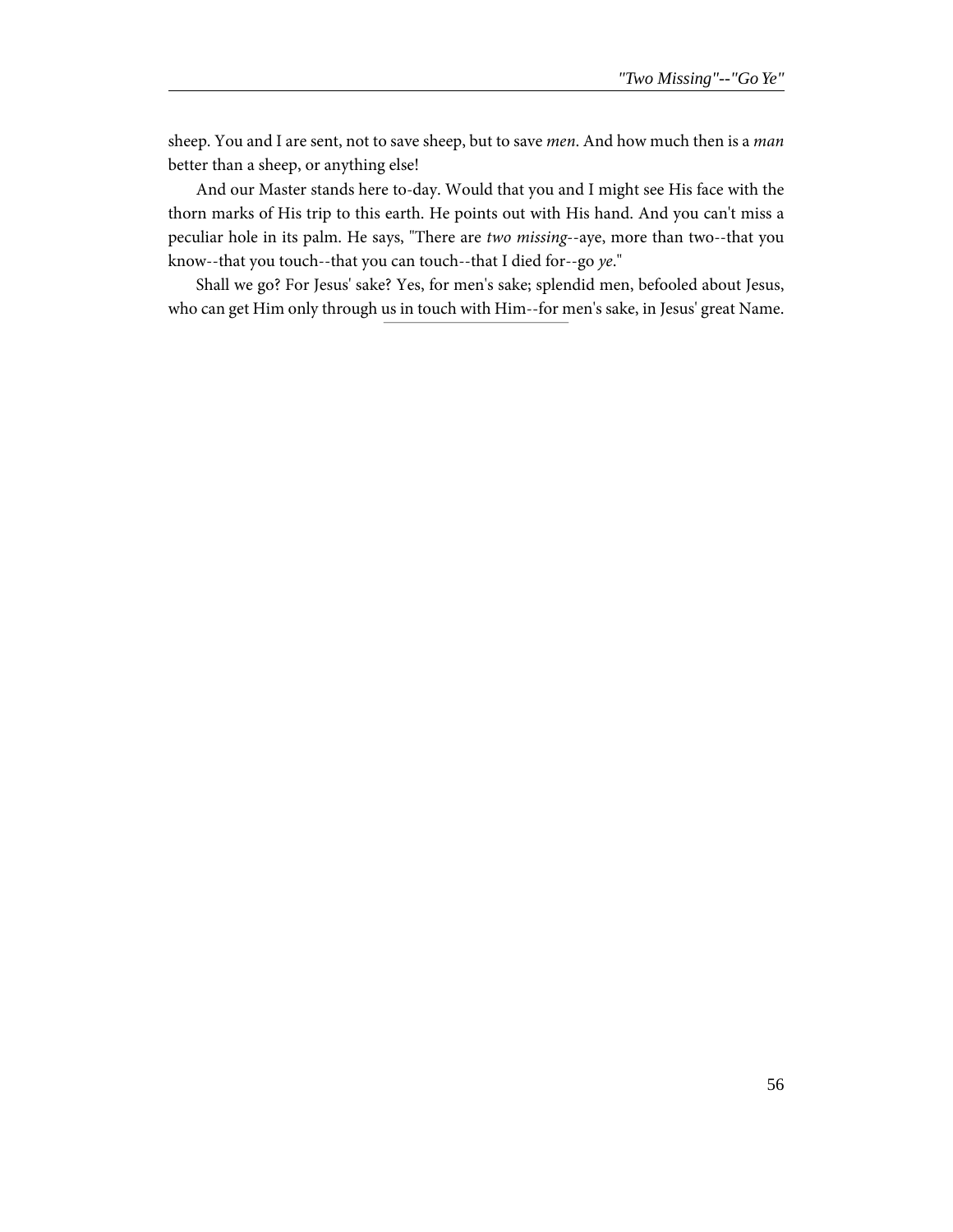# **Deep-Sea Fishing: The Ambition of Service.**

## **(Luke v:1-11.)**

#### **A Water Haul.**

Jesus was very fond of the outdoors. The Gospels have a woodsy smell. He taught in the synagogues, but He seemed to prefer the open air. He would go out on a country road, or down by the beach of the Galilean lake, and the people would eagerly gather around Him, and He would talk to them. One morning He had gone down to the lake shore. The people crowded in about Him and He commenced as usual to talk to them.

But so eager were they not to miss a word that they pressed in about Him very close. He was standing with His back to the water likely, and the people seemed likely to crowd Him over into the water. So He looked around for something to do. He was ever practical to the point of being matter-of-fact. A practical idealist was Jesus, the practical Idealist. Peter was down there, just a short distance off, with his partners and crew in their fishing boats, cleaning up after the night's haul. Lifting His voice a little, Jesus called out, "Peter, will you pull around here, please."

And Peter did. And Jesus, stepping into the boat, sat down, and went on talking to the people. Interruptions never seemed to disturb Him. He seemed to regard them in the light of possible index fingers pointing out the next thing to be done. Every missionary, foreign and home, has to get practised in just that, while holding steady to his underlying purpose.

When He had finished talking, He turned to Peter and said quietly, "Launch out into the deep, and let down your nets for a draught." And Peter smiled at the very idea, as he said, "Master, we've been out the whole night, and haven't caught a thing, nothing but a water haul, but"--with a thoughtful earnestness taking the place of the critical smile--"if you say so, of course we will." And the Master said so. And now they can't handle the haul.

I want to bring to you anew this old word of command from Jesus' lips: "Launch out into the deep, and let down your nets for a draught." These men in the story had failed. They had gone out the evening before intending and expecting to bring home a fine haul of fish for the Capernaum or the Bethsaida market. They came back with nothing for the night's work but tired muscles and torn nets. This message is for men who have failed, or who have seemed to fail. There is no failure to an earnest man. A man cannot fail without his own consent. Every seeming failure is the seed of a coming success to earnest men.

If any of us have seemed to fail, our boots have lead in them, and our hearts are heavy too, for lack of success--this message is for us, "Launch out, and let down." Failure is very apt to breed discouragement. Your clothing seems damp and heavy with the dew of a fruitless night. Oftentimes the best thing for that is action. Mix yourself with the action of boats and nets and men. That's the Master's word here.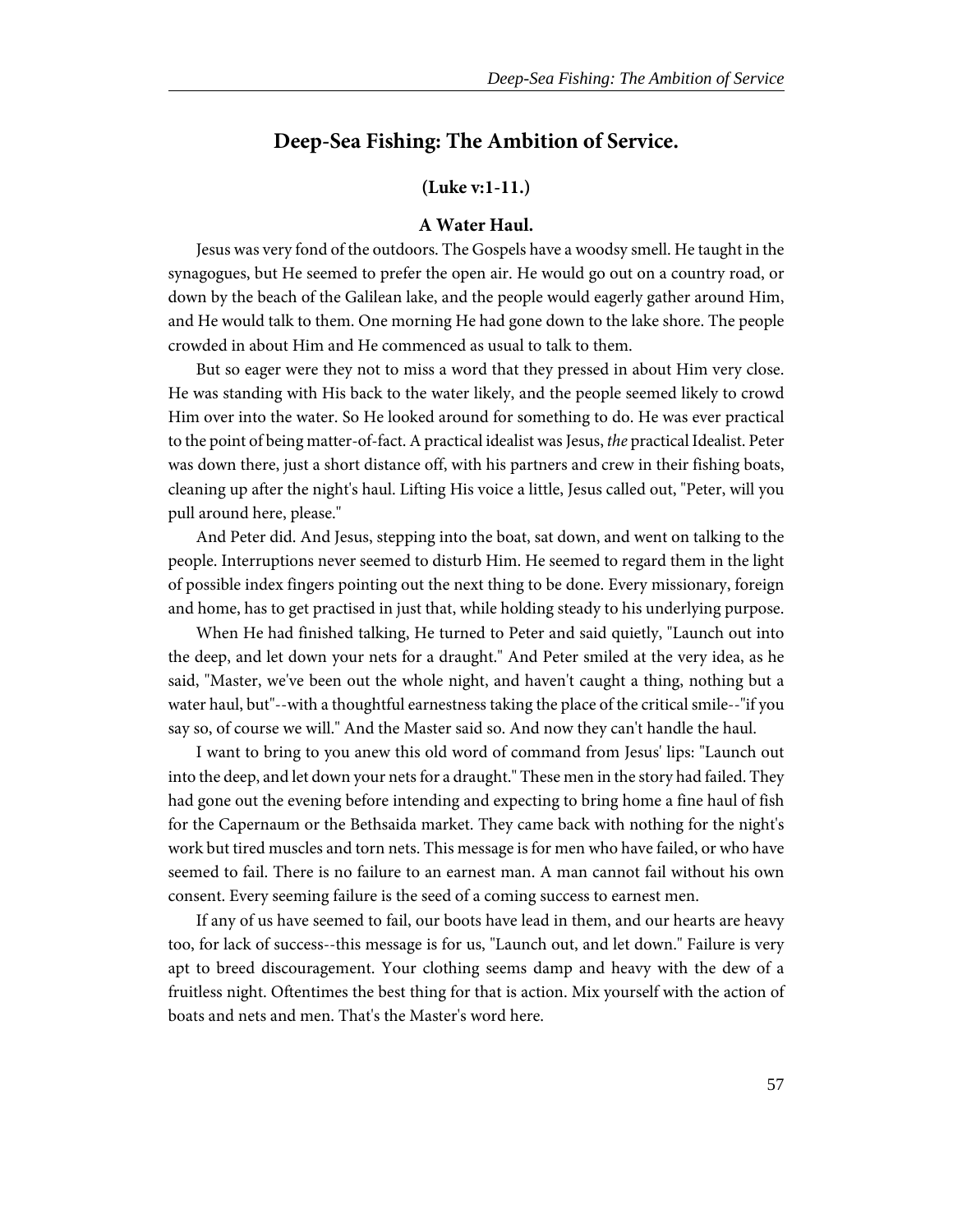#### **Living up in the Spirit Realm.**

There are three facts that group about the message of Jesus in this story. And those same three facts need to group themselves in bold outline about our using of it, too. The first is this: there was *contact with Jesus as a Master*. That must come in, and come in strong, before there can be any right using of this word of command.

There needs to be the first contact when a man turns over the control of his life to Jesus as Master. There needs to be close contact that the Master's plan of service may be clearly seen and faithfully started upon. There must be continual contact that so His mastery may control and guide at every step.

The second fact is this: obedience to the Master's word. Obedience, mind you, whether the thing you are told to do seems a likely thing to do or not. Here with the fishermen there were some things that pulled the other way. They had been out all night and failed. The very sense of failure strong within them was against obedience. Discouraged men seldom succeed at anything. And there was a very unlikely chance ahead. The time for fishing with them was in the night. Failure behind, and a poor chance ahead! Yet they obeyed.

If Peter had acted the way some modern folks do he would have said something like this: "You'll excuse me, Master, for saying it; but--this is no time to fish in these waters. Pardon me, sir, I have no doubt you know about carpentering. But I'm a fisherman. When it comes to yokes and plows I'll gladly yield to you. But fishing--you see, I've been fishing ever since I was a boy. Maybe up around Nazareth, in the brooks and ponds up there, you can catch something in daylight, but not down here."

I have heard many people talking that way. But Peter didn't. Aren't you glad he didn't? He stumbled often. He talked foolishly to Jesus more than once, but not this time. He obeyed. It was against his habit, against his ideas of what was best, but the message was clear and he obeyed it. Happy is the man who listens to the inner Voice, learns keenly how to hear distinctly and accurately, and obeys. Faith is never contrary to reason, but it is frequently higher up. The spirit realm is the highest.

A man should reach up through his bodily life, through a keen, strong intellectual perception and grasp, up into the spirit realm and abide there. Many a man of splendid ability and earnestness never shakes off his intellectual scaffolding in the upward building. It remains to hamper and mar. Through a mastered body, and a disciplined mind, up to the spirit level is the full swing. Obedience to the clearly discerned voice of command from the Master is the one pathway of full power.

The third fact was sure to follow these two. It came last. There were unexpectedly large results. There always will be where the first two facts are faithfully gotten in.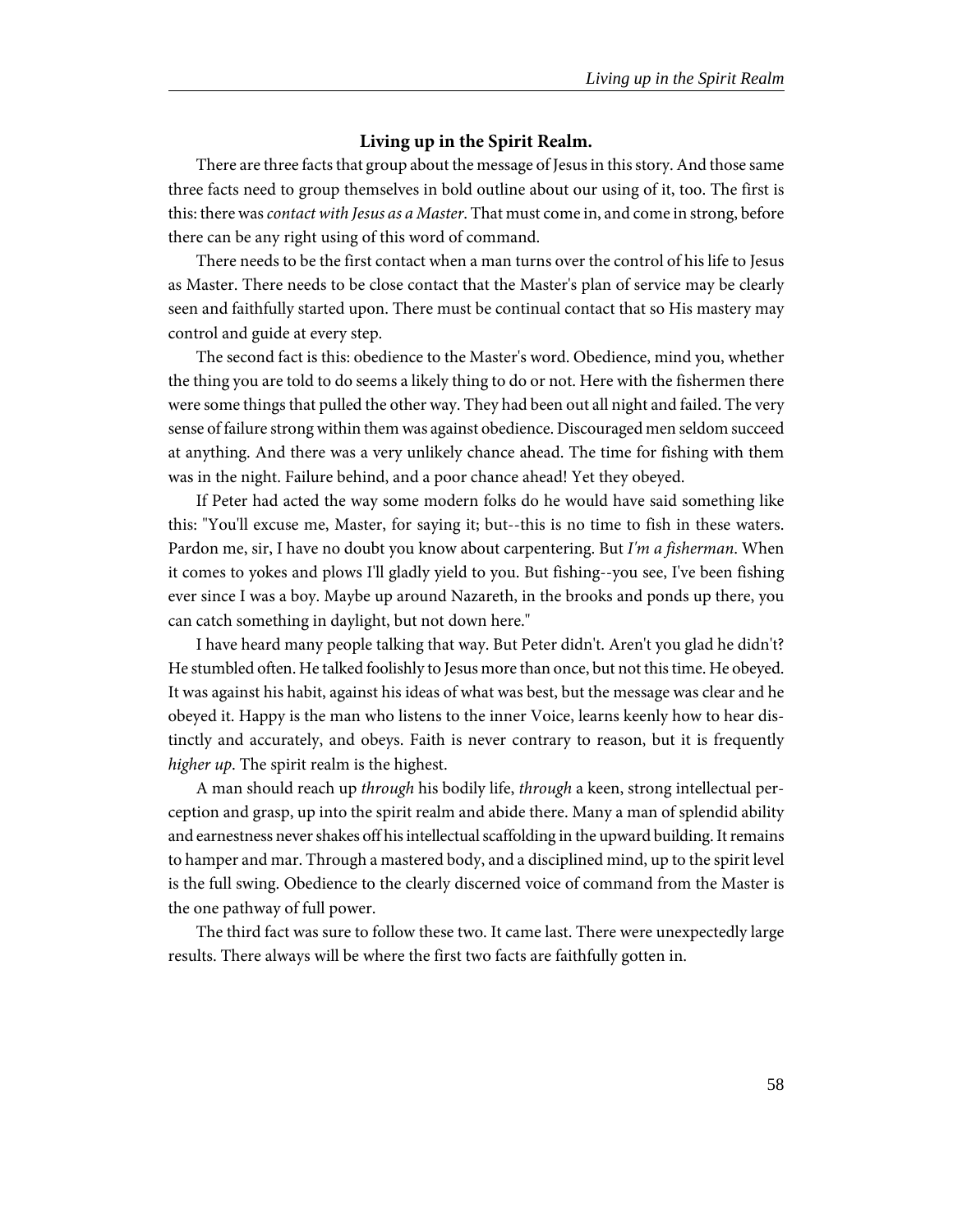# **Saved to Serve.**

There is a growth in this message of Jesus. There are four steps up and out. First comes the plain call to service: "Launch out." This is the ringing service call. It is a familiar word to a follower of Jesus. He was always saying, "Go ye." To every man He said first of all, "Come." Then, as quickly as a man came, the word was changed to "go."

I like greatly the motto of the Salvation Army. It must have been born for those workers in the warm heart of the mother of the Army, Catharine Booth. That mother explains much of the marvelous power of that organization. Their motto is, "Saved to Serve." Some seem to put the period in after the first word. That's bad punctuation and worse Christianity. We are saved to be savers. There is needed the divine Savior and the human saver. Only he who has been saved can help save somebody else. The tingle of experience in the blood attracts men.

The Master says, "Launch out." Get down into the thick of the fight. One should not unwisely wear out his strength. But on the other hand, it's better to wear out than to rust out. You'll last longer, and any loss of strength is to be preferred to the loss through yellow, eating rust. A minister noted for his striking way of putting truth was preaching upon the words that were spoken of Paul and his companions: "These that have turned the world upside down are come hither also." $14$  He said there were three points to his sermon: first, the world was wrong side up; second, it had to be gotten right side up; third, we're the fellows to do it. That is the first note of this message, we are the fellows to do it.

<sup>14</sup> Acts xvii:6.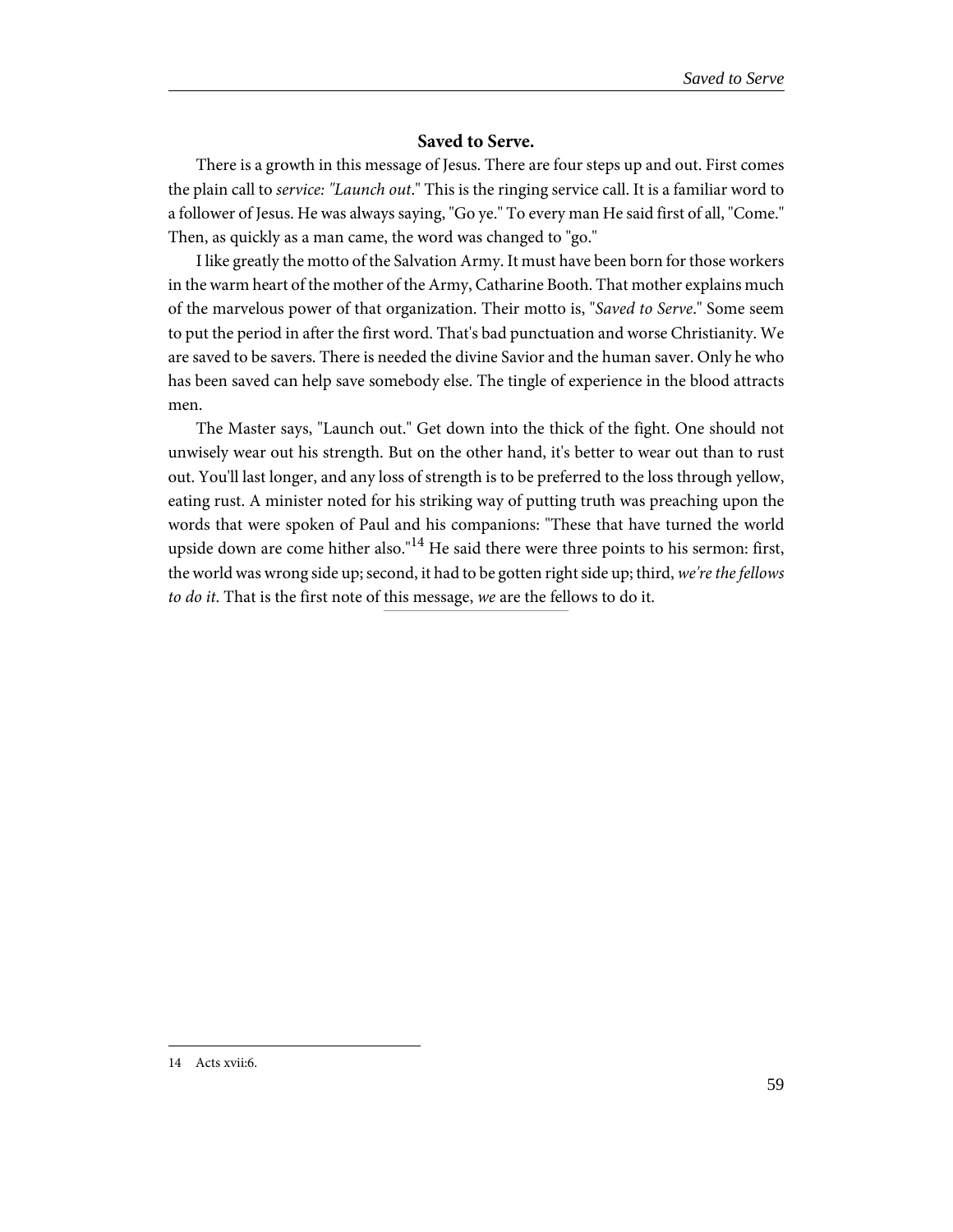#### **Ambition in Service.**

The second step in this ringing call to service is this: *ambition* in service. "Launch out into the deep." The shore waters are largely over-fished. Out in the deeps are fish that have never had smell or sight of bait or net. Here, near shore, the lines get badly tangled sometimes, and committees have to be appointed to try to untangle the lines and sweeten up the fishermen.

And the fish get very particular about the sort and shape of the bait. Some men have taken to fishing wholly with pickles, but with very unsatisfactory results. The fish nibble, but are seldom landed apparently. And just a little bit out are fish that never have gotten a suggestion of a good bite.

There are deeps all around. One might fairly give an inward personal turn to the word. There are personal deeps that have not yet been sounded. There are untouched deeps in prayer, in Bible study, and in the winning of others. There are deeps in acquaintance with Jesus, in purity of life, in sacrifice and in giving whose bottom no greasy lead has yet touched. "Out into the deep," comes that quiet intense inner voice of Jesus spoken into one's innermost heart.

There are the great *deeps in service* waiting our coming. Roundabout every church is a fringe of deep, sometimes a deep fringe and broad, of those practically untouched by the warm message of Jesus; and around every Christian Association of men and of women. In the heart and on the edges of every village and town and city unfathomed deeps lie; deeps in a man's own state, deeps in our land, great untouched deeps in the world.

Wherever there is a man who has not felt the warm side of the story of Jesus' dying there is a deep. Wherever a group of such can be found is a deep increased in depth by the number in the group. Wherever the great crowds are gathered together to whom no word at all has come, neither by personal touch nor printed page nor any other wise, there is the deepest deep. With a deep glow in His eyes as He speaks the word, and the tenderness and softness of deep emotion, and the earnestness of one who has Himself been in the deep Jesus says anew to us to-day, "out into the deep."

We are to be ambitious in service. Jesus was ambitious. He reached out for all, those nearest, those farthest. He talked of all nations, of a world. His follower must have a long reach to keep up. That word ambition has been much abused. It has been used much in connection with selfish self-seeking, until that meaning has become almost its whole meaning in the thinking of many people. But with the purpose dominant in Jesus we can properly use it in its old literal meaning. Originally it simply meant going around, being used in the sense of going out among people soliciting their favor or their votes.

It has the fine vitality of that word "go" in it. That for which a man is ambitious decides the quality of the word. A pure, holy purpose makes the intense reaching for it pure and holy too. An intense reaching out to the farthest reach of the Master's word, that finds ex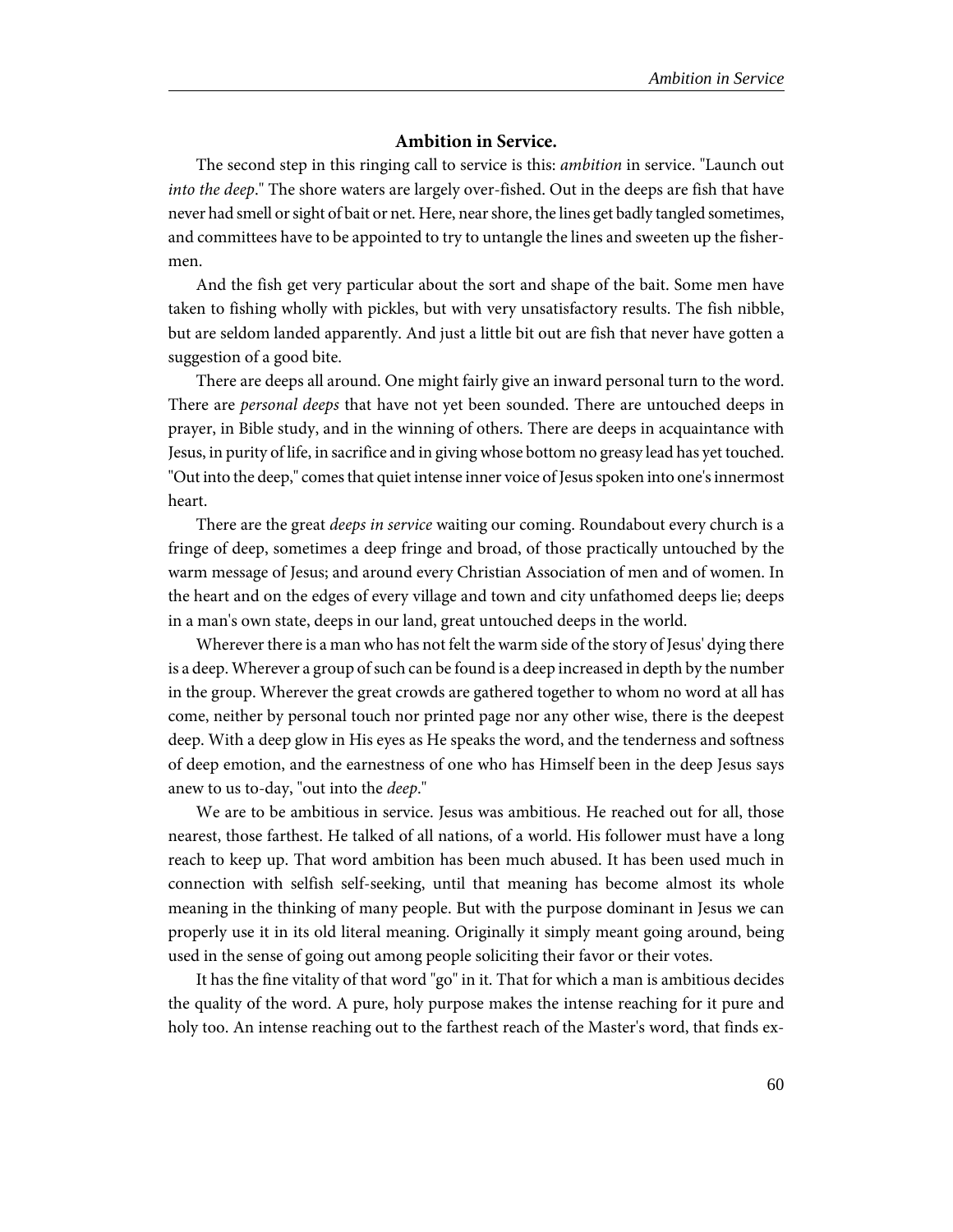pression in the dominant spirit of the life, in the service, in the giving, the sacrificing, the praying--this is the true ambition.

Paul uses three times a word that has the force of our word ambition.<sup>15</sup> The American Revision uses ambition in the margin for it. In advising the group of followers in Thessalonica he says, "Study to be quiet." The practical force of the phrase there is this: be ambitious to be unambitious in the world's abused meaning of ambitious. In writing the second time to the friends at Corinth where his motives had been much criticised he said, "I make it my aim (or ambition) to be well-pleasing unto Him."

And later, in writing to the Christians at Rome, whom he had never seen, he said that he had made it his aim or had been ambitious to preach the Gospel where nobody had yet gone. The literal meaning of the word he uses is something like this, striving from a love of honor. And we may find a fine meaning in that which was doubtless used otherwise.

It was a matter of honor with Paul to do as he was doing. And he would have the honor of having fully carried out his Master's wish. He coveted earnestly the honor of being always pleasing to his Master both in life and in the sort and reach of his service. Here are Paul's three ambitions: to be wholly free of the fires of worldly ambitions; to be well-pleasing to Jesus, his Lord; to reach out beyond, where nobody had yet gone with the story of Jesus' dying and living again.

Paul was obeying Jesus. Jesus said to those fishermen on Galilee's waters, "Launch out into the deep, and let down your nets for a draught." Paul said, "I have steadily made it the one thing I drove hard at in service, to get out beyond all other lines and nets to where nobody has yet gone."

<sup>15</sup> 1 Thessalonians iv:11; [2 Corinthians v. 9,](http://www.ccel.org/study/Bible:2Cor.5.9) Romans xv:20.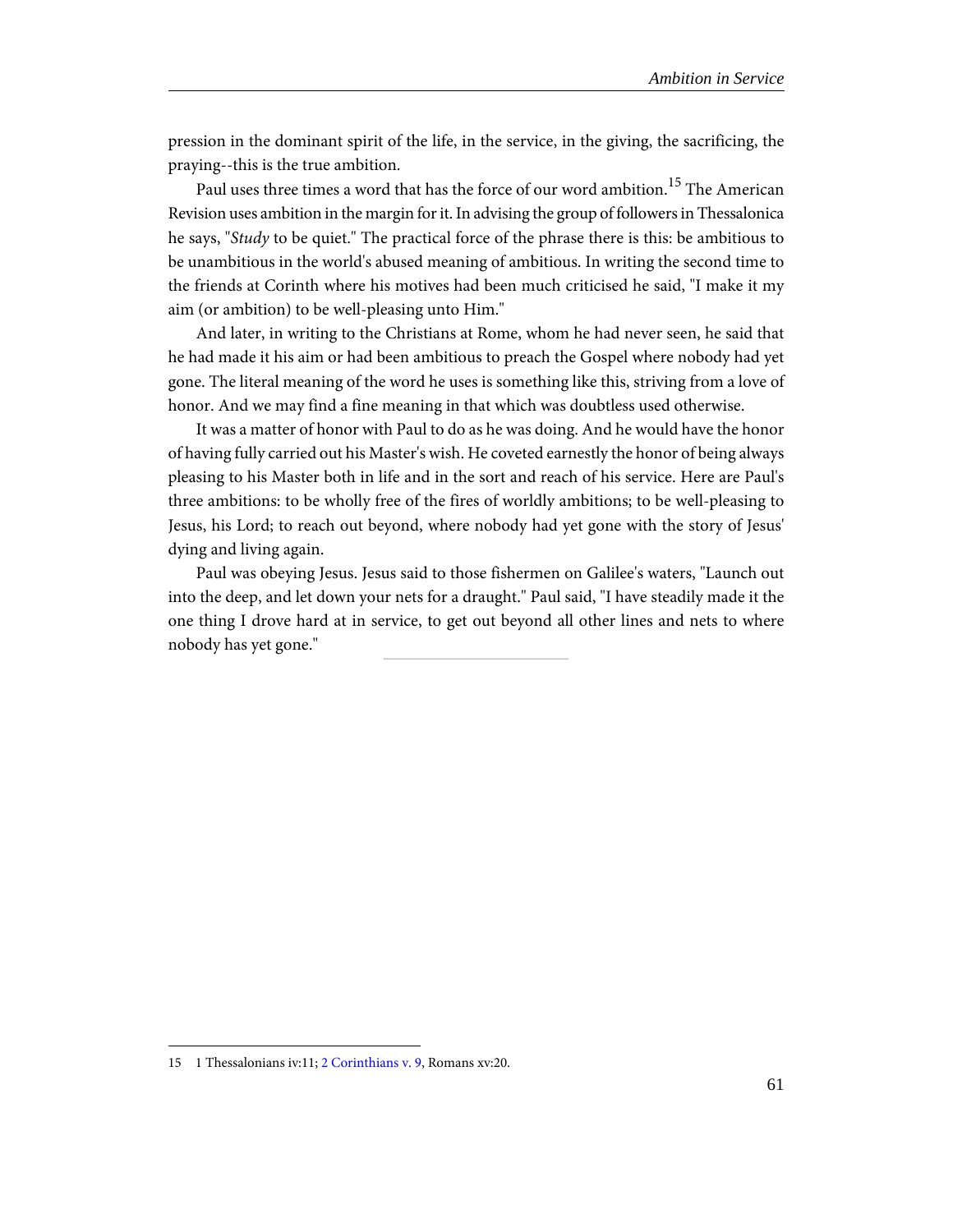## **Use What You Have.**

The third step in this service-call is this: practicality in service: "Let down your nets." I can imagine Peter saying, "Master, if we had known your plans for this morning, I would have sent up to Tyre for the newest patented nets, or down to Cairo. These nets of ours have been patched and patched. They are so old." The Master says, "Let down your nets."

There is a very common delusion that holds us back from doing something because we are not skilled in doing it. "Let the pastor speak to that young man; I can't do it very well." "I can't teach very well; let some one else take that class." The Master says, "Use what you have." Do your best. Your best may not be the best, but if it be your best, it will be God-blest, and always bring a harvest.

Use what you have. Do not despise the stuff God put into you. Train and discipline it the best you can, and use it. And in using it you will be training it. The best training is in use. Brains and pains and prayer are an irresistible trinity. When the gray matter and the finger tips and the knees get into a combination great results always come.

The old Hebrew farmer Shamgar had only a long ox-goad with which to prod his beasts in the field. The traditional enemy, the Philistine, comes up over the hill. Shamgar's neighbors have taken to their heels. But Shamgar is made of different stuff. He asks a man hurrying by, "How many do you think there are?" And the man calls out, "About six hundred, I should say."

Shamgar sets his jaws together hard, gets a fresh grip on his ox-goad, digs his heels into the ground for a good hold, and mutters to himself, "I guess they are about four hundred short." And he smites, left and right, up and down, hip and thigh, with his strange weapon. And a great victory comes to the nation under its new leader.

David had only a leather sling, home-made likely, and a few smooth stones out of the running brook. He had skill in slinging stones, a keen trained eye, a steady nerve, a practiced arm, and well-knit muscles. But what were these against a giant almost twice his height and years, and armed to the teeth? Yet the ruddy-faced stripling had something better yet along with his sling and stones and skill. He had a simple trust in God. He had a hot protest in his heart against the slandering of God's people by this heathen giant. He *combined* all he had, sling, stones, skill, and faith, and the laughing, sneering giant is soon under his feet, and feeling the edge of his own sword. "Let down your nets." Use what you have.

There was a woman living down by the east coast of the Mediterranean Sea a good while ago. Her heart had been touched by God, and ever after beat warm for others. But what could she do? She couldn't make speeches, nor write papers for the missionary society, nor preside over its meetings. She seemed to have one special gift. She could sew. She could do plain sewing and overcast, cross-stitch and hem-stitch. I suppose she knew the herringbone-stitch and feather-stitch, and other sorts too.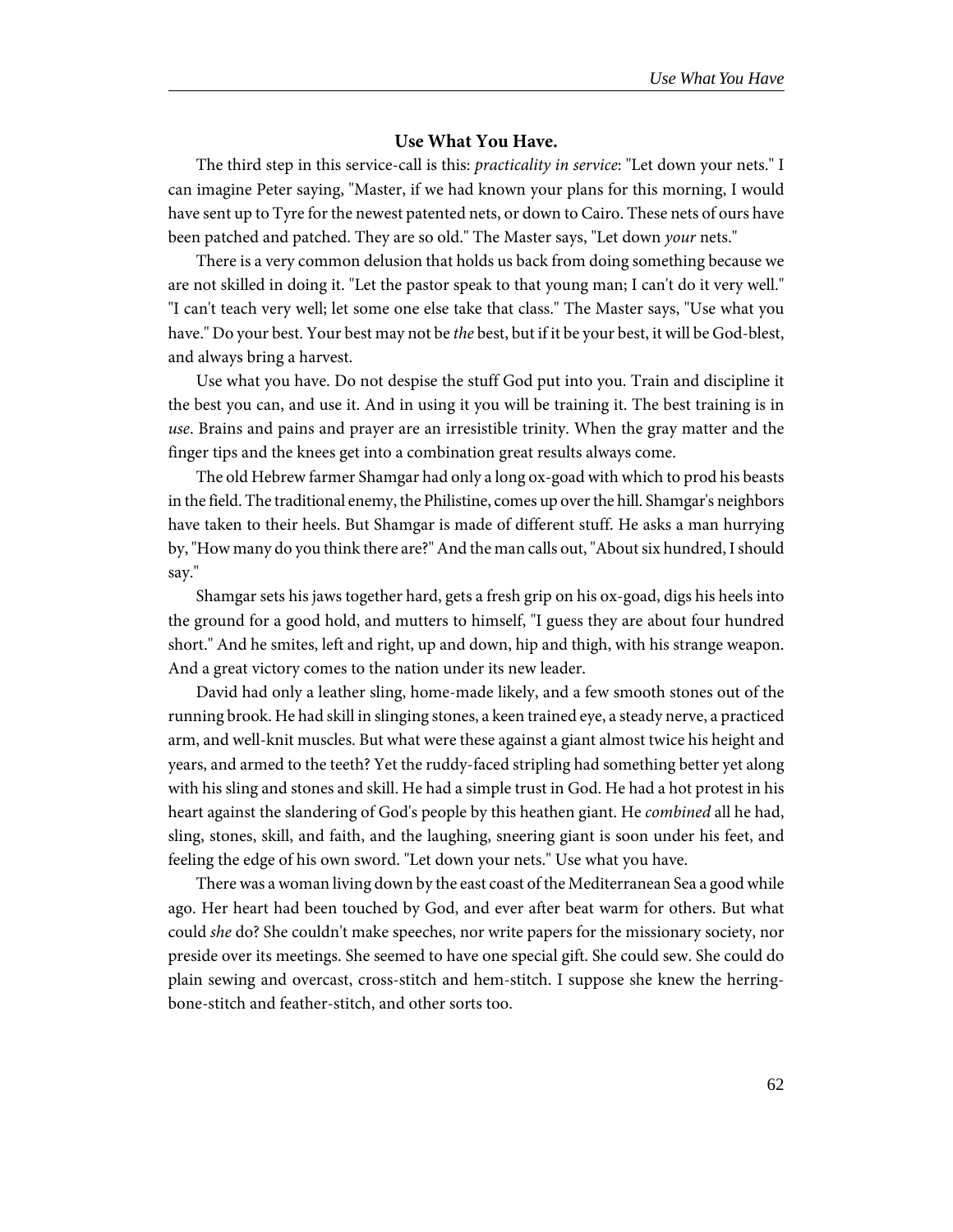And so she just busied herself finding out poor folks who needed clothing, some women too hard-worked to care for their children's clothing. And she sewed for them. She was a seamstress for Jesus' sake to all the needy folks she could find. I expect she stuck pretty closely to the plain stitching, though likely as not she would put in some of the fancy too to please the people she was winning to her Master.

And she sewed the story of Jesus, and the heart of Jesus, into coats and skirts and such. All through Joppa her message went into homes not otherwise open perhaps. And the women read the story of her heart in the stitches and they found Jesus through her needle. She used what she had. And the women of the church have rightly honored her name in their societies.

But mark keenly this: while using to the full, and faithfully, just what you have, there must needs be utter dependence upon God. Not what you have, nor what you can do, but Somebody in what you have, and through what you do. Notice, "Their nets were breaking." They were to use their nets, but the power was somewhere else. As we are made up, there frequently needs to be a breaking before the glory of God is revealed. It need not be so, necessarily.

Yet as a matter of fact most people have to stub their toes and then go stumbling down with a clash, measuring their length on the earth, and getting some scars that stay before they can be mightily used. So many strong wills are strong enough to be stubborn, but not strong enough to yield. Gideon's pitchers had to be broken before the lights flashed out and brought panic to the enemy.

It was when the alabaster box was broken that its fine fragrance filled the house, and spread out into all the world. Somebody prayed, "O Lord, take me, and break me, and make me." That is the usual order as a matter of fact. Yet if the strength of stubbornness that must be broken down to change its direction, were but swung God's way at once--But most folks that have been greatly used have some of this sort of scars. Utter dependence upon God's strength in doing God's service is the lesson of the breaking nets.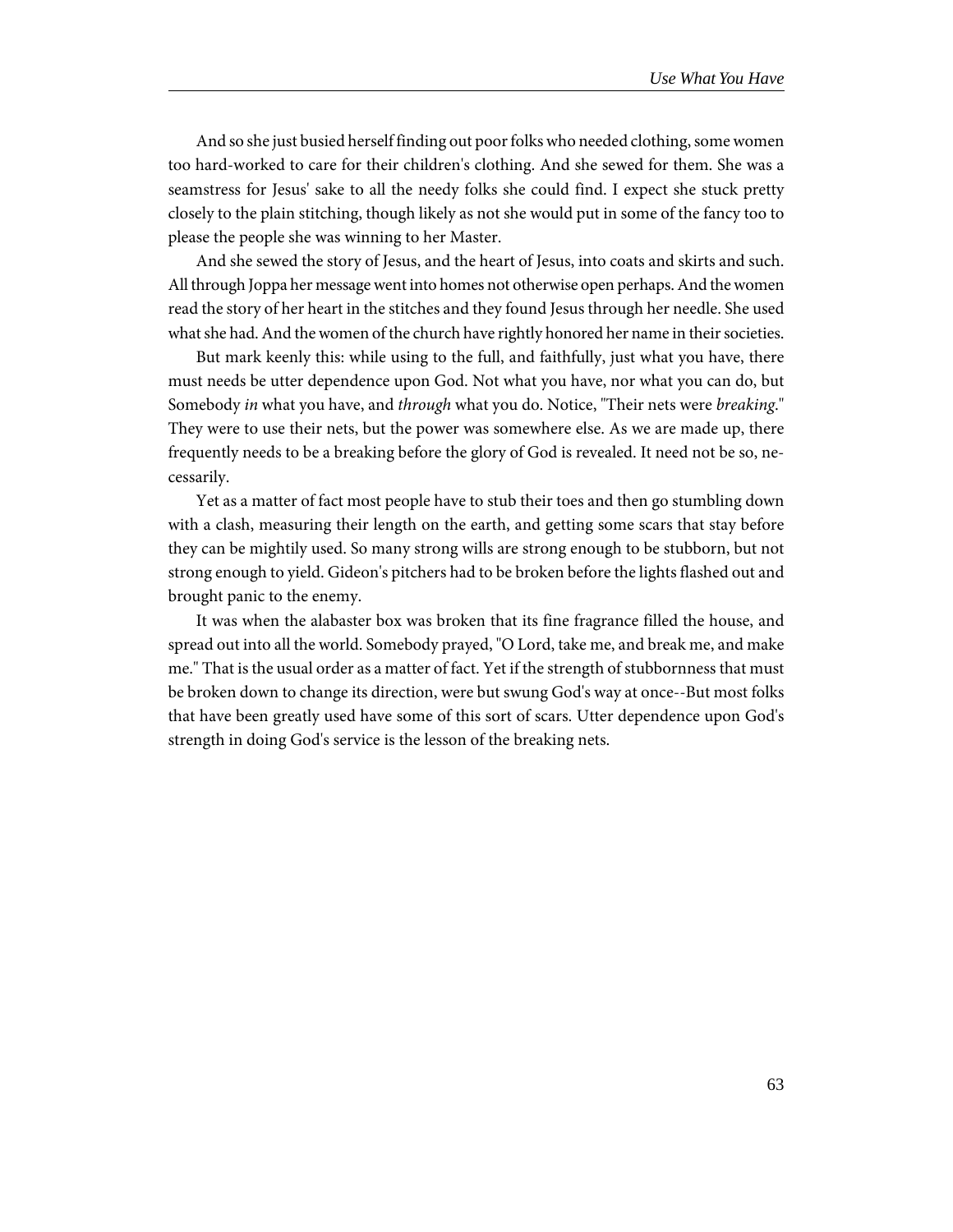## **Expectancy in Service.**

The climax of this message of Jesus is in its end: "Let down your nets for a draught." There is to be expectancy in service. Ideas of draughts changed that day. "Peter, what would you call a good draught?" "Well," the old fisherman says, as he sits stitching up the holes in his nets, "after last night I think if we got a boat half full it wouldn't be a bad haul." "Andrew, what's a draught?" And Andrew says, "I think after this water haul we've had, a haul of holes, Peter hits it pretty close."

"Master, how much is a draught?" And His answer comes back over the water, "Twice as much as you are able to take care of, and then more." They filled that boat, sent for another, filled that, and then didn't land all they had caught.

How much do you reckon a draught in your life, in your church, in your mission, your field, how much are you saying?--"Master, what is your reckoning of a draught here in this man's life, out here in this field of service?" And from this Galilean story there comes back anew to our hearts the Master's reply, "Twice as much as you have planned for, and then more."

Expectancy is the eye of faith. Faith always has a watch-tower. When Elijah went to the tiptop of Carmel to pray, he was careful to send his servant to watch the sea. Prayer is faith looking up. Expectancy is faith looking out.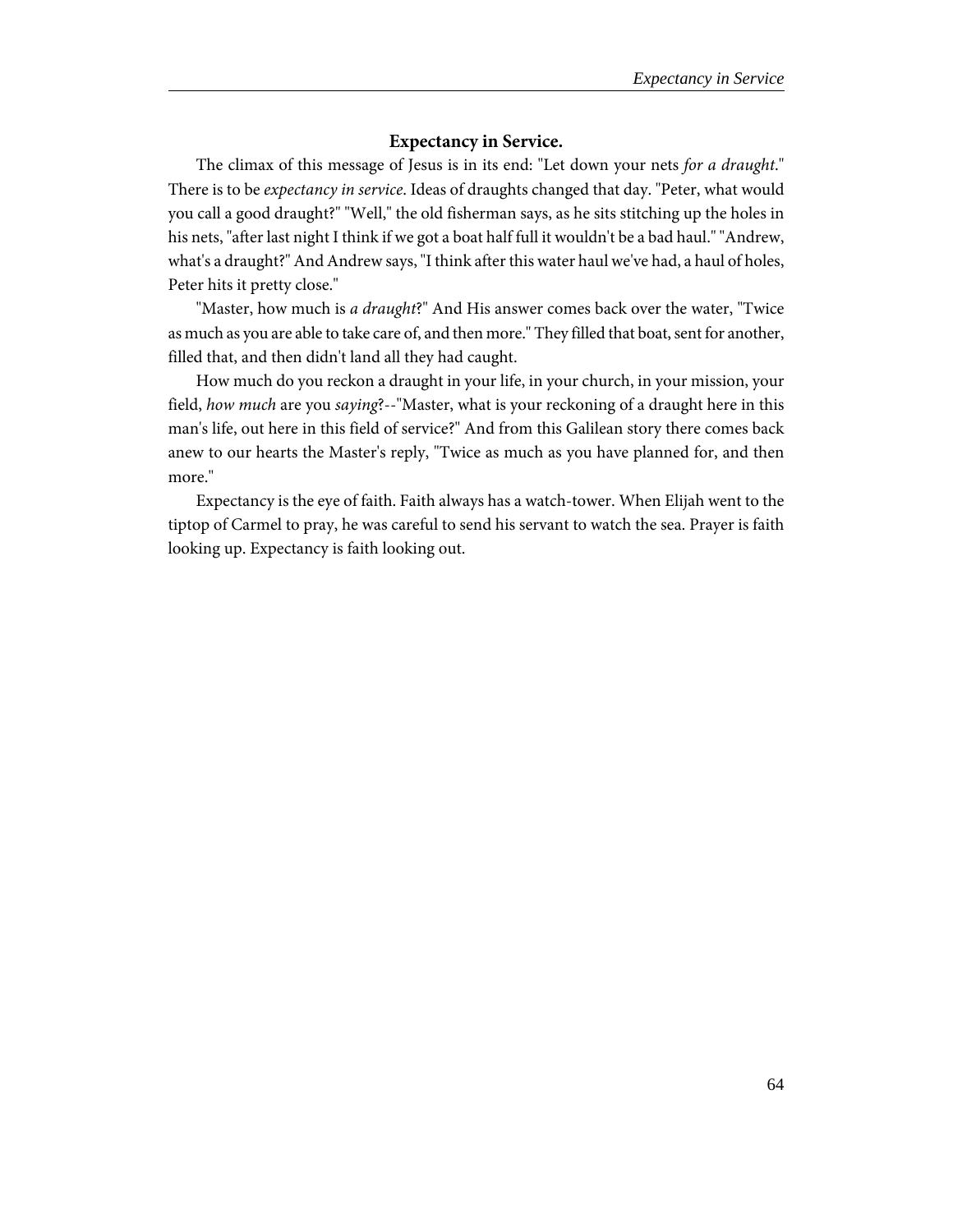#### **Jesus Went into the Deeps.**

And so to every one of us to-day comes afresh that ringing command, "Launch out into the deep and let down your nets for a draught."

"'Launch out into the deep;' The awful depth of a world's despair; Hearts that are breaking and eyes that weep; Sorrow and ruin and death are there. And the sea is wide; And its pitiless tide Bears on its bosom away. Beauty and youth, In relentless ruth, To its dark abyss for aye. But the Master's voice comes over the sea, 'Let down your nets for a draught for Me.' And He stands in our midst, On our wreck-strewn strand. And sweet and loving is His command. His loving word is to each, to all. And wherever that loving word is heard, There hang the nets of the royal Word. Trust to the nets, and not to your skill; Trust to the royal Master's will. Let down the nets this day, this hour; For the word of a king is a word of power, And the King's own word comes over the sea, Let down your nets for a draught for Me.'"

There is a last word that comes up insisting to be said. It is this: Jesus went down into the deeps for us. Deeper deeps than we know or ever shall He sounded with the line of His own life on our behalf. He got badly scarred that night of darkness. It is this scarred Jesus who earnestly asks us to come along after Him so far as we can. His voice with a tenderness of love wrought into it on the cross says to us, "Launch out into the deep, and let down your nets for a draught."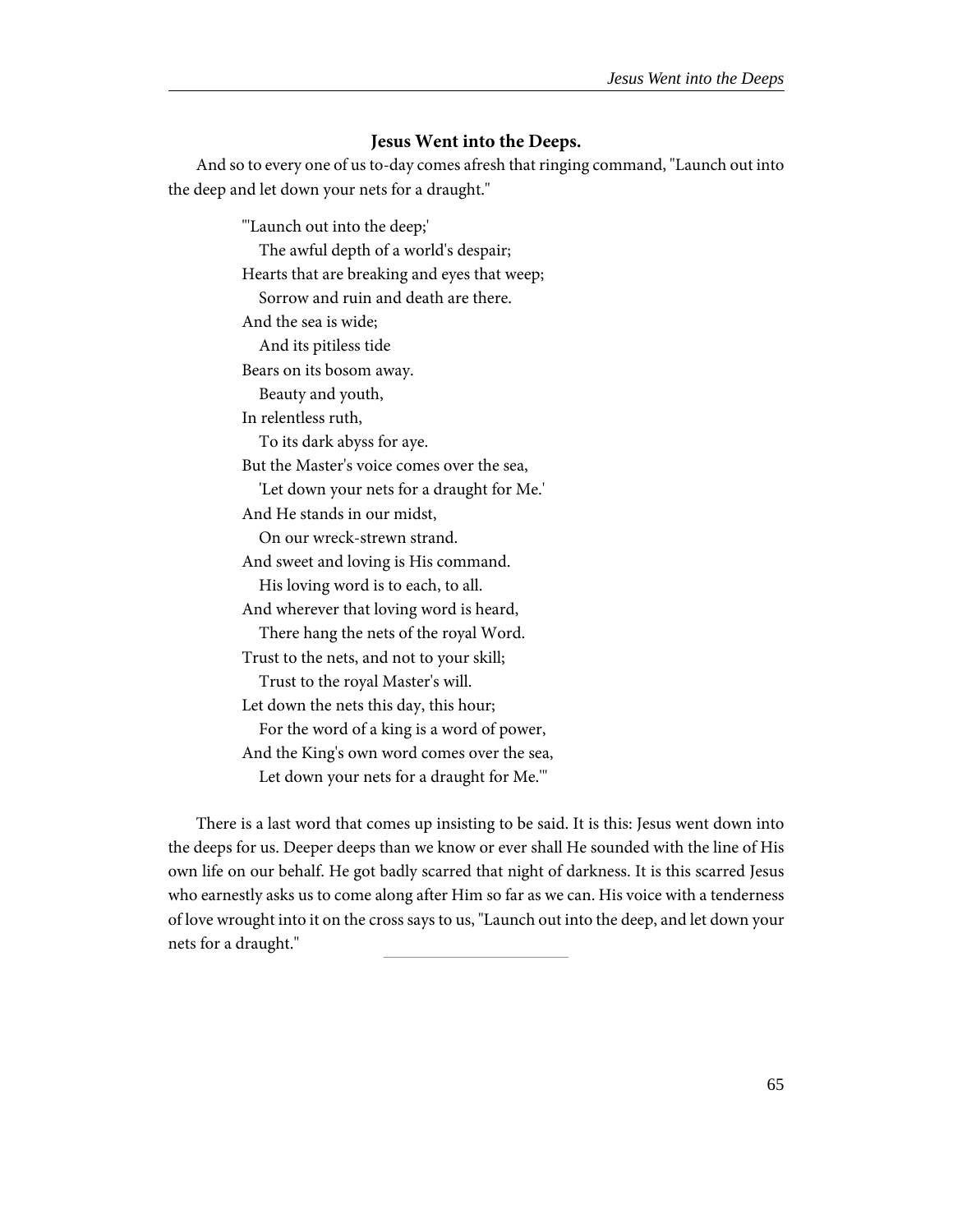# **Money: The Golden Channel of Service.**<sup>16</sup>

#### **(Luke xvi:1-18.)**

#### **Touching a Limitless Circle.**

There is an inky shadow over the home of God. There is a sharp pain tugging at the heart of God. It's a family matter; a family disgrace. One of God's family has gone off from the home circle and made a bad mess of things. Such an affair is always a source of great grief, especially where the family is an old one, with fine blood. And here the family is of the oldest, and the blood the best. The Father feels the sharp edge of the knife of disgrace very keenly. The hearth fire of God is lonely for the one gone away.

All of that Father's great love and rare wisdom have centered and blended on a plan for winning the estranged member of His family back home, of his own free glad accord. The other members of His family have gazed with awe-touched faces upon the marvels of that plan. Its tenderness, its depth, its wondrous love-wisdom have excited their deepest admiration while they watch breathlessly to see the outcome.

That prodigal is our own splendid planet. Some of us down here have gladly welcomed the Father's plan and the Father's Son. His Son is His plan. But most of us don't seem to understand the Father. And that is hard on Him. And the greater number of us, by far the greater number, haven't even heard of the Father's plan or of His Son, and have lost the memory of His loving voice calling. He is always calling. And everyone hears that calling voice. But very many do not recognize it as the Father's.

In great tenderness the Father's plan for winning all includes the help of those already won. Through His Son first, and then through His sons, newborn, reborn, He is reaching out His warm, eager hand to all. He breathed His own Spirit upon His Son. He breathes that same Spirit upon each of us who will, that so we may, each of us, touch all the others with the touch of God.

Five great touches of God there are, each charged with a mighty current of power. The fragrant life-touch, the musical voice-touch, the warm service-touch, the potent goldentouch, the secret, subtle prayer-touch. The first three of these are limited to a narrow circle, the circle of the immediate personality. The last two are limitless. They are like our own spirits. They reach directly, resistlessly, clear out through the personal circle as far as the spirit reaches, even around the whole circle of the planet.

Just now for a little while we want to talk together about one of these, the potent yellow golden-touch. The word service has been thought of quite commonly as referring to certain restricted things that one may do for another. It has a broader meaning too. Whatever we

<sup>16</sup> Attention is directed to a strong helpful address on "Money," by Rev. A. F. Schauffler, D.D., in "The Student Missionary Appeal," published by the Student Volunteer Movement for Foreign Missions.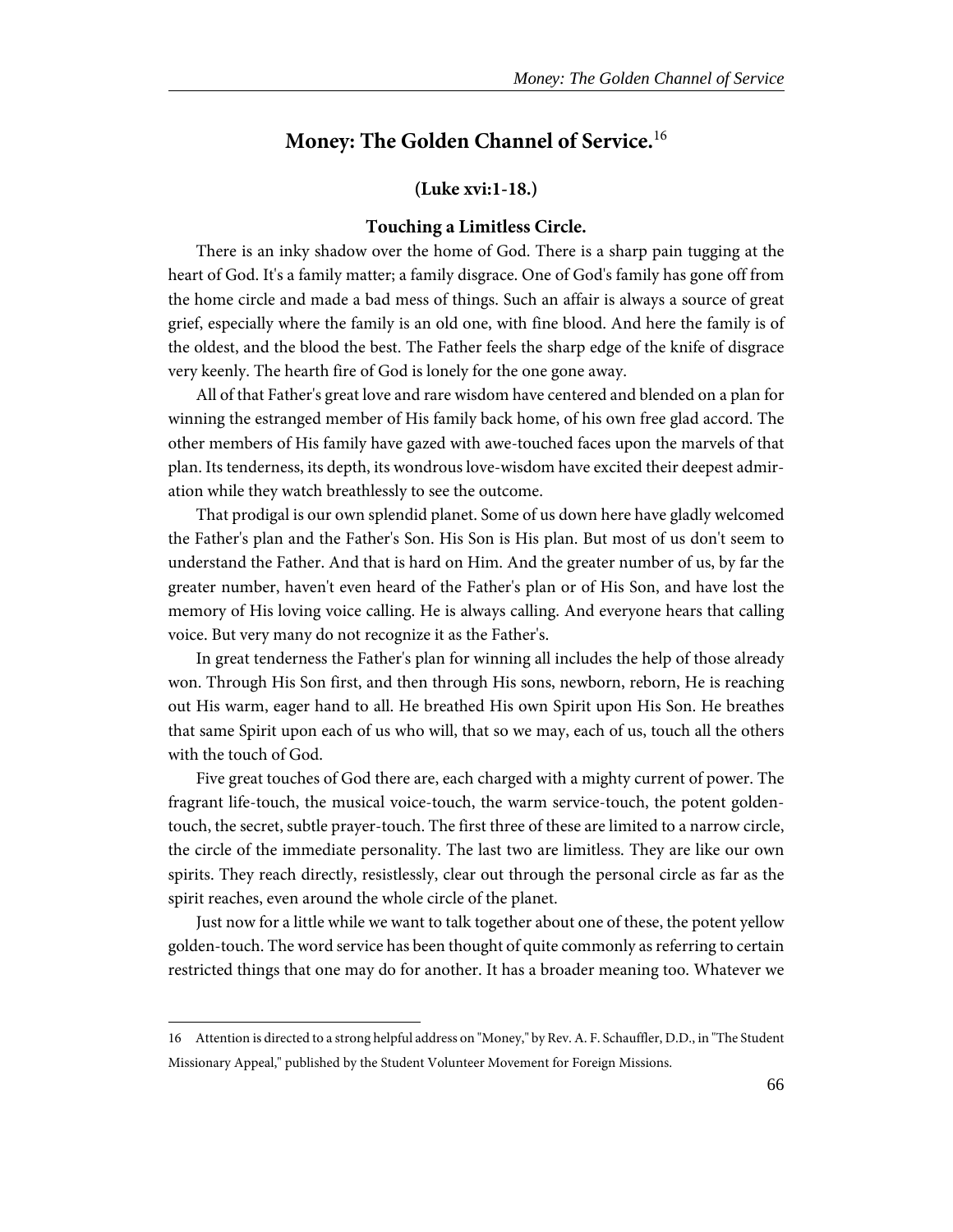do to help another is service. Not merely the direct activities, but praying and giving are service of most potent influence. Money supplies a channel through which one may reach most intimately to others, near by and around the world. It is the golden channel of service.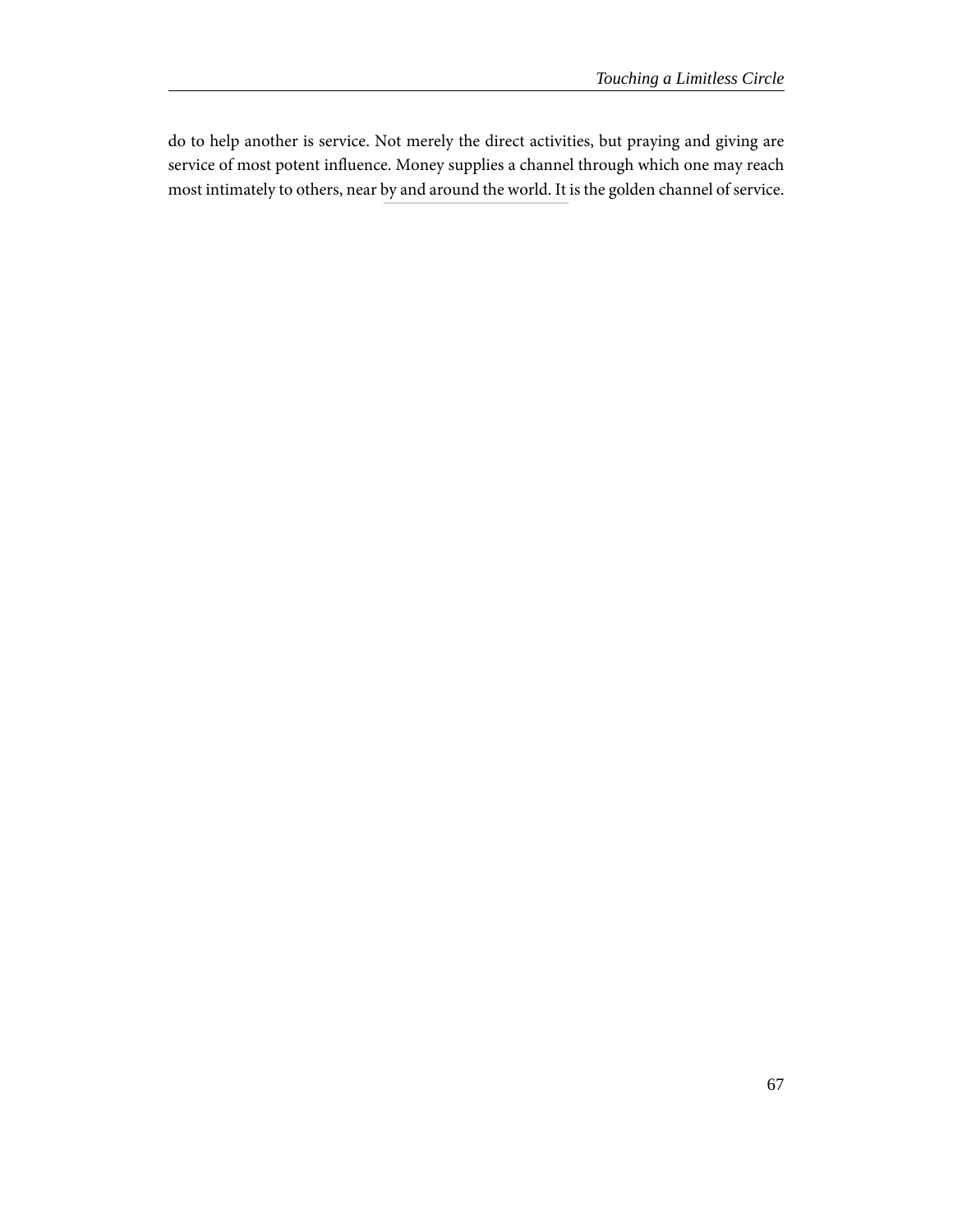# **Peculiar Effects of Money.**

Money is queer stuff. The opposites meet in it so strikingly. It may be the most cruel, exacting tyrant. It may be the most faithful, intelligent servant. If it come into a man's life unaccompanied by a high, controlling motive power, it has most peculiar effects upon him. It often wrinkles up his face, and ties hard knots in the wrinkled lines. It can dwarf a warm hand into a cold, hard, muscle-bound fist. It drains the warm blood from the heart, and dries all the sweet, fragrant dew out of the spirit. The hand suffers much. It is often stricken with a sort of palsy while in the pocket, and cannot be withdrawn. Sometimes there is a violent cramp, or a sort of pen paralysis that prevents the signing of the name--to certain sorts of checks.

But if, on the other hand, it come into a man's possession accompanied by a pure unselfish motive that controls, it comes the nearest to omnipotence of anything we handle. Gold of itself seems to have the puckering quality of a green persimmon. The green fruit will contract the mouth to its smallest proportions. And unmellowed gold acts in the same way upon the mouth of the pocket.

This is true of all gold and of all pockets. There are no exceptions. The only possible way of effecting a change is to let a stronger power come in and counteract the contracting power. Gold has the greatest contracting power of any earthly substance. Its only sufficient counteractant is God. God has the greatest expanding power known to angels or men. Gold contracts. God expands. If God be the dominating motive power in a man's life, then does gold come the nearest to omnipotence of any tangible thing. It takes on the quality of Him who breathes upon it.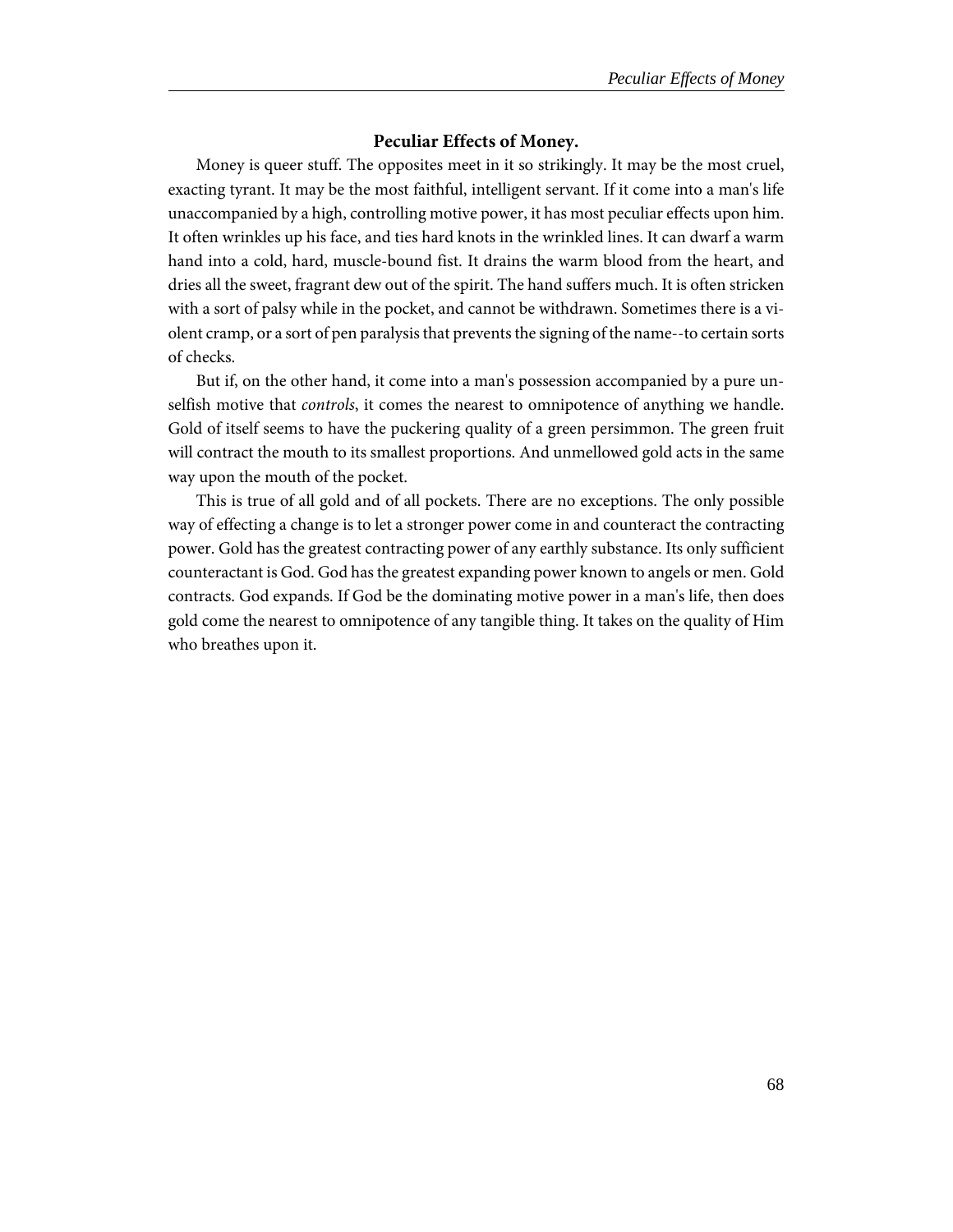### **Jesus' Law for the Use of Money.**

Jesus gives us the simple law for the right use of money. It is in that sixteenth chapter of Luke. He is talking about the dishonest overseer of a wealthy man's estate. His dishonest practices have been discovered, and he is required to make a final settlement preliminary to his being discharged. He has evidently been living extravagantly, for the loss of position threatens him with beggary. Distressed to know what to do he hits upon a farther extension of his dishonest practices, and uses the position he is about to lose to buy up friends for his coming days of want.

As he tells the story Jesus adds this comment: "for the sons of this world are for their own generation wiser than the sons of light." Practically they go on the supposition that the present generation is the only one. For the short space of years making up their own generation they are wiser than the sons of light. But for the long space of all coming generations they are the rankest fools. That is included by contrast in Jesus' words. The man who in his use of money thinks only or chiefly of the years making up his own present life is--a fool. The man who takes into his reckoning not only the present generation, but all coming generations, in disposing of his money is the shrewd financier.

Then occurs the sentence<sup>17</sup> that contains a wonderfully simple statement for the keen, wise use of gold. The old version runs like this: "Make to yourselves friends of the mammon of unrighteousness that when ye fail they may receive you into everlasting habitations." The revised version, both English and American, reads this way: "Make to yourselves friends by means of the mammon of unrighteousness that when *it* shall fail they may receive you into the eternal tabernacles."

I have ventured to make a rather free translation that I feel sure is true to the words here in their connection and that gives in simple English just what Jesus means. "Make to yourselves friends by means of money, which the unrighteous world reckons riches, that when it fails they may receive you," and so on. Money is not riches. The world commonly has been befooled into thinking that it is. Perhaps we have not all quite escaped that delusion. And money is not unrighteous. It is neither righteous, nor unrighteous. It gets its moral quality from the man owning it for the time being. It is as he is. It takes on the color of its ownership.

Make to yourselves friends by means of the money that comes into your control that when it fails they may receive you. That is to say, exchange your money into the kind of coin that is current in the kingdom of God. Exchange your gold into lives. That is the sort of coin current in the homeland. This yellow stuff we call riches they use for paving stones up in the homeland. Would that we might get it under our feet down here, instead of being ruled by it.

<sup>17</sup> Luke xvi:9.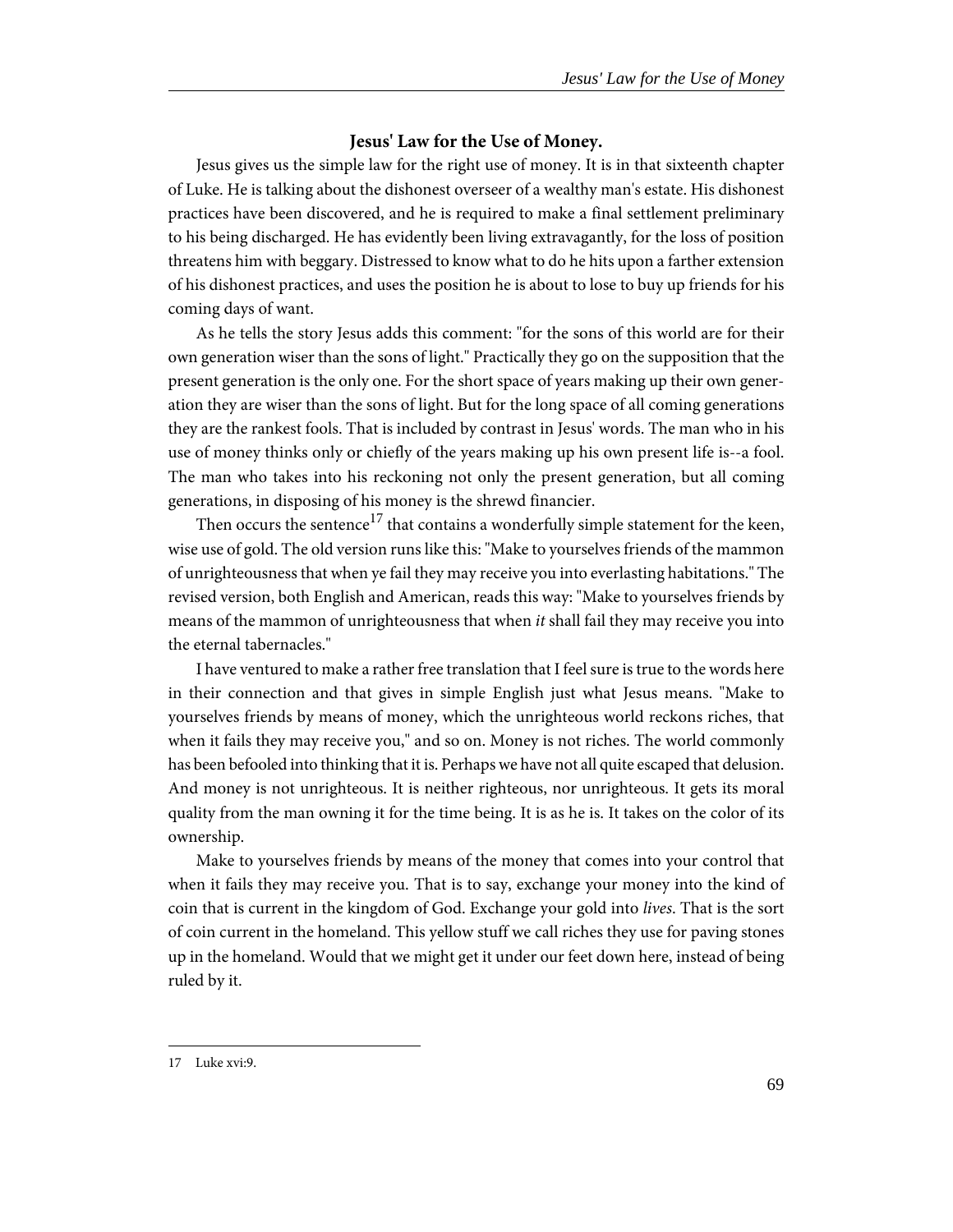The current coin of heaven is lives of men. And that too will be reckoned the precious metal when the Kingdom of God comes to the earth. Exchange your money into men; purified, uplifted, redeemed men. Buy letters of credit that will be good in the homeland, and in the coming Kingdom days on the earth, if you would be wealthy.

"That when it fails," Jesus says with fine discernment. Money will fail. There is an end to the power of gold in itself. Money will be bankrupt some day. It has enormous buying power now. Some day its buying power will be all gone. Then it will take the place of cobblestones. Yet it would seem to be a failure there unless some new hardening process had been found for it. Better use it while it has power of purchase. Better not be caught with much of the yellow stuff sticking to you when the true values are being settled. It'll all be dead loss then; dead stock, not worth the space it occupies.

You remember the very old story of the wealthy man who died. And in a group of people talking together somebody asked the usual question, "How much did he leave?" And a wise man in the company replied tersely, "Every cent; didn't take a copper along." That story is apt to provoke a smile. But, do you know, it is sadder than it is witty. The man had gained great wealth. He must have been endowed with some force and talent to do that. His whole life and strength and talent had been devoted to making money and hoarding it. That money was the whole output of the man's life. Then he died and the whole output of his life was left behind. He passed out of this life stripped to the skin. Into the other world, where wealth is reckoned otherwise than in gold, he entered a sheer pauper. The purchasing power of his wealth stopped at the line of departure out of this world. It failed.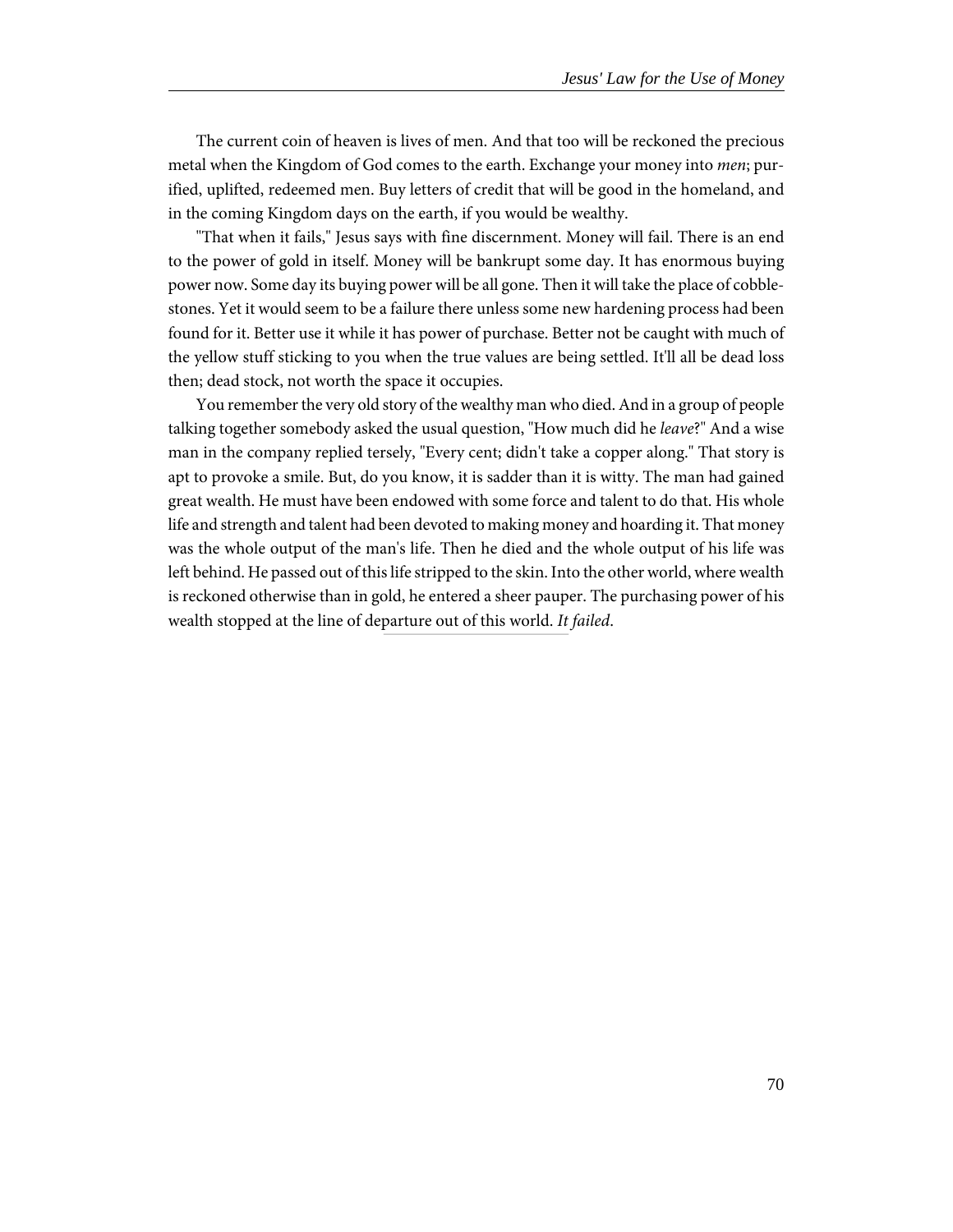## **Foreign Exchange.**

Exchange your gold into men. Buy up some of the kind of coin they use in the homeland, so that you may have some wealth when you get there. Suppose you should be over on the continent of Europe, shopping in Berlin. You buy some goods in a store and lay down upon the counter a twenty-dollar gold piece in payment. The salesman would say, "What sort of money is this?" and you would likely say, "That is good American gold, sir." And he would probably reply, "I have no doubt that is true, and that it is good money. But it is not the sort we receive here. You will have to go to the bankers and get it changed into German marks and then I'll be pleased to complete this sale." And so you would be obliged to do if you had not thought to provide yourself with German money.

There are some people that will have an experience like that after a while, I'm thinking. Some one thinks that that is not a very likely illustration. A man going to Europe would provide himself with proper money to use. Maybe it is not a very good illustration for *Europe*. But how about some other strange lands to which folks go? There seem to be several people who expect to go to a strange country, and yet do not provide any of its recognized coinage before going.

Here is a man who gets through his life down on the earth, and goes out into the other life. Judging by the whole tenor of his life he will attempt to take some of his belongings with him. Indeed so much are these belongings a part of his very life that they seem inseparable from him. Here he comes up to the gateway of the upper world. He is lugging along a farm or two, some town lots, and houses, and a lot of beautifully engraved paper, bank stock and railroad bonds and other bonds. They are absorbing him completely as he puffs slowly along.

And as he gets up to the gateway, the gateman will say, "What's all that stuff?" "Stuff!" he will say, astonished; "this is the most precious wealth of earth, sir. I have spent my whole life, the cream of my strength in accumulating this." "Oh, well," the reply will be, "I have no doubt that is so. I am not disputing your word at all. But that sort of thing does not pass current up in this land. That has to be exchanged at the bankers' offices for the sort of coinage we use here."

The man looks a little relieved at this last remark. The other talk has sounded strange, and given him a queer misgiving in his heart, as he listened. But "banker" and "exchange"- -that sounds familiar. The ground feels a bit steadier. He picks up new spirit. "Where are the bankers' offices, please?" he asks eagerly. "They are all down on the earth," comes the quiet answer. "You must do your exchanging before you get as far up as this. That stuff is all dead loss now. You can't take it back to the bankers' now, and it is of no value here. Just leave it over on that dump heap there outside the gate, and come in yourself." And the man comes in with a strangely stripped and bare feeling.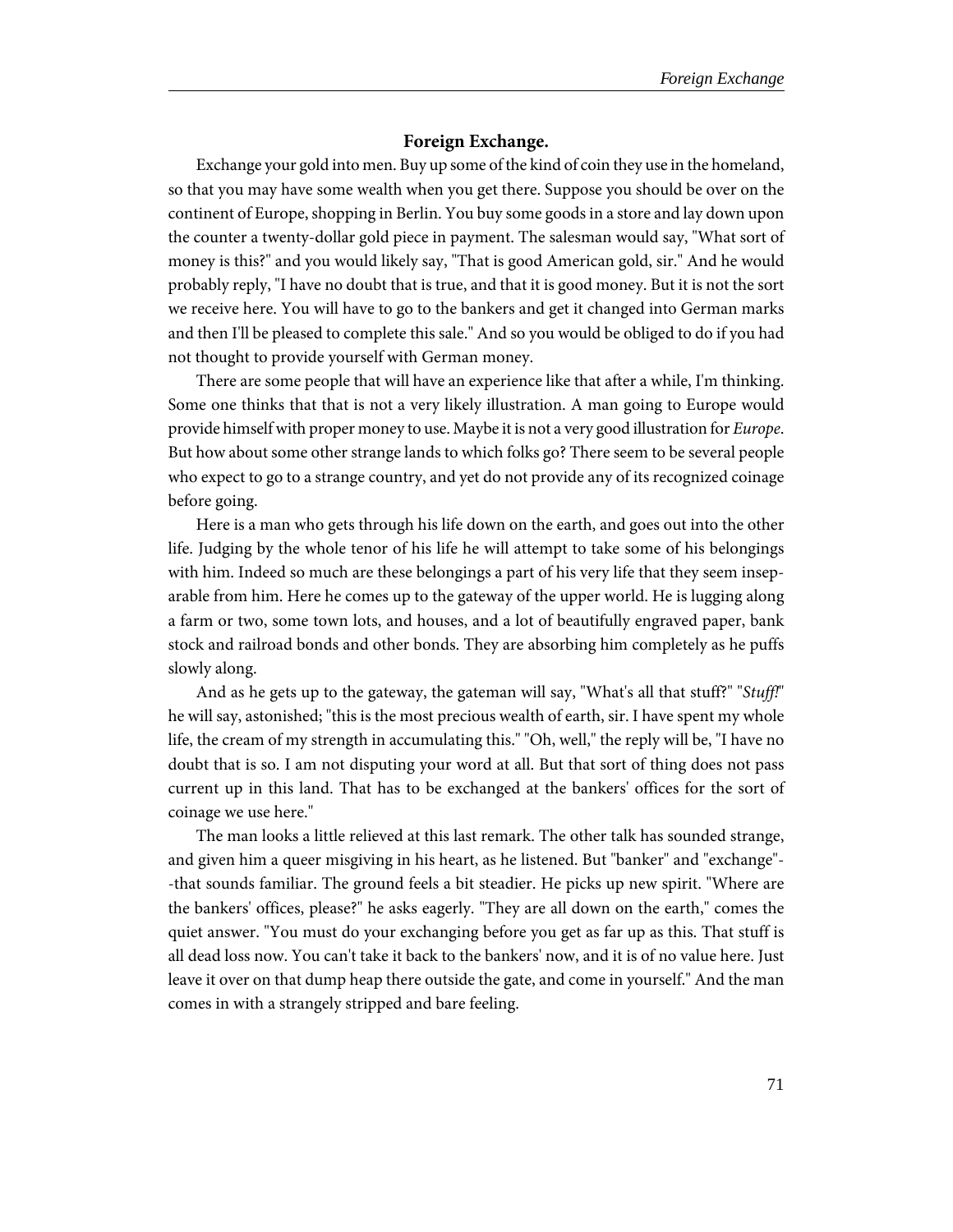What we get and keep for the sake of having, we lose, for we leave it behind. What we give away freely for Jesus' sake, for men's sake, we will find by and by we have kept, for we have sent it ahead in a changed form.

There will be a strange readjustment of values on the other side. Some men of splendid strength have spent it in accumulating earth's wealth. They give, even freely it seems to be, in very large amounts. Yet be it keenly marked the sum given by these men always bears a small proportion to what is kept.

Others there are of equally splendid strength, and fine powers, who have been spending that strength in influencing men. Their passion seems to have been for *men*, for men's selves, for men's lives. The great bulk of their strength and time has been deliberately given to this. And some that have not understood have thought such conduct strange, a sort of fad with these men. But when values are readjusted by the standards of the final clearing house, some who have been very wealthy down here will be reckoned among the very poor. And some who have been reckoned poor will be found to be the shrewdest of investors. They will be the millionaires of the Kingdom time and in the homeland. I do not mean *dollar*-millionaires, but life-millionaires. The standard of wealth in the homeland is lives, not dollars.

And some too there will be, and not few in numbers, who have given of their strength in business pursuits to the making of money, as the Spirit has guided them, or to whom it has been left in trust by others, and who have been steadily investing the wealth that has come in the lives of men. Some folks ought to be getting better acquainted at the foreign exchange desk in the banks where this sort of business is done.

There are a good many banks that make a specialty of this sort of foreign exchange. The great Church Boards, the International Committee of the Young Men's Christian Associations, the American Committee of the Young Women's Christian Associations, the individual churches and associations, and the Bible Societies are a few of the better known of the banks having a large exchange business of this sort.

Their methods of business have been very thoroughly systematized for the convenience of investors. In almost every pew of a church may be found little deposit envelopes, mediums of exchange. There are weekly opportunities for making deposits. And the handling of the money has been so thoroughly systematized, too, that, as a rule, a very small proportion is taken up in keeping the banks running, the great bulk passing directly out to the designated place of use.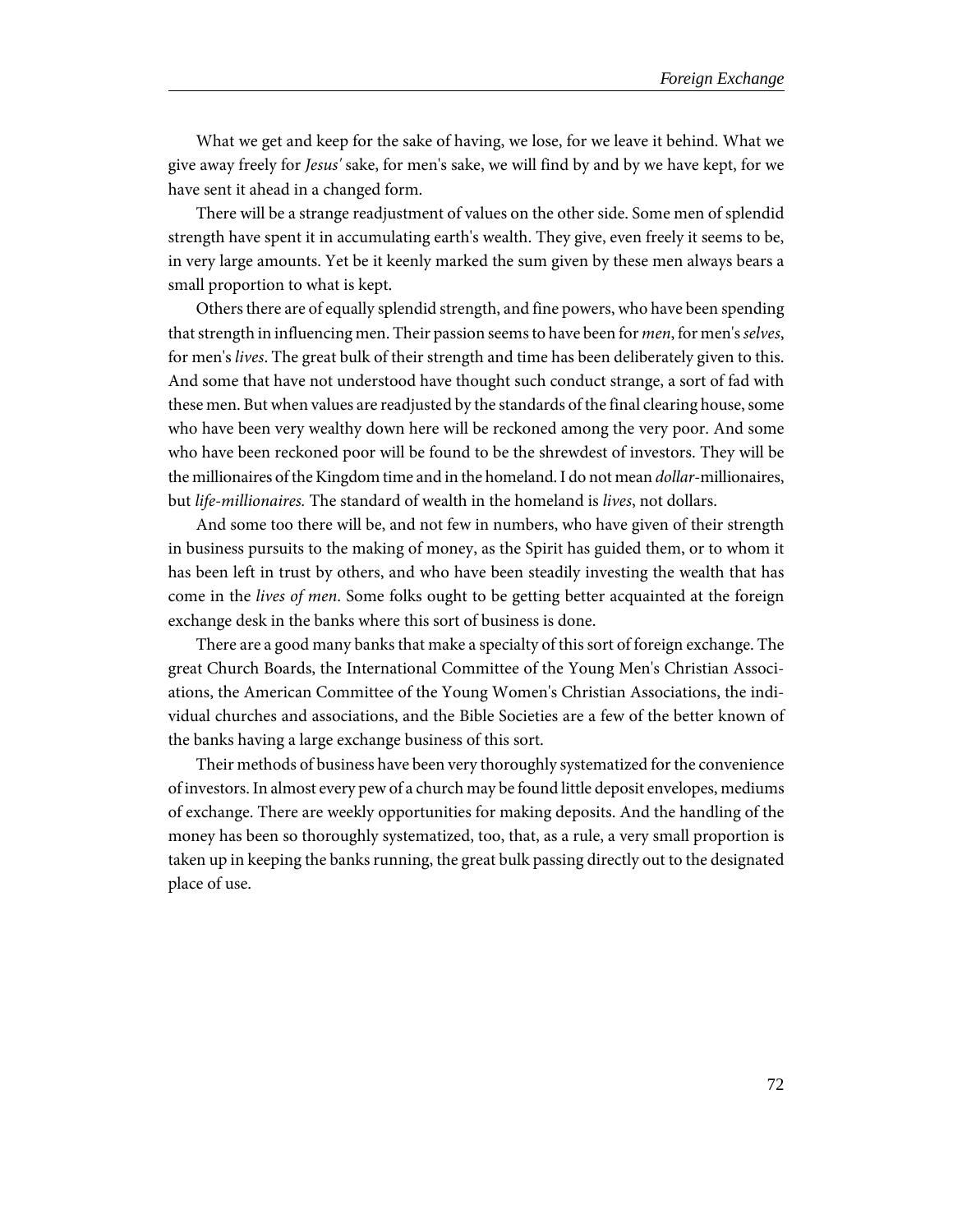#### **Gold-Exchanged Lives.**

Jesus says that our money in its new form will be waiting our arrival on the other side. The men and women into whose lives we have been exchanging it will be eagerly looking for us as the ship pulls into port. When you get through with your life down here--it will be a long life, I hope--you will go up and into the homeland. And--I suppose--at the first you will have eyes and heart for nobody but Jesus. My mother used to say to me, "I have thought that I would like to have a talk with Moses, and with Elijah, and with John and Paul, but"- with the quick tears of deepest emotion filling her dark eyes--"I have never been able in my thinking of it, to get past Jesus yet." Even so it will be, no doubt, with all of us.

But this word of Jesus' own suggests that as you go in you will find some one coming eagerly up with outstretched hands and such a glad face to meet you. And he will say, "Oh! I have been looking forward so eagerly to meeting you; welcome." And you will say, "Well, this is very kind of you. But, pardon me, I can't just recall your face. Where was it I knew you? in New York?"

And he will say, with a flush of earnest feeling, "Oh, no! I never saw New York. And I never saw you before. My home was over in the heart of China. Our lives were very miserable there. There was a great tugging at my heart that nothing seemed ever to ease. But one day a stranger came into our village, with some little books, and as we gathered about him he talked to us about Jesus, and you can never know how that story of Jesus came to me, and how much it meant. My whole life was changed, and my home and our village were changed. And since coming up here I have learned that it was *through you* that that man came, and I want to thank you. Next to Jesus I think you're the best friend I have."

And you will be thinking, "I'm so glad I gave that money. I had to pinch quite a bit, but that's nothing compared to the joy of this." And as that is flashing swiftly through your thought, here is somebody else eagerly pressing up, with the same word of welcome, and a face with such a glad light the sight of which is alone quite enough to even up any sacrifice. And you will say maybe, "And where did I meet you? are you from China, too?"

No, this one is from a western frontier settlement where the home missionary had gone, and now this one elbowing by her with the same lightened face is from the mountain section of the South. And so they come eagerly up from many places where you have never been in person but where you have gone potentially through your money. That is what Jesus means. Make to yourselves friends by means of money which the unrighteous world reckons riches, that when it fails they may welcome you eagerly into the homeland. Exchange your gold into lives.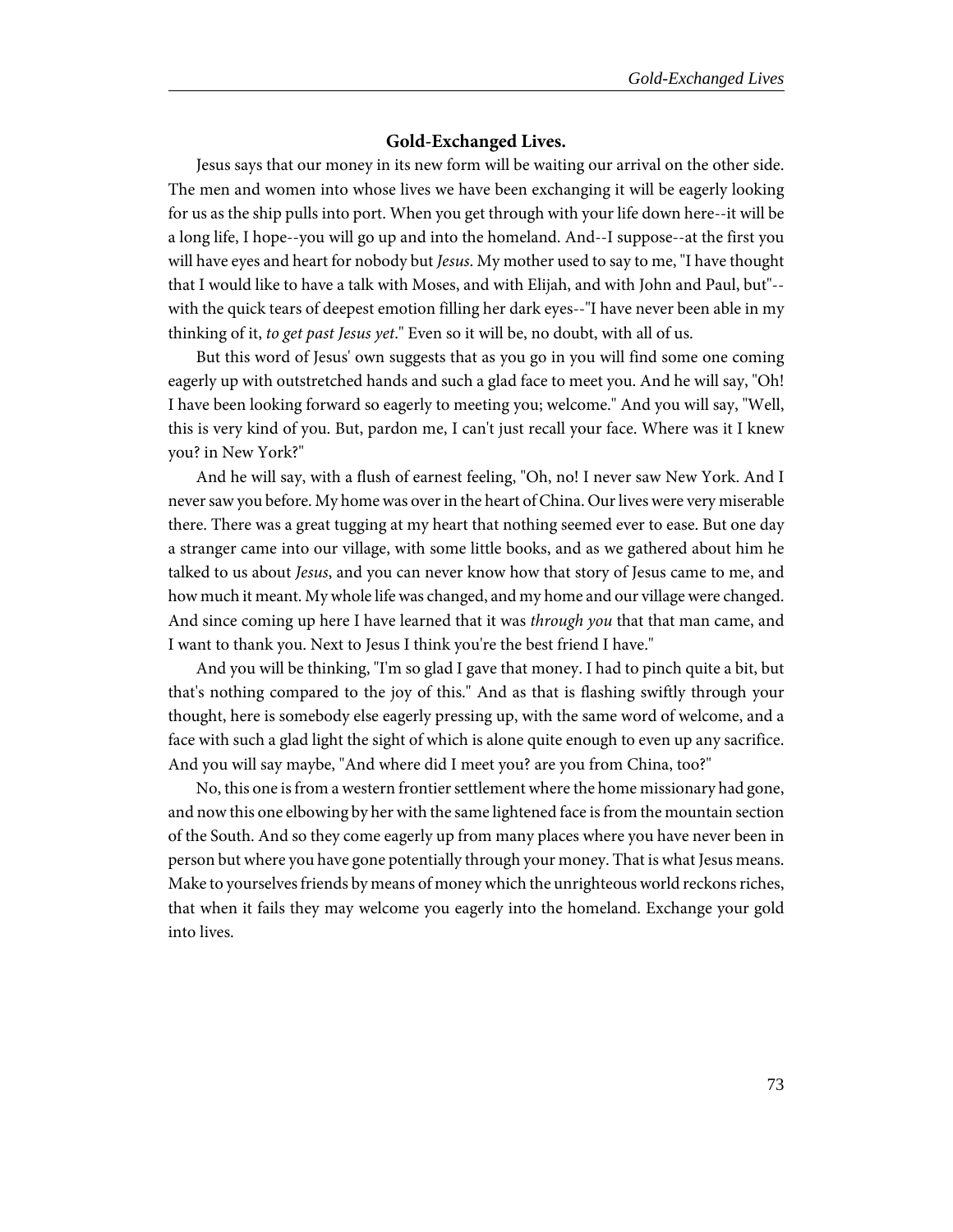# **Spirit Alchemy.**

There is a divine alchemy whereby money may be transmuted into redeemed, purified, uplifted lives. There is another alchemy whereby men, made of finest gold in the image of God, may be transmuted into the basest metals. When Moses coming down from the presence of God saw the shocking sight of the people worshiping a calf made of gold, he reproached Aaron for permitting it. Do you remember Aaron's answer? He had the gift of speech, you remember, an easy, smooth way of explaining things. Yet in the light of the recited facts the answer seems rather lame. It needs a crutch to steady it up. He said, that he had put in the gold and--"there came out this calf."

A great many men might fairly make use of Aaron's explanation. They have put into the crucible of life their gold, themselves, God's finest gold intrusted to their hands. And under their manipulation what has come out is as a vealy, callow calf, a bull calf at that too, scrub stock, fit only for the ax.

There is the other, the divine alchemy whereby a man may put in the gold intrusted to his handling and there shall come out lives, sweet, strong, fragrant lives, made anew in the image of their Maker.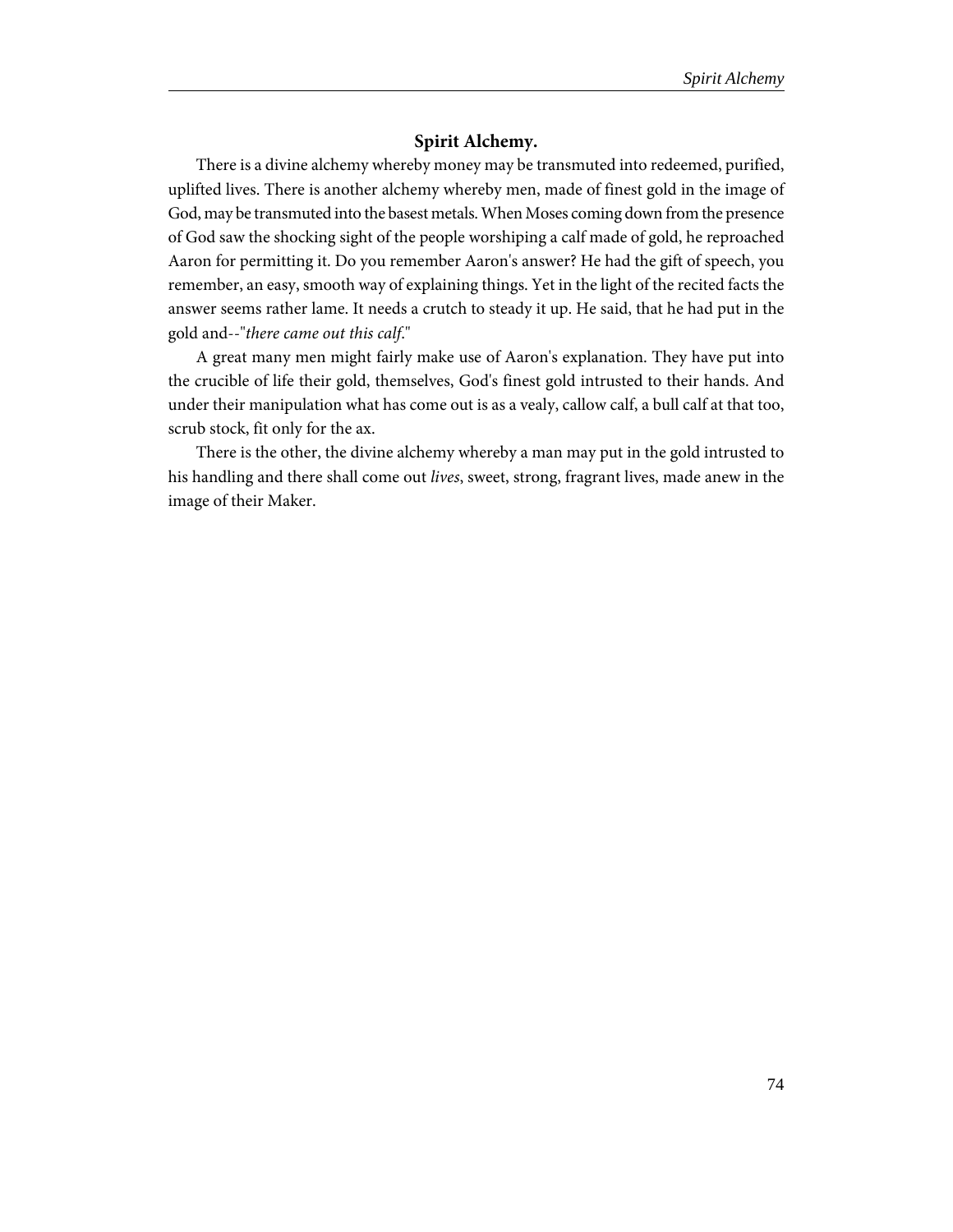#### **The Fragrance of the Life in the Gift.**

It is a part of the peculiar potent value of money that there can be a practical transfer of personality through its use. For instance I have a friend whose heart burned to go to a foreign mission field for service there. But the physician said it would not be wise for her to go. Yielding to his expert judgment, she still yearned to be of service there. In the providence of God she became intrusted with large wealth. And so she arranged to have a man go in her stead to China, she caring for all the expense involved, while he was so left wholly free for the service.

Tell me, was that not a practical transfer of her personality to the point of service where he is engaged? Then she arranged for another, and another, and yet others. It is not only a transfer of personality in practical results, but a duplication of personality, and a triplication, and more. For she is busy in her home circle, while her representatives are busy elsewhere through the influence of her action.

A young woman, graduate of a western college, developed much talent in speaking to other young women of the Christian life. Her public service was much blessed in the lives of large numbers of women. She had no wealth, but was dependent upon her efforts for a livelihood. Another young woman, in the East, came under the warm spell of her personality and speech. And her life was blessedly revolutionized by that spell. Her own heart burned to be doing something of the sort for her sisters out over the land.

But she seemed not to have gifts of that kind. Yet she had been intrusted with large means. And so she said to her new friend whom God had so graciously blessed to her own life, "Let us be partners together. I will so gladly give what I have, that you may be wholly free to give to others what you have brought to me." And so it was arranged. And the one woman gives of the gold of her inheritance while the other gives her life and her special gift. The one in her home pays and prays. The other goes constantly here and there, and lives are ever transformed through the Spirit of God resting upon her.

Is not that a practical transfer of personality? and duplication of personality, too? Is not this young woman whose own actual personality remains, in the gracious providence of God, in her home, is she not going potentially about from place to place winning her sisters up to the highlands of the best living? It surely is so.

And these two are but illustrations of the many who have come to understand Jesus' law for the right use of money. And there are to be many more as the days go by, doing just that sort of thing. And let those of us who have not been intrusted either with the large amount of money, or with the large power to earn, remember that the *amount* involved does not affect the law of results. All who have felt the blessed contagion of the Master's example will give freely of what is in store, whether much or little.

Those whose giving is in smaller amounts by our bulky way of reckoning values, may still be making that same blessed transfer and doubling their own capacity for service through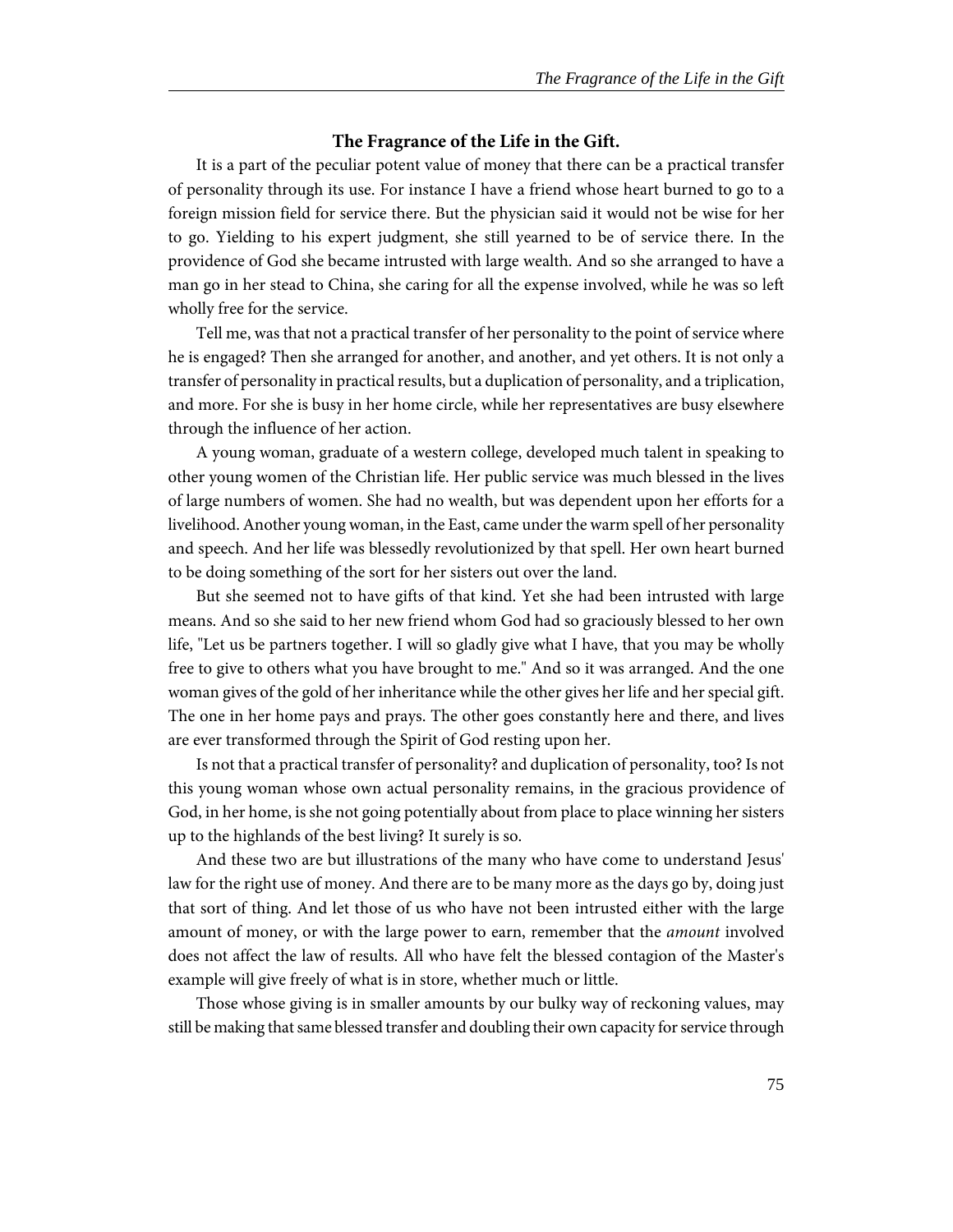the agency of their gold. For the gold given represents the life that gives. And the gift takes on the quality and power and fragrance of the life that gives it. I have sometimes thought that there seems to be a peculiar potency in the smaller gifts, that represent as they so often do the greatest, most devoted sacrifice. Could we trace the intricate crossings of the lines of influence in the web of life, we would be awed many times at the potency of the giving that is small in amount but tinted red with the life-blood of sacrifice.

It should be remembered that through this strange stuff called money there is a double transfer of personality going on all the time. Men are constantly transferring themselves into gold, in a perfectly proper way. A man gives his labor, and at the end of a specified period he gets a certain amount of money. That money represents himself. It is himself for that length of time. That is the first transfer of manhood in money. It is going on all the time. It is necessarily so, for so we get our food, and clothing, and home.

Then there is the re-transfer of this money into some other form. As we choose to use this money, so we are re-transferring ourselves into what forms we will. The money is the transition state of ourselves. We pass through it out into the exchange of life. We reveal ourselves in the way we pass it out. In no way does a man reveal the true inner self more. And if perchance we let it, or some of it, lie and gather rust, there we are, some part of us being covered with rust.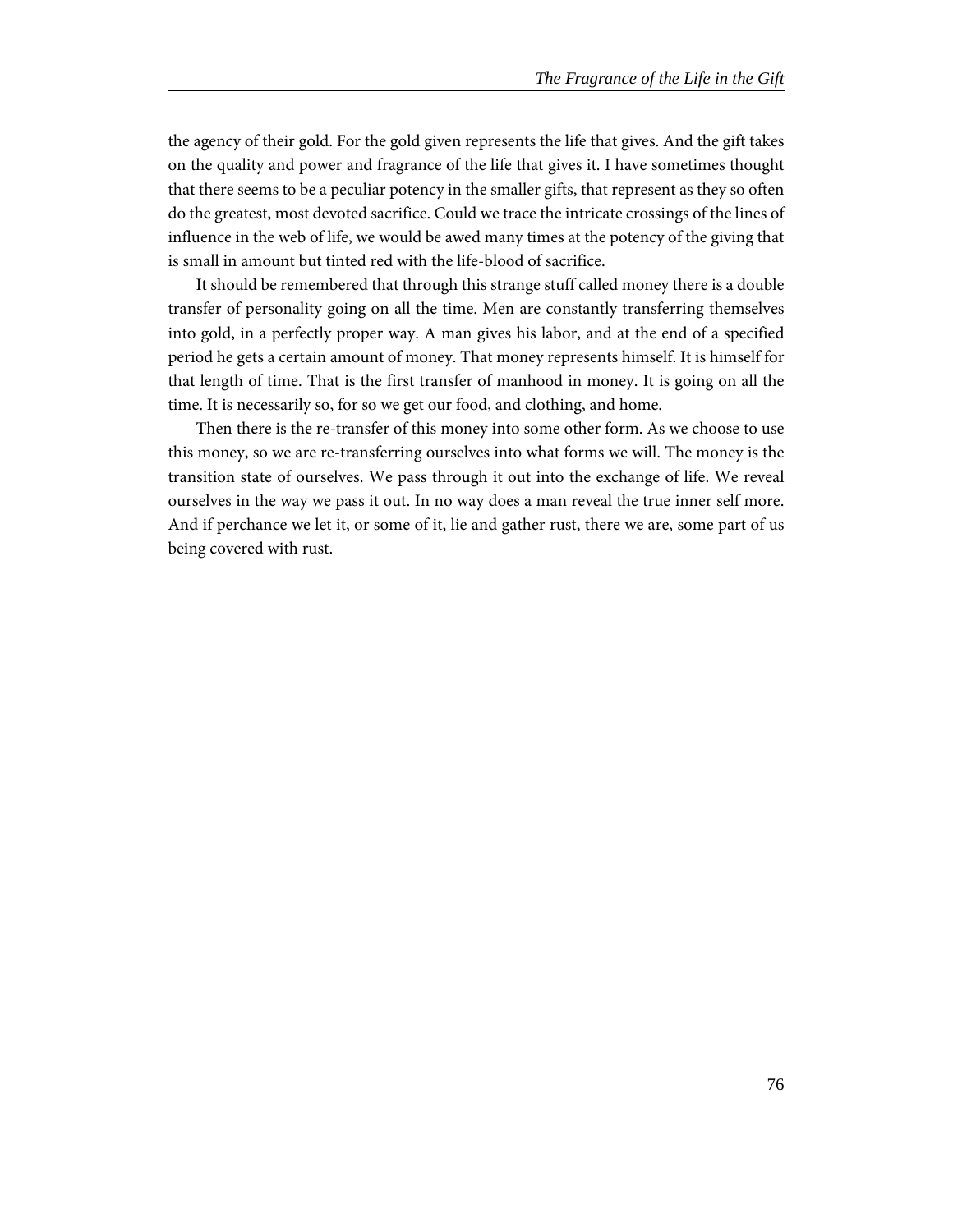#### **Sacrifice Hallows and Increases the Gift.**

But there is more yet to be said here. The great blending of the spirit forces with gold comes out wondrously in this: that *sacrifice hallows what it touches*. And under its hallowing touch values increase by long leaps and big bounds. Here is a fine opportunity for those who would increase the value of gifts that seem small in amount. Without stopping now for the philosophy of it, this is the tremendous fact.

Perhaps the annual foreign missionary offering is being taken up in your church. The pastor has preached a special sermon, and it has caught fire within you. You find yourself thinking as he preaches, and during the prayer following, "I believe I can easily make it fifty dollars this year. I gave thirty-five last time." You want to be careful *not* to make it fifty dollars, because you can do that *easily*. If you are shrewd to have your money count the most, you will pinch a bit somewhere and make it sixty-two fifty. For the extra amount that you pinch to give will hallow the original sum and increase its practical value enormously. Sacrifice hallows what it touches, and the hallowing touch acts in geometrical proportion upon the value of the gift.

Better turn your gown, and readjust your hat, for the sacrifice involved will give a new beauty to the spirit looking out through your face. And real folks will not be able to get past the beauty of face to the incidentals of your apparel. Wear your derby another season, and get your shoes half-soled, and some deft mending done. Let that extra horse go to other buyers, and the automobile be picked up by somebody who has not yet mined any of the fine gold of sacrifice. The coming rainy day will never be able to use up all that some folks are salting down for it.

And yet some folks, many folks, should be spending more on their bodies and giving less. The giving should never intrench upon the strength of one's personality. That is a treasure to be sacredly guarded. All the power of one's life, in serving, in giving, in praying, in speaking, and in personal contact, the power of all roots down in the personality. The safe rule, and the only safe rule, is to decide such questions with the knee-joint bent, and the door shut, and the spirit willing. A strong will played upon by the Holy Spirit, mellowed by emotions that have been moved by the need, and held steady by a disciplined judgment must attend to loosening the purse-strings.

But the one fact being emphasized here just now is that the element of sacrifice must be in the giving if it is to be effective. Sacrifice was the dominant factor in God's giving of His Son, real sacrifice. It was dominant in *Jesus'* giving of His own self and His life, keen cutting sacrifice. Who will follow in their train? Whoever will, will be getting a post-graduate course in financiering and in multiplying of values. He will be astonished at the results working out, and most astonished at the final disclosures.

Keeping out of circulation more than one's wants, properly adjusted, call for is poor financiering. For that which is held back is not earning anything. All beyond one's needs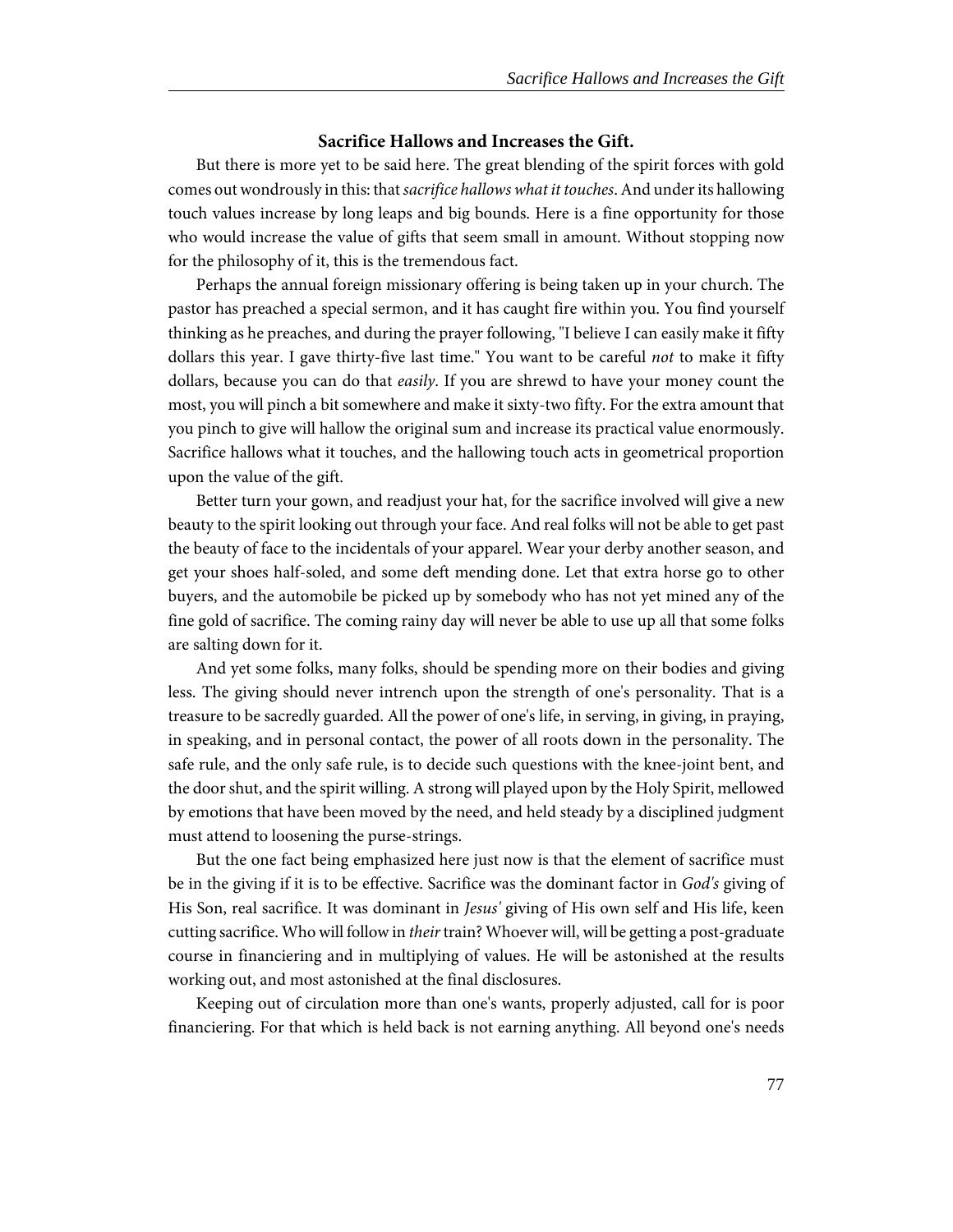should be out in circulation for the Master in His campaign for a world. Yet nowhere is there finer chance or greater need for the play of keen judgment than in deciding that question of need. Mistakes are made on both sides. It looks very much as though the most serious mistakes are being made on the side of too little sacrifice or none. Yet clearly some serious mistakes are made on the other side too. But no one may criticise another. Each must decide for himself. In the judgment of charity we are to presume that each is doing what he thinks right and best. We are, none of us, the keeper of our brother's purse.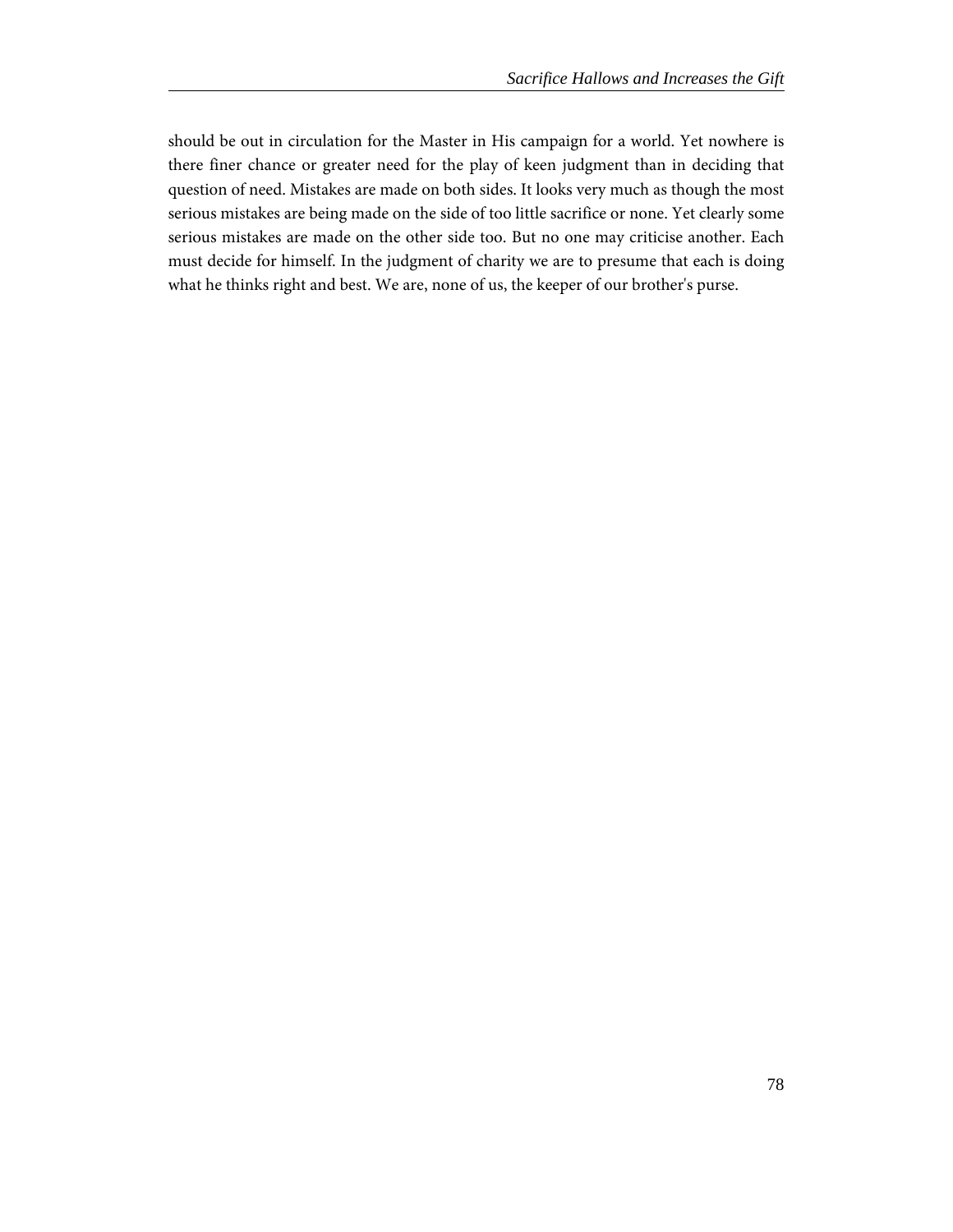## **A Living Sacrifice.**

There is a simple story told that contains its truth in its very naturalness and simplicity. It reveals a bit of the real life ever going on all around us unnoticed. A minister in a certain small town in an eastern state received from the home mission board of his church a letter asking for a special offering for a needy field in the West. With the letter was literature setting forth the need. The call appealed to him and with good heart he prepared a special sermon, calling the attention of his people to the great need.

Sabbath morning came and he preached the sermon. But somehow it did not just seem to hook in. That banker down there on the left looked listless, and yawned a couple of times behind his hand. And the merchant over on the right, who could give freely, examined his watch secretly more than once. And so it was with a little tinge of discouragement insistently creeping into his spirit that he finished, and sat down. And he remained with head bowed in prayer that the results might prove better than seemed likely, while the church officers passed down the aisles with the collection plates.

Meanwhile something unseen by human eye was going on in the very last pew. Back there, sitting alone, was a little girl of a poor family. She had met with a misfortune which left her crippled. And her whole life seemed so dark and hopeless. But some kind friends in the church, pitying her condition, had made up a small fund and bought her a pair of crutches. And these had seemed to transform her completely. She went about her rounds always as cheery and bright as a bit of sunshine.

She had listened to the sermon, and her heart had been strangely warmed by the preacher's story of need. And as he was finishing she was thinking, "How I wish I might give something. But I haven't anything to give, not even a copper left." And a very soft voice within seemed to say very softly, but very distinctly, "There are your crutches." "Oh," she gasped to herself as though it took away her very breath, "my crutches? I couldn't give my crutches; they're my life." And that strangely clear voice went on, so quietly, "Yes--you could--and then some one would know of Jesus--if you did--and that would mean so much to them--He's meant so much to you--give your crutches." And her breath seemed to fail her at the thought. And so the little woman had her fight all unseen and unknown by those in the church. And by and by the victory came. And she sat with a beautiful light in her tearful eyes, and a smile coming to her lips, waiting for the plate to get to her pew.

And the man with the plate came down the aisle to the end. It seemed hardly worth while reaching it into the last pew. Just little Maggie sitting there alone, with her one foot dangling above the floor. But with fine courtesy he stopped and passed the plate in. And Maggie in her childlike simplicity lifted her crutches, and tried rather awkwardly to put them on the collection plate. Quick as a flash the man caught her thought, and with a queer lump in his throat reached out and steadied her strange gift on the plate.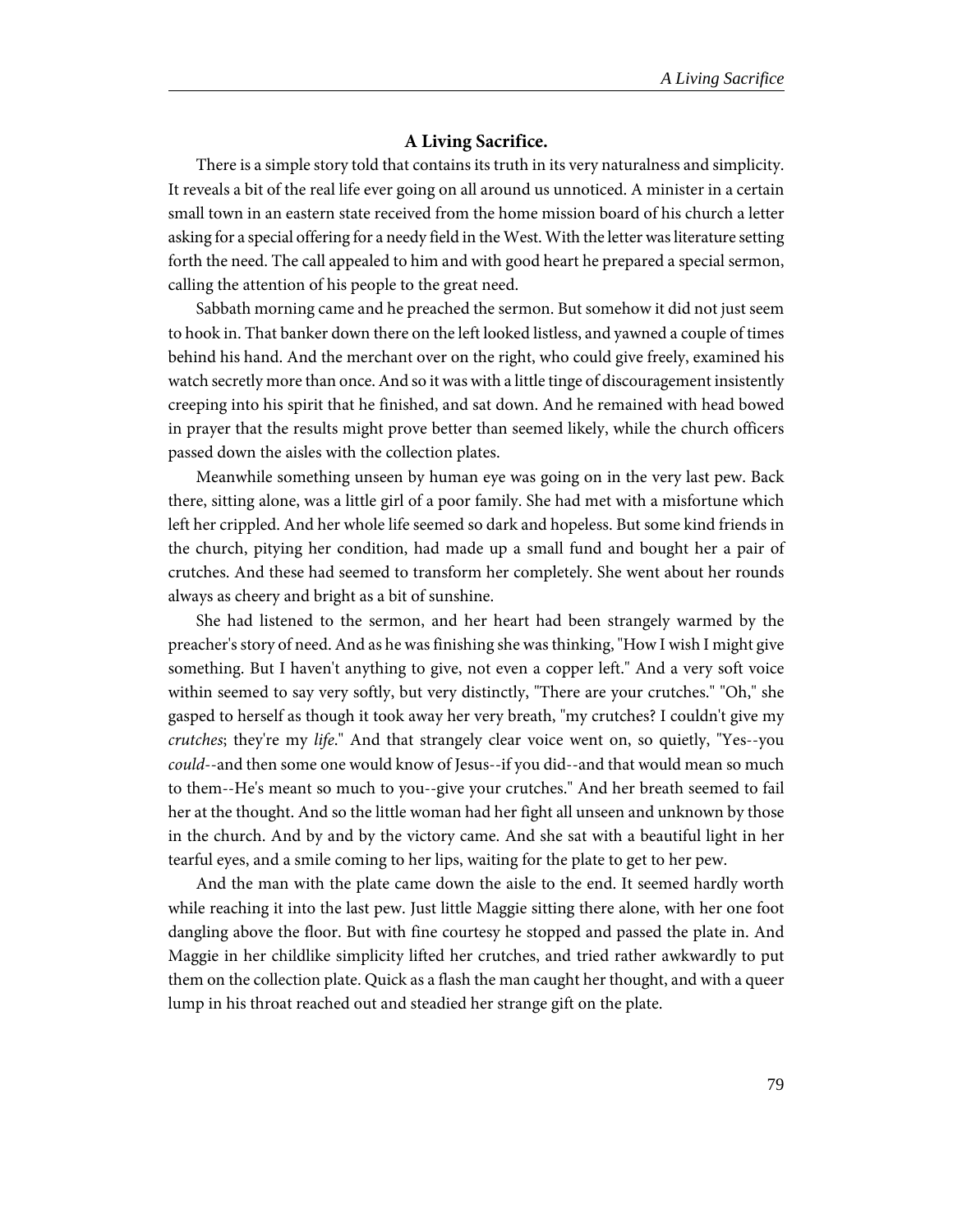And then he turned back and walked slowly up the aisle toward the pulpit, carrying the plate in one hand and steadying the crutches on it with the other. And people commenced to look. And eyes quickly dimmed. Everybody knew the crutches. Maggie--giving her crutches! And the banker over here blew his nose suddenly and reached for his pencil, and the merchant reached out to stop the man returning up his aisle.

As the pastor stood with his eyesight not very clear to receive the morning's offering, he said, "Surely our little crippled friend is giving us a wonderful example." Then the plates were called back toward the pews. And somebody paid fifty dollars for the crutches, and sent them back to that end pew. When the offering was counted up it contained several hundred dollars. And the little girl, crippled in body but not in any other way, hobbled out of church the happiest little woman in the world.

She had recognized and obeyed the inner voice. That was the simple explanation of her giving. And her gift, small in itself, touched with sacrifice, became worth several hundred dollars in its earning power. And the original investment was returned for its usual service. And her gift has been increasing in its earning power as its recital has reached other hearts, and the end is not yet. I do not know just where Maggie is now. But I do know that she will be a greatly surprised woman some day when she finds out what God has done with her sacrifice-hallowed gift. She recognized and obeyed the inner Voice. That is the one law of giving, as of all living.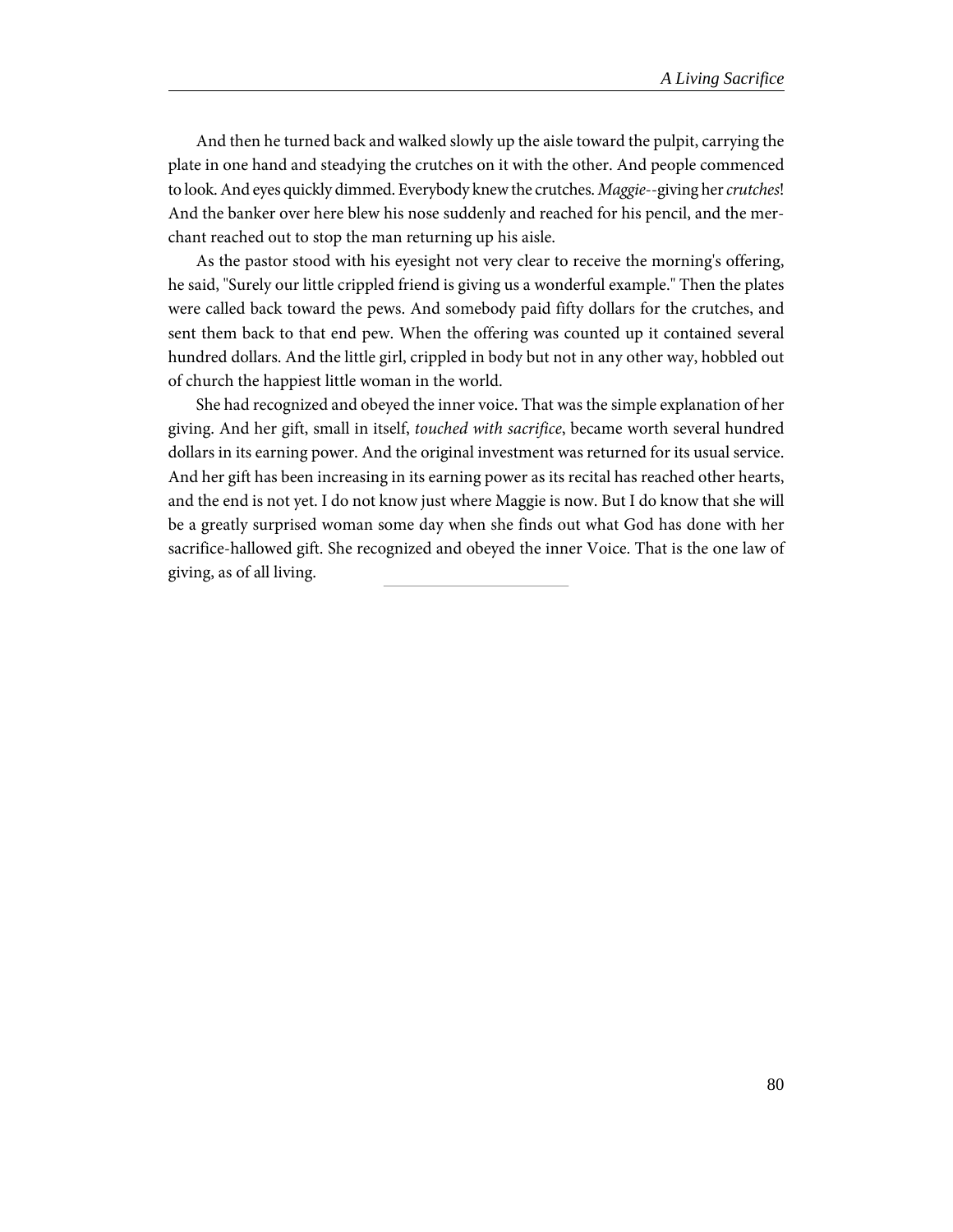# **Worry: A Hindrance to Service.**

### **(Psalm xxxvii:1-11; Matthew vi:19-34, Philippians iv:6-7. American Revision.)**

#### **Fear Not.**

There is nothing commoner than worry. Everybody seems to worry. Men worry. Women worry. It is commonly supposed that women worry more than men. I doubt it. After watching both pretty closely under all sorts of circumstances I doubt it. Yet if it be true that woman does worry the more, I think it is because, being more sensitively organized, she is more keenly alive to the issues involved and to the responsibilities of life. Poor people worry. Those with enough money to be easy worry. And those with the largest wealth seem to worry too. Busy folks worry. And so do the idle. The cultured and scholarly touch elbows with the ignorant here.

Americans are supposed to be specialists in worrying. The name Americanitis has been given to a certain run-down condition of the nerves. Well, we may possibly have set the pace, and may be making new records. But certainly there are plenty of pushing followers. Our Canadian neighbors seem not to be wholly strangers to worry. Nor our British and Dutch forbears. The European continentals, and those of the East nearer and farther off seem to be good or bad at worrying. It is a characteristic of the race everywhere, the difference being merely in the degree. It seems inbred in man.

There are two "don't-worry" chapters in this old Bible, one in the Old Testament and one in the New. In the Old Testament is the Thirty-seventh Psalm with its oft-repeated "fret not." The word under that English phrase "fret not" is significant. It is so blunt as to sound almost like a bit of American slang. Literally it means "don't get hot." The New Testament has the sixth chapter of Matthew with Jesus' own words. One should be careful here to note the better reading of the revision. The old version says "take no thought," and that has been misunderstood by many who have not thought about its meaning. The newer translations are truer to the meaning on Jesus' lips. Do not take anxious thought, "be not anxious." But apart from these two chapters there is a phrase running through these pages clear through the whole Book, a phrase shot through, piercing everywhere, even as the glorious sunlight pierces through the thick cloud and fog. I mean the phrase "fear not." All worry roots down its tenacious tendrils in fear.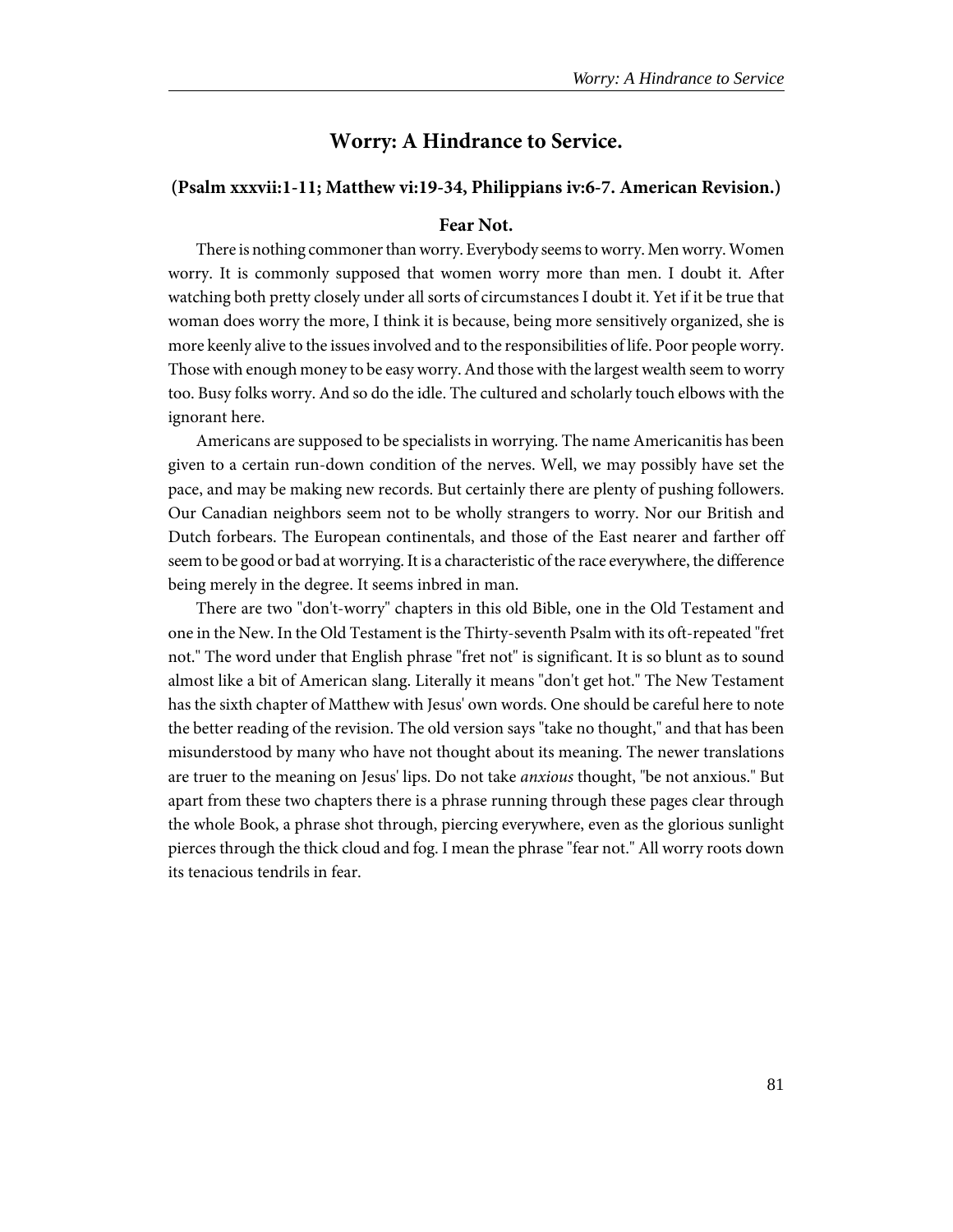## **A Fence of Trust.**

It will help to understand just what worry is. It is always an advantage to get an enemy clearly defined and keep it so, so you can hit it harder, and make every blow tell on a vital part of its anatomy.

Worry is not concern, but distress of mind. Some one said to me at the close of a talk on worry, "some folks ought to worry more." Of course he meant that some people should bear their share of the responsibilities of life, instead of selfishly and lazily shirking them. There is a proper concern about matters for which we are responsible. A man never makes a good speech unless there is a feeling of concern, of apprehension lest there be failure in that for which he is pleading. A strong sensitive spirit feels the responsibility and does the best to meet it. Worry is mental distress. It is sinking under the sense of responsibility. It is yielding to the fear that there may be failure, instead of gripping the lines and whip and determining to ride down the chance of its coming.

Sometimes worry is carrying to-morrow's load with to-day's strength; carrying two days in one. It is moving into to-morrow ahead of time. There is just one day in the calendar of action; that's to-day. Planning should include a wide swing of days; wise planning must. But action belongs to one day only, to-day.

> "Build a little fence of trust Around to-day; Fill the space with living work And therein stay; Look not through the sheltering bars Upon to-morrow; God will help thee bear what comes Of joy or sorrow."

"Live for to-day, to-morrow's sun To-morrow's cares will bring to light, Go like the infant to thy sleep And heaven thy morn shall bless."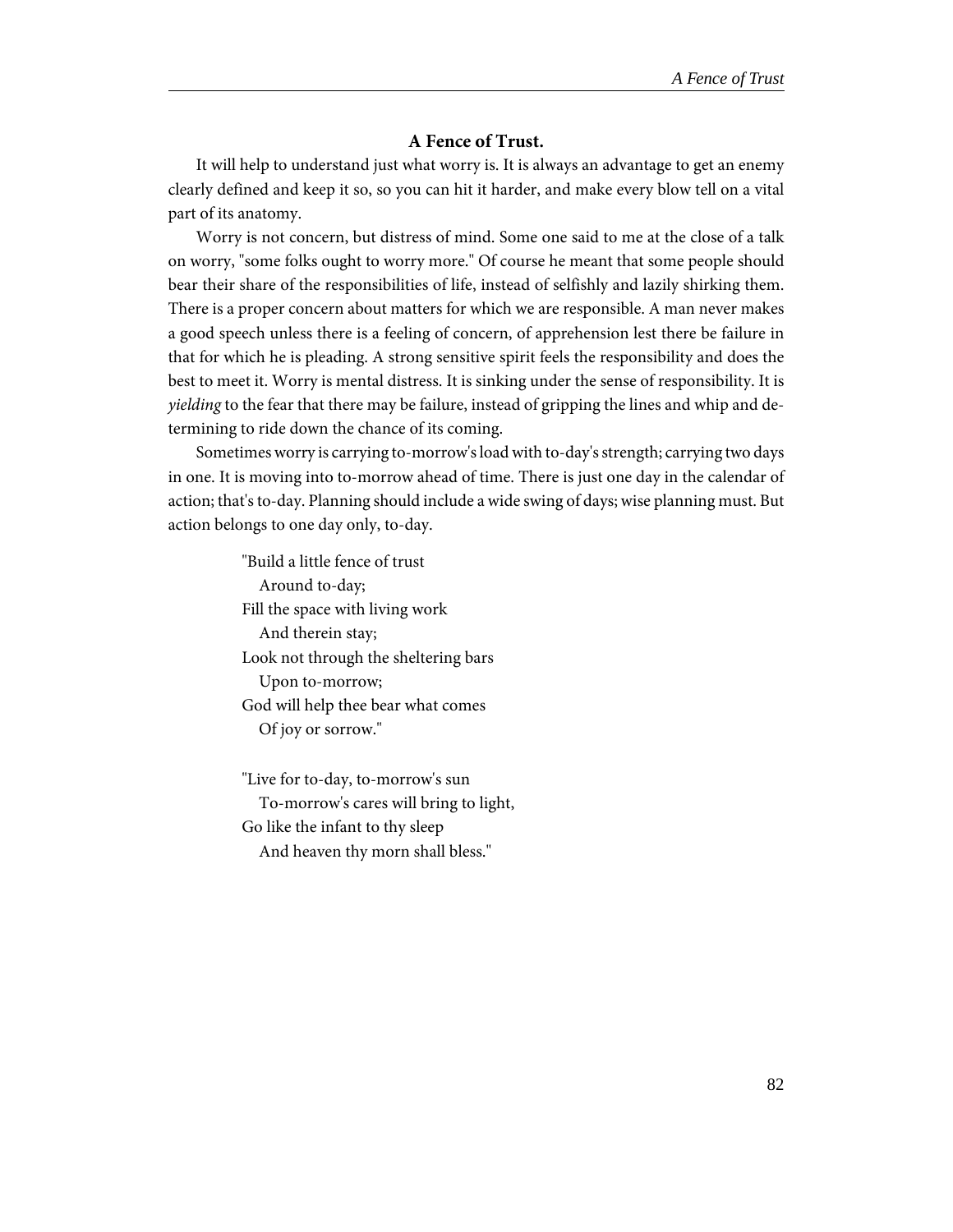# **A Lord of the Harvest.**

Sometimes worry is carrying a load that one should not carry at all. I think it was Lyman Beecher who said that he got along very comfortably after he gave up running the universe. Some good earnest people are greatly concerned about the way things in the world are going, I'm obliged to confess to some pretty serious blunders there. It seemed to me that there was so much to be done, so many people needing help, so much of wrong and sin to fight that I must be ever pushing and never sleeping. I had to sleep of course; but all my burden, which meant the burden of the world's need as I saw it, was lugged faithfully to bed every night. There was a lot of pillow-planning. But I found that the wrinkles grew thick, and the physical strength gave out, and yet at the end of vigorous campaigning there *seemed* about as much left to do as ever.

Then one day my tired eyes lit upon that wondrous phrase, "the lord of the harvest." It caught fire in my heart at once. "Oh! there is a Lord of the harvest," I said to myself. I had been forgetting that. He is a Lord, a masterful one. He has the whole campaign mapped out, and each one's part in helping mapped out too. And I let the responsibility of the campaign lie over where it belonged. When night time came I went to bed to sleep. My pillow was this, "There is a Lord of the harvest."

My keynote came to be *obedience* to Him. That meant keen ears to hear, keen judgment to understand, keeping quiet so the sound of His voice would always be distinctly heard. It meant trusting Him when things didn't seem to go with a swing. It meant sweet sleep at night, and new strength at the day's beginning. It did not mean any less work. It did seem to mean less friction, less dust. Aye, it meant better work, for there was a swing to it, and a joyous abandon in it, and a rhythm of music with it. And the undercurrent of thought came to be like this: There is a Lord to the harvest. He is taking care of things. My part is full, faithful, intelligent obedience to Him. He is a Master, a masterful One. He is organizing victory. And the fine tingle of victory was ever in the air.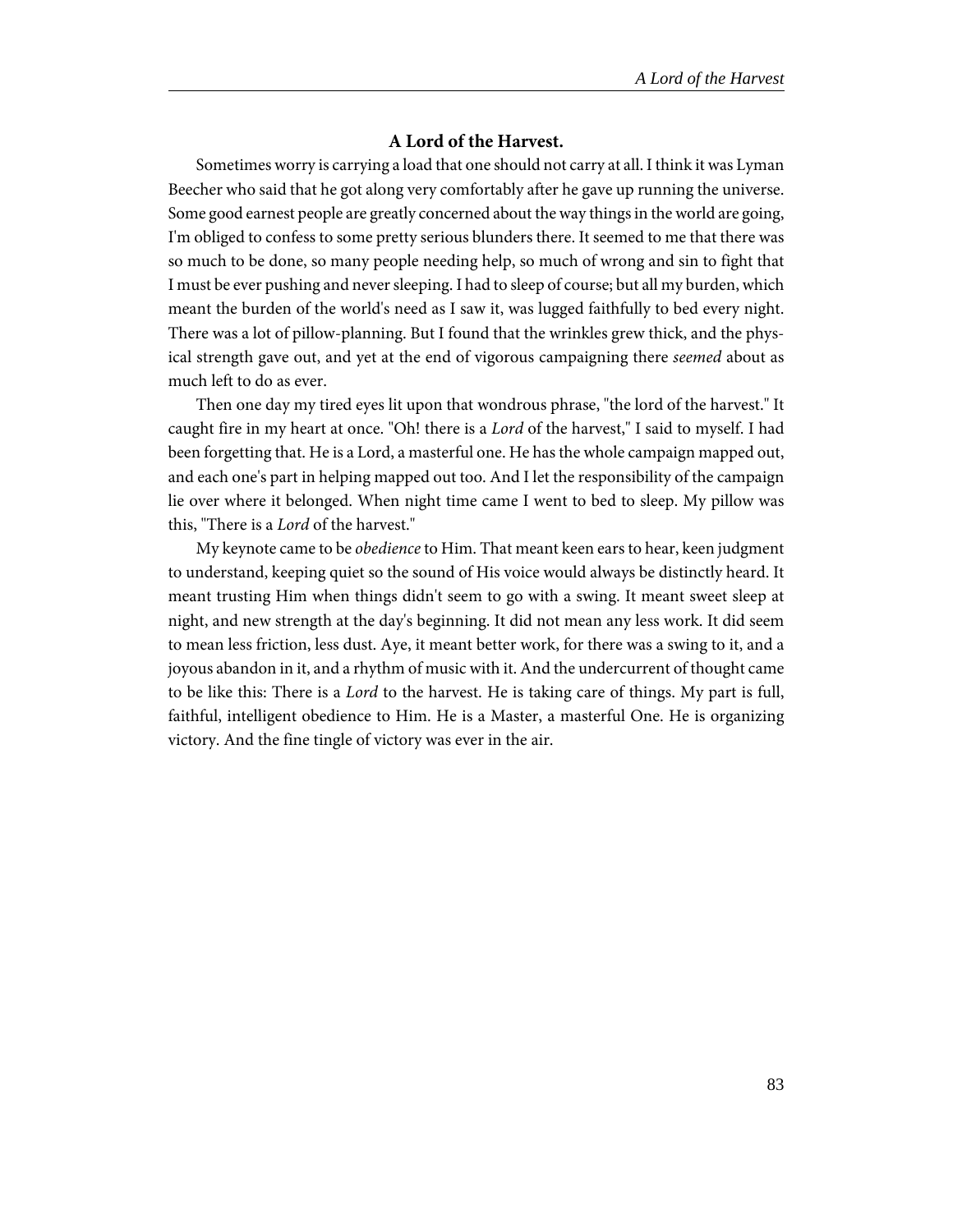#### **Do Your Best--Leave the Rest.**

I knew a mother one of whose sons was not a Christian man, and not of good habits. She was a devoted true Christian woman, bearing her part in life's service with fine faith and a keen sweet spirit. The children were all Christians but this one, her first-born, the beginning of her strength. The thought of him troubled her much. She prayed fervently, and used her best endeavor, and the years grew on without change. And her face showed the burden upon her fine spirit. We would talk together about her son, and pray together, but her brow remained clouded.

Then I marked a change. The lines of tension in her face relaxed. A new quiet light came into her eye. There seemed a gentle intangible, but very sure, peace breathing about her. And I knew there was no change in him. So one day in conversation I ventured to ask about the change. And I shall always remember the gentle voice and the quiet strength with which she said, "I have given him over to my Father. And I know He will not fail me. I am still praying, of course, as ever, and I am *trusting* for him." She had been carrying a load that she should not have been carrying. And now while the mother-heart was still concerned as much as ever, the sense of assured victory brought the change in her spirit.

Sometimes worry is fretting over past mistakes; it is chafing about what we do not understand, or about plans of *ours* that have failed. A good deal of worry comes from pride and over-sensitiveness. The roots here, it will be noticed, of all alike are down in our own failures, our own selves. And there would be cause for more worry if we had only ourselves. But we have a Father.

A very great deal of worry is wholly due to physical causes. Overworked nerves always see things distorted. Huge phantom shapes loom up before us. Overwork always makes a sensitive spirit worry, and worry usually makes us overwork until we drop from exhaustion. When the cause is here, there are some simple human helps. Some--a good bit--of God's fresh air will work wonders. Even good people seem unchangeably opposed to God's air, and insist on breathing old, worn-out, used-up second-hand air. God would be greatly glorified if housekeepers and church sextons were given a practical course in the use of fresh air, God's air. With that should be simple food, and simple dress, and abundant sleep, and simple standards of life.

Worry is utterly useless. It never serves a good purpose. It brings no good results. "Which of you can by being anxious add a single span to the measure of his life?" Jesus asks in that sixth of Matthew. But much more can be said. It brings bad results. The revision brings out the clear, simple meaning of the Thirty-seventh Psalm, eighth verse. The old version seems a bit puzzling, "Fret not thyself in anywise to do evil." The revision reads, "Fret not thyself, it tendeth only to evil doing." The results of worrying are always bad. The judgment is impaired. One cannot think so clearly nor see so clearly. The temper is ruffled. The door is quickly opened to worse things.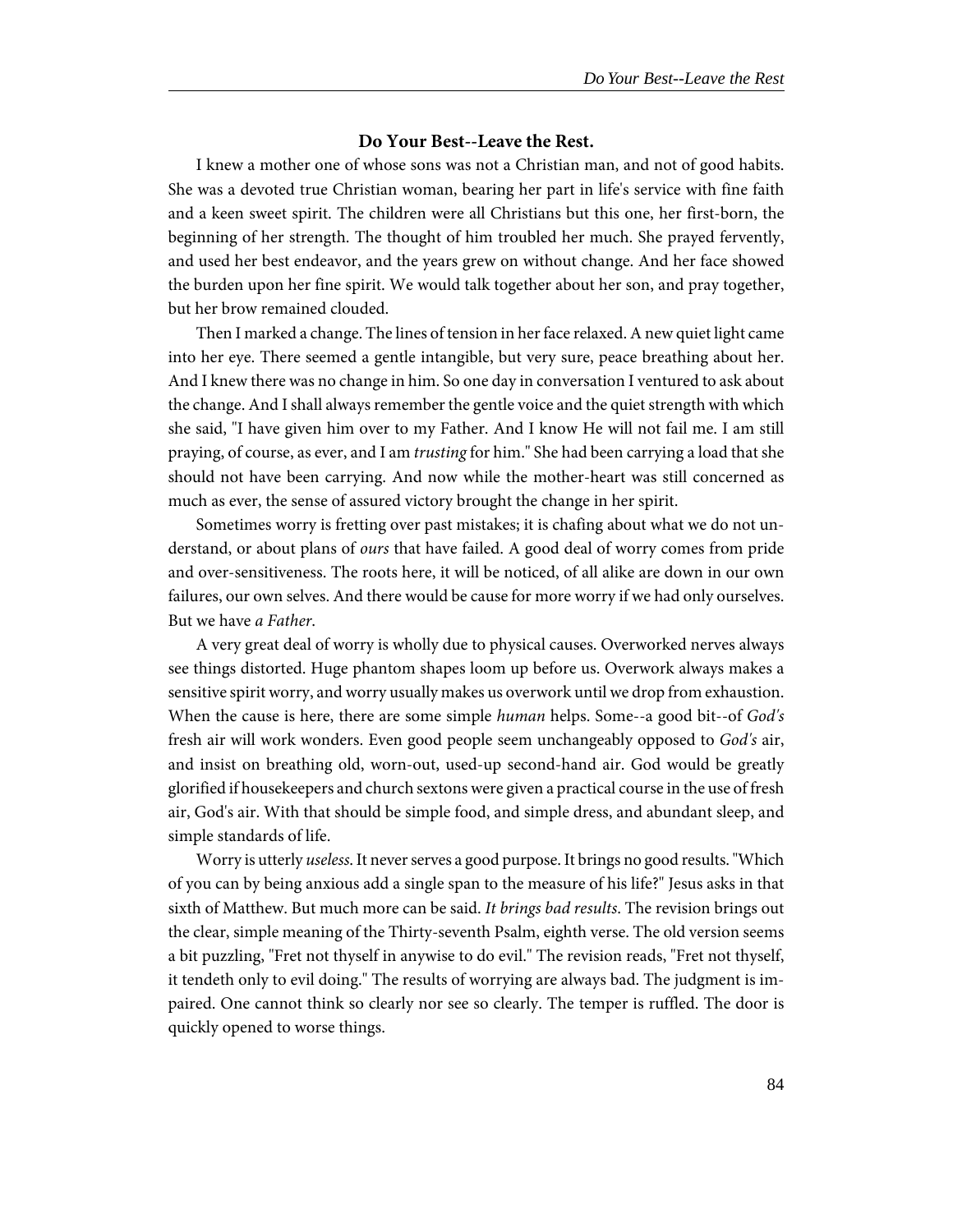It is sinful to worry. For the Master repeatedly commands us, "Be not anxious." It helps to get a habit labeled correctly. Here to tack on "sinful" in block letters, black ink, white paper, so as to get greatest contrast is a decided help. And worrying is a reproach upon Jesus. Let the Gentiles, the outsiders, the people who have not taken Jesus into their lives, let them worry if they will. But we must not. For we have Jesus. Let these who leave Him out grow crow-toes, and deeply-bitten wrinkles, and turkey-foot markings. Without Him how can they help themselves? But we folk who have Jesus should have smoothly rounded faces, the lines all filled up and ironed out. It reproaches Jesus before folks for us to be as they are in this regard.

Out of the midst of a great pressure of work, with a body tired out, Dr. Charles F. Deems, the busy pastor of The Church of The Strangers in New York City, wrote these lines years ago:

> "The world is wide, In time and tide, And God is quick; Then do not hurry. "That man is blest, Who does his best, And leaves the rest; Then do not worry."

A man should do his *best*. There should be no *shirking*. Yet I need hardly say that here, because shirking people, lazy people do not worry. They haven't enough snap about them to worry. But it steadies one to put the thing just as Dr. Deems put it. "Do your best, and, then leave all the rest to God." And when sleep time comes, sleep.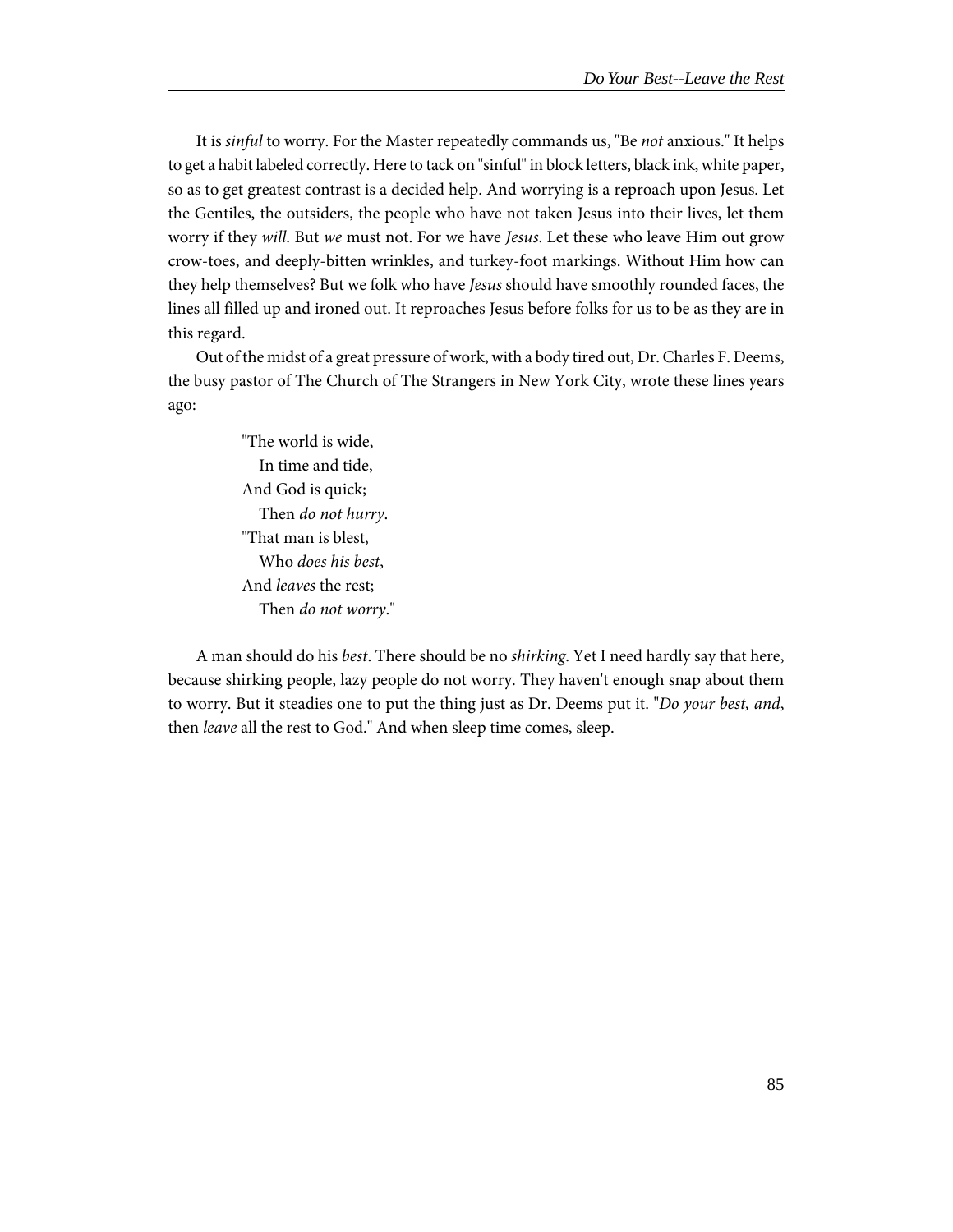# **Anxious for Nothing.**

Likely as not some one will say, "We knew all that before. But how are we going to quit worrying? That's what we need to be told." Well, I can tell you. Sometimes a man speaks cautiously, but here one can speak with great positiveness. There are three simple rules how not to worry. They are infallible. I heard of a society whose purpose it was to cure worry. There were thirty-seven rules, I think. It would worry some of us a good bit to memorize any such length of instruction as that. The remedy seems to be on a high shelf. And in standing up on a chair and reaching there is some danger that the chair may tip over and the last state not be an improvement on the first.

But here are three very simple rules, easy to follow, and they will never fail. They are not my rules, that is, not of my making, or I might not be speaking so positively. They are given by the blessed Holy Spirit, through our dear old friend Paul. In Philippians, chapter four, verses six and seven, are the words that contain the rules: "In nothing be anxious; but in everything by prayer and supplication with thanksgiving let your requests be made known unto God. And the peace of God, which passeth all understanding, shall guard your hearts and your thoughts in Christ Jesus."

The first rule is this, anxious for nothing. In other words, don't worry. Deliberately refuse to think about annoying things. Set yourself against being disturbed by disturbing things. Say to yourself, it is useless, it has bad results, it is sinful, it is reproaching my Master, I won't. That is the first simple rule.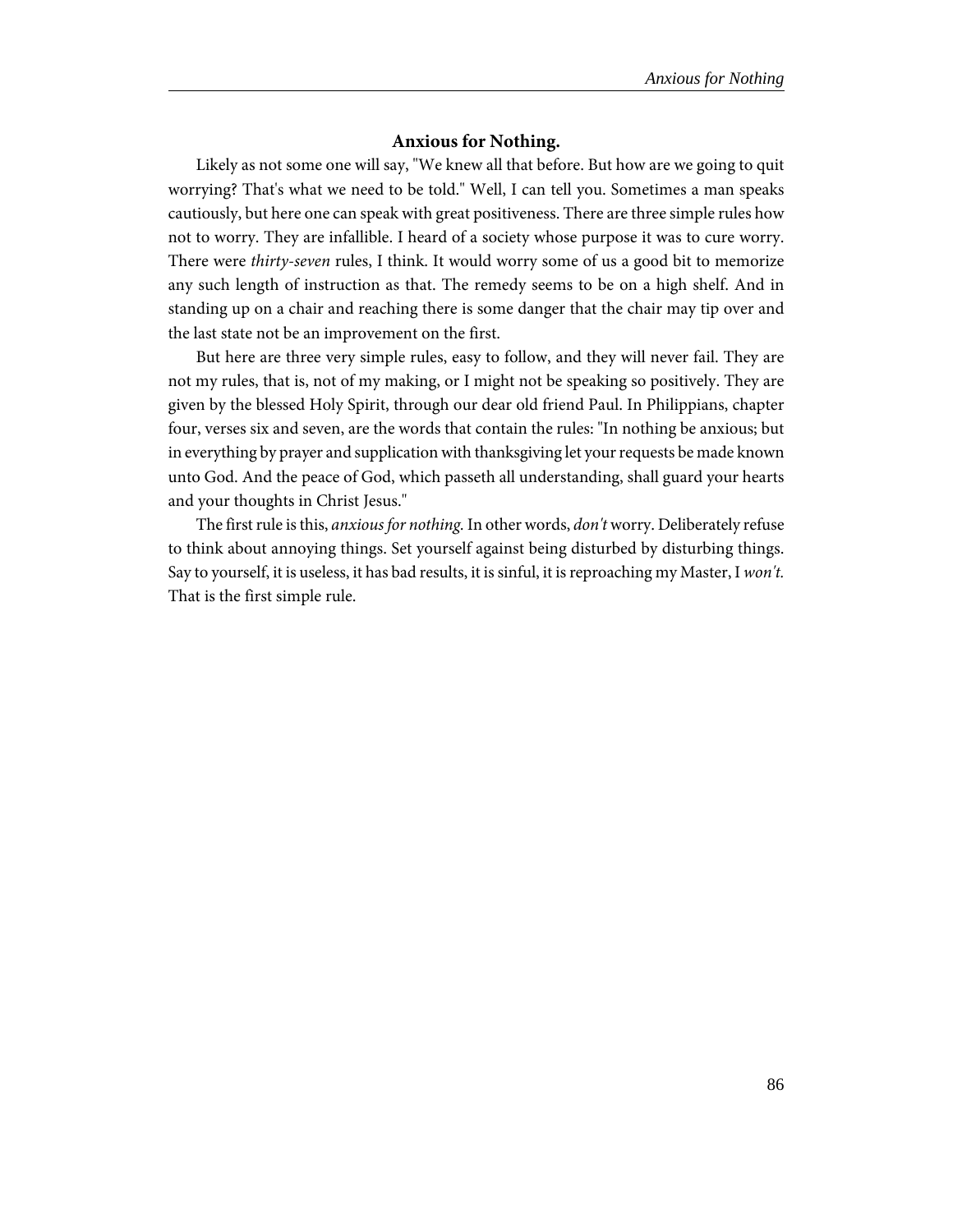### **Thankful for Anything.**

The second helps to carry out the first. It is this, *thankful for anything*. Thanksgiving and praise are always associated with singing. When you feel the worry mood creeping on- -it is a mood that attacks you--when it comes sing something, especially something with Jesus' name in it. These temptations to worry are from the Evil One. He can come in only through an *open* door. Remember that. Yet the open doors seem plenty. Even when we trustingly and resolutely keep every door of evil shut the circle in which we move will open doors upon us. Singing something with Jesus' name in it sends him or any of his brood off quickly. They hate that Name of their Conqueror. They get away from the sound of it as fast as they can.

A friend was calling upon another and began pouring out a stream of personal woes. This had gone wrong, and this, and this other would go wrong. Everything was wrong. And her friend, who knew her quite well, had her get a pencil and paper and asked her if possibly there was one thing for which she could be thankful. Reluctantly from her lips came the mention of some particular thing for which she felt indeed grateful. Then a second was gradually recalled, and then more. And as the train of thought grew on her she suddenly asked, "Why was I so despondent when I came in? Everything seems so changed."

It's a fine thing to go about one's work singing some hymn with praise in it, and with Jesus' name in it. And if singing may not always be allowable under all circumstances, you can hum a tune. And that brings up to the memory the words connected with it. I know of a woman who was much given to worrying. She made it a rule to sing the long-meter doxology whenever things seemed not right. Ofttimes she could hardly get her lips shaped up to begin the first words. But she would persist. And by the time the fourth line came it was ringing out and her atmosphere had changed without and within.

This was David's rule. He said: "Thy statutes have been my songs in the house of my pilgrimage."<sup>18</sup> He is not speaking of the time when he was acknowledged king over both Judah and all Israel, when the fortress of Jerusalem was his own capital. No, he is talking of the earlier days of his pilgrimage. When he was being hunted over the Judean fastnesses by King Saul. When with his band of faithful men he was ever fleeing for his life. He slept in caves and dens or out in the open, and always with one eye open. There he used to sing God's praises. A messenger would come breathlessly in some morning with the news that Saul was just over yonder ravine with a thousand men. And as David planned what best to do, and arranged his men, he would be singing.

Maybe he would sing that Twenty-third Psalm:

"For Thou art with me; and Thy rod And staff me comfort still."

<sup>18</sup> Psalm cxix:54.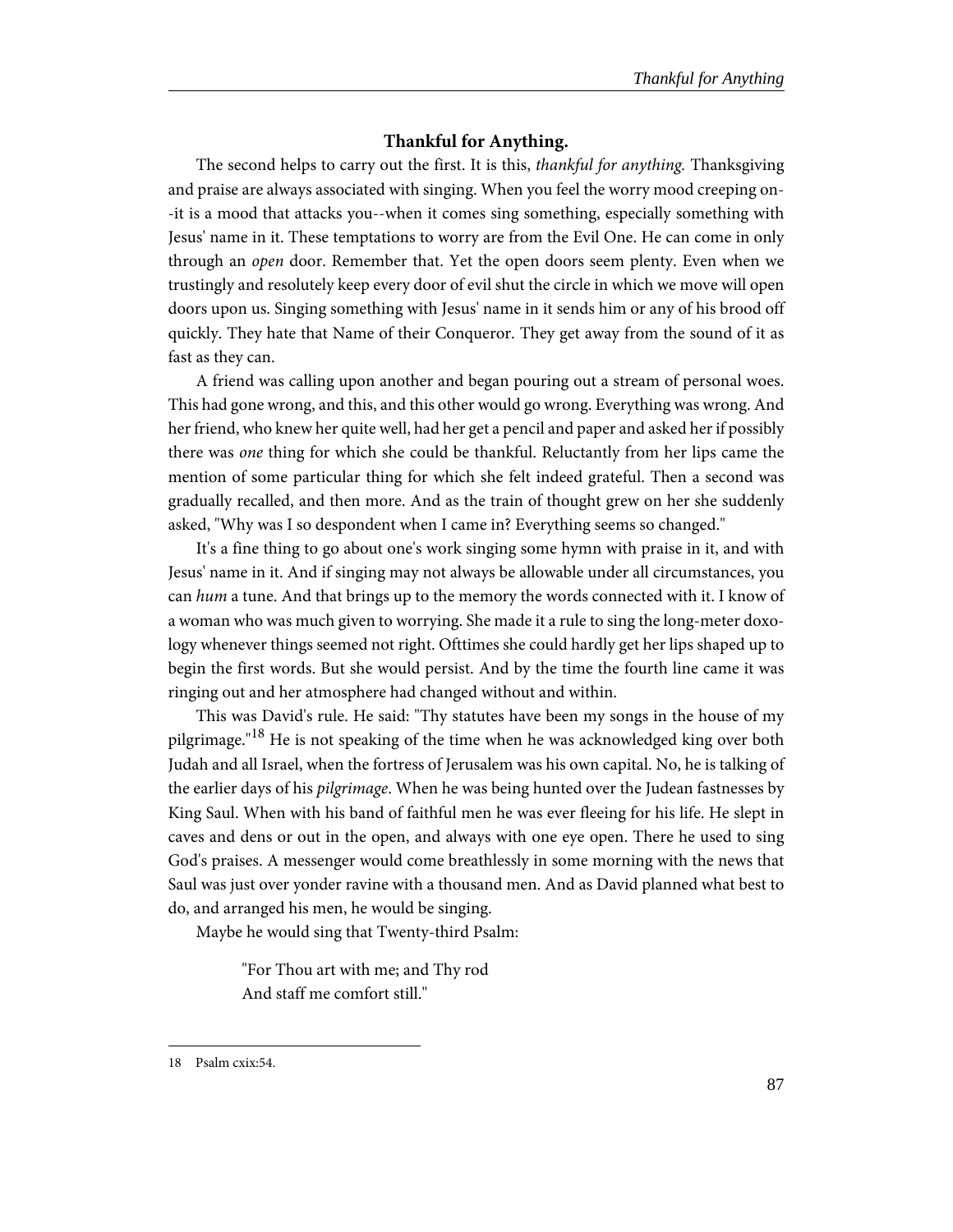Or, maybe sometimes,

"To Thee I lift my soul; O Lord, I trust in Thee: My God, let me not be ashamed Nor foes triumph o'er me."

Or, likely, he often sang:

"The Lord's my light and saving health; Who shall make me dismayed? My life's strength is the Lord; of whom Then shall I be afraid?"

Or if perhaps Ezra wrote this psalm it takes one back to his weary, dangerous journey over from Babylon to Jerusalem and the very difficult work he was undertaking in Jerusalem in reorganizing the life of the people again. He used to sing on the way, and through all his difficulties.

It is a great rule.

"When the day is gloomy Sing some happy song; Meet the world's repining With a courage strong."

Some one asked me if whistling would do. She was a busy housewife and said that was her rule. I have gone to singing myself. But maybe whistling is just as good. I'm inclined to favor giving it a place within the range of this rule.

There's a bit of deep, simple philosophy here. Music is divine. There is no music in the headquarters of the enemy. He has used it a great deal on the earth. That's a bit of his cunning. But he always has to steal it from God's sphere, and work it over to suit his own crafty purposes. Music, singing, is an open doorway for the Spirit of God to come in, and come in anew and move freely. Its sweet harmonies found their birth in the presence of God where sweetest harmonies reign. Lovers of music should be lovers of God, for He is the one great Master-musician.

When Elisha was asked to prophesy victory for Israel over the enemy at one time, he refused. He was not in harmony with this king nor his associates. His spirit refused to respond to their request. But at their urgent request he yielded, and called for a musician. And as the strains of music fell upon his ear and entered into his spirit he felt the divine presence and influence anew. We should use the musician more in our days of battle. And God has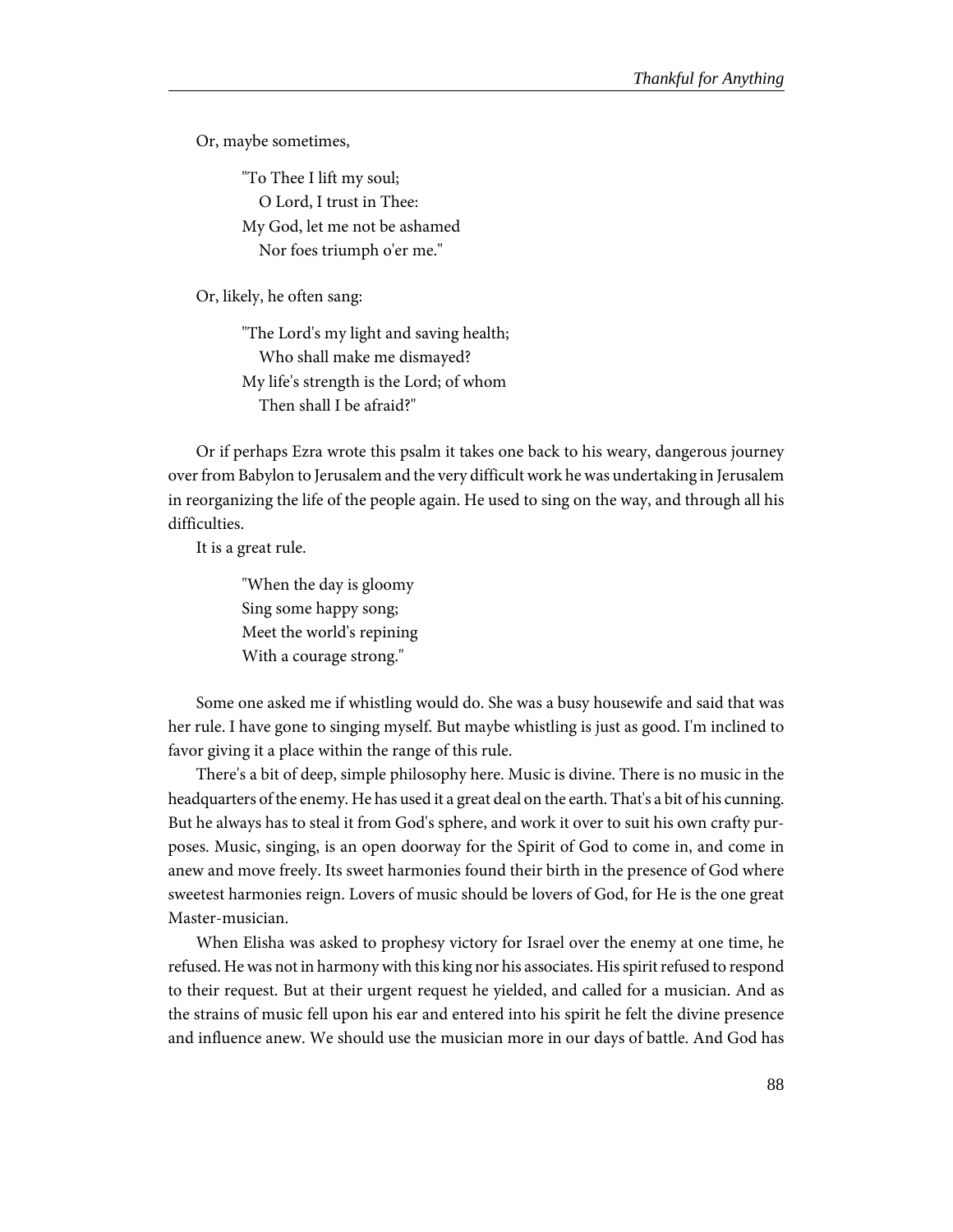wonderfully provided every one of us with a music-box of sweet melodies. If we would only open the lid, and let frequent use wear off the rust, and sing His praise more. In music God speaks to us anew with great power. This is the second rule, thankful for anything.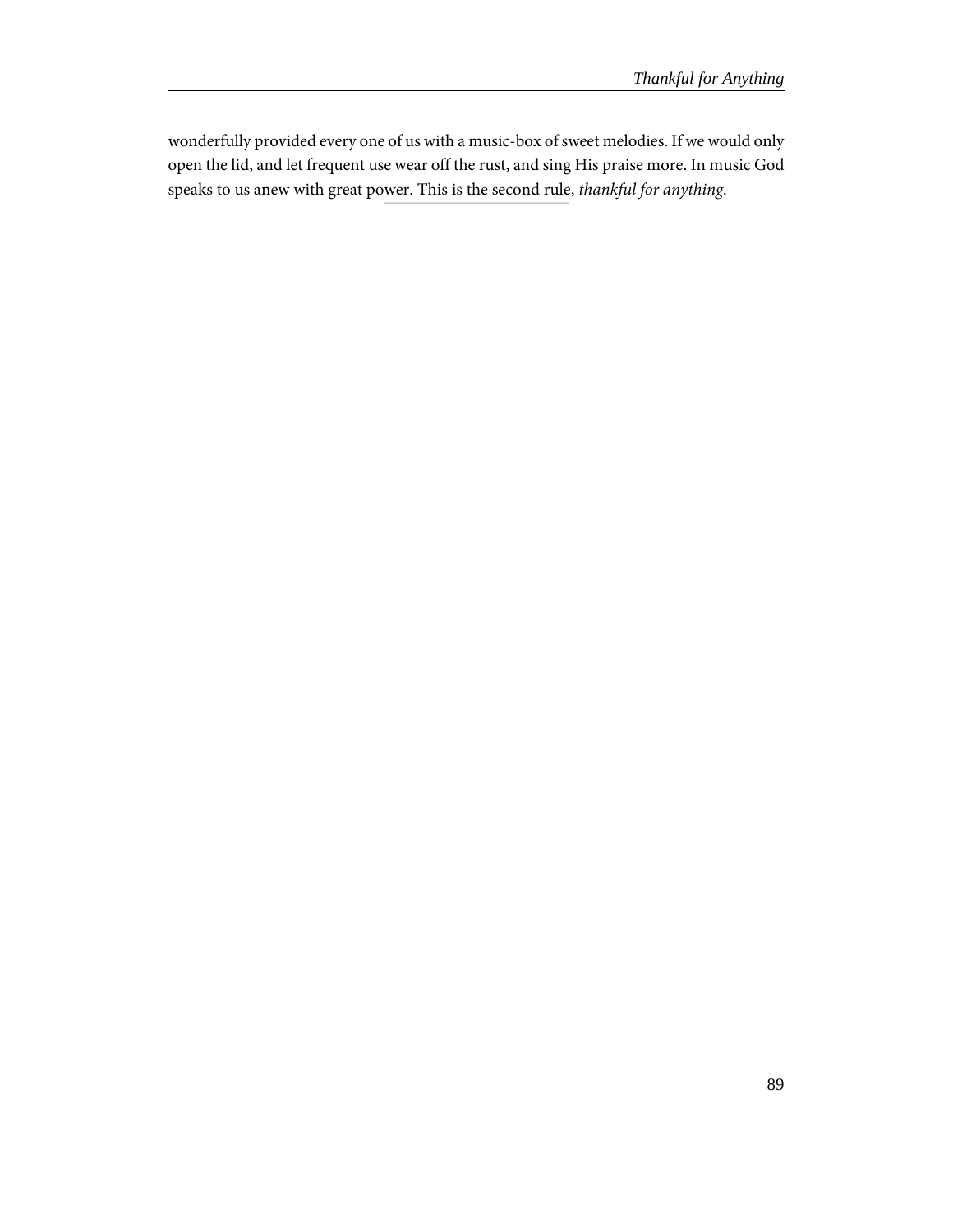## **Prayerful about Everything.**

The third rule helps to make both first and second effective. These three are closely interwoven. They always work together. Each suggests the other two. They are an interwoven trinity. The third is this, *prayerful about everything*. There are some unusually fine bits from the old Book to help here. Referring to the discipline which God's love makes Him use, David says: "For His anger is but for a moment: His favor is for a lifetime. Weeping may come in to lodge at even, but joy cometh in the morning."<sup>19</sup> There *may* be weeping. There shall be joy. Weeping won't stay long.

There's a morning coming, always a morning coming, with the sunshine and the chorus of the birds. Love's discipling touch that seems at the moment like anger is only for a moment. (The printer wanted to change that word discipling to disciplining; but God's tenderness comes to us anew when we realize that *disciplining* with its sharp edge means the same as discipling with its softer warmer touch.) The loving favor is for always, a lifetime of eternal life.

Again David says, "Cast thy burden upon the Lord, and He shall sustain thee."<sup>20</sup> The margin explains that the thing that weighs as a burden is something God has given us. He has sent it or allowed it to come. He has strong purpose in all He does. Here the promise is not that the burden will be removed, but that He will pick up both you and your burden into His arms and carry both. Many a man has praised God for the burden that made him know the tender touch of strong arms.

The same thing is repeated in the Sixty-eighth  $\text{Psalm}^{21}$  with tender variations. "Blessed be the Lord who day by day beareth our burden." Probably Peter knew a good bit about this subject. His temperament was of the impulsive sort that knows quick squalls at sea. But he had learned how to ride through them undisturbed to the calmer waters. He says, "Casting all your anxiety upon Him because He careth for you."<sup>22</sup> The force of the French version is said to be "unloading your anxiety upon Him." Back the cart up, tilt it over, let down the tail-board, let it all slip out over upon Him. The literal reading of that last half is, "He has you on His heart."

> "Is not this enough alone For the gladness of the day?"

But many of us have an inner feeling that some matters are too small, too trivial to take to God. We will take the great things, the serious things to Him and find the help needed.

<sup>19</sup> Psalm xxx:5.

<sup>20</sup> Psalm lv:22.

<sup>21</sup> Psalm lxviii:19.

<sup>22</sup> I Peter v:7.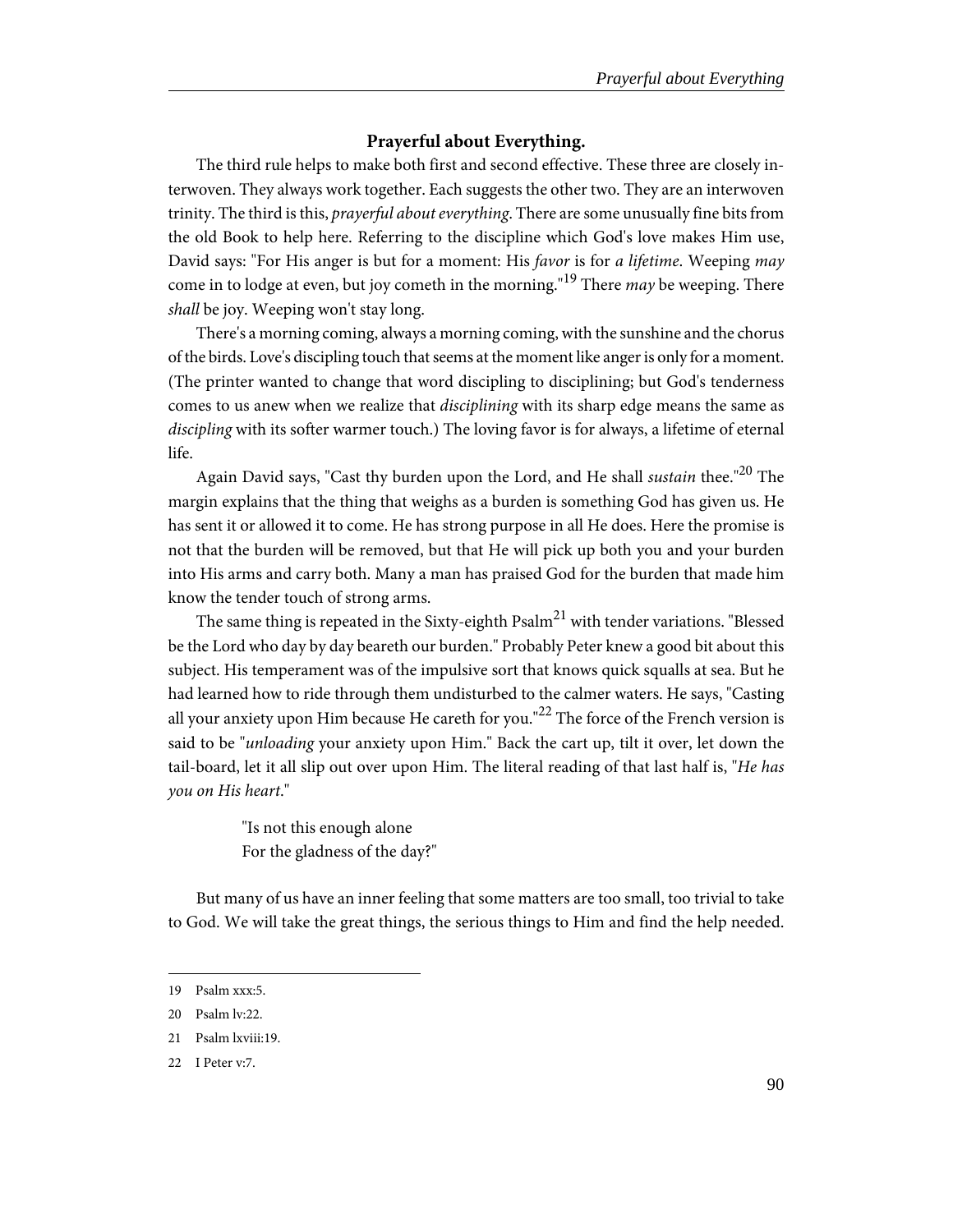But it seems childish almost to be bothering the great God about trifling details, we are apt to think. We are even annoyed with ourselves to think that we have allowed such petty things to make us lose our balance and control. We want to underscore and italicize this fact: if a thing is big enough to concern you, it is not too small for Him "because He has you on His heart." For your sake He is eager to help in anything, however small in itself it may seem.

Indeed it is the little things that fret and tease and nag so. The big things are more easily handled. But the little insectivorous details that will not down! Have you ever had this experience? You have retired on a hot summer night, tired and heavy with sleep. You are almost off when a mosquito that in some inexplicable way has eluded all screens and nettings comes singing its way about your face. It is just one. It seems so small. If it were only big enough to hit, something worthy of one's strength. But the mean little nagging specimen seems to elude every effort of yours. Maybe you take calm, deliberate measures to end its existence, but meanwhile you are thoroughly aroused and lose quite a bit of the sleep you need.

Just such a mosquito warfare do the little cares make upon one's strength, frittering it away. It cannot be too insistently repeated that whatever is big enough to cause me any thought is not too small for my God. He is concerned because I am concerned.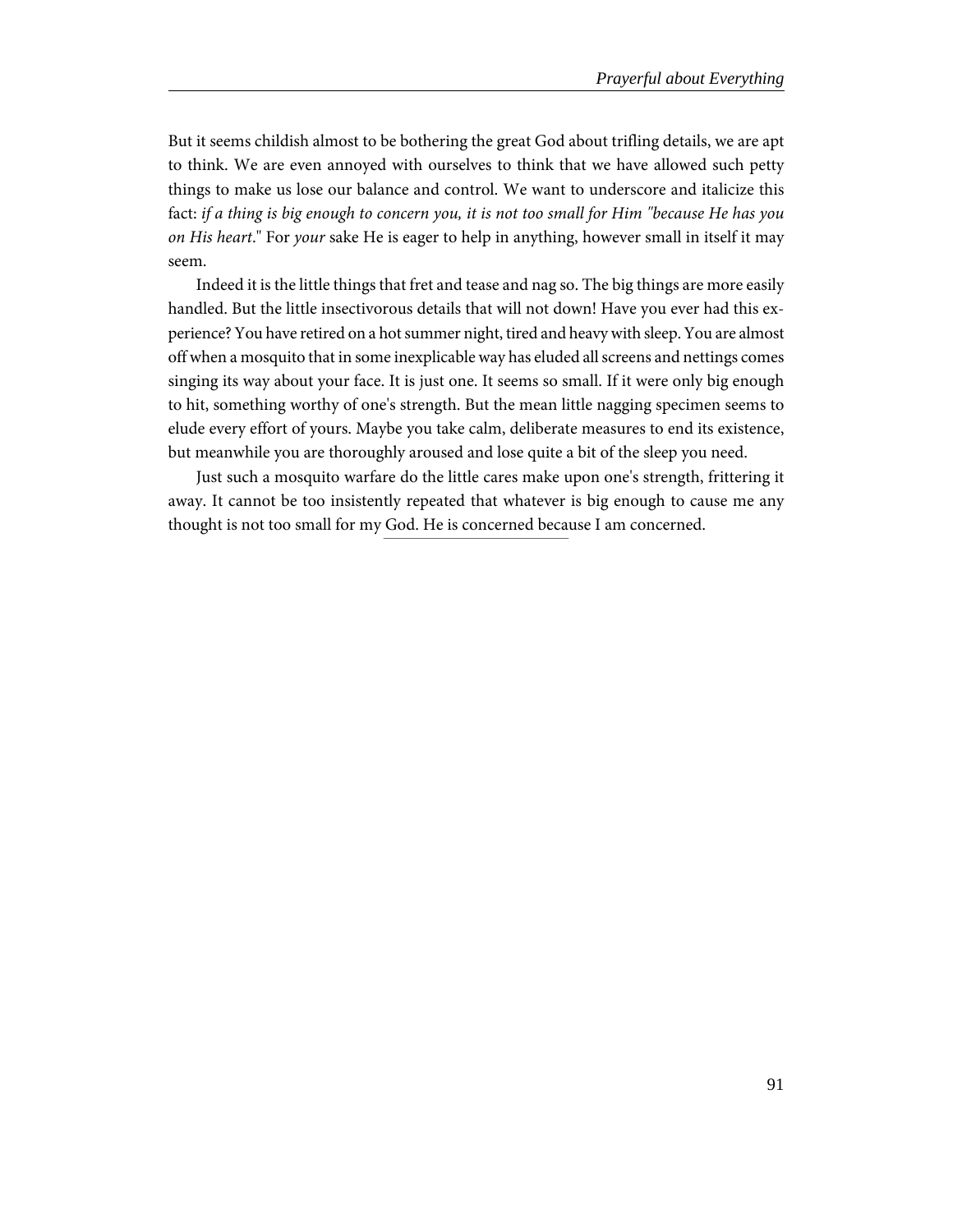# **A Steamer Chair for His Friend.**

It helps immensely here to recall the necessary qualities of a great executive, one who is concerned about the conduct of large affairs. There are two great qualities absolutely needful in any one occupying such a position. There must be the ability to grasp the whole scheme involved, and to keep one's finger upon every detail, as well. God is a great executive, the great executive of the universe. He planned the vast scheme of worlds making up the universe, and every detail. The whole universe in its immensity, and the intricacy of its movements, is kept in motion by Him. And every detail down to the smallest, the falling of one of the smallest birds, is ever under His thoughtful eye and touch. And He is our God. He has each of us on His heart.

We may learn of God by looking at man, made in His image. A story is told of a merchant well known on both sides of the water, illustrating this. His business interests are very extensive, with great stores in three of the world's great cities. He has displayed great genius for controlling the details of his vast enterprise. It is said that at one time when his business was developing its greatness, this was his habit. He would come to a clerk's desk unexpectedly and, sitting down quietly, note the transactions that came along. Here was a sales slip; three yards of calico, seven cents per yard, twenty-one cents; a bolt of tape, three cents, total twenty-four cents; cash fifty cents, twenty-six cents change. He would very quietly note the calculations, and call attention to any inaccuracies.

He might stay there a half-hour. Then he was away again. It was never known when he might come, nor where. He was always marked for his genial courtesy toward all his employees. That was his habit for years, I am told. His talent for details amounts to positive genius. And with this goes the ability to originate and build up and keep ever growing his vast business operations. And this man is but one of a very large class in our day of specialized organization. This faculty of controlling both the whole, and each detail, is a bit of the image of God in these men. Only man is ever less than God. The best organization slips sometimes, somewhere. But God never fails. Each of us is personal to Him. He can think of each as though there were no other needing His thought, and He does.

A little incident is told of George Müller of Bristol, England. He is the man who taught the whole world anew how to trust God. Poor in his own holdings, he expended millions of dollars in caring for orphans, supporting missionaries, and distributing printed truth. He never asked any man for money nor made any needs known. He trusted God for all and for each. The two thousand and more orphans, and the cutting of his quill pen were alike subjects of prayer with him.

At one time, in the course of his missionary travels around the world, he was embarking on an ocean voyage. He was an old man at the time, and accompanied by a young man who attended to the details of travel. After they had boarded the steamer his companion came up hurriedly to say that the steamer chair for Mr. Müller's use was not on board and he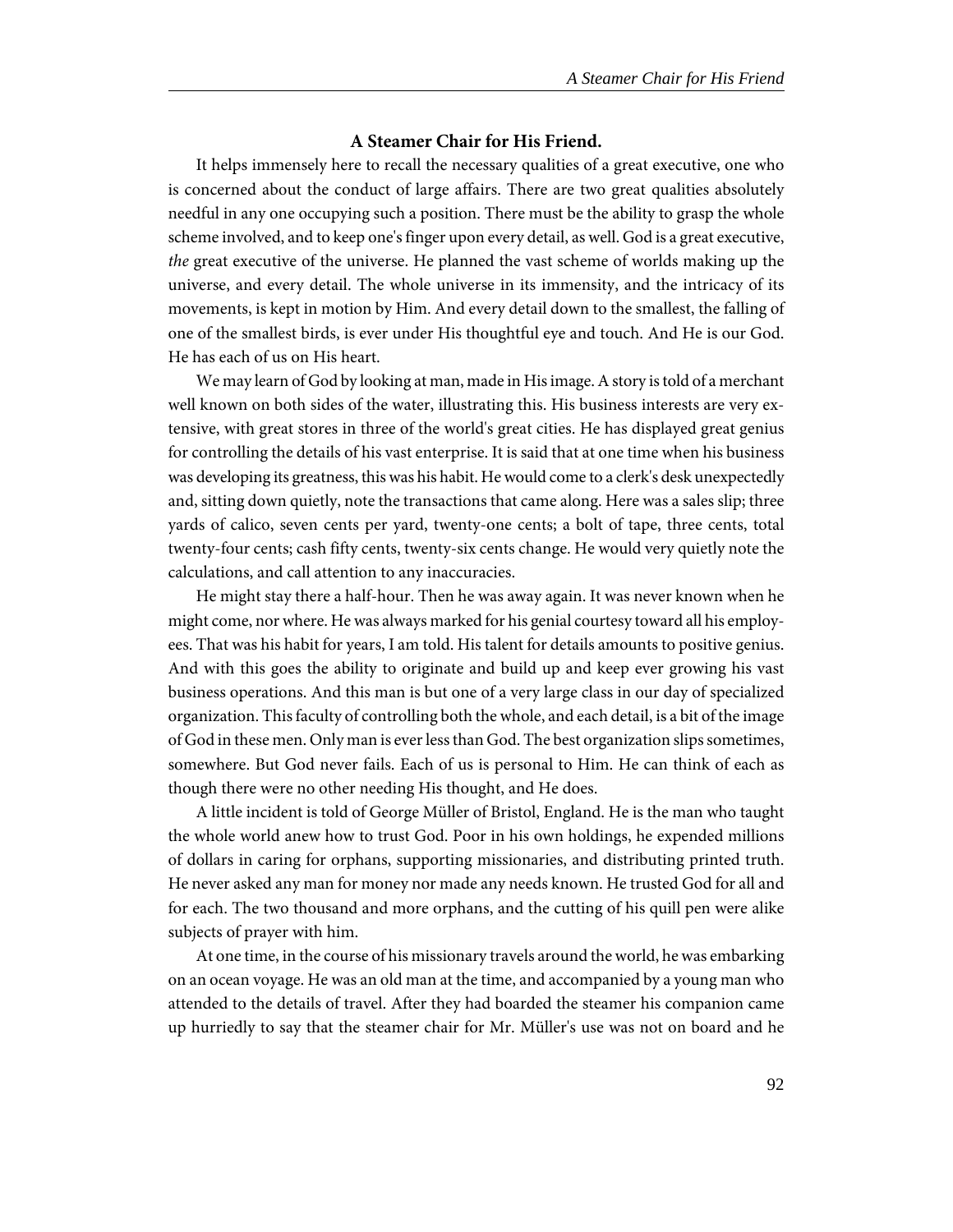could not get any trace of it. It would of course be a very necessary convenience for the steamer trip. Mr. Müller inquired if the proper notice had been sent to have it on board. Yes, all had been done that should have been done. And now the time was very short.

Mr. Müller breathed a quiet prayer, and then said to his companion not to be disturbed, that he felt sure it would be on hand in time. The attendant went off again to see what could be done, came back evidently annoyed at the possibility of his elder distinguished companion being inconvenienced. But Mr. Müller quieted him with the assurance that the chair would come. They stood at the side rail above, overlooking the dock.

At the very last moment, just as the hawsers were about to be thrown off, and the gang plank pulled away, a truck of luggage was hurriedly run on board, and on top of the pile the friends watching above could plainly see a steamer chair with G. M. marked on it. Mr. Müller, standing in his group of friends, looked up past them and quietly said, "Father, I thank Thee." Was God in that simple occurrence? He surely was. He was concerned that His faithful friend should have the chair for his bodily comfort. Man's arrangements seemed in danger of slipping. His overruling touch was put in for His friend's sake. A chair wasn't too small for God because it was for His friend, Mr. Müller.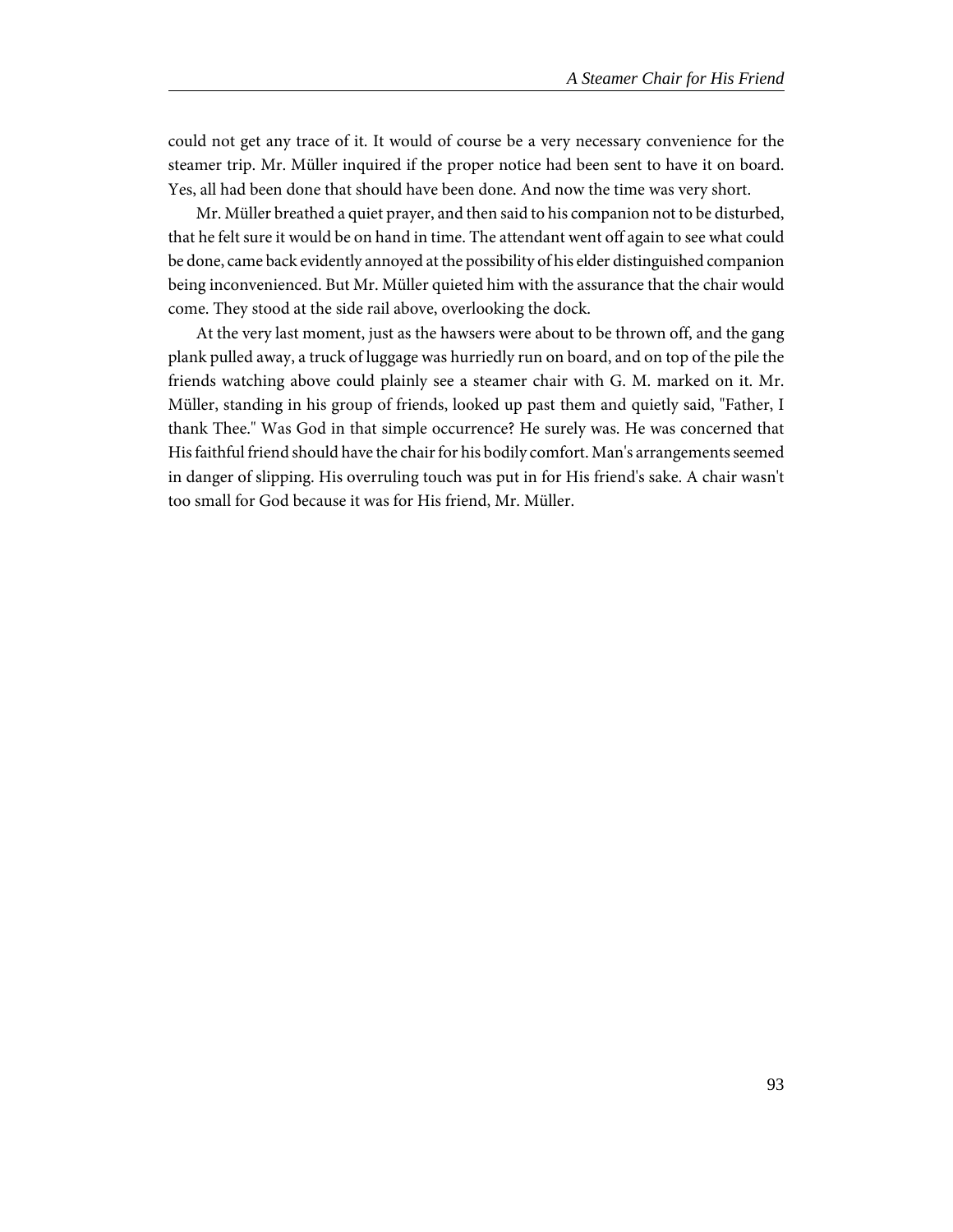#### **He Has You on His Heart.**

I got a similar story from Dr. James H. Brookes of St. Louis, a number of years ago while in his home over night. It was about J. Hudson Taylor, founder of the China Inland Mission, who had learned through many years of trusting how faithful God is. Mr. Taylor had been speaking in Dr. Brookes' church, and was to go to a town in southern Illinois to speak at the Sabbath services. Saturday morning they went down to the railroad station to get the train, and stepped into the station just as the train was pulling out at the other end. There was no possible chance of catching it. It seemed all the more exasperating that they could see the train moving away out of reach.

Dr. Brookes of course felt much chagrined. Mr. Taylor being a stranger in the country, and the guest of Dr. Brookes, had trusted his arrangements. Inquiries were quickly made about other trains. But there would not be another train out that way until night. And as they were questioning and talking the station-master said, "There's that train over there; it runs into Illinois and crosses another road down to where you want to go. They are supposed to make connections, but they never do." Dr. Brookes said he went off to make further inquiries, and coming back in a few moments was surprised to find Mr. Taylor standing on the rear platform of the train that never made the connection.

He said, "Why, Mr. Taylor, that won't make the connection." And Mr. Taylor smiled and in his very quiet way said, "Good-bye, Doctor, my Father runneth the trains." That seemed to sound well for a sermon. But to Dr. Brookes' misgivings there came again the quiet "Good-bye, Doctor, my Father runneth the trains." After starting Mr. Taylor explained the situation to the conductor, the importance of his engagement, and of making the desired connection, hoping the trainman might be of some service. The man hoped he would get the train, but said it was very doubtful as they rarely did. Mr. Taylor thanked him, and sat quietly praying.

Was the connection made? As Mr. Taylor's train pulled in the other was standing at the station. The conductor said, "Well, there it is, but I didn't expect it." There was quite enough time to get across the platform without hurrying and into the other train when it moved off. Was God in that? I have no difficulty at all in understanding that He was. What concerned His friend, in a strange land, on an errand for Himself surely concerned Him. What concerns any trusting child of His concerns Him, for He has us on His heart.

I recall a personal experience in Boston one summer day. It was a very hot day. I was to meet my mother and sister in the North Union station, where we were to take a train out. I had their tickets. I reached the station from my errands, hot and tired and with my head aching, ideal conditions for worry. As I stepped into the station I realized at once that our appointment to meet was not very definite. For the large station was crowded. There was not much time before our train would go. And I commenced to be agitated, which is a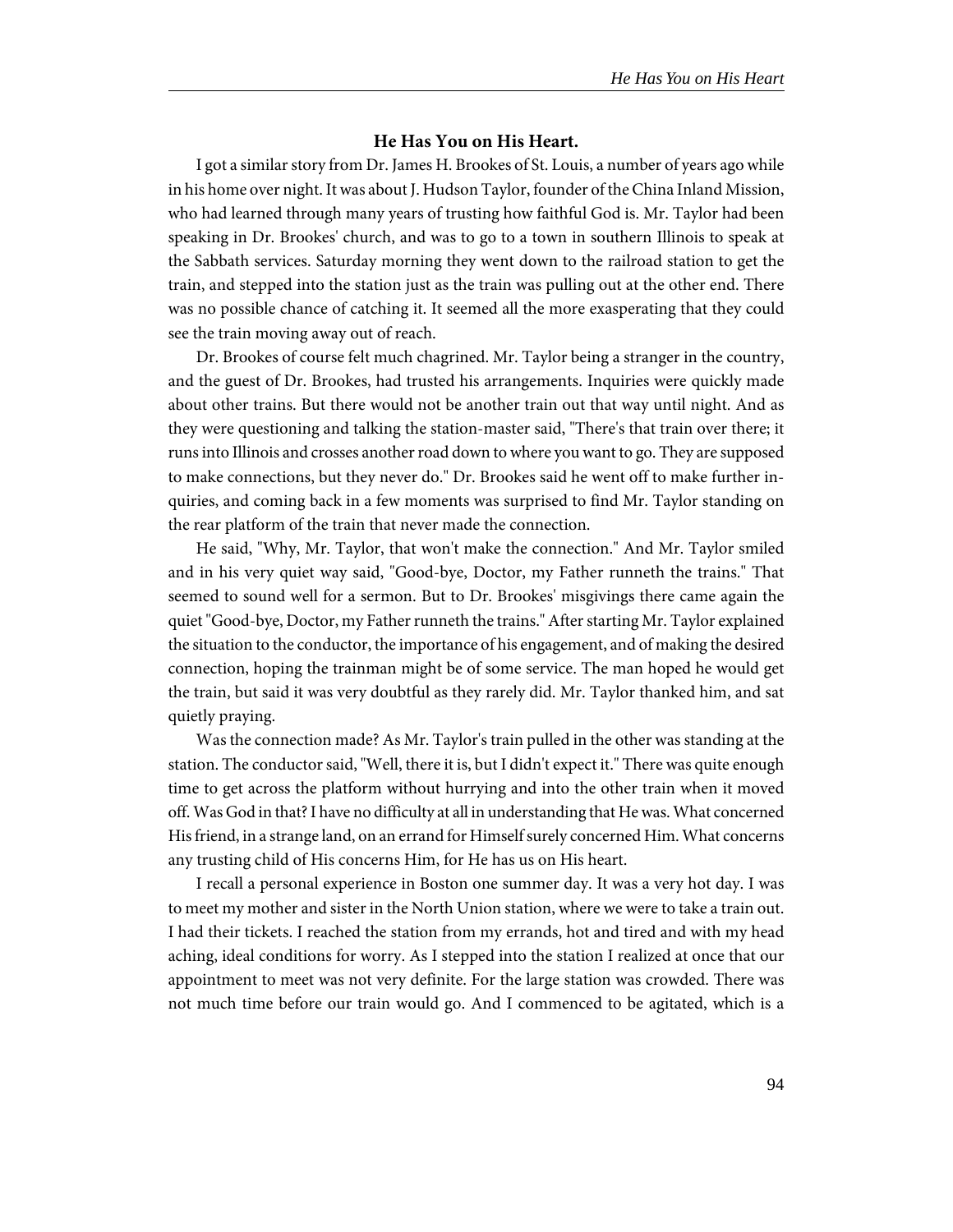gentler way of saying worried. What would I do? It would be extremely inconvenient, especially for my mother, to miss the train. And the time was short, and--and--.

You see I was not a graduate in this don't-worry school. I'm not yet; still studying; expect to enter for post work when I do graduate. The school is still open; open to all; instruction given *individually* only; the Teacher has had long experience Himself on the earth, in the thick of things.

Well, I said as I stood a moment in the thick crowd, "Master, you know where they are. Please take me to them. Maybe I should have been more careful about the appointment, but I was tired at the start. Please--thank you." And in less time than it takes to tell you I met them right in the thick of the great crowd. And I felt sure that Peter got his putting of it straight when he said of the Master, "He has you on His heart."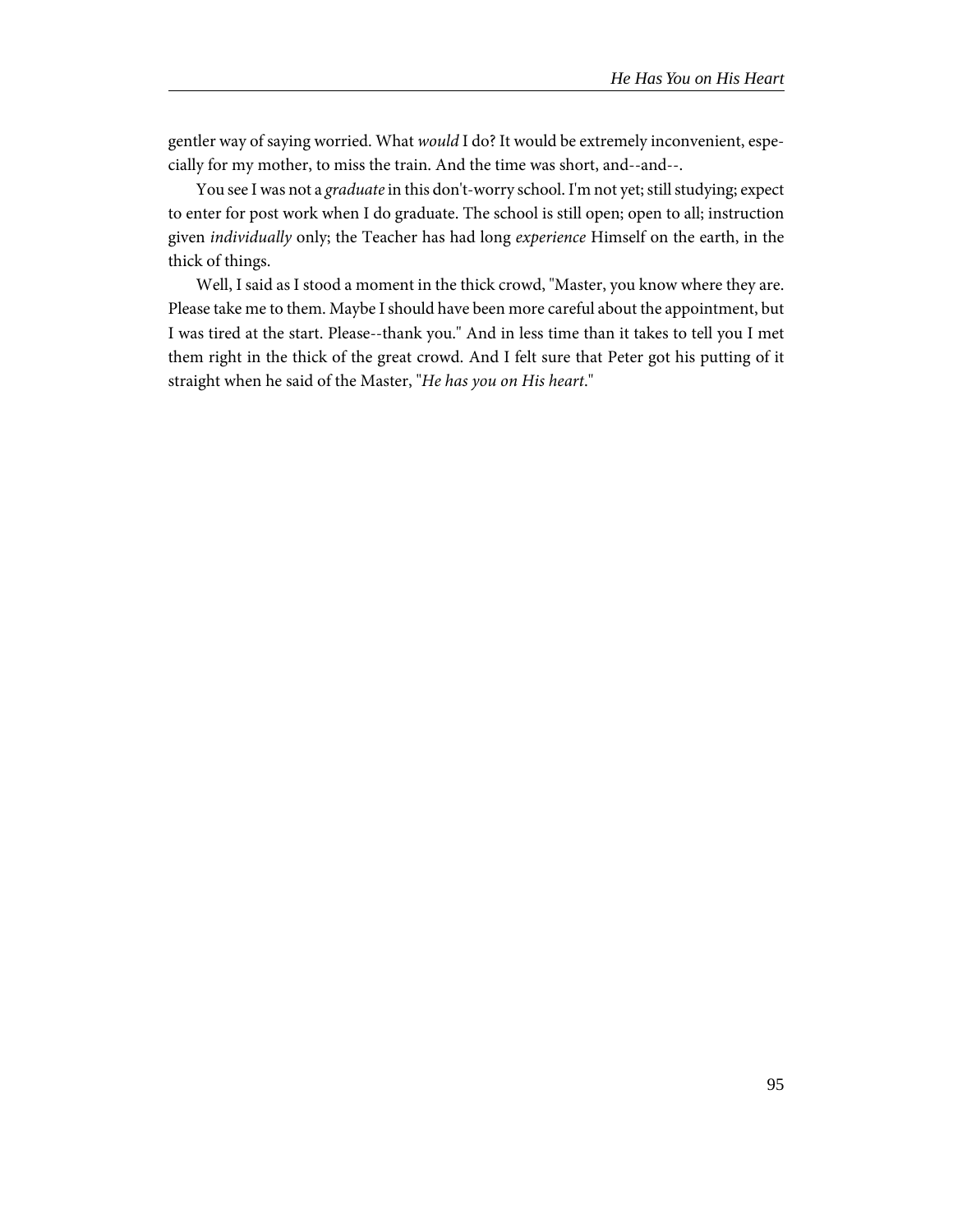# **Paul's Prison Psalm.**

Did Paul follow his own rules? The best answer to that is this little four-chaptered epistle where the rules are found. Philippians is a prison psalm. The clanking of chains resounds throughout its brief pages. At one end is Philippi; at the other Rome. Here is the Philippian end. In the inner dungeon of a prison, dark, dirty, damp, is a man, Paul. His back is bleeding and sore from the whipping-post. His feet are fast in the stocks. His position is about as cramped and painful as it can be. It is midnight. Paul would be asleep for weariness and exhaustion, but the position and the pain hinder.

Does no temptation come to him? He had been following a vision in coming over to Philippi. This is a great ending to the vision he's been having. Did no such temptation come? Very likely it did. But Paul is an old campaigner. He knows best what to do. He begins singing. His music is pitched in the major too. Most likely he is singing one of the old Hebrew psalms that he knew by heart. It was a psalm of praise. That is one end of this epistle.

At the other end Paul is a prisoner at Rome. As he sits dictating his letter, if he gets tired and would swing one limb over the other for a change, a heavy chain at his ankle reminds him of his bonds. As he reaches for a quill to put a loving touch to the end of the parchment, again the forged steel pulls at his wrist. That is the setting of Philippians, the prison psalm. What is its key word? Is it patience? That would seem appropriate. Is it long-suffering? More appropriate yet. Some of us know about short-suffering, but we are apt to be a bit short on long-suffering. The keyword is joy, with its variations of rejoice, and rejoicing.

And notice what joy is. It is the cataract in the stream of life. Peace is the gentle even flowing of the river. Joy is where the waters go bubbling, leaping with ecstatic bound, and forever after, as they go on, making the channel deeper for the quiet flow of peace. Paul had put his no-worry rules through the crucible of experience. He follows the Master in that. These three rules really mean living ever in that Master's presence. When we realize that He is ever alongside then it will be easier to be

> Anxious for nothing, Thankful for anything, Prayerful about everything.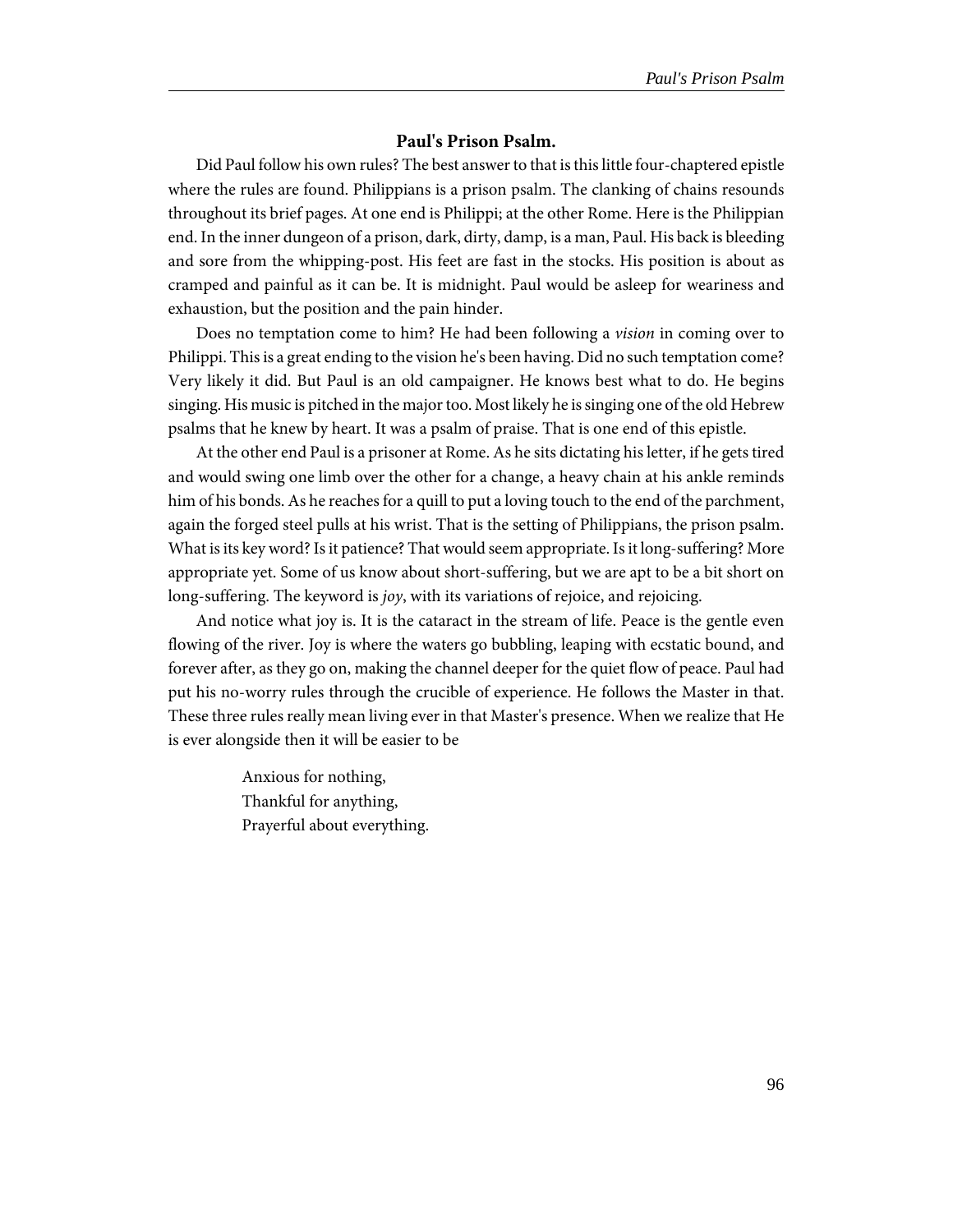# **He Touched Her Hand.**

One morning on waking, a woman charged with the care of a home began thinking of the day's simple duties. And as she thought they seemed to magnify and pile up. There was her little daughter to get off to school with her luncheon. Some of the church ladies were coming that morning for a society meeting, and she had been planning a dainty luncheon for them. The maid in the kitchen was not exactly ideal--yet. And as she thought into the day her head began aching.

After breakfast, as her husband was leaving for the day's business, he took her hand and kissed her good-bye. "Why," he said, "my dear, your hand is feverish. I'm afraid you've been doing too much. Better just take a day off." And he was gone. And she said to herself, "A day off! The idea! Just like a man to think that I could take a day off." But she had been making a habit of getting a little time for reading and prayer after breakfast. Pity she had not put it in earlier, at the day's very start. Yet maybe she could not. Sometimes it is not possible. Yet most times it is possible, by planning.

Now she slipped to her room and, sitting down quietly, turned to the chapter in her regular place of reading. It was the eighth of Matthew. As she read she came to the words, "And He touched her hand, and the fever left her; and she arose and ministered unto Him." And she knelt and breathed out the soft prayer for a touch of the Master's hand upon her own. And it came as she remained there a few moments. And then with much quieter spirit she went on into the day.

The luncheon for the church ladies was not quite so elaborate as she had planned. There came to her an impulse to tell her morning's experience. She shrank from doing it. It seemed a sacred thing. They might not understand. But the impulse remained and she obeyed it, and quietly told them. And as they listened there seemed to come a touch of the Spirit's presence upon them all. And so the day was a blessed one. Its close found her husband back again. And as he greeted her he said quietly, "My dear, you did as I said, didn't you? The fever's gone."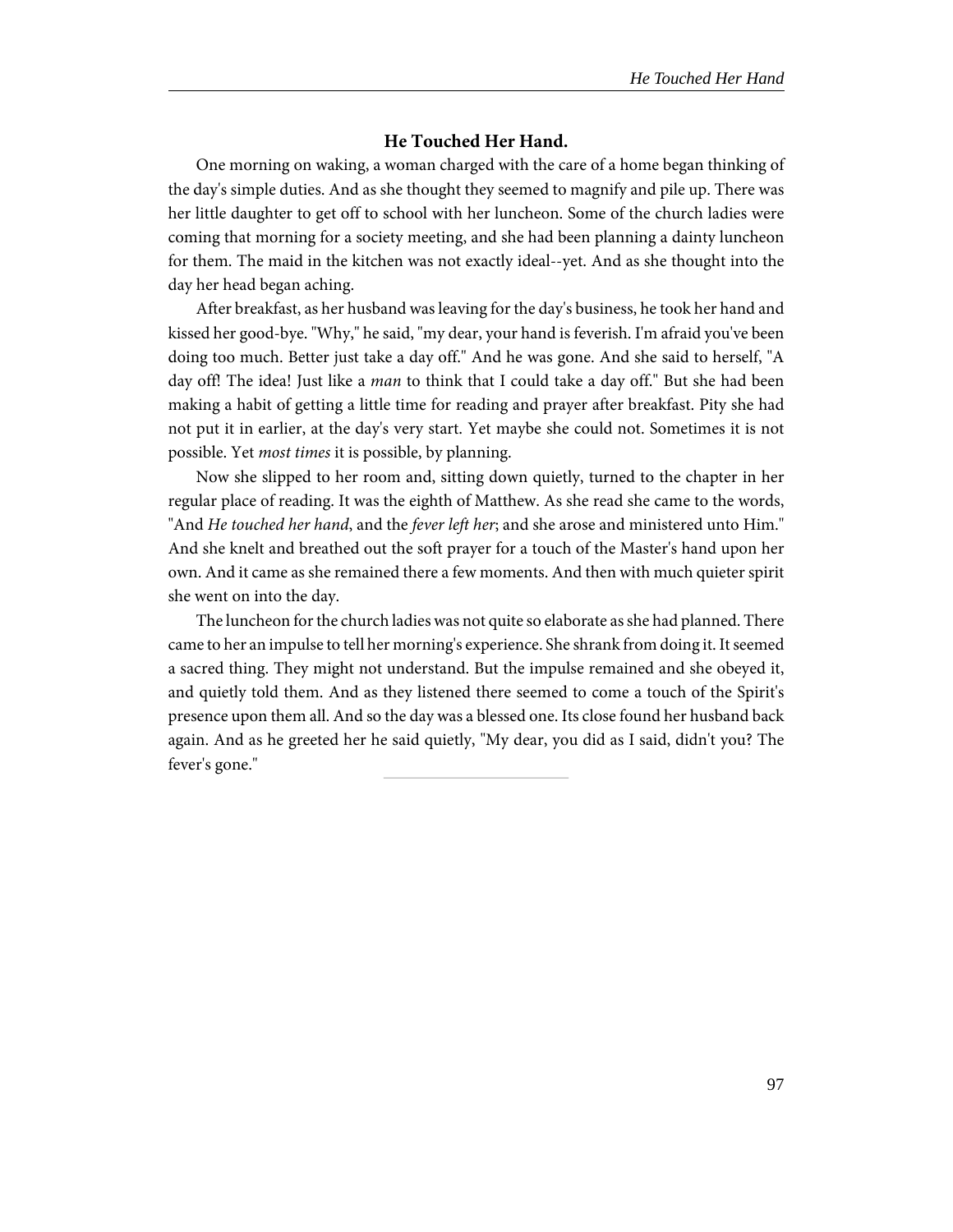# **Gideon's Band: Sifted for Service.**

### **(1 Corinthians i:18-31; Judges vi and vii.)**

#### **God Wants the Best.**

Salvation is for all. Service is for those chosen for it. All *may* serve. That all do not is simply because service requires qualities which all do not have. Yet, again, all may have them who will, for the required qualities are *heart qualities*. And every one of us can cultivate the heart qualities. There is special service, chiefly of leadership, requiring brain qualities as well as heart. But the Master attends to the choosing of men for such service.

And where His spirit has touched human hearts there will be a glad doing of just what service He appoints. It will be an honor to do just what He asks because He asks. What it may happen to be will be a small matter in itself. It is for Him, at His desire, and that is full enough to bring out the best we have.

Our old Tarsus and Antioch friend and leader has written a special word about this matter of being chosen for service. It is in his first letter to the recently organized church at Corinth. It is really his second letter, for he seems to have written one before it that has not been preserved.<sup>23</sup> There were some very serious matters in this new church requiring strong treatment by its much-loved founder. Among them was one about service.

There were some who had gifts in service that seemed more attractive and desirable than others had, it might be said more showy. And their brethren, not free from the old worldly spirit, were envious and jealous. And these who had such gifts were not free from a boasting spirit. Factions or parties had arisen as a result. It was the bad world spirit of competition and rivalry in among Christ's followers where it should never come, yet where it still does come. In writing this letter Paul throughout blends great plainness and common sense with great tenderness.

In the beginning of his letter he calls attention to the fact that there are not many among them of those who were reckoned by the world's standards as wise or mighty or noble. On the contrary, in choosing His leaders God had purposely chosen those reckoned by the world's standards foolish that He might show plainly the shallowness of what they deem wise. And so things reckoned weak had been chosen to give the conception of what true strength is. And things even base, and despised, and not counted at all had been used that so men might learn the God-standards of wisdom and strength and honor and of what is worth while. The purpose being that men should quit glorying in themselves and glorify Him from whom everything had come, and was ever coming.

The passage has oftentimes been quoted as though God prefers weakness; never put so bluntly as that perhaps, but plainly meaning that. That of course is not true. God wants the

<sup>23</sup> 1 Corinthians v:9-12.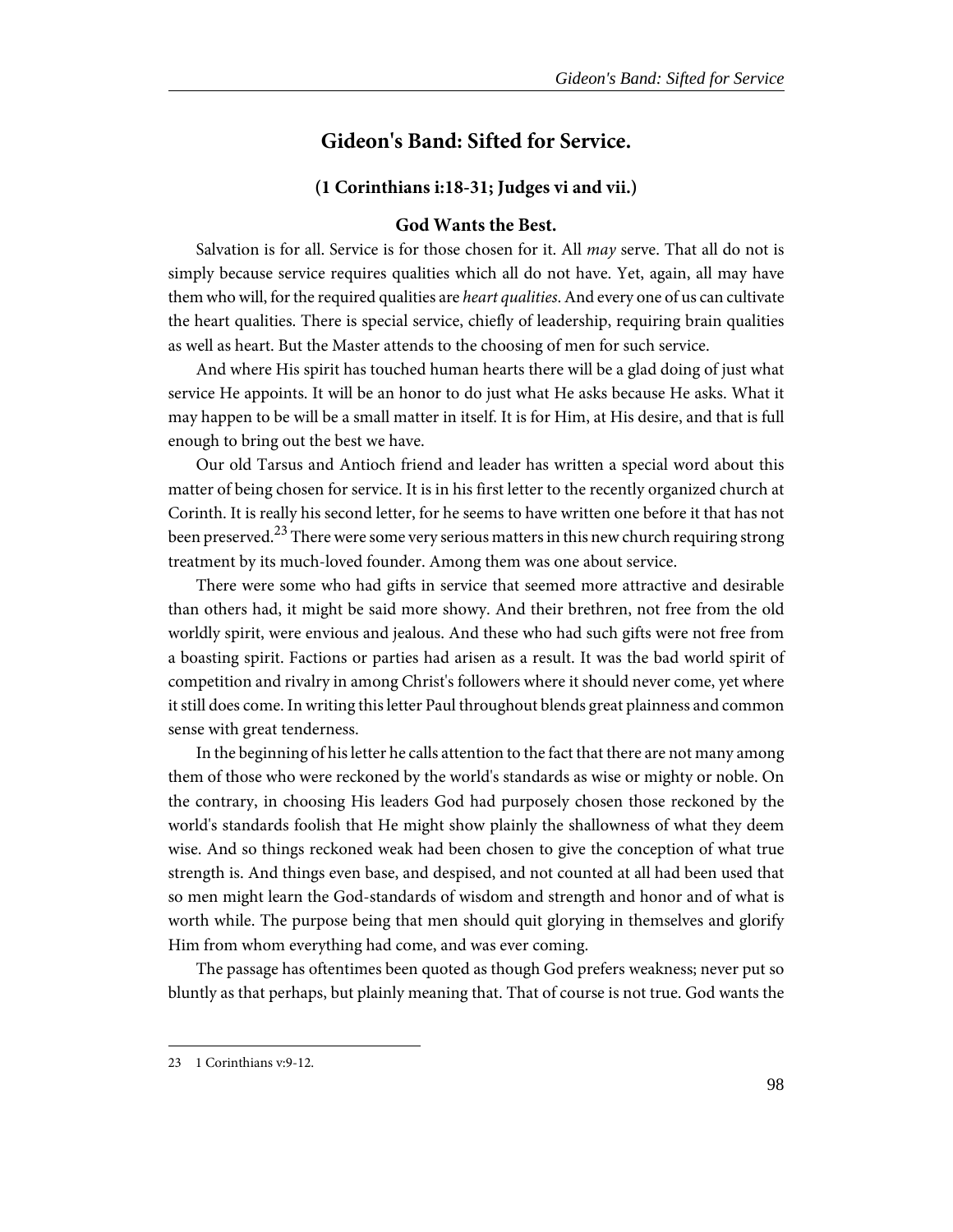best we have. He needs the best. And for leadership often His plans must wait till a man of the sort needed can be gotten. And gotten frequently means broken, shattered, and then made over wholly new, that the native strength may be used according to true standards.

Jacob was chosen rather than his elder brother Esau, not because of Jacob's goodness but because of Esau's weakness. God was narrowed to these two grandsons in carrying out the promise to Abraham. Jacob was contemptible in his moral dealings, but he had qualities of leadership wholly lacking in his brother. His moral character was a serious hindrance. God had to handle him heroically before He could get the use of his stronger mental equipment. Jacob had to get a bad throw-down before he would be willing to let God have His way. His body must be weakened before his mental power would yield. That was the weakness of his stubbornness. Stubbornness is strength not strong enough to yield.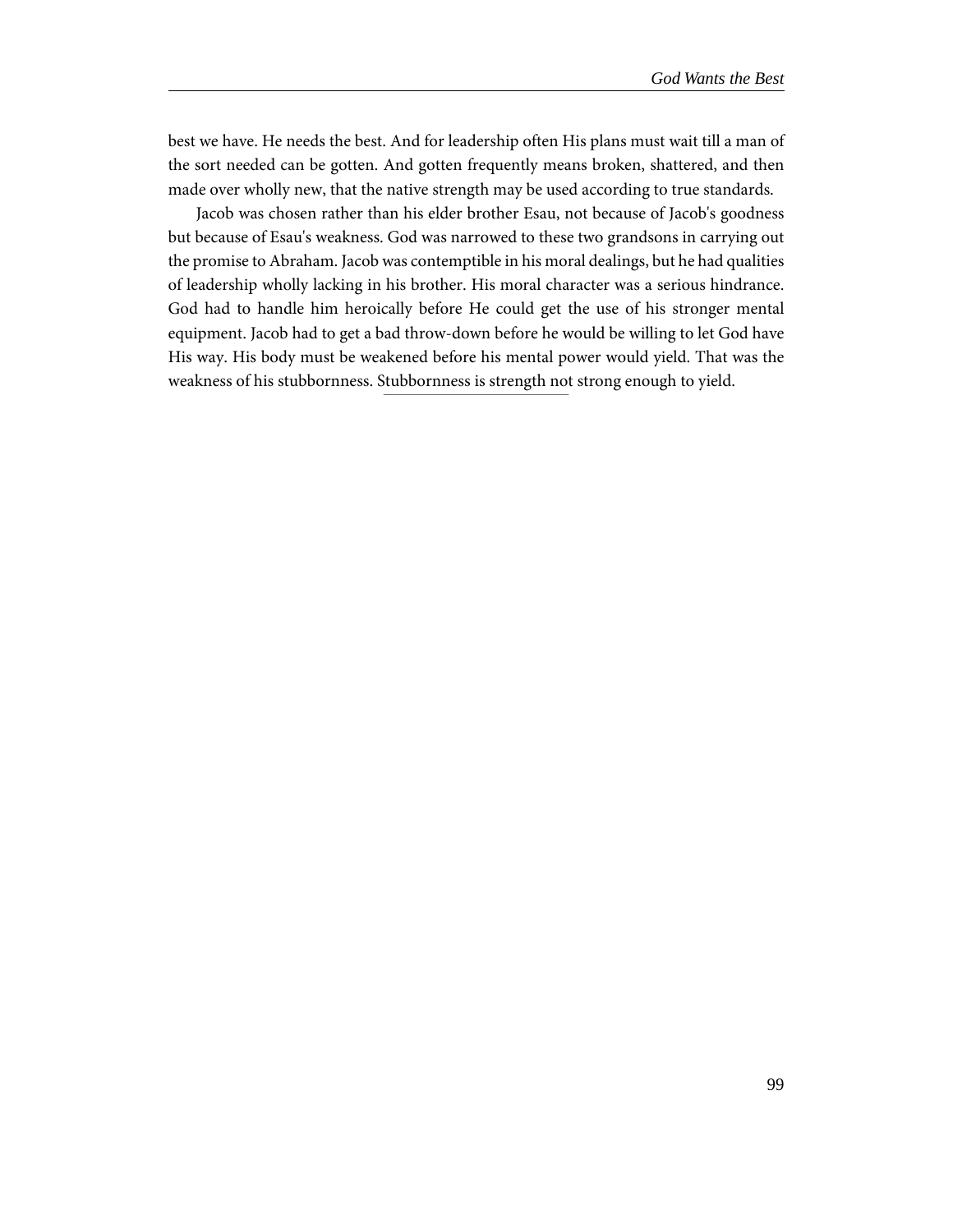### **God's Use of Weak Things.**

It is true that over and over again God has used men utterly weak and foolish and despised in the light of life's common standards. He wants men of the best mental strength, of the finest mental training, and He uses such when they are willing to be used, and governed by the true God-standards of life. But talent seems specially beset with temptation. The very power to do great things seems often to bewilder the man possessing it. Wrong ambition gets the saddle and the reins and whip too, and rides hard.

Frequently some man who had not guessed he had talent, born in some lonely walk of life, without the training of the schools, is used for special leadership. It takes longer time always. Early mental training is an enormous advantage. Carey the cobbler had mental talents to grace a Cambridge chair. It took a little longer time to get him into shape for the pioneer work he did in India. Duff's training gave him a great advantage.

But God is never in a hurry. He can wait. What He asks is that we shall bring the best we have natively, with the best possible training, and let Him use us absolutely as He may wish. And always remember that every mental power is a gift from Him; that actual power in life must be through Him only; and that mental gifts are not serviceable save as they are ever inbreathed by His own Spirit.

This word of Paul's finds most graphic illustration in the book of Judges. Judges should be put alongside of the first chapter of First Corinthians. It is a series of pictorial illustrations of what Paul is saying there. These two books, Joshua and Judges, side by side in the Old Testament stand in sharpest contrast. The keynote of Joshua is victory; of Judges defeat. There's music in both, but contrasted music. Joshua rings with songs in the major key, triumphant, militant, joyous, victorious.

The music of Judges is in the minor, sad and weeping, with the harps hanging on the willows. Joshua is upon the mountain top with sun shining and air bracing and outlook inspiring. Judges is down in the valley bottoms, dark and gloomy, and depressing. Yet Judges has bright spots, and has spurts of good music interspersed. It is a study in lights and shadows, bright lights, and dark shadowings, but with the blacker tints intensifying and overcoming the others.

There are here seven striking illustrations of God's use of strange unusual means, such as are reckoned weak and trivial. A *left-handed* man uses that peculiarity to get a great victory and eighteen years of freedom for the nation.<sup>24</sup> A farmer with as homely a weapon as an  $ox$ -goad delivers his people from oppression.<sup>25</sup> Men came to be so scarce, that is men that were men enough to take their true place as leaders, that a woman had to step into the breach,

<sup>24</sup> Judges iii:15-30.

<sup>25</sup> Judges iii:31.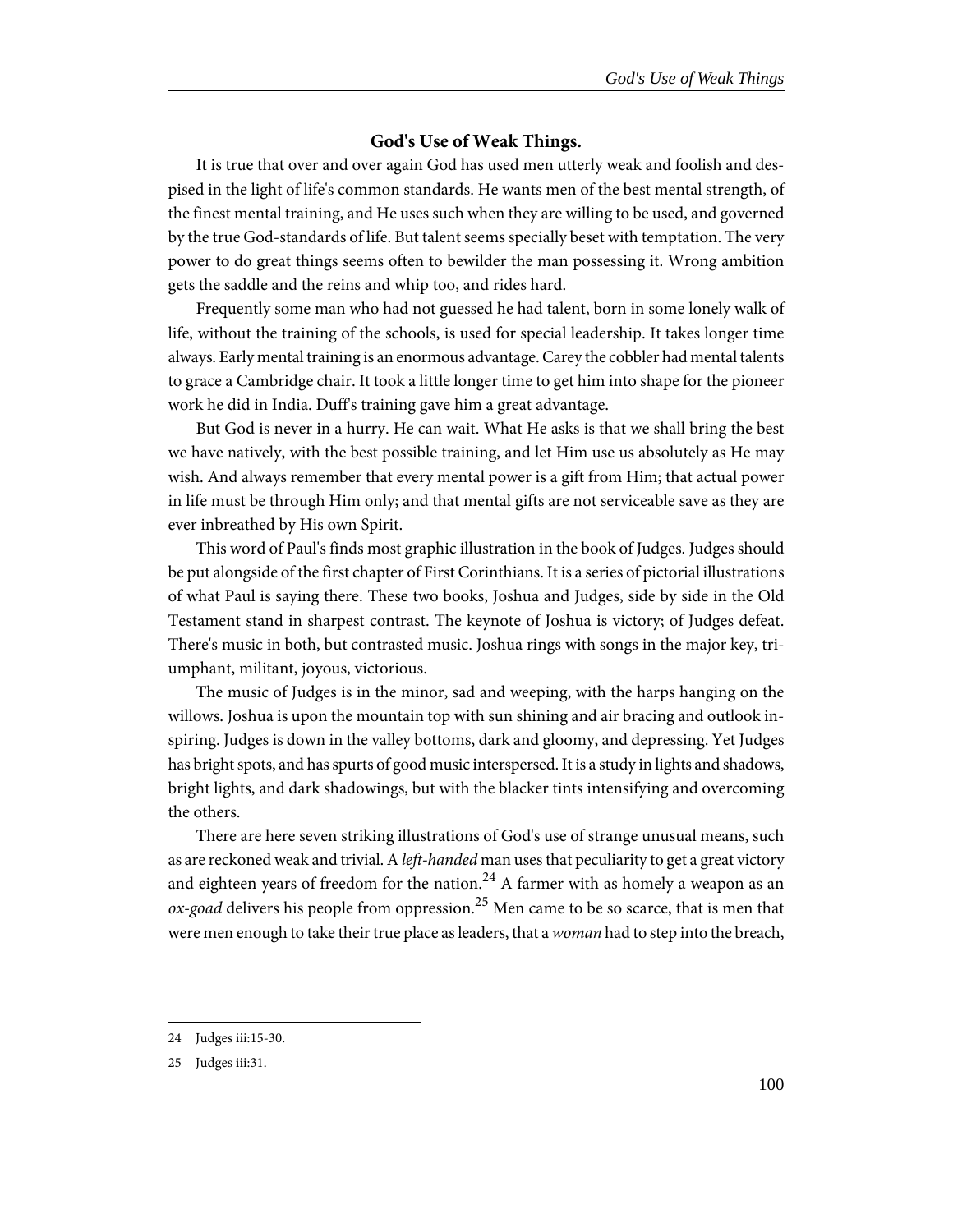and assume leadership. But the student of history and of modern times is used to that. The result was great victory, and a forty years' rest from the nation's enemies.<sup>26</sup>

A nail or tent-pin, only a wooden peg, in the hands of a woman with a hammer helps to make the enemy's defeat more decisive.<sup>27</sup> Three hundred young men with pitchers and  $trumpets$  completely rout the three armies of three nations, and bring another deliverance.  $^{28}$ Another time a piece of a millstone shoved over the wall by a woman turns the tide of battle favorably.<sup>29</sup> And as contemptible a thing as the *jawbone of an ass* in the hands of one strong man is used to slay a thousand men.<sup>30</sup>

- 28 Judges vi and vii.
- 29 Judges ix:50-57.
- 30 Judges xv:15-20.

<sup>26</sup> Judges iv:4-16; v:1.

<sup>27</sup> Judges iv:17-24.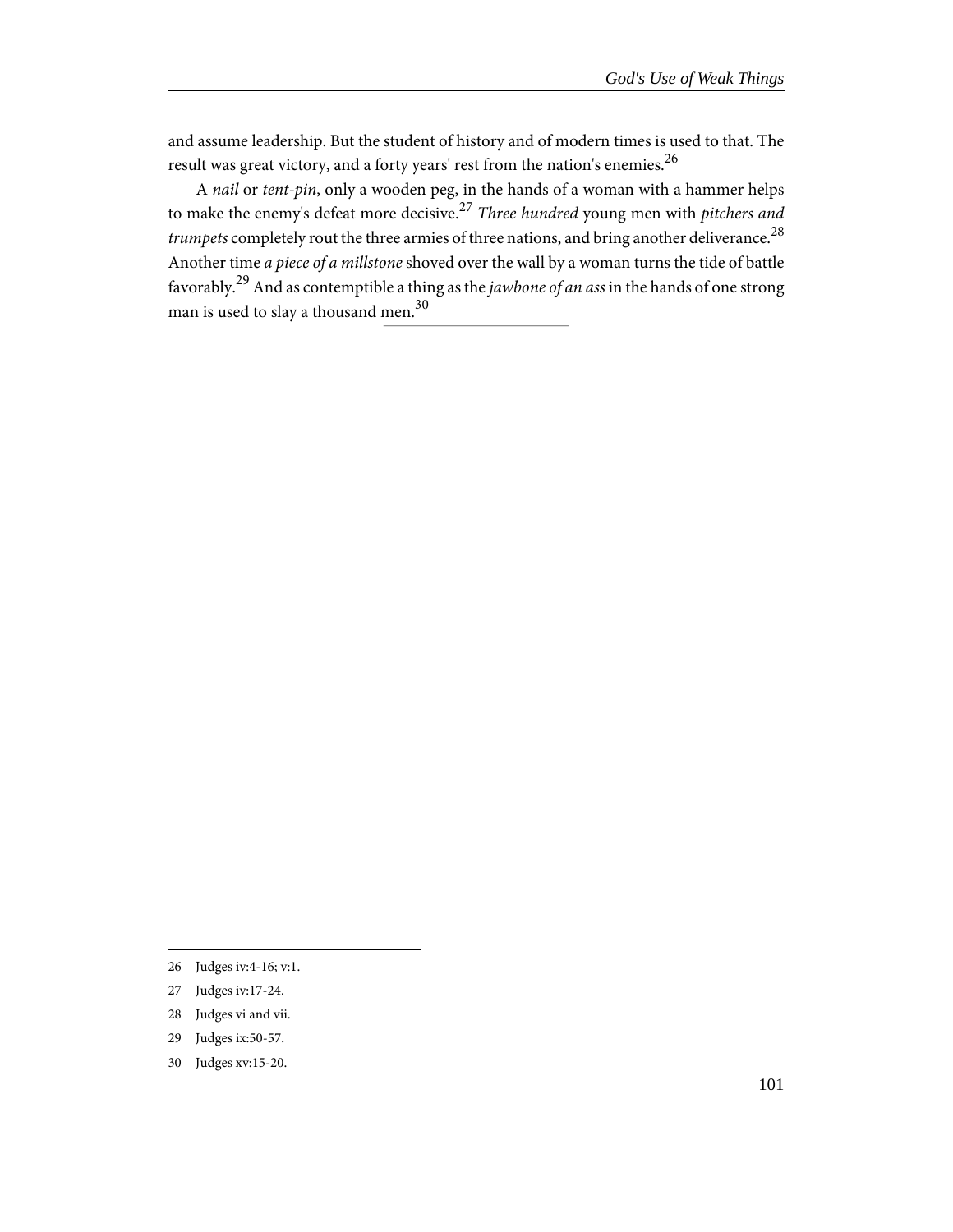# **Call for Volunteers.**

It is of one of these, one of the most striking of these, that we are to talk together awhile; the graphic story of Gideon and his band of three hundred young fellows. Things were in bad shape in the nation; about as bad in every way as they could be. This time it was the Midianites who overran the land, and held the leaderless people in most abject slavery. With them were joined two other nations, the Amalekites and the Children of the East. When the crops were almost ready to harvest, these raiders swooped in in great numbers and destroyed all the crops and drove away all the stock.

They harried the Israelites so that life was made very miserable for them. They were forced to flee from their farms and take refuge in caves and dens and the fastnesses among the hills. Then, as usual, when they got into bad shape the people remembered God, and cried for help, and, as usual with Him, He at once forgave them and planned another great deliverance.

First of all Gideon the leader is chosen out, and put through a bit of schooling. That is a fascinating story of great helpfulness. Then this trained young leader gathers his band of helpers. And we want to mark keenly how these three hundred men were sifted out of the thousands for service. They were sifted out. They sifted themselves out. In that army of thousands were just three hundred who had the needed qualifications for the bit of service God wanted done.

Look over the gathered thousands: which are the chosen three hundred? No man knew. They didn't know themselves until the tests came. They chose themselves out by the way they stood the three tests applied. Even so is God ever sifting out men for service. The more difficult the service, the higher the grade of leadership needed, the severer the test. The testing both reveals the qualities, and in part makes them.

The first quality these men had was willingness. They were all volunteers. When the call came they rallied to the leader's side. Gideon sent runners, criers, out throughout that whole section. They went first to his own family clan, then to his tribe, then to three neighboring tribes. They said that God had called upon Gideon to lead a movement against the Midianites and their allies and he wanted every man to come and help. The messengers went swiftly through the whole territory of these neighboring tribes, arousing the men to action and calling for volunteers.

A good many did not respond to the summons. Some were simply indifferent. They could not help hearing the call, but there was no response without or within. No change of expression in the eye or face. They went right on in their heavy, dull way as though they hadn't heard. They were utterly indifferent to the call. Some were reluctant. They stopped and listened, but with a heavy slant backwards to their bodies. Their heels bore most of their weight. It was a good idea to get up such a movement, the enemy ought to be driven back and out, but--but--and their eyes are half shut already.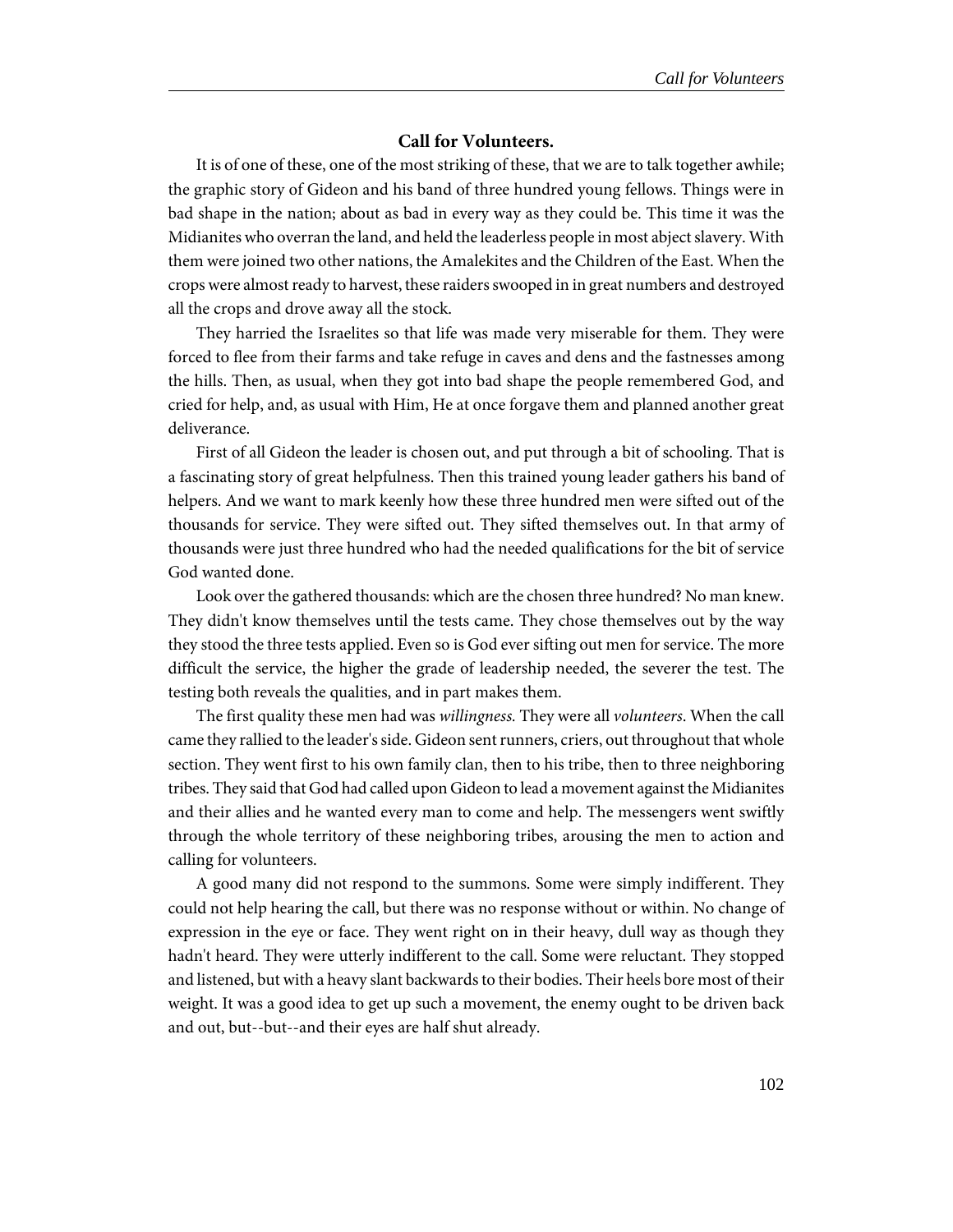Some criticised. Who was Gideon? A young upstart! trying to push himself forward as a leader. He had no skill or experience. And the people had no weapons. The enemy had stolen everything of the sort away. And they were clear outnumbered. There wasn't a ghost of a show. It would only make bad matters worse. This young upstart Gideon would soon be sorry enough when he butted his head against the experienced Midianite leaders. And- -and--and--there they are talking, criticising, but not responding to the call. Such critics seldom respond, and helpers criticise in a very different way. It takes less brain to criticise unwisely, captiously, far less than to help. Almost any hare-brain can tear a thing to pieces. And nothing is commoner than just such criticism.

Some ridiculed. "Ha! ha! ha! Gideon going to be national leader; ha! ha! ha! And whip the enemy. Ridiculous! Absurd!" And some were outrightly opposed. They objected. The people would be aroused, their hopes awakened only to be dashed. The whole thing was wrong, for it was impossible. And these men tried to keep others from going.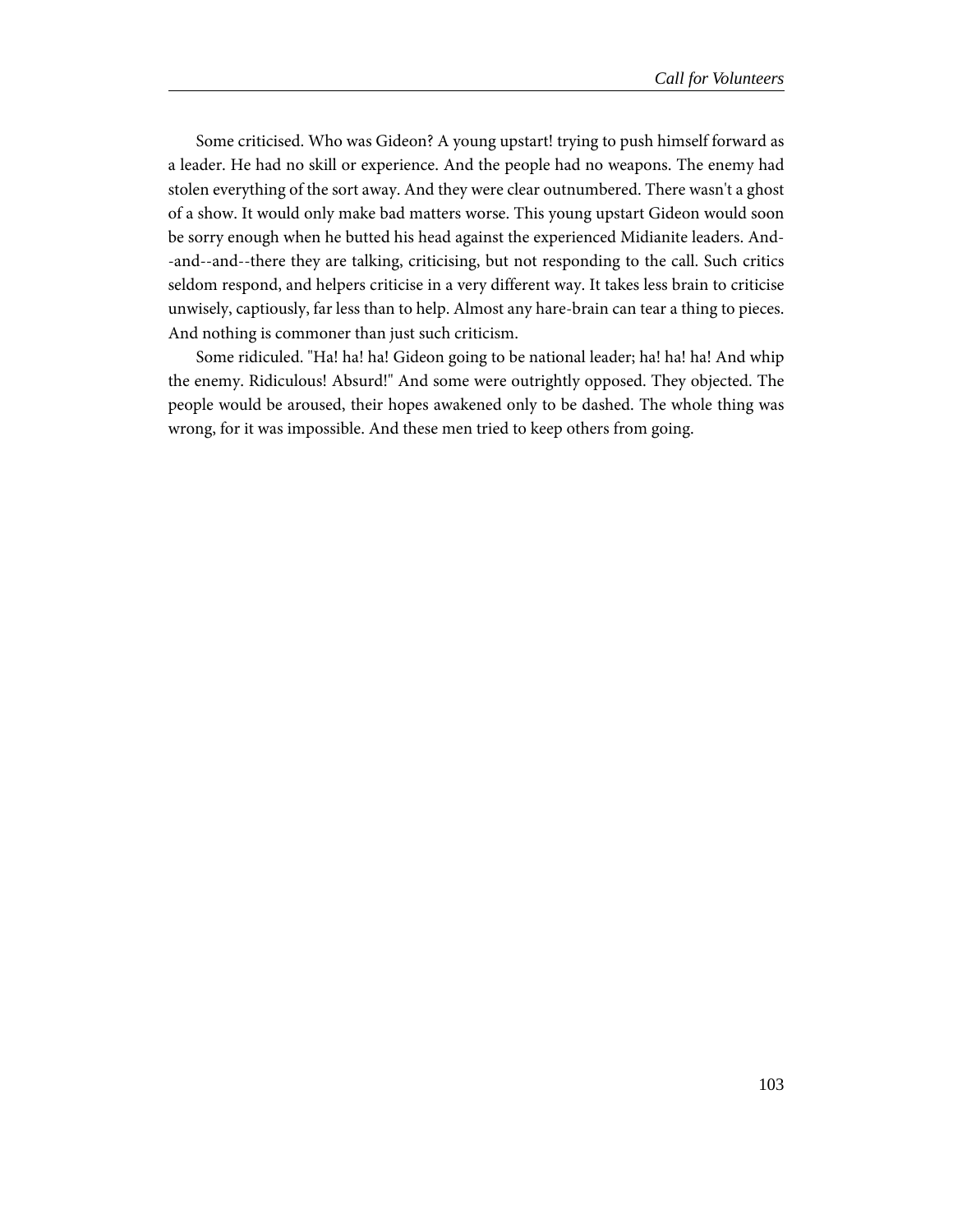# **A Willing People.**

But many came. A crowd of volunteers came hurrying from farms and caves, bringing such weapons probably as they had been able to keep in hiding. They were willing to respond. It was a motley crowd, no doubt. There were thirty-two thousand of them. These four tribes had once numbered as many as one hundred and eighty-four thousand five hundred fighting men. And at another, later, enumeration they had two hundred and twelve thousand men of war age. Their numbers may be smaller now, though possibly not. It looks as though only a small minority of all had responded, maybe one in six or so.

These men had the first great qualification for service, they were willing. They were actively willing. They willed to come down to the front and help fight the enemy, and deliver their nation. It is a great quality this of being willing. That prophetic One Hundred and Tenth Psalm mentions this as the great characteristic of those who shall rally about God's King in a coming day of power. God reckons our service not by our ability but by our willingness.<sup>31</sup>

Whatever is given out of a warm, willing heart is eagerly accepted by Him. The Hebrew tabernacle was constructed of free-will offerings. The people came willingly with their offerings and left them for Moses' use. Some brought gold and silver, some finely woven tapestries and silks. Here was one poor woman who wanted to give but had very little. So she went out to her little flock of goats whereby her living came to her, and cut off a big bunch of goat's hair, and then with much pains dyed it red.

And then one day she went up to where they were presenting their gifts and timidly laid her bunch of goat's hair on the pile of offerings, and quietly, quickly slipped away. It seemed very small on that pile of gold and silver and richly-colored weavings. But it was the gift of her heart. They had to have goat's hair as well as gold. And her offering was acceptable because it came from a willing heart. Willingness is a heart quality. It is the heart volunteering.

"Our wills are ours to make them Thine."

This was the first test. Thirty-two thousand out of four tribes stood this test. Gideon's army had one great qualification at the start.

<sup>31</sup> 2 Corinthians viii:12.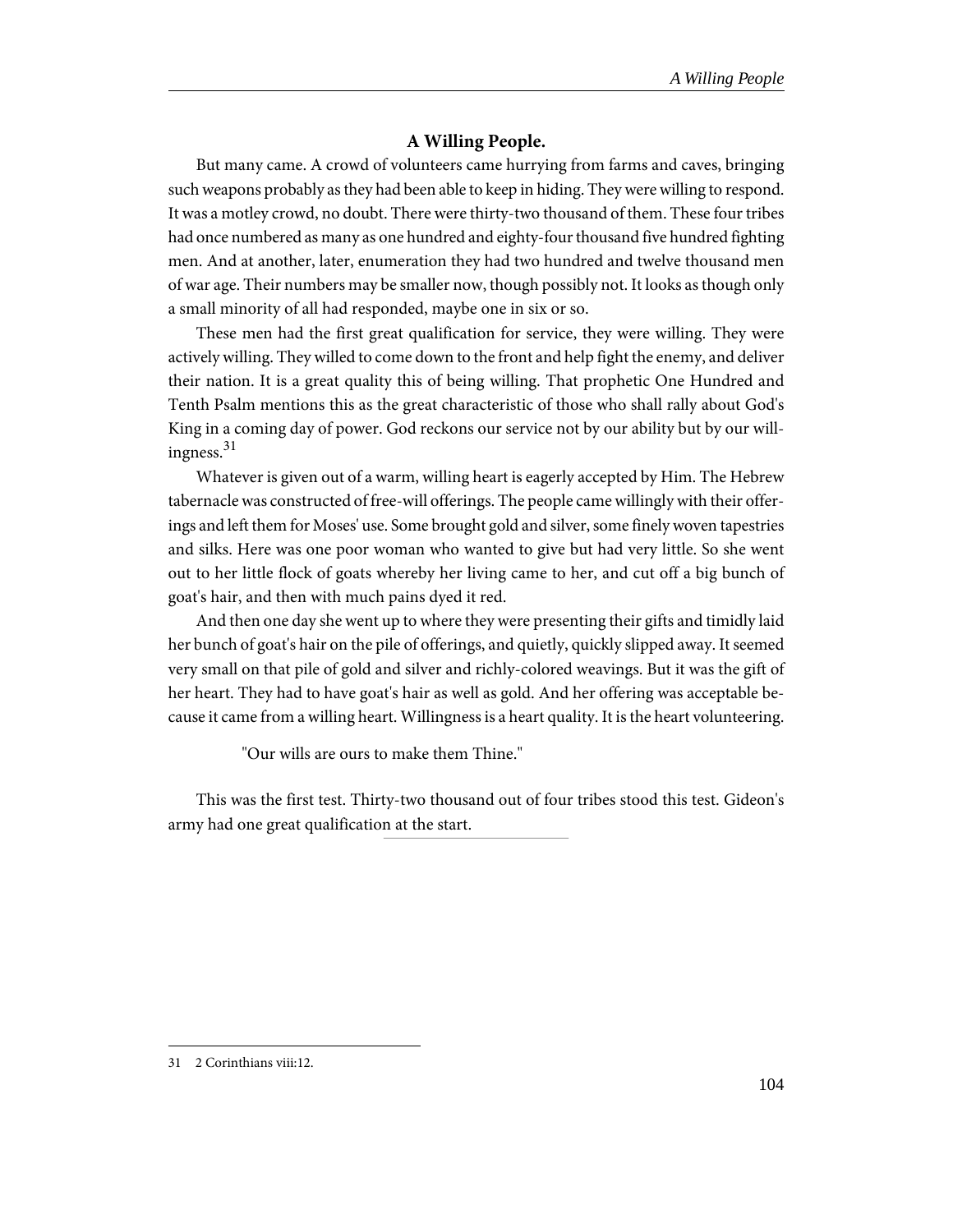#### **Courageous Volunteers.**

Now these men are put to a second test. The next morning God surprised Gideon by telling him that he had too many men. If a victory was given them with so many men they would feel that they had done the thing themselves. They would grow so large as to shut God out of their landscape. There would be no getting along with them. Each man would feel that he was the essential factor. They would go back to the homefolks to tell of themselves. God seems to know us folk down on the earth fairly well.

Now He would lessen their numbers, but in doing it He will pick out the best. The men are encamped on the hillsides overlooking a valley. Across the valley to the north lay the encamped armies of three nations. They were a vast host. They were spread out as thick as the grasshoppers of Egypt had been years before. Everywhere you looked there they were swarming.

Gideon spoke to his men. He said, "Gentlemen, Fellow-Israelites, there is the enemy. Take a good look at them." And his followers looked, and as they looked some of them began to get scared. They had not realized just what was involved. Their footwear seemed to grow too large. They were shaking in their boots. And their eyes grew big and their faces white under the tan.

Then Gideon said, "Now, every man of you that thinks it can't be done--I wish you would get right out of this, and go back home." And he watched. And I imagine even Gideon shook a bit inside as he watched. They commenced to move away in squads, in scores, in fifties. Great gaps were left in the mob of men. Here is a fellow standing, looking. He thinks, "It looks pretty bad, sure enough; but then, I suppose, if God is planning--" hello, the fellow by his side has gone, and on this other side too--"I guess I'd better go too." And off he goes. Fear is very contagious. There is great power in feeling a man by your side. And two-thirds of them disappear over the hills.

The motto of these disappearing men was this: "It can't be done." They must have organized themselves into a society to perpetuate their own idea. If so the society has shown great vitality. Many of its members abide with us until this day. No, probably they didn't organize. They didn't have enough gumption to. And such a sentiment grows like a weed without any cultivation.

I recall a certain town in Ohio where I had gone to talk about an enlargement and revitalizing of the Young Men's Christian Association. Thousands of young men in the place needed just such help as that organization is supposed to provide. I outlined the plan to a clergyman. He said it was a good plan, there was great need, the thing should be done, "but," he said, with an air of settling the thing, "it can't be done in this town."

Among others I talked with a business man. He listened attentively, approved the plans, agreed upon the great need, and then settling back in his chair with the same air of finality, used exactly the same words, with the same emphasis, "It can't be done in this town." I got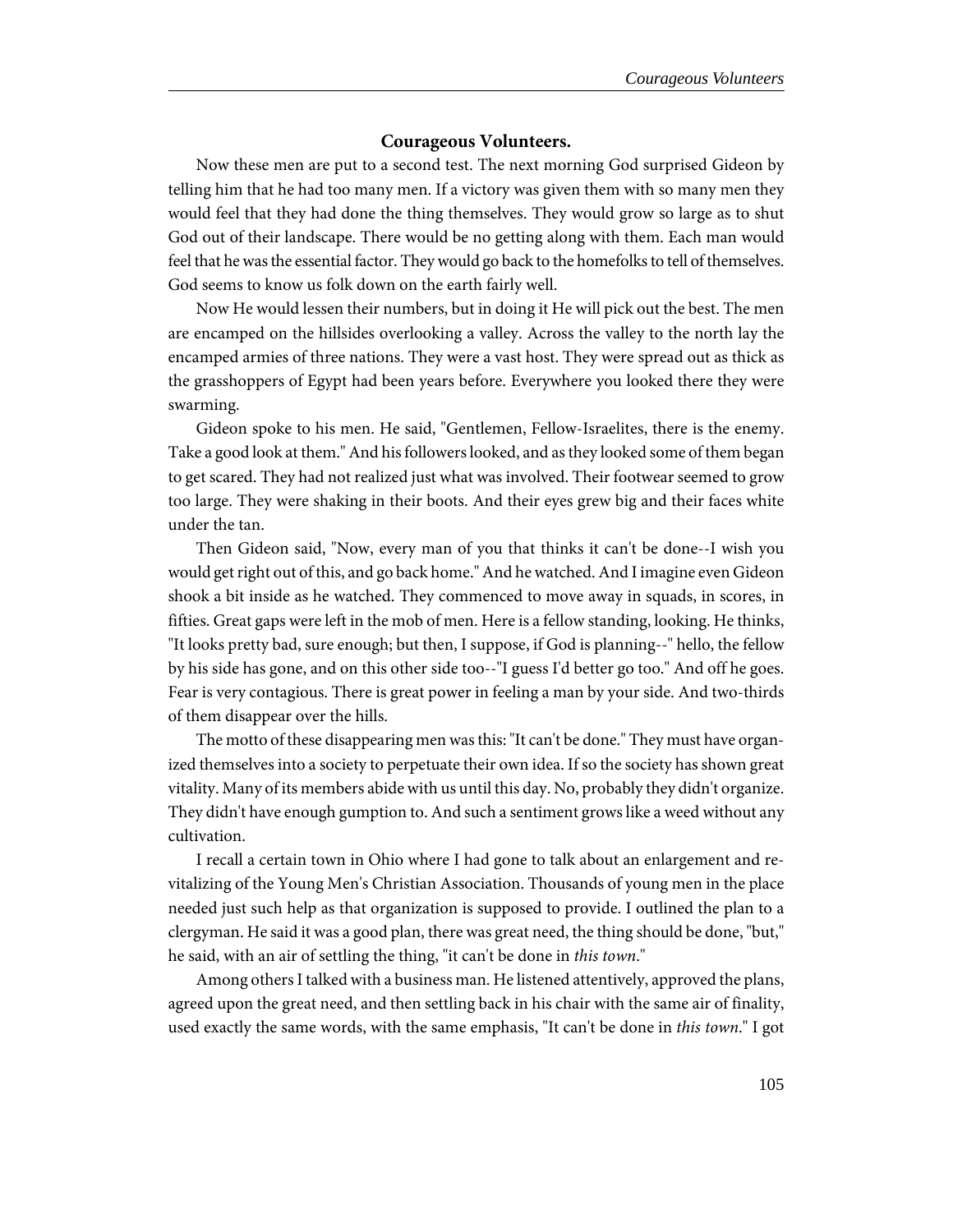that same reply from several men that day. And I said to myself, "They are right; it can't be done with them; but it can be done without them." And it was.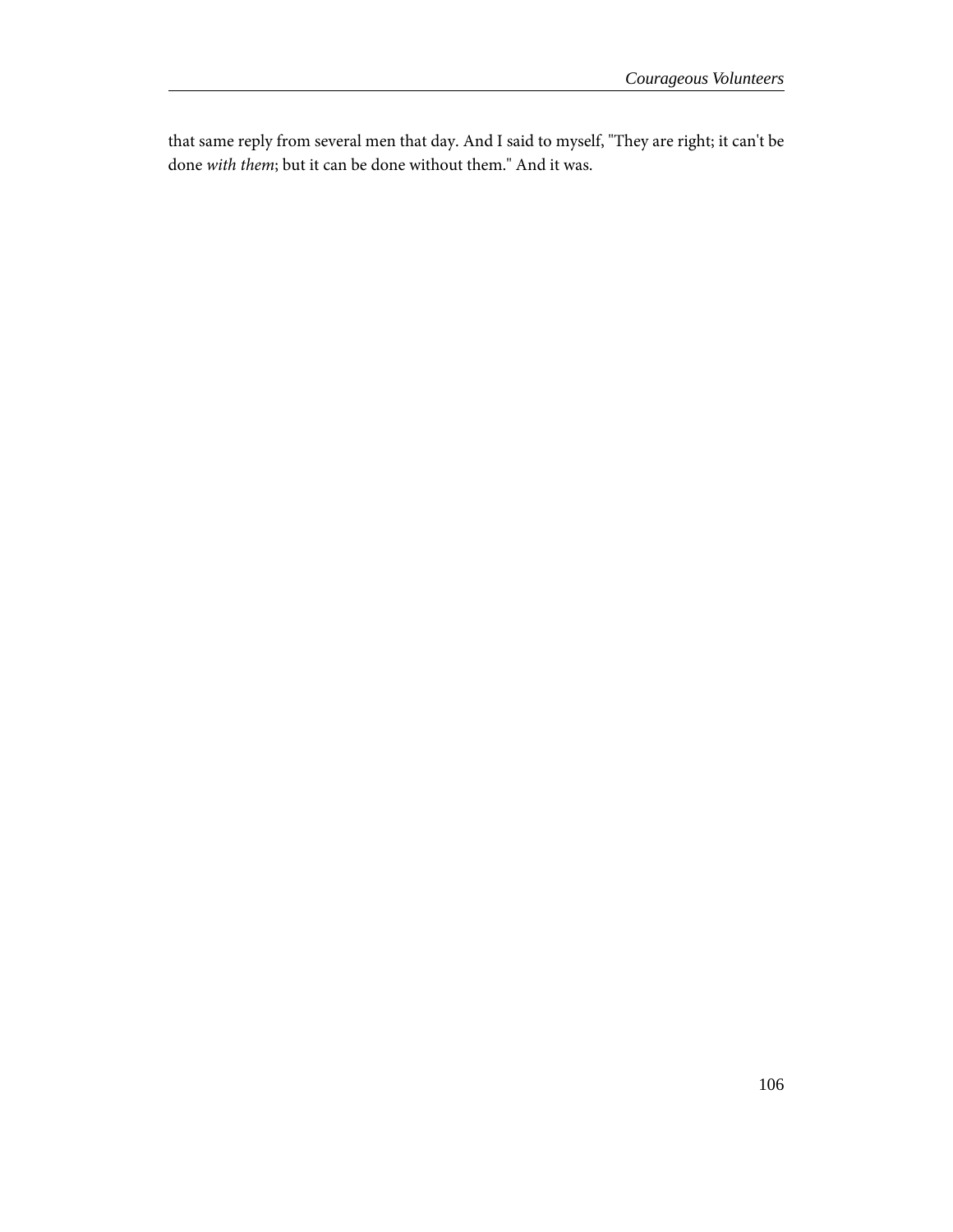### **Irresistible Logic.**

But there remained ten thousand. These men by their staying said, "It ought to be done. What ought to be done can be done. What can be done we can do. What we can do we will do." Here is another man standing looking at that vast host across the valley. He is thinking that it is a desperate case, but he thinks of God's call through Gideon. Just then he notices that his neighbor on the left has taken to his heels, and on his right also. That shakes him for a moment. His heels say, "You go too." His heart said, "No, stay." He obeyed his heart. He said, "I'll stay if I stay alone."

That was the stuff in these remaining ten thousand. They stood a double test in remaining, the desperate situation seen in the presence of such an enormous army, and the desertion of their fellows. They had *courage*; not only willingness but courage. Courage is a heart quality. Courage is the heart fighting. It faces fearful odds and keeps right straight ahead regardless.

A prize was offered once for the best definition of "pluck." The definition that won the prize said, "Pluck is fighting with the scabbard after the sword is broken." What a picture in a single sentence! The man is fighting with might and main in the thick of the enemy, up and down, parry and thrust, and just about holding his own, when suddenly, without a moment's warning, the blade snaps close up to the hilt. The game's up now surely. This accident decides the day. Maybe--for some men. But not for this fellow. He simply sets his jaws a bit firmer as, quick as lightning, he grabs the scabbard by his side and fights with it.

Such a man can't be whipped. He doesn't know when he is whipped. And the man who doesn't know when he is whipped, never is whipped. No man can be whipped without his own consent. I said courage is a heart quality. These ten thousand were not chicken-hearted nor downhearted. They were lion-hearted, stout-hearted. They had hearts of oak.

It was a keen stroke of generalship on Gideon's part that sent the timid, discouraged ones back home. Nothing is more demoralizing than the presence of such people. And there was no discipline much finer for those who remained than to feel their fellows leaving them. It's hard to be left by those who have been in touch. It is hard to stand alone.

There is no harder test of character than that. And too there is no finer thing to make character. Think how the fiber of those ten thousand toughened and strengthened as they stood there, with men on every side hurrying away. This was the second test. But the men who can stand testing are growing fewer. Thirty-two thousand men were willing. Only a third of them are both willing and courageous. These men are more than volunteers. They have seen the foe. Their fiber has stood the test, and toughened in the test. They are courageous volunteers.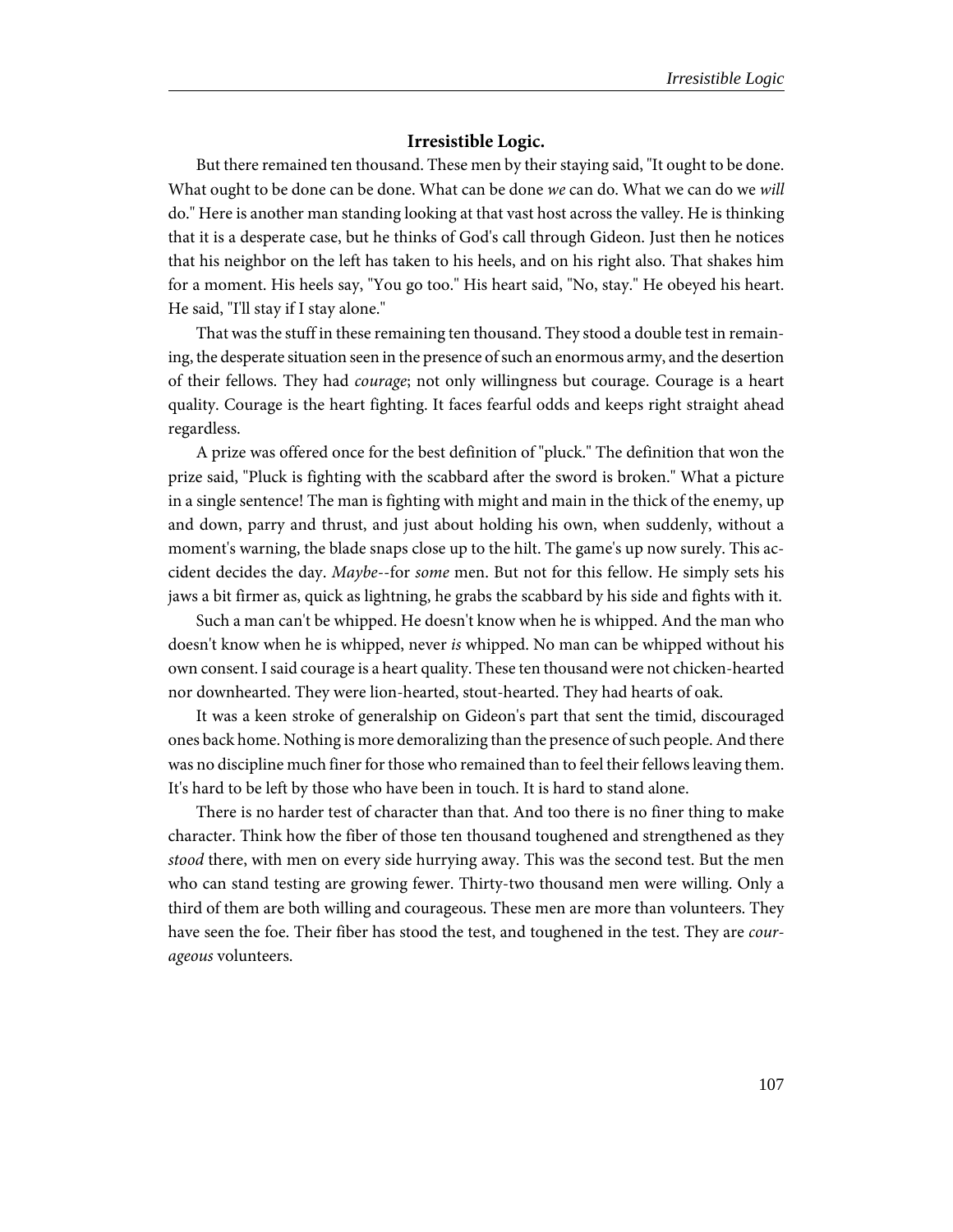## **Hot Hearts.**

But there is a third test. God comes to Gideon and says, "You have too many men yet, Gideon." And Gideon's eyes bulge out a bit. Too many! Yes, this is to be a quality fight. No common fighting here. God works best with the men who come nearest to having His own thought of things. Numbers don't count. You can't count men for service. You must weigh them, and feel the firmness of their fiber.

There is a little running brook down the valley. Gideon gives an order to his men to advance a bit. And he watches them. Most of them as they come to the water stretch out leisurely on the ground and putting their mouths to the water take a good long drink, and another, and again. They seem to say by their action, "Well, there's some tough work ahead, but we must take care of ourselves. A man must look out for number one. We must not get unduly stirred up over the thing. We're not fighting yet."

But one fellow comes along with a quick, nervous step, and his eye still on the enemy. He is all on tenter-hooks. His eye flashes fire. He reaches down with a quick movement and gathers up some water in his hand, up to his mouth, and hurries on. Then a second fellow, and a third, and more. Gideon is watching. As each of these comes along he calls him off to one side. When the whole number of men have passed the brook there are just three hundred of the hot-hearted, intense-spirited fellows.

God said, "Gideon, keep these men; send the others back." These thousands sent back were sturdy men. They would make good fighters in many a campaign, but they would not do for this higher kind of campaigning planned for that day. The little band remaining had stood a third test, they were willing, and courageous, and enthusiastic.

Enthusiasm is the heart burning. These fellows had spring and snap to them. Yet it was a tempered spring and snap, the sort that would last. By their action at the brook they said, "If there's fighting to be done, let's do it quickly; let's go at the enemy with a vim and a rush. Oh! let us at them."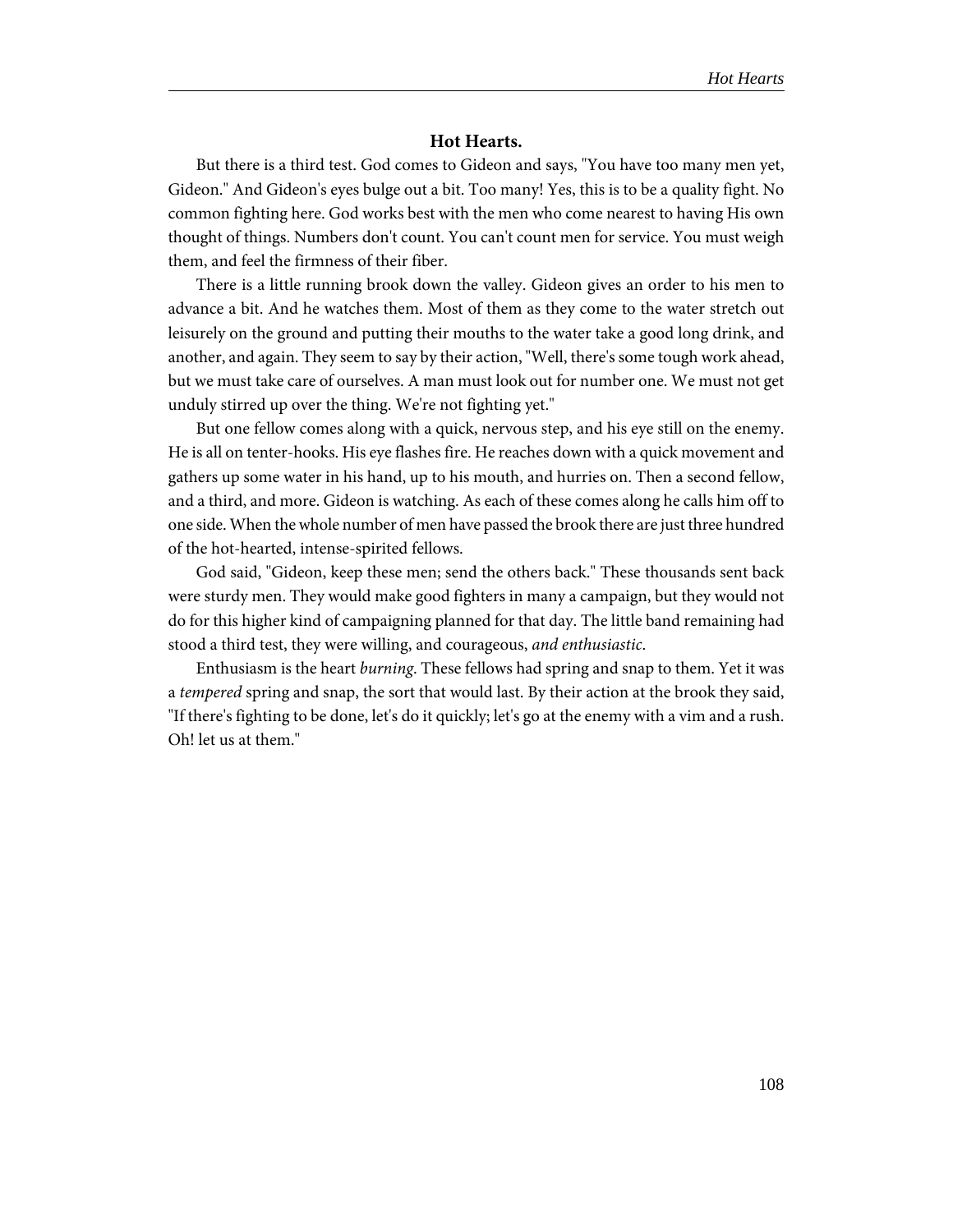### **God Still Sifting.**

Yet, mark you, their enthusiasm was seasoned. It grew *under fire*, or practically so, in the presence of the danger. There is always an abundance of the green article of enthusiasm, but it's not worth much for steady ditch-work. There is a sort of wood enthusiasm, applewood. You know how apple-wood burns in a fire. It catches quickly, throws out a good many sparks, makes a loud crackling noise, but doesn't last long.

There is another sort, a soft-coal enthusiasm. It's better than wood. But it needs a lot of attention continually to keep a steady fire. Then there's the hard-coal enthusiasm that will burn steadily and faithfully by the hour. Yet no kind, mark you, will run long without fresh fuel. We need in our service more of the seasoned enthusiasm.

It has been said of General Grant that one great reason for his success as a soldier was in his coolness. While the fighting and firing were hottest he sat on his horse quietly, coolly watching, listening, and giving his orders. And much of his power has been attributed to that quality. Well, if coolness is a qualification for success in Christian service there seems to be a large number of persons splendidly qualified. They are cool all the time; cool as icebergs at the North Pole; cool from the topmost layer of hair to the bottommost cuticle- about certain things.

We want coolness of head such as General Grant had and hotness of heart such as he had, too. The ideal combination is a cool head and a hot heart. The head should resemble a refrigerator, and the heart a flaming furnace. There is one bother, however, among many people. Either the coolness of the head works down too much and affects the heart, and that is bad, or, else the heat of the heart gets up into the head, and a hot head is always bad.

Yet there is a sure key to preserving the poise between the two. It is in the quiet time daily with Jesus, over the Book, with the knee bent, and the ear keen, and the spirit quiet. In that time there comes, and comes ever more, the calmness for the brain, and the fresh fuel for the heart, and new steadiness for the will that holds all under its strong hand.

Many difficulties will yield only to fire. When you cannot reason your way through a problem, or a difficulty, or into a man's heart, *burn* your way through. Nothing can withstand fire. It is very remarkable that the symbol used most for God in the Bible is fire. A man never amounts to anything until he catches fire.

The proportions are worth noticing here. Thirty-two thousand were volunteers. A third of that number are courageous volunteers. About a thirty-third of these, less than a hundredth of the original, are hot-hearted, courageous volunteers.

This is Gideon's Band; three hundred young men fresh from the farm, who were willing, and courageous, and hot-hearted, all heart qualities. They stood every test. They had faced a foe that humanly they had no chance to overcome, and because of God's call they were not only willing, and stout-hearted, but intense in their desire to get at the fighting.